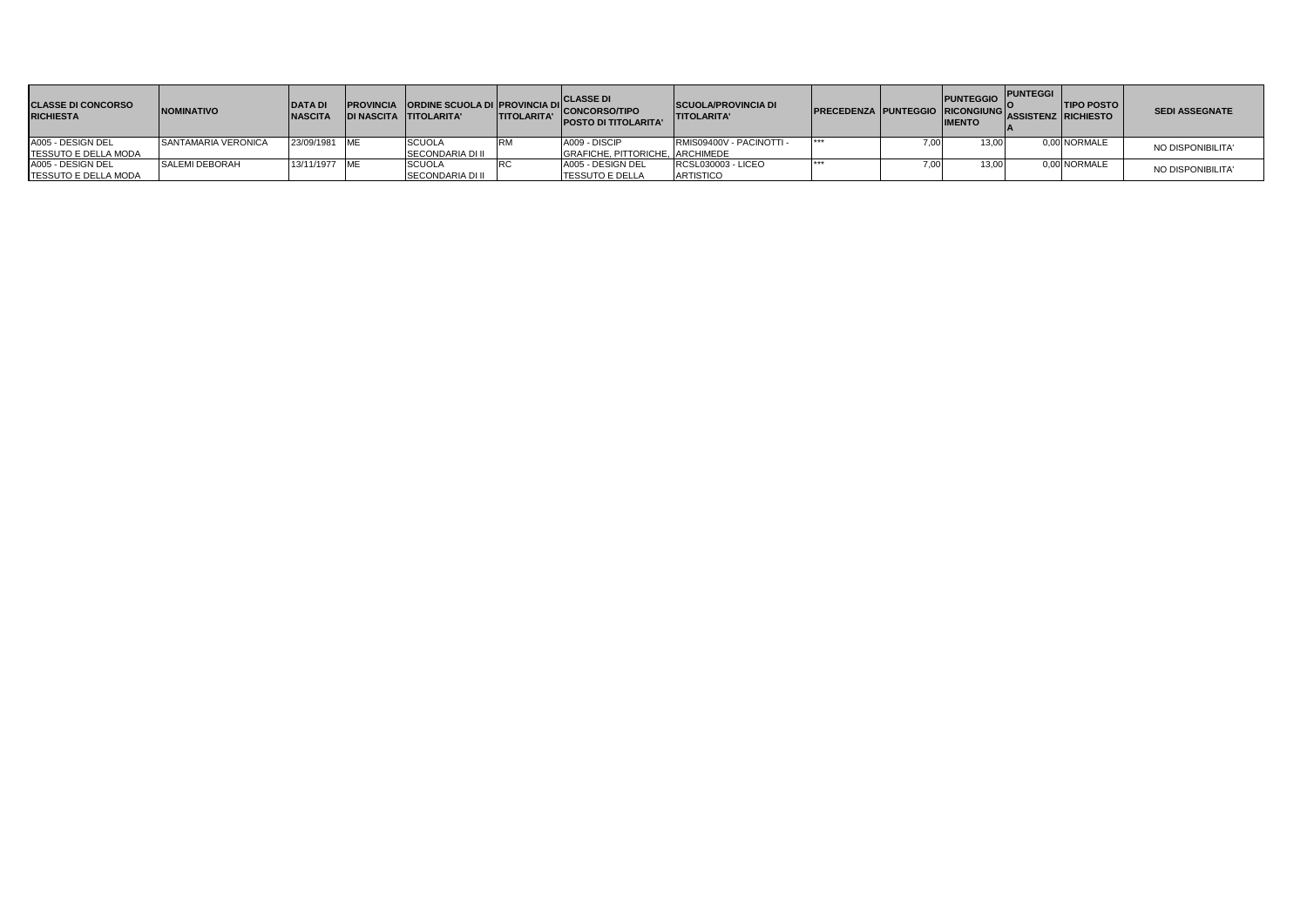| <b>CLASSE DI CONCORSO</b><br><b>RICHIESTA</b> | <b>NOMINATIVO</b>        | <b>DATA DI</b><br><b>NASCITA</b> | <b>DI NASCITA TITOLARITA'</b> | PROVINCIA ORDINE SCUOLA DI | <b>PROVINCIA</b> | <b>CLASSE DI</b><br><b>CONCORSO/TIPO</b><br><b>ITITOLARITA' IPOSTO DI TITOLARITA</b> | <b>SCUOLA/PROVINCIA DI</b><br><b>TITOLARITA'</b> | <b>PRECEDENZA PUNTEGGIO RICONGIUN</b> |      | <b>PUNTEGGIO</b><br><b>GIMENTO</b> | <b>PUNTEGGI</b><br><b>ASSISTENZ RICHIESTO</b> | <b>TIPO POSTO</b> | <b>SEDI ASSEGNATE</b>      | <b>NOTE</b>    |
|-----------------------------------------------|--------------------------|----------------------------------|-------------------------------|----------------------------|------------------|--------------------------------------------------------------------------------------|--------------------------------------------------|---------------------------------------|------|------------------------------------|-----------------------------------------------|-------------------|----------------------------|----------------|
| A008 - DISCIP GEOM, ARCH.                     | LUPICA SPAGNOLO          | 01/10/1967                       |                               | <b>SCUOLA</b>              |                  | A008 - DISCIP GEOM.                                                                  | TVSD01000A - LICEO                               |                                       | 0.00 | 6.00                               |                                               | 0.00 NORMALE      | MEPS22000L - LS PICCOLO    |                |
| ARRED, SCENOTEC                               | <b>VINCENZO</b>          |                                  |                               | <b>SECONDARIA DI II</b>    |                  | ARCH, ARRED.                                                                         | ARTISTICO BRUNO MUNARI                           |                                       |      |                                    |                                               |                   | CAPO D'ORLANDO             |                |
| A008 - DISCIP GEOM, ARCH,                     | <b>GIORGIANNI GRAZIA</b> | 29/02/1972                       |                               | <b>SCUOLA</b>              |                  | A008 - DISCIP GEOM.                                                                  | CSIS07600G - ISA LUZZI +                         |                                       | 3.00 | 9.00                               |                                               | 0.00 NORMALE      | MEIS01600T - IS GUTTUSO    |                |
| ARRED, SCENOTEC                               |                          |                                  |                               | <b>SECONDARIA DI II</b>    |                  | ARCH, ARRED.                                                                         | <b>L.CLASSICO LUZZI</b>                          |                                       |      |                                    |                                               |                   | <b>MILAZZO</b>             |                |
| A008 - DISCIP GEOM, ARCH,                     | RUGOLO SANTA             | 30/12/1961                       |                               | <b>SCUOLA</b>              | <b>RM</b>        | A008 - DISCIP GEOM.                                                                  | RMSL07000L - LICEO                               |                                       | 0.00 | 6.00                               |                                               | 0.00 NORMALE      | ,,,,,,,,,,,,,,,,,,,,,,,    | <b>NON</b>     |
| ARRED, SCENOTEC                               |                          |                                  |                               | <b>SECONDARIA DI II</b>    |                  | ARCH, ARRED.                                                                         | ARTISTICO STATALE "VIA DI                        |                                       |      |                                    |                                               |                   |                            | <b>OTTIENE</b> |
| A008 - DISCIP GEOM, ARCH, GENOVESE BIAGIO     |                          | 26/12/1971                       |                               | <b>SCUOLA</b>              | <b>MT</b>        | A008 - DISCIP GEOM.                                                                  | MTIS01300L - E. DUNI - C. LEVI                   |                                       | 0.00 | 6.00                               |                                               | 0.00 NORMALE      | ,,,,,,,,,,,,,,,,,,,,,,     | <b>NON</b>     |
| ARRED, SCENOTEC                               |                          |                                  |                               | <b>SECONDARIA DI II</b>    |                  | ARCH. ARRED.                                                                         |                                                  |                                       |      |                                    |                                               |                   |                            | <b>OTTIENE</b> |
| A008 - DISCIP GEOM, ARCH                      | CALABRO' ANDREA          | 28/11/1959                       | <b>IME</b>                    | <b>SCUOLA</b>              | <b>RM</b>        | A008 - DISCIP GEOM.                                                                  | RMIS08200L - I.I.S.S.                            |                                       | 0.00 | 0.00                               |                                               | 0.00 NORMALE      | MEIS03100X - IIS LA FARINA |                |
| ARRED, SCENOTEC                               | <b>FORTUNATO</b>         |                                  |                               | <b>SECONDARIA DI II</b>    |                  | ARCH, ARRED.                                                                         | "CARAVAGGIO"                                     |                                       |      |                                    |                                               |                   | <b>BASILE MESSINA</b>      |                |
| A008 - DISCIP GEOM, ARCH                      | <b>BATTISTA GAETANO</b>  | 29/08/1963                       | <b>IME</b>                    | <b>SCUOLA</b>              |                  | A017 - DISEG STORIA                                                                  | CTPM04000A - IM REGINA                           |                                       | 6.00 | 12.00                              |                                               | 0.00 NORMALE      |                            |                |
| ARRED, SCENOTEC                               |                          |                                  |                               | <b>SECONDARIA DI II</b>    |                  | <b>ARTE ISTITUTI II GR</b>                                                           | <b>ELENA</b>                                     |                                       |      |                                    |                                               |                   |                            |                |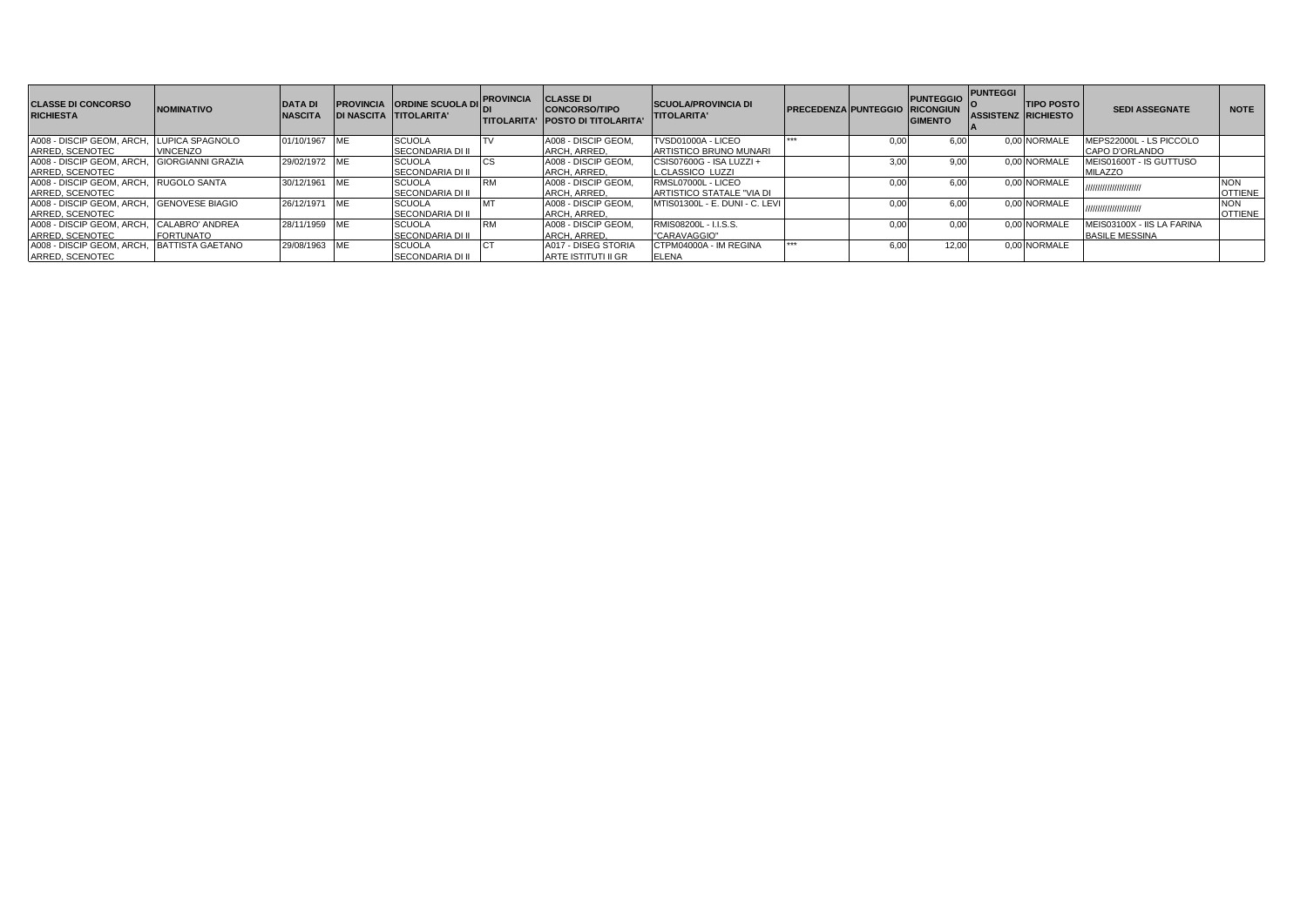| <b>CLASSE DI CONCORSO</b><br><b>RICHIESTA</b> | <b>NOMINATIVO</b>       | <b>DATA DI</b><br><b>NASCITA</b> | <b>PROVINCIA</b><br><b>DI NASCITA</b> | <b>ORDINE SCUOLA DI PROVINCIA DI</b><br><b>ITITOLARITA'</b> | <b>ITITOLARITA'</b> | <b>CLASSE DI</b><br><b>CONCORSO/TIPO</b><br><b>POSTO DI TITOLARITA</b> | <b>ISCUOLA/PROVINCIA DI</b><br><b>TITOLARITA'</b> | <b>PRECEDENZA PUNTEGGIO</b> |      | <b>PUNTEGGIO</b><br><b>RICONGIUNG</b><br><b>IMENTO</b> | <b>PUNTEGGI</b><br><b>ASSISTENZ RICHIESTO</b> | <b>TIPO POSTO</b> | <b>SEDI ASSEGNATE</b> |
|-----------------------------------------------|-------------------------|----------------------------------|---------------------------------------|-------------------------------------------------------------|---------------------|------------------------------------------------------------------------|---------------------------------------------------|-----------------------------|------|--------------------------------------------------------|-----------------------------------------------|-------------------|-----------------------|
| A009 - DISCIP GRAFICHE.                       | LUCA' MARIA GIOVANNA    | 05/05/1984 ME                    |                                       | <b>SCUOLA</b>                                               | <b>MB</b>           | A009 - DISCIP                                                          | MBTF410002 -                                      | ***                         |      | 6.00                                                   |                                               | 0.00 NORMALE      | NO DISPONIBILITA'     |
| <b>PITTORICHE, SCENOG</b>                     |                         |                                  |                                       | <b>SECONDARIA DI II</b>                                     |                     | GRAFICHE, PITTORICHE, P.HENSEMBERGER                                   |                                                   |                             |      |                                                        |                                               |                   |                       |
| A009 - DISCIP GRAFICHE.                       | SANTAMARIA VERONICA     | 23/09/1981                       | <b>ME</b>                             | <b>SCUOLA</b>                                               |                     | A009 - DISCIP                                                          | RMIS09400V - PACINOTTI -                          |                             |      | 13.00                                                  |                                               | 0.00 NORMALE      | NO DISPONIBILITA'     |
| <b>PITTORICHE, SCENOG</b>                     |                         |                                  |                                       | <b>SECONDARIA DI II</b>                                     |                     | <b>GRAFICHE, PITTORICHE, ARCHIMEDE</b>                                 |                                                   |                             |      |                                                        |                                               |                   |                       |
| A009 - DISCIP GRAFICHE                        | CARDELLI CARMELA        | 23/01/1972 ME                    |                                       | <b>SCUOLA</b>                                               |                     | A009 - DISCIP                                                          | ICTSL01004E - CASA                                | ***                         |      | 12.00                                                  |                                               | 0,00 NORMALE      | NO DISPONIBILITA'     |
| PITTORICHE, SCENOG                            |                         |                                  |                                       | <b>SECONDARIA DI II</b>                                     |                     | <b>GRAFICHE, PITTORICHE, CIRCONDARIALE PIAZZA</b>                      |                                                   |                             |      |                                                        |                                               |                   |                       |
| A009 - DISCIP GRAFICHE.                       | ALIQUO' DANIELA         | 23/12/1976 ME                    |                                       | <b>SCUOLA</b>                                               |                     | A009 - DISCIP                                                          | ICTIS04700P - I.S. SECUSIO                        |                             | 3.00 | 9.00                                                   |                                               | 0.00 NORMALE      | NO DISPONIBILITA'     |
| <b>PITTORICHE, SCENOG</b>                     |                         |                                  |                                       | <b>SECONDARIA DI II</b>                                     |                     | GRAFICHE, PITTORICHE, CALTAGIRONE                                      |                                                   |                             |      |                                                        |                                               |                   |                       |
| A009 - DISCIP GRAFICHE.                       | <b>TROVATO RITA</b>     | 18/06/1970 ME                    |                                       | <b>SCUOLA</b>                                               |                     | A009 - DISCIP                                                          | <b>IBSPS03000P - LICEO</b>                        |                             | 0.00 | 6.00                                                   |                                               | 0.00 NORMALE      | NO DISPONIBILITA'     |
| <b>PITTORICHE, SCENOG</b>                     |                         |                                  |                                       | <b>SECONDARIA DI II</b>                                     |                     | GRAFICHE. PITTORICHE, SCIENTIFICO C.GOLGI                              |                                                   |                             |      |                                                        |                                               |                   |                       |
| A009 - DISCIP GRAFICHE                        | <b>LANDOLFI PETRONE</b> | 27/10/1954 NA                    |                                       | <b>SCUOLA</b>                                               |                     | A017 - DISEG STORIA                                                    | RMPQ010009 - "MONTESSORI"                         |                             |      | 6.00                                                   |                                               | 0.00 NORMALE      | NO DISPONIBILITA'     |
| PITTORICHE, SCENOG                            | <b>ANTONIO</b>          |                                  |                                       | <b>SECONDARIA DI II</b>                                     |                     | ARTE ISTITUTI II GR                                                    |                                                   |                             |      |                                                        |                                               |                   |                       |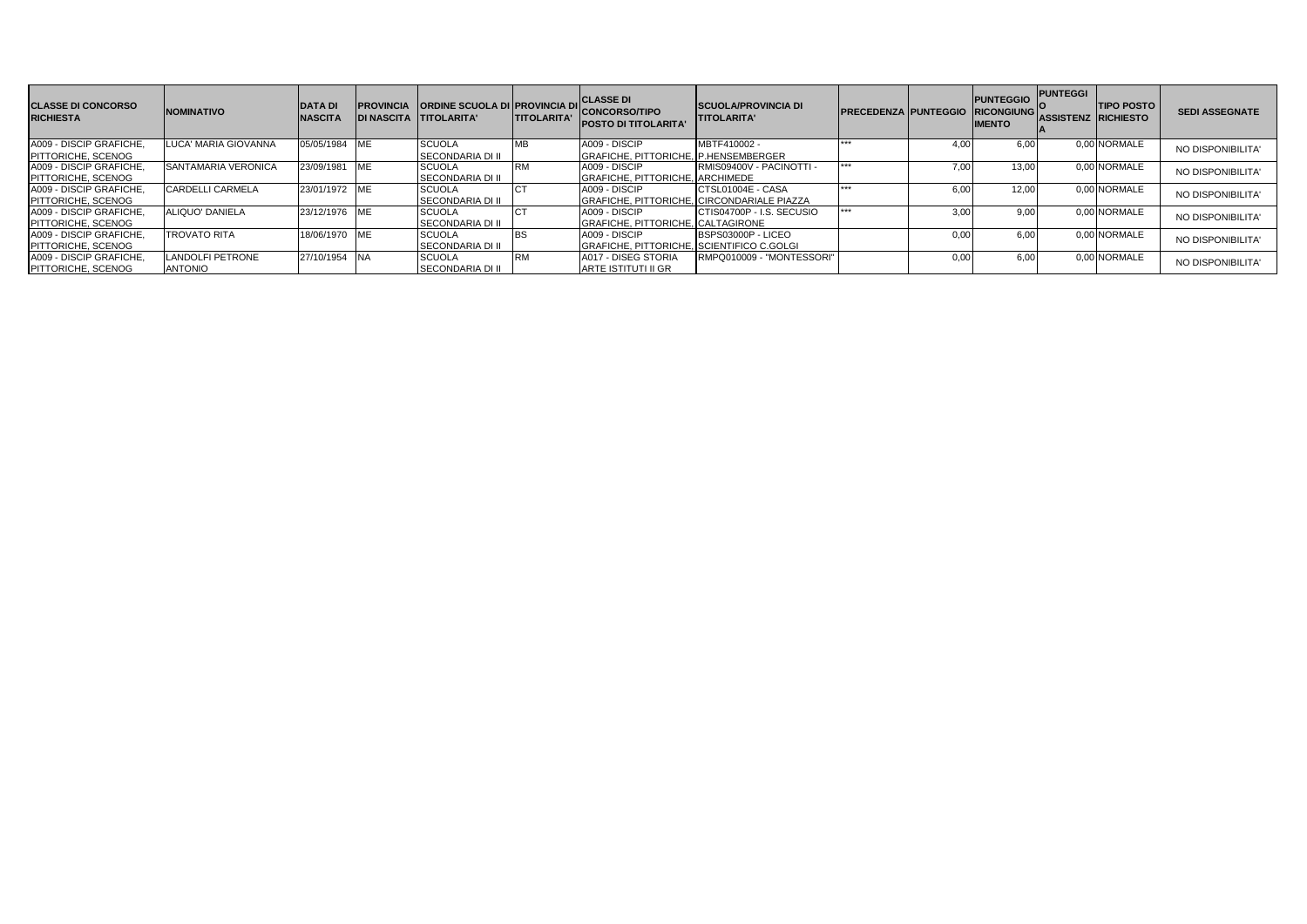| <b>CLASSE DI CONCORSO</b><br><b>RICHIESTA</b> | <b>NOMINATIVO</b> | <b>IDATA DI</b><br><b>NASCITA</b> | <b>PROVINCIA</b> ORDINE SCUOLA DICAVINCIA CLASSE DI<br><b>IDI NASCITA TITOLARITA'</b> | <b>CONCORSO/TIPO</b><br><b>ITITOLARITA' IPOSTO DI TITOLARITA'</b> | <b>SCUOLA/PROVINCIA DI</b><br><b>TITOLARITA'</b> | <b>PRECEDENZA PUNTEGGIO RICONGIUN</b> | <b>PUNTEGGIO</b><br><b>GIMENTO</b> | <b>PUNTEGGI</b> | ASSISTENZ RICHIESTO | <b>THEO POSTO SEDE ASSEGNATA</b> | <b>INOTE</b>   |
|-----------------------------------------------|-------------------|-----------------------------------|---------------------------------------------------------------------------------------|-------------------------------------------------------------------|--------------------------------------------------|---------------------------------------|------------------------------------|-----------------|---------------------|----------------------------------|----------------|
| A010 - DISCIPLINE GRAFICO- D'ANDREA LAURA     |                   | 30/11/1983 ME                     | <b>SCUOL</b>                                                                          | A010 - DISCIPLINE                                                 | CTTD18000C - PIETRO                              |                                       | 6,00                               |                 | .00 NORMALE         |                                  |                |
| <b>PUBBLICITARIE</b>                          |                   |                                   | <b>SECONDARIA DI II</b>                                                               | <b>GRAFICO-</b>                                                   | <b>BRANCHINA</b>                                 |                                       |                                    |                 |                     |                                  | <b>OTTIENE</b> |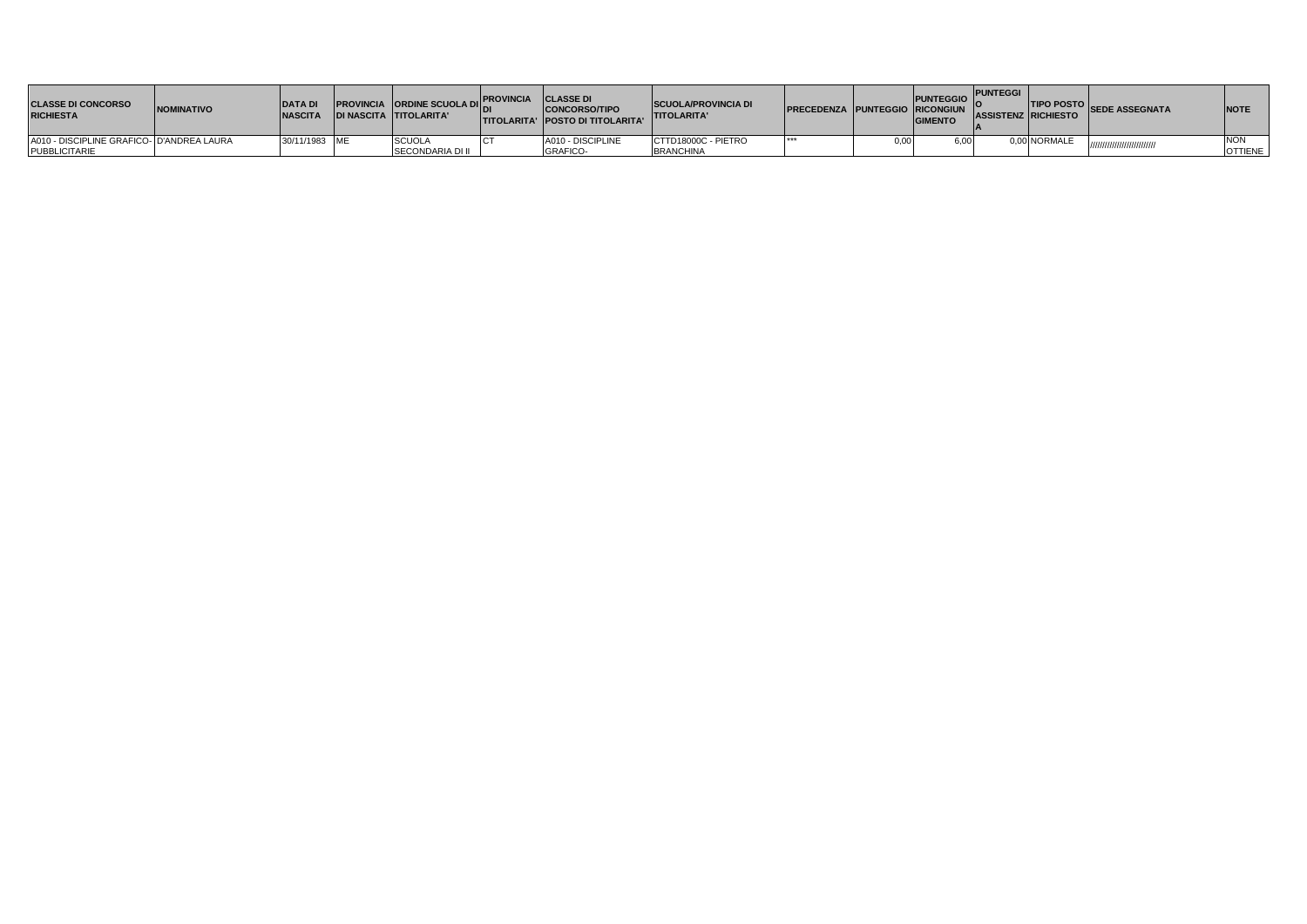| <b>CLASSE DI CONCORSO</b><br><b>RICHIESTA</b> | <b>NOMINATIVO</b>              | <b>DATA DI</b><br><b>NASCITA</b> | <b>PROVINCIA</b><br><b>DI NASCITA</b> | <b>ORDINE SCUOLA DI IPROVINCIA D</b><br><b>TITOLARITA'</b> | <b>TITOLARITA'</b> | <b>CLASSE DI</b><br><b>CONCORSO/TIPO</b><br><b>POSTO DI TITOLARITA</b> | <b>SCUOLA/PROVINCIA DI</b><br><b>TITOLARITA'</b> | <b>PRECEDENZA PUNTEGGIO</b> |       | <b>PUNTEGGIO</b><br><b>RICONGIUNG</b><br><b>IMENTO</b> | <b>PUNTEGGI</b><br>ASSISTENZ RICHIESTO | <b>TIPO POSTO</b>        | <b>SEDI ASSEGNATE</b>      | <b>NOTE</b>        |
|-----------------------------------------------|--------------------------------|----------------------------------|---------------------------------------|------------------------------------------------------------|--------------------|------------------------------------------------------------------------|--------------------------------------------------|-----------------------------|-------|--------------------------------------------------------|----------------------------------------|--------------------------|----------------------------|--------------------|
| A011 - DISCIPLINE                             | <b>BONTEMPO DANIELA</b>        | 23/08/1974 ME                    |                                       | <b>SCUOLA</b>                                              | CT                 | A011 - DISCIPLINE                                                      | CTIS00900X - IS VEN. IGNAZIO ***                 |                             | 6.00  | 12.00                                                  |                                        | 0,00 NORMALE             | MEPS22000L - LS PICCOLO C. |                    |
| LETTERARIE E LATINO                           |                                |                                  |                                       | SECONDARIA DI II                                           |                    | LETTERARIE E LATINO                                                    | CAPIZZI                                          |                             |       |                                                        |                                        |                          | D'ORLANDO                  |                    |
| A011 - DISCIPLINE                             | <b>MOSCHELLA ERMINIA</b>       | 24/03/1979 ME                    |                                       | <b>SCUOLA</b>                                              | <b>CT</b>          | A011 - DISCIPLINE                                                      | CTPS05000X - LS LEONARDO                         |                             | 6.00  | 12.00                                                  |                                        | 0.00 NORMALE             |                            |                    |
| LETTERARIE E LATINO                           |                                |                                  |                                       | SECONDARIA DI II                                           |                    | LETTERARIE E LATINO                                                    |                                                  |                             |       |                                                        |                                        |                          | ,,,,,,,,,,,,,,,,,,,,,,     | <b>NON OTTIENE</b> |
| A011 - DISCIPLINE                             | <b>PETRECCA VANESSA</b>        | 06/09/1974 PA                    |                                       | <b>SCUOLA</b>                                              | <b>PA</b>          | A011 - DISCIPLINE                                                      | PAIS00800L - EMANUELE                            | ***                         | 3,00  | 9.00                                                   |                                        | 0.00 NORMALE             | MEIS00800V - IS ISA CONTI  |                    |
| LETTERARIE E LATINO                           |                                |                                  |                                       | SECONDARIA DI II                                           |                    | LETTERARIE E LATINO                                                    | <b>BASILE - MARIO D'ALEO</b>                     |                             |       |                                                        |                                        |                          | ELLER VAINICHER LIPARI     |                    |
| A011 - DISCIPLINE                             | <b>CIPRIANO MARIA VITTORIA</b> | 13/06/1975 ME                    |                                       | <b>SCUOLA</b>                                              | PA                 | A011 - DISCIPLINE                                                      | PAIS018007 - I.I.S. P. DOMINA                    | ***                         | 3,00  | 9.00                                                   |                                        | 0.00 NORMALE             |                            |                    |
| LETTERARIE E LATINO                           |                                |                                  |                                       | SECONDARIA DI II                                           |                    | LETTERARIE E LATINO                                                    | PETRALIA SOTTANA                                 |                             |       |                                                        |                                        |                          | ///////////////////////    | <b>NON OTTIENE</b> |
| A011 - DISCIPLINE                             | QUARTARONE GERMANA             | 09/07/1971 ME                    |                                       | <b>SCUOLA</b>                                              | <b>RC</b>          | A011 - DISCIPLINE                                                      | RCIS01700A - IS "E. FERMI"                       |                             | 0,00  | 6.00                                                   |                                        | 0.00 NORMALE             |                            |                    |
| LETTERARIE E LATINO                           |                                |                                  |                                       | SECONDARIA DI II                                           |                    | LETTERARIE E LATINO                                                    |                                                  |                             |       |                                                        |                                        |                          | ,,,,,,,,,,,,,,,,,,,,,,,    | <b>NON OTTIENE</b> |
| A011 - DISCIPLINE                             | PONTICELLO FRANCESCA           | 14/01/1985 ME                    |                                       | <b>SCUOLA</b>                                              | <b>ME</b>          | A011 - DISCIPLINE                                                      | MEIS00800V - IS ISA CONTI                        |                             | 0,00  | 6.00                                                   |                                        | 0.00 NORMALE             |                            |                    |
| LETTERARIE E LATINO                           |                                |                                  |                                       | <b>SECONDARIA DI II</b>                                    |                    | LETTERARIE E LATINO                                                    | <b>ELLER VAINICHER</b>                           |                             |       |                                                        |                                        |                          |                            | NON OTTIENE        |
| A011 - DISCIPLINE                             | <b>OTERA GIUSEPPE</b>          | 09/12/1987 ME                    |                                       | <b>SCUOLA</b>                                              | PA                 | A011 - DISCIPLINE                                                      | PAPC01000V - LICEO                               |                             | 0,00  | 6,00                                                   |                                        | 0.00 NORMALE             |                            | <b>NON OTTIENE</b> |
| LETTERARIE E LATINO                           |                                |                                  |                                       | SECONDARIA DI II                                           |                    | LETTERARIE E LATINO                                                    | <b>GINNASIO DI STATO (F</b>                      | ***                         |       |                                                        |                                        |                          | ,,,,,,,,,,,,,,,,,,,,,,     |                    |
| A011 - DISCIPLINE                             | MILONE EMANUELA                | 24/12/1979 ME                    |                                       | <b>SCUOLA</b>                                              | <b>PA</b>          | A012 - DISCIPL                                                         | PAIS02400E - E. MEDI                             |                             | 0.00  | 6.00                                                   |                                        | 0.00 NORMALE.            |                            | <b>NON OTTIENE</b> |
| LETTERARIE E LATINO                           |                                |                                  |                                       | SECONDARIA DI II                                           |                    | LETTERARIE ISTITUTI II                                                 |                                                  | ***                         |       |                                                        |                                        | SOSTEGNO                 |                            |                    |
| A011 - DISCIPLINE                             | <b>PROVENZANI SIMONA</b>       | 24/06/1979 ME                    |                                       | <b>SCUOLA</b><br><b>SECONDARIA DI II</b>                   | <b>RC</b>          | A012 - DISCIPL                                                         | RCIS00300C - "G.RENDA"                           |                             | 10,00 | 16.00                                                  |                                        | 0.00 NORMALE             |                            |                    |
| LETTERARIE E LATINO<br>A011 - DISCIPLINE      | <b>FILORAMO CARMELA</b>        | 16/04/1975 ME                    |                                       | <b>SCUOLA</b>                                              | <b>CT</b>          | LETTERARIE ISTITUTI II<br><b>HH-SOSTEGNO</b>                           | <b>POLISTENA</b><br>CTIS007008 - I.S.I.S. D.     |                             | 3,00  | 9.00                                                   |                                        | 0.00 NORMALE.            |                            |                    |
| LETTERARIE E LATINO                           | <b>TINDARA</b>                 |                                  |                                       | SECONDARIA DI II                                           |                    |                                                                        | <b>ABRUZZI POLITECNICO DEL</b>                   |                             |       |                                                        |                                        |                          |                            |                    |
| A011 - DISCIPLINE                             | LO PRESTI MARIA                | 26/04/1967 PA                    |                                       | <b>SCUOLA</b>                                              | <b>PA</b>          | A013 - DISCIPL                                                         | PAIS00100T - IS G. UGDULENA                      |                             | 0.00  | 6.00                                                   |                                        | SOSTEGNO<br>0.00 NORMALE |                            |                    |
| LETTERARIE E LATINO                           | ALESSANDRA ANNA                |                                  |                                       | SECONDARIA DI II                                           |                    | LETTERARIE, LATINO E                                                   |                                                  |                             |       |                                                        |                                        |                          |                            |                    |
| A011 - DISCIPLINE                             | <b>LA ROSA MARIA</b>           | 27/06/1977 ME                    |                                       | <b>SCUOLA</b>                                              | <b>RC</b>          | A012 - DISCIPL                                                         | RCIS00300C - "G.RENDA"                           |                             | 0,00  | 6.00                                                   |                                        | 0,00 NORMALE             |                            |                    |
| LETTERARIE E LATINO                           |                                |                                  |                                       | <b>SECONDARIA DI II</b>                                    |                    | LETTERARIE ISTITUTI II                                                 | <b>POLISTENA</b>                                 |                             |       |                                                        |                                        |                          |                            |                    |
| A011 - DISCIPLINE                             | ROMANO MARIA                   | 06/12/1974 ME                    |                                       | <b>SCUOLA</b>                                              | <b>CS</b>          | $A022 -$                                                               | CSMM871019 - ISIDORO                             | ***                         | 6,00  | 12.00                                                  |                                        | 0.00 NORMALE             |                            |                    |
| LETTERARIE E LATINO                           |                                |                                  |                                       | <b>SECONDARIA DI I</b>                                     |                    | ITALSTORIA.ED.CIVICA. GENTILI                                          |                                                  |                             |       |                                                        |                                        |                          |                            |                    |
| A011 - DISCIPLINE                             | <b>FAMULARI EMANUELA</b>       | 10/03/1979 ME                    |                                       | <b>SCUOLA</b>                                              | <b>PA</b>          | EH - SOST, MINORATI                                                    | PAMM83601N - BAGHERIA-                           | ***                         | 7.00  | 13.00                                                  |                                        | 0.00 NORMALE.            |                            |                    |
| LETTERARIE E LATINO                           |                                |                                  |                                       | SECONDARIA DI I                                            |                    | <b>PSICOFISICI</b>                                                     | <b>T.AIELLO</b>                                  |                             |       |                                                        |                                        | SOSTEGNO                 |                            |                    |
| A011 - DISCIPLINE                             | <b>CARTELLA VALENTINA</b>      | 06/07/1980 ME                    |                                       | <b>SCUOLA</b>                                              | <b>PA</b>          | EH - SOST, MINORAT                                                     | PAMM06400T - SMS SCIANNA                         |                             | 7,00  | 13,00                                                  |                                        | 0,00 NORMALE,            |                            |                    |
| LETTERARIE E LATINO                           |                                |                                  |                                       | <b>SECONDARIA DI I</b>                                     |                    | <b>PSICOFISICI</b>                                                     |                                                  |                             |       |                                                        |                                        | SOSTEGNO                 |                            |                    |
| A011 - DISCIPLINE                             | <b>FONTANA MARIA TERESA</b>    | 25/02/1978 RC                    |                                       | <b>SCUOLA</b>                                              | CT                 | $A022 -$                                                               | CTMM119008 - SMS L                               | ***                         | 4.00  | 10.00                                                  |                                        | 0.00 NORMALE             |                            |                    |
| LETTERARIE E LATINO                           |                                |                                  |                                       | SECONDARIA DI I                                            |                    | ITALSTORIA.ED.CIVICA. CASTIGLIONE BRONTE                               |                                                  |                             |       |                                                        |                                        |                          |                            |                    |
| A011 - DISCIPLINE                             | <b>MOSCHELLA MARIA</b>         | 24/12/1980 ME                    |                                       | <b>SCUOLA</b>                                              | <b>CT</b>          | $A022 -$                                                               | CTMM81901B - GIOVANNI XXIII  ***                 |                             | 4.00  | 10.00                                                  |                                        | 0.00 NORMALE             |                            |                    |
| LETTERARIE E LATINO                           | <b>ANTONIA</b>                 |                                  |                                       | <b>SECONDARIA DI I</b>                                     |                    | ITAL., STORIA, ED.CIVICA,                                              | <b>ACIREALE</b>                                  |                             |       |                                                        |                                        |                          |                            |                    |
| A011 - DISCIPLINE                             | <b>FRENI CARMELA</b>           | 08/05/1973 ME                    |                                       | <b>SCUOLA</b>                                              | <b>RC</b>          | $A022 -$                                                               | RCMM862015 - CAMPANELLA                          |                             | 6,00  | 12.00                                                  |                                        | 0,00 NORMALE             |                            |                    |
| LETTERARIE E LATINO                           |                                |                                  |                                       | SECONDARIA DI I                                            |                    | <b>TALSTORIA.ED.CIVICA.</b>                                            | (GIOIA TAURO)                                    |                             |       |                                                        |                                        |                          |                            |                    |
| A011 - DISCIPLINE                             | ALLIA MARIA CONCETTA           | 10/06/1970 CT                    |                                       | <b>SCUOLA</b>                                              | <b>RM</b>          | EH - SOST. MINORATI                                                    | RMMM535008 - UMBERTO                             |                             | 0.00  | 6.00                                                   |                                        | 0,00 NORMALE,            |                            |                    |
| LETTERARIE E LATINO                           |                                |                                  |                                       | <b>SECONDARIA DI I</b>                                     |                    | <b>PSICOFISICI</b>                                                     | <b>NOBILE</b>                                    |                             |       |                                                        |                                        | SOSTEGNO                 |                            |                    |
| A011 - DISCIPLINE                             | <b>MOMIGLIANO DARIO</b>        | 30/03/1979 CT                    |                                       | <b>SCUOLA</b>                                              | <b>SR</b>          | A022 -                                                                 | SRMM82801A - 3^ I.C."L.DA                        |                             | 0.00  | 6.00                                                   |                                        | 0.00 NORMALE             |                            |                    |
| LETTERARIE E LATINO                           |                                |                                  |                                       | <b>SECONDARIA DI I</b>                                     |                    | ITAL., STORIA, ED.CIVICA, VINCI" SIRACUSA                              |                                                  |                             |       |                                                        |                                        |                          |                            |                    |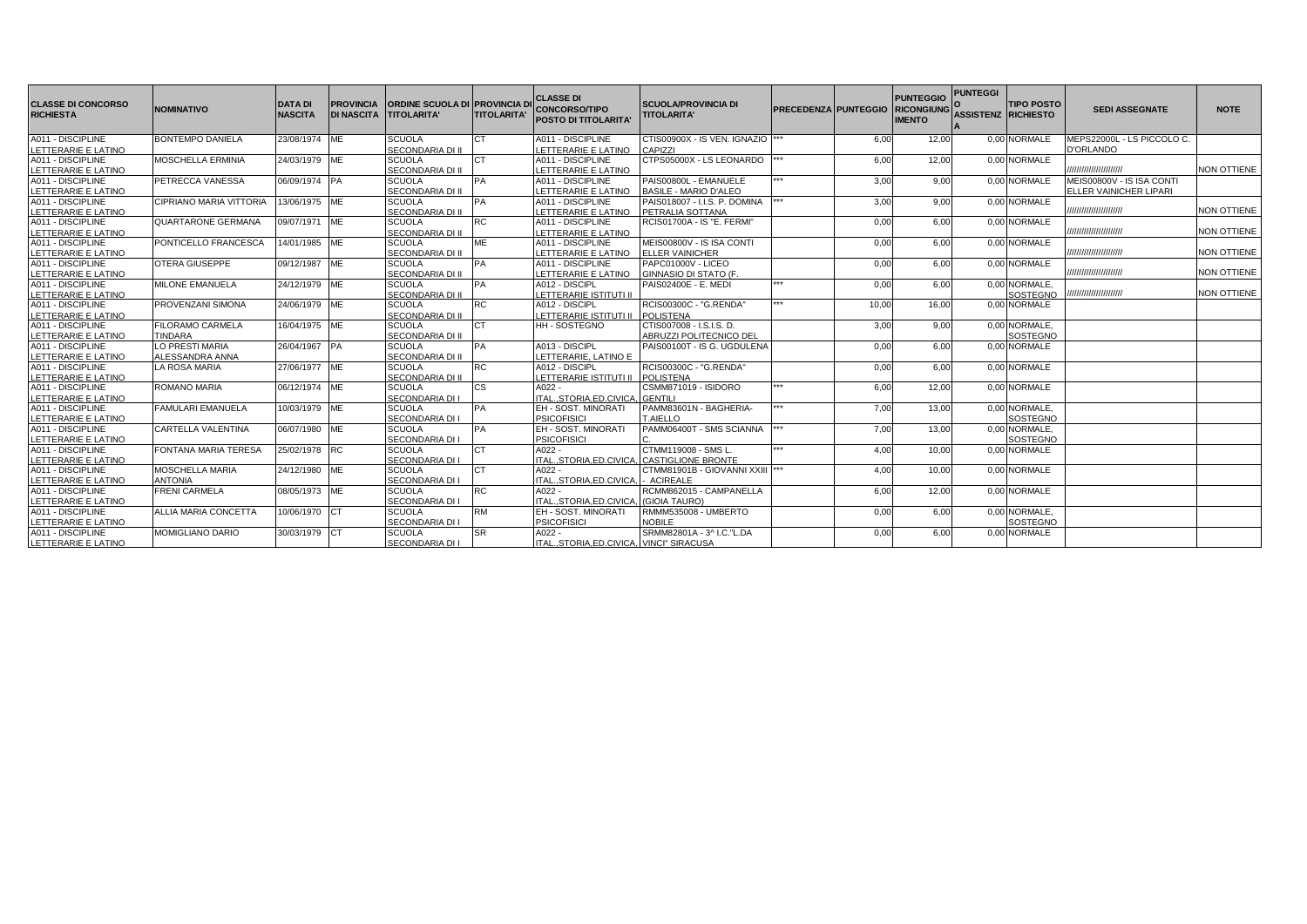| <b>CLASSE DI CONCORSO</b><br><b>RICHIESTA</b>                           | NOMINATIVO                                 | <b>DATA DI</b><br><b>NASCITA</b> | <b>PROVINCIA</b><br><b>DI NASCITA</b> | <b>ORDINE SCUOLA DI PROVINCIA DI</b><br><b>TITOLARITA'</b> | <b>TITOLARITA'</b> | <b>CLASSE DI</b><br><b>CONCORSO/TIPO</b><br>POSTO DI TITOLARITA' | <b>SCUOLA/PROVINCIA DI</b><br><b>TITOLARITA'</b>                 | PRECEDENZA PUNTEGGIO |       | PUNTEGGIO PUNTEGGIO<br><b>RICONGIUNG ASSISTENZ</b><br><b>IMENTO</b> | <b>TIPO POSTO</b><br><b>RICHIESTO</b> | <b>SEDI ASSEGNATE</b>                                          | <b>NOTE</b>               |
|-------------------------------------------------------------------------|--------------------------------------------|----------------------------------|---------------------------------------|------------------------------------------------------------|--------------------|------------------------------------------------------------------|------------------------------------------------------------------|----------------------|-------|---------------------------------------------------------------------|---------------------------------------|----------------------------------------------------------------|---------------------------|
| A012 - DISCIPL LETTERARIE<br><b>ISTITUTI II GR</b>                      | CURCURUTO MARIANGELA                       | 13/03/1979                       | ΓО                                    | <b>SCUOLA</b><br>SECONDARIA DI II                          | RC                 | A012 - DISCIPL<br>ETTERARIE ISTITUTI II                          | RCIS01100B - ZANOTTI<br><b>BIANCO MARINA DI GIOIOSA</b>          |                      | 3,00  | 9,00                                                                | 0,00 NORMALE                          | MEIS01600T - GUTTUSO<br>MILAZZO                                |                           |
| A012 - DISCIPL LETTERARIE<br><b>ISTITUTI II GR</b>                      | CRISAFULLI MARIA ANNA                      | 17/06/1980                       | ME                                    | <b>SCUOLA</b><br>SECONDARIA DI II                          | RG                 | A012 - DISCIPL<br>ETTERARIE ISTITUTI II                          | RGRH020005 - PRINCIPI<br><b>GRIMALDI</b>                         |                      | 0.00  | 6,00                                                                | 0,00 NORMALE                          | METH01000T - CAIO DUILIO<br><b>JESSINA</b>                     | COE                       |
| A012 - DISCIPL LETTERARIE   MILETI NICOLINA<br><b>ISTITUTI II GR</b>    |                                            | 30/11/1966                       | ME                                    | <b>SCUOLA</b><br>SECONDARIA DI II                          |                    | A012 - DISCIPL<br>ETTERARIE ISTITUTI II                          | PAIS02200V - JACOPO DEL<br>DUCA - DIEGO BIANCA AMATO             |                      | 0,00  | 6,00                                                                | 0,00 NORMALE                          | METF040006 - ITI TORRICELLI S<br><b><i>AGATA MILITELLO</i></b> |                           |
| A012 - DISCIPL LETTERARIE MILONE EMANUELA<br><b>ISTITUTI II GR</b>      |                                            | 24/12/1979                       | <b>ME</b>                             | <b>SCUOLA</b><br>SECONDARIA DI II                          |                    | A012 - DISCIPL<br>ETTERARIE ISTITUTI II                          | PAIS02400E - E. MEDI                                             |                      | 0,00  | 6,00                                                                | 0,00 NORMALE,                         | METF020001 - ITT MAJORANA<br>MILAZZO                           |                           |
| A012 - DISCIPL LETTERARIE PROVENZANI SIMONA                             |                                            | 24/06/1979                       | ME                                    | <b>SCUOLA</b>                                              | RC.                | A012 - DISCIPL                                                   | RCIS00300C - "G.RENDA"                                           |                      | 10,00 | 16,00                                                               | SOSTEGNO<br>0,00 NORMALE              | MEIS03300G - PUGLIATTI                                         |                           |
| <b>ISTITUTI II GR</b><br>A012 - DISCIPL LETTERARIE                      | <b>CAMPAGNA ANITA</b>                      | 31/01/1982                       | <b>MF</b>                             | SECONDARIA DI I<br><b>SCUOLA</b>                           | RC.                | ETTERARIE ISTITUTI II<br>A012 - DISCIPL                          | <b>POLISTENA</b><br><b>RCIS01400V - "R. PIRIA"</b>               |                      | 7.00  | 13,00                                                               | 0.00 NORMALE                          | <b>TAORMINA</b><br>MEIS01600T - GUTTUSO                        |                           |
| <b>ISTITUTI II GR</b><br>A012 - DISCIPL LETTERARIE                      | CICCIARI CARMEN                            | 30/07/1982                       | <b>ME</b>                             | SECONDARIA DI II<br><b>SCUOLA</b>                          |                    | ETTERARIE ISTITUTI II<br>A012 - DISCIPL                          | <b>ROSARNO</b><br>CTRH010007 - IPSSAR                            |                      | 7,00  | 13,00                                                               | 0,00 NORMALE                          | <b>MILAZZO</b><br>MEIS023001 - BORGHESE                        |                           |
| <b>ISTITUTI II GR</b><br>A012 - DISCIPL LETTERARIE                      | FAMIANI EUGENIA BARBARA                    | 01/12/1969                       |                                       | SECONDARIA DI II<br><b>SCUOLA</b>                          |                    | ETTERARIE ISTITUTI II<br>A012 - DISCIPL                          | <b>GIOVANNI FALCONE</b><br>TPRH02000T - I.P.S.E.O.A. " I. E  *** |                      | 6,00  | 12,00                                                               | 0,00 NORMALE                          | <b>FARANDA PATTI</b><br>MEIS023001 - BORGHESE                  |                           |
| <b>ISTITUTI II GR</b><br>A012 - DISCIPL LETTERARIE                      | <b>INGELICA</b><br><b>GRAMUGLIA SABINA</b> | 13/04/1970                       | <b>VV</b>                             | SECONDARIA DI II<br><b>SCUOLA</b>                          |                    | ETTERARIE ISTITUTI II<br>A012 - DISCIPL                          | V. FLORIO" ERICE<br>PARH050006 - F.PAOLO                         |                      | 3,00  | 9,00                                                                | 0,00 NORMALE                          | <b>FARANDA PATTI</b><br>MEIS023001 - BORGHESE                  |                           |
| <b>ISTITUTI II GR</b><br>A012 - DISCIPL LETTERARIE                      | ROSITANI ANNUNZIATA                        | 14/11/1972                       | RC                                    | SECONDARIA DI II<br><b>SCUOLA</b>                          | RC                 | ETTERARIE ISTITUTI II<br>A012 - DISCIPL                          | CASCINO (EX III ALBERGH)<br>RCSL03050C - LICEO                   |                      | 3,00  | 9,00                                                                | 0,00 NORMALE                          | <b>FARANDA PATTI</b><br>MEIS01600T - GUTTUSO                   |                           |
| <b>ISTITUTI II GR</b><br>A012 - DISCIPL LETTERARIE                      | <b>ORLANDO MARIA</b>                       | 04/05/1976                       |                                       | SECONDARIA DI II<br><b>SCUOLA</b>                          | PA                 | ETTERARIE ISTITUTI II<br>A012 - DISCIPL                          | ARTISTICO "M.PRETI" CORSO<br>PAIS03800C - PIO LA TORRE           |                      | 3,00  | 9,00                                                                | 0,00 NORMALE,                         | <b>MILAZZO</b>                                                 | <b>NON OTTIENE</b>        |
| <b>ISTITUTI II GR</b><br>A012 - DISCIPL LETTERARIE                      | <b>MERLINO PATRIZIA</b>                    | 21/12/1968                       | ME                                    | SECONDARIA DI II<br><b>SCUOLA</b>                          | RC                 | ETTERARIE ISTITUTI II<br>A012 - DISCIPL                          | RCIS01100B - ZANOTTI                                             |                      | 0,00  | 6,00                                                                | SOSTEGNO<br>0,00 NORMALE              | ,,,,,,,,,,,,,,,,,,<br>METF03000G - COPERNICO                   | <b>ESECUZIONE</b>         |
| <b>ISTITUTI II GR</b><br>A012 - DISCIPL LETTERARIE   LA ROSA MARIA      | FRANCESCA                                  | 27/06/1977                       | <b>ME</b>                             | SECONDARIA DI II<br><b>SCUOLA</b>                          | RC                 | ETTERARIE ISTITUTI II<br>A012 - DISCIPL                          | BIANCO MARINA DI GIOIOSA<br>RCIS00300C - "G.RENDA"               |                      | 0,00  | 6,00                                                                | 0,00 NORMALE                          | MILAZZO<br>MEIS027008 - VERONA TRENTO                          | SENTENZA/ORDINANZA        |
| <b>ISTITUTI II GR</b><br>A012 - DISCIPL LETTERARIE                      | <b>VITALE MARILIA</b>                      | 04/07/1986                       | ME                                    | SECONDARIA DI II<br><b>SCUOLA</b>                          | TV                 | ETTERARIE ISTITUTI II<br>A012 - DISCIPL                          | POLISTENA<br>TVIS00800E - IS CERLETTI                            |                      | 0,00  | 6,00                                                                | 0,00 NORMALE                          | <b>MESSINA</b><br>MEIS01600T - GUTTUSO                         | COE                       |
| <b>ISTITUTI II GR</b><br>A012 - DISCIPL LETTERARIE                      | <b>MOSCHELLA ERMINIA</b>                   | 24/03/1979                       | <b>ME</b>                             | SECONDARIA DI I<br><b>SCUOLA</b>                           |                    | ETTERARIE ISTITUTI II<br>A011 - DISCIPLINE                       | CTPS05000X - LS LEONARDO                                         |                      | 6.00  | 12,00                                                               | 0.00 NORMALE                          | <b>MILAZZO</b>                                                 | COE<br><b>NON OTTIENE</b> |
| <b>ISTITUTI II GR</b><br>A012 - DISCIPL LETTERARIE                      | PETRECCA VANESSA                           | 06/09/1974                       |                                       | SECONDARIA DI II<br><b>SCUOLA</b>                          | PA                 | ETTERARIE E LATINO<br>A011 - DISCIPLINE                          | PAIS00800L - EMANUELE                                            |                      | 3,00  | 9,00                                                                | 0,00 NORMALE                          | ,,,,,,,,,,,,,,,,,,                                             | OTTIENE A011              |
| <b>ISTITUTI II GR</b><br>A012 - DISCIPL LETTERARIE                      | CIPRIANO MARIA VITTORIA                    | 13/06/1975                       | <b>ME</b>                             | SECONDARIA DI II<br><b>SCUOLA</b>                          |                    | <b>ETTERARIE E LATINO</b><br>A011 - DISCIPLINE                   | <b>BASILE - MARIO D'ALEO</b><br>PAIS018007 - I.I.S. P. DOMINA    |                      | 3,00  | 9,00                                                                | 0,00 NORMALE                          | ,,,,,,,,,,,,,,,,,,                                             | OTTIENE A013              |
| <b>ISTITUTI II GR</b><br>A012 - DISCIPL LETTERARIE                      | <b>BONTEMPO DANIELA</b>                    | 23/08/1974                       | <b>ME</b>                             | SECONDARIA DI II<br><b>SCUOLA</b>                          |                    | ETTERARIE E LATINO<br>A011 - DISCIPLINE                          | PETRALIA SOTTANA<br>CTIS00900X - IS VEN. IGNAZIO                 |                      | 6,00  | 12,00                                                               | 0,00 NORMALE                          | ,,,,,,,,,,,,,,,,,,                                             | OTTIENE A011              |
| <b>ISTITUTI II GR</b><br>A012 - DISCIPL LETTERARIE                      | FILORAMO CARMELA                           | 16/04/1975                       | <b>ME</b>                             | SECONDARIA DI II<br><b>SCUOLA</b>                          | <b>CT</b>          | ETTERARIE E LATINO<br>HH - SOSTEGNO                              | CAPIZZI<br>CTIS007008 - I.S.I.S. D.                              |                      | 3,00  | 9,00                                                                | 0,00 NORMALE,                         | ,,,,,,,,,,,,,,,,<br>MEIS03300G - PUGLIATTI                     |                           |
| <b>ISTITUTI II GR</b><br>A012 - DISCIPL LETTERARIE                      | <b>TINDARA</b><br>LO PRESTI MARIA          | 26/04/1967                       | PA                                    | SECONDARIA DI II<br><b>SCUOLA</b>                          |                    | A013 - DISCIPL                                                   | ABRUZZI POLITECNICO DEL<br>PAIS00100T - IS G. UGDULENA           |                      | 0,00  | 6,00                                                                | SOSTEGNO<br>0,00 NORMALE              | <b>TAORMINA</b>                                                |                           |
| <b>ISTITUTI II GR</b><br>A012 - DISCIPL LETTERARIE                      | ALESSANDRA ANNA<br><b>ROMANO MARIA</b>     | 06/12/1974                       | ME                                    | SECONDARIA DI II<br><b>SCUOLA</b>                          | СS                 | ETTERARIE, LATINO E<br>A022 -                                    | CSMM871019 - ISIDORO                                             |                      | 6,00  | 12,00                                                               | 0,00 NORMALE                          | ,,,,,,,,,,,,,,,,,,                                             | OTTIENE A013              |
| <b>ISTITUTI II GR</b><br>A012 - DISCIPL LETTERARIE FAMULARI EMANUELA    |                                            | 10/03/1979                       | ME                                    | SECONDARIA DI I<br><b>SCUOLA</b>                           | <b>PA</b>          | TAL., STORIA, ED. CIVICA<br>EH - SOST. MINORATI                  | GENTILI<br>PAMM83601N - BAGHERIA-                                |                      | 7,00  | 13,00                                                               | 0,00 NORMALE,                         |                                                                |                           |
| <b>ISTITUTI II GR</b><br>A012 - DISCIPL LETTERARIE                      | <b>CARTELLA VALENTINA</b>                  | 06/07/1980                       | <b>ME</b>                             | SECONDARIA DI I<br><b>SCUOLA</b>                           | <b>PA</b>          | <b>PSICOFISIC</b><br>EH - SOST. MINORATI                         | <b>T.AIELLO</b><br>PAMM06400T - SMS SCIANNA                      |                      | 7,00  | 13,00                                                               | SOSTEGNO<br>0,00 NORMALE,             |                                                                |                           |
| <b>ISTITUTI II GR</b><br>A012 - DISCIPL LETTERARIE FONTANA MARIA TERESA |                                            | 25/02/1978                       | <b>RC</b>                             | SECONDARIA DI I<br><b>SCUOLA</b>                           |                    | <b>PSICOFISICI</b><br>A022 -                                     | CTMM119008 - SMS L                                               |                      | 4,00  | 10,00                                                               | SOSTEGNO<br>0,00 NORMALE              |                                                                |                           |
| <b>ISTITUTI II GR</b><br>A012 - DISCIPL LETTERARIE                      | MOSCHELLA MARIA                            | 24/12/1980                       | MЕ                                    | SECONDARIA DI I<br><b>SCUOLA</b>                           |                    | TALSTORIA.ED.CIVICA<br>A022 -                                    | <b>ASTIGLIONE BRONTE</b><br>CTMM81901B - GIOVANNI XXIII          |                      | 4,00  | 10,00                                                               | 0,00 NORMALE                          |                                                                |                           |
| <b>ISTITUTI II GR</b><br>A012 - DISCIPL LETTERARIE                      | <b>NTONIA</b><br><b>MORACI SIMONA</b>      | 24/03/1975                       | ME                                    | SECONDARIA DI I<br><b>SCUOLA</b>                           |                    | TALSTORIA.ED.CIVICA<br>A022 -                                    | <b>ACIREALE</b><br>CTMM8AE014 - SM TEMPESTA                      |                      | 3,00  | 9,00                                                                | 0,00 NORMALE                          |                                                                |                           |
| <b>ISTITUTI II GR</b><br>A012 - DISCIPL LETTERARIE                      | DI BARTOLO MARIA                           | 16/06/1975                       | <b>MF</b>                             | SECONDARIA DI I<br><b>SCUOLA</b>                           | EN                 | TAL., STORIA, ED. CIVICA<br>A022 -                               | ENMM825012 - RONCALLI -                                          |                      | 3,00  | 9,00                                                                | 0,00 NORMALE                          |                                                                |                           |
| <b>ISTITUTI II GR</b><br>A012 - DISCIPL LETTERARIE                      | <b>FRENI CARMELA</b>                       | 08/05/1973                       | ME                                    | SECONDARIA DI I                                            |                    | TALSTORIA.ED.CIVICA                                              | PIAZZA ARMERINA                                                  |                      |       | 12,00                                                               | 0,00 NORMALE                          |                                                                |                           |
| <b>ISTITUTI II GR</b>                                                   |                                            |                                  |                                       | <b>SCUOLA</b><br>SECONDARIA DI I                           | RC                 | A022 -<br>TALSTORIA.ED.CIVICA                                    | RCMM862015 - CAMPANELLA<br>(GIOIA TAURO)                         |                      | 6,00  |                                                                     |                                       |                                                                |                           |
| A012 - DISCIPL LETTERARIE<br><b>ISTITUTI II GR</b>                      | <b>GIACOBBE SAMANTHA</b>                   | 03/08/1968                       | <b>ME</b>                             | <b>SCUOLA</b><br>SECONDARIA DI I                           | RC.                | A022 -<br>TAL., STORIA, ED. CIVICA                               | RCCT704001 - CT 035-<br><b>POLISTENA</b>                         |                      | 3,00  | 9,00                                                                | 0,00 NORMALE                          |                                                                |                           |
| A012 - DISCIPL LETTERARIE FISICHELLA FRANCESCA<br><b>ISTITUTI II GR</b> |                                            | 15/09/1973                       | ME                                    | <b>SCUOLA</b><br>SECONDARIA DI I                           | <b>SR</b>          | A022 -<br>TAL., STORIA, ED. CIVICA                               | SRCT70000A - CPIA SIRACUSA<br>P. EROGAZIONE PALAZZOLO            |                      | 3,00  | 9,00                                                                | 0,00 NORMALE,<br>SOSTEGNO             |                                                                |                           |
| A012 - DISCIPL LETTERARIE ALLIA MARIA CONCETTA<br><b>ISTITUTI II GR</b> |                                            | 10/06/1970                       | СT                                    | <b>SCUOLA</b><br>SECONDARIA DI I                           | <b>RM</b>          | EH - SOST, MINORATI<br><b>PSICOFISICI</b>                        | RMMM535008 - UMBERTO<br><b>VOBILE</b>                            |                      | 0.00  | 6,00                                                                | 0.00 NORMALE.<br>SOSTEGNO             |                                                                |                           |
| A012 - DISCIPL LETTERARIE MOMIGLIANO DARIO<br><b>ISTITUTI II GR</b>     |                                            | 30/03/1979                       | ICT.                                  | SCUOLA<br>SECONDARIA DI I                                  | ISR.               | A022 -<br>TALSTORIA.ED.CIVICA.                                   | SRMM82801A - 3^ I.C."L.DA<br><b>VINCI" SIRACUSA</b>              |                      | 0,00  | 6,00                                                                | 0,00 NORMALE                          |                                                                |                           |
| A012 - DISCIPL LETTERARIE MIDILI MARIA<br><b>ISTITUTI II GR</b>         |                                            | 24/09/1981                       | ME                                    | <b>SCUOLA</b><br>SECONDARIA DI I                           |                    | A022 -<br>ITALSTORIA.ED.CIVICA.                                  | PAMM8BB01Q - SMS DON<br><b>LORENZO MILANI</b>                    |                      | 0,00  | 6,00                                                                | 0,00 NORMALE                          |                                                                |                           |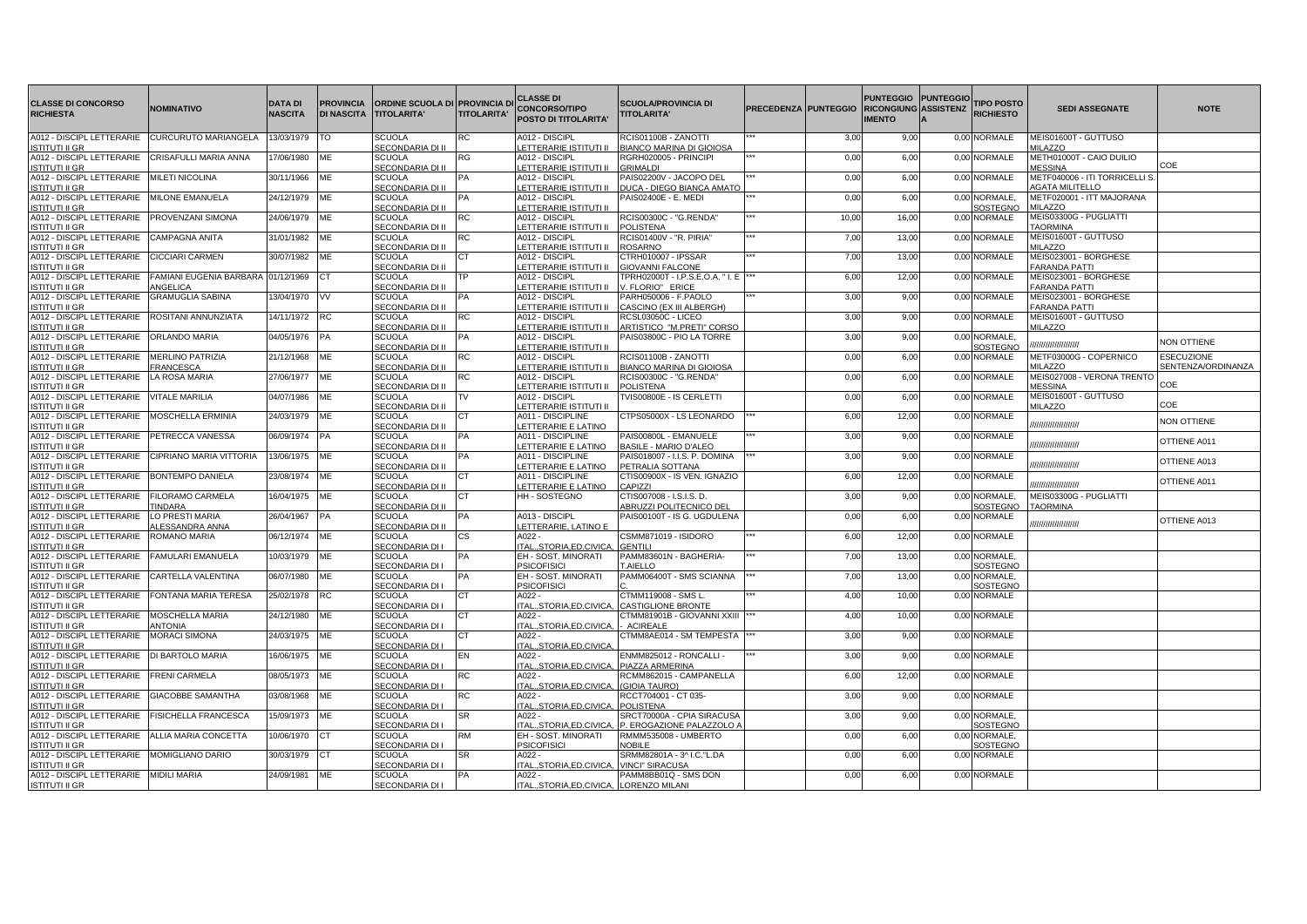| <b>CLASSE DI CONCORSO</b><br><b>RICHIESTA</b>      | <b>NOMINATIVO</b> | <b>DATA DI</b><br><b>NASCITA</b> | PROVINCIA ORDINE SCUOLA DI PROVINCIA DI CLASSE DI<br><b>DI NASCITA TITOLARITA'</b> | <b>TITOLARITA'</b> | <b>CONCORSO/TIPO</b><br><b>POSTO DI TITOLARITA'</b> | <b>SCUOLA/PROVINCIA DI</b><br><b>TITOLARITA'</b> | <b>PRECEDENZA PUNTEGGIO</b> |       | <b>PUNTEGGIO</b><br><b>RICONGIUNG</b><br><b>IMENTO</b> | <b>PUNTEGGI</b><br><b>ASSISTENZ RICHIESTO</b> | <b>TIPO POSTO</b> | <b>SEDI ASSEGNATE</b>        | <b>NOTE</b>    |
|----------------------------------------------------|-------------------|----------------------------------|------------------------------------------------------------------------------------|--------------------|-----------------------------------------------------|--------------------------------------------------|-----------------------------|-------|--------------------------------------------------------|-----------------------------------------------|-------------------|------------------------------|----------------|
| A013 - DISCIPL LETTERARIE. LO PRESTI MARIA         |                   | 26/04/1967 PA                    | <b>SCUOLA</b>                                                                      |                    | A013 - DISCIPL                                      | PAIS00100T - IS G. UGDULENA                      |                             |       | 6.00                                                   |                                               | 0.00 NORMALE      | MEIS028004 - IS LS PICCOLO   |                |
| LATINO E GRECO                                     | ALESSANDRA ANNA   |                                  | SECONDARIA DI II                                                                   |                    | LETTERARIE, LATINO E                                |                                                  | $+ + +$                     |       |                                                        |                                               |                   | CAPO D'ORLANDO               |                |
| A013 - DISCIPL LETTERARIE. PROVENZANI SIMONA       |                   | 24/06/1979 ME                    | <b>SCUOLA</b>                                                                      | <b>RC</b>          | A012 - DISCIPL                                      | RCIS00300C - "G.RENDA"                           |                             | 10,00 | 16.00                                                  |                                               | 0.00 NORMALE      | MEIS03200Q - IS LS CAMINITI  |                |
| LATINO E GRECO                                     |                   |                                  | <b>SECONDARIA DI II</b>                                                            |                    | LETTERARIE ISTITUTI II                              | <b>POLISTENA</b>                                 |                             |       |                                                        |                                               |                   | <b>S. TERESA DI RIVA</b>     | <b>DA A012</b> |
| A013 - DISCIPL LETTERARIE. CIPRIANO MARIA VITTORIA |                   | 13/06/1975 ME                    | <b>SCUOLA</b>                                                                      | <b>IPA</b>         | A011 - DISCIPLINE                                   | PAIS018007 - I.I.S. P. DOMINA                    |                             |       | 9,00                                                   |                                               | 0.00 NORMALE      | IMEIS00300Q - IS SCIASCIA S. |                |
| LATINO E GRECO                                     |                   |                                  | SECONDARIA DI II                                                                   |                    | LETTERARIE E LATINO                                 | <b>PETRALIA SOTTANA</b>                          |                             |       |                                                        |                                               |                   | AGATA DI MILITELLO           | <b>DA A011</b> |
| A013 - DISCIPL LETTERARIE. FAMULARI EMANUELA       |                   | 10/03/1979 ME                    | <b>SCUOLA</b>                                                                      | <b>IPA</b>         | <b>EH - SOST, MINORATI</b>                          | PAMM83601N - BAGHERIA-                           | $+ + +$                     |       | 13.00                                                  |                                               | 0.00 NORMALE.     |                              |                |
| LATINO E GRECO                                     |                   |                                  | <b>SECONDARIA DI I</b>                                                             |                    | <b>PSICOFISICI</b>                                  | T.AIELLO                                         |                             |       |                                                        |                                               | SOSTEGNO          |                              |                |
| A013 - DISCIPL LETTERARIE. CARTELLA VALENTINA      |                   | 06/07/1980 ME                    | <b>SCUOLA</b>                                                                      | <b>IPA</b>         | <b>EH - SOST, MINORATI</b>                          | PAMM06400T - SMS SCIANNA                         |                             | 7.00  | 13.00                                                  |                                               | 0.00 NORMALE.     |                              |                |
| LATINO E GRECO                                     |                   |                                  | SECONDARIA DI I                                                                    |                    | <b>PSICOFISICI</b>                                  |                                                  |                             |       |                                                        |                                               | SOSTEGNO          |                              |                |
| A013 - DISCIPL LETTERARIE. FONTANA MARIA TERESA    |                   | 25/02/1978 RC                    | <b>SCUOLA</b>                                                                      |                    | $A022 -$                                            | CTMM119008 - SMS L.                              | $+ + +$                     |       | 10.00                                                  |                                               | 0.00 NORMALE      |                              |                |
| LATINO E GRECO                                     |                   |                                  | <b>SECONDARIA DI I</b>                                                             |                    | ITALSTORIA.ED.CIVICA. CASTIGLIONE BRONTE            |                                                  |                             |       |                                                        |                                               |                   |                              |                |
| A013 - DISCIPL LETTERARIE.                         | . MOSCHELLA MARIA | 24/12/1980 ME                    | <b>SCUOLA</b>                                                                      |                    | $A022 -$                                            | ICTMM81901B - GIOVANNI XXIII  ***                |                             |       | 10,00                                                  |                                               | 0,00 NORMALE      |                              |                |
| LATINO E GRECO                                     | <b>ANTONIA</b>    |                                  | SECONDARIA DI I                                                                    |                    | ITALSTORIA.ED.CIVICA. - ACIREALE                    |                                                  |                             |       |                                                        |                                               |                   |                              |                |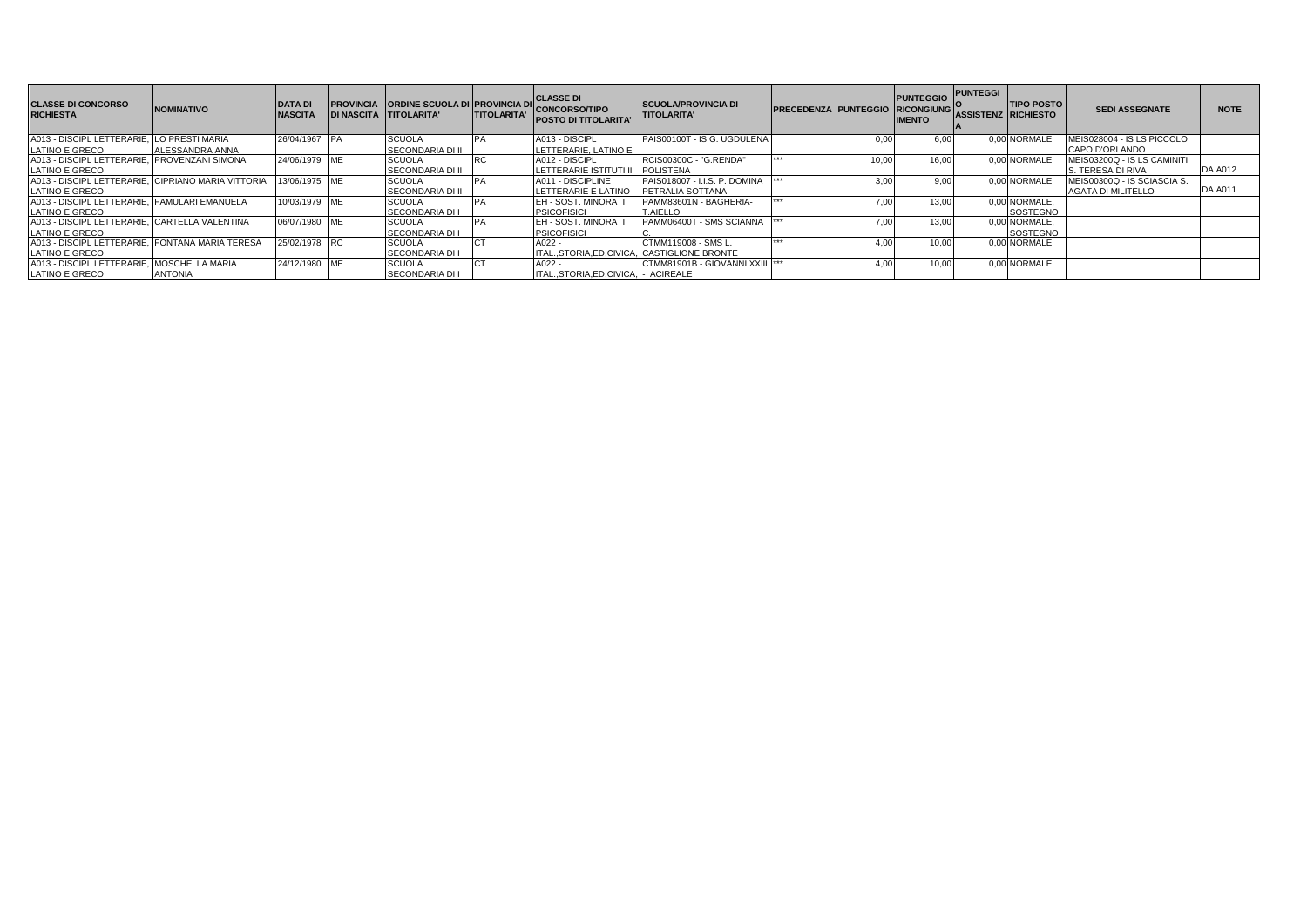| <b>CLASSE DI CONCORSO</b><br><b>RICHIESTA</b> | <b>INOMINATIVO</b>   | <b>DATA DI</b><br><b>NASCITA</b> | <b>PROVINCIA ORDINE SCUOLA DI PROVINCIA DI CLASSE DI</b><br>IDI NASCITA TITOLARITA' | <b>TITOLARITA'</b> | " CONCORSO/TIPO<br><b>POSTO DI TITOLARITA'</b> | <b>SCUOLA/PROVINCIA DI</b><br><b>ITITOLARITA'</b> | <b>IPRECEDENZA</b> |      | <b>PUNTEGGIO</b> PUNTEGGI I<br>PUNTEGGIO RICONGIUNGO<br><b>IMENTO</b> | ASSISTENZ RICHIESTO | <b>TIPO POSTO</b> | <b>SEDI ASSEGNATE</b> |
|-----------------------------------------------|----------------------|----------------------------------|-------------------------------------------------------------------------------------|--------------------|------------------------------------------------|---------------------------------------------------|--------------------|------|-----------------------------------------------------------------------|---------------------|-------------------|-----------------------|
| <b>A014 - DISCIP PLAST, SCUL.</b>             | LA FAUCI GABRIELLA   | 25/07/1976 ME                    | <b>SCUOLA</b>                                                                       |                    | A014 - DISCIP PLAST.                           | CTIS008004 - IS FILIPPO                           | ***                | 7.00 | 13.00                                                                 |                     | 0.00 NORMALE      | MEIS01600T - GUTTUSO  |
| SCENOPLAST.                                   |                      |                                  | <b>SECONDARIA DI II</b>                                                             |                    | <b>SCUL. SCENOPLAST.</b>                       | <b>BRUNELLESCHI</b>                               |                    |      |                                                                       |                     |                   | <b>MILAZZO</b>        |
| A014 - DISCIP PLAST, SCUL.                    | <b>FONTI MARIA</b>   | 24/02/1971 ME                    | <b>SCUOLA</b>                                                                       | -SR                | A014 - DISCIP PLAST.                           | SRIS003005 -                                      |                    | 3.00 | 9,00                                                                  |                     | 0,00 NORMALE      |                       |
| SCENOPLAST.                                   |                      |                                  | SECONDARIA DI II                                                                    |                    | <b>SCUL. SCENOPLAST.</b>                       | IST.ISTR.SUPERIORE                                |                    |      |                                                                       |                     |                   |                       |
| A014 - DISCIP PLAST, SCUL.                    | RAMPELLO ROBERTA     | 02/10/1975 ME                    | <b>SCUOLA</b>                                                                       |                    | A014 - DISCIP PLAST.                           | <b>SIIS002001 - IIS</b>                           |                    | 0.00 | 6.00                                                                  |                     | 0.00 NORMALE      |                       |
| SCENOPLAST.                                   |                      |                                  | <b>SECONDARIA DI II</b>                                                             |                    | <b>SCUL. SCENOPLAST.</b>                       | <b>E.S.PICCOLOMINI</b>                            |                    |      |                                                                       |                     |                   |                       |
| A014 - DISCIP PLAST, SCUL                     | RUGOLO CARMELO DARIO | 03/05/1981 ME                    | <b>SCUOLA</b>                                                                       |                    | A014 - DISCIP PLAST.                           | PAIS03200D - DAMIANI                              |                    | 0.00 | 6.00                                                                  |                     | 0.00 NORMALE      |                       |
| SCENOPLAST.                                   |                      |                                  | <b>SECONDARIA DI II</b>                                                             |                    | <b>ISCUL, SCENOPLAST.</b>                      | ALMEYDA - FRANCESCO                               |                    |      |                                                                       |                     |                   |                       |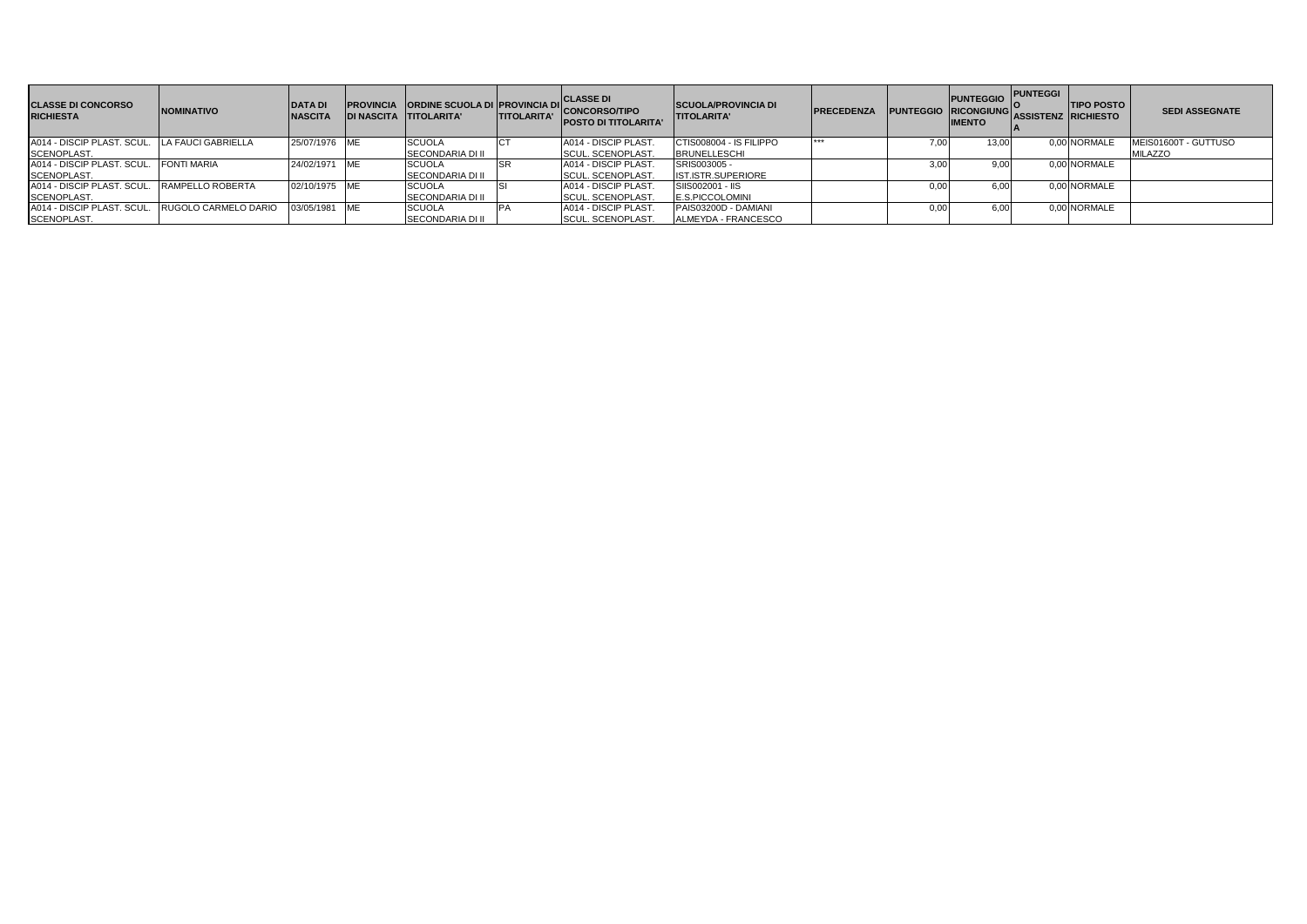| <b>CLASSE DI CONCORSO</b><br><b>RICHIESTA</b>  | <b>NOMINATIVO</b>          | <b>DATA DI</b><br><b>NASCITA</b> | <b>DI NASCITA TITOLARITA'</b> | <b>PROVINCIA ORDINE SCUOLA D</b> | <b>PROVINCIA</b> | <b>CLASSE DI</b><br><b>CONCORSO/TIPO</b><br><b>TITOLARITA' IPOSTO DI TITOLARITA</b> | <b>SCUOLA/PROVINCIA DI</b><br><b>TITOLARITA'</b> | <b>PRECEDENZ</b> | <b>PUNTEGGIO</b> | <b>PUNTEGGIO</b><br><b>RICONGIUN</b><br><b>GIMENTO</b> | <b>PUNTEGGI</b><br><b>ASSISTENZ RICHIESTO</b> | <b>TIPO POSTO</b> | <b>SEDI ASSEGNATE</b>    | <b>NOTE</b>    |
|------------------------------------------------|----------------------------|----------------------------------|-------------------------------|----------------------------------|------------------|-------------------------------------------------------------------------------------|--------------------------------------------------|------------------|------------------|--------------------------------------------------------|-----------------------------------------------|-------------------|--------------------------|----------------|
| A017 - DISEG STORIA ARTE BATTISTA GAETANO      |                            | 29/08/1963 ME                    |                               | <b>SCUOLA</b>                    | СT               | A017 - DISEG STORIA                                                                 | CTPM04000A - IM REGINA                           | ***              | 6.00             | 12,00                                                  |                                               | 0.00 NORMALE      |                          | <b>NON</b>     |
| <b>ISTITUTI II GR</b>                          |                            |                                  |                               | SECONDARIA DI II                 |                  | <b>ARTE ISTITUTI II GR</b>                                                          | <b>ELENA</b>                                     |                  |                  |                                                        |                                               |                   | ,,,,,,,,,,,,,,,,,,,,,,,, | <b>OTTIENE</b> |
| A017 - DISEG STORIA ARTE MILICI ROSA           |                            | 22/01/1967 ME                    |                               | <b>SCUOLA</b>                    | <b>RM</b>        | A017 - DISEG STORIA                                                                 | RMPQ010009 - "MONTESSORI"  ***                   |                  | 0.00             | 6.00                                                   |                                               | 0.00 NORMALE      | MEIS001004 - IS MANZONI  |                |
| <b>ISTITUTI II GR</b>                          |                            |                                  |                               | <b>SECONDARIA DI II</b>          |                  | <b>ARTE ISTITUTI II GR</b>                                                          |                                                  |                  |                  |                                                        |                                               |                   | <b>MISTRETTA</b>         |                |
| A017 - DISEG STORIA ARTE CUTUGNO MARTA         |                            | 14/06/1974 ME                    |                               | <b>SCUOLA</b>                    |                  | A017 - DISEG STORIA                                                                 | SAIS037006 - "LEONARDO DA ***                    |                  | 4.00             | 10.00                                                  |                                               | 0.00 NORMALE      |                          |                |
| <b>ISTITUTI II GR</b>                          |                            |                                  |                               | SECONDARIA DI II                 |                  | <b>ARTE ISTITUTI II GR</b>                                                          | VINCI"                                           |                  |                  |                                                        |                                               |                   |                          |                |
| A017 - DISEG STORIA ARTE                       | <b>LANDOLFI PETRONE</b>    | 27/10/1954 NA                    |                               | <b>SCUOLA</b>                    | <b>RM</b>        | A017 - DISEG STORIA                                                                 | RMPQ010009 - "MONTESSORI"                        |                  | 0,00             | 6,00                                                   |                                               | 0.00 NORMALE      |                          |                |
| <b>ISTITUTI II GR</b>                          | <b>ANTONIO</b>             |                                  |                               | <b>SECONDARIA DI II</b>          |                  | ARTE ISTITUTI II GR                                                                 |                                                  |                  |                  |                                                        |                                               |                   |                          |                |
| A017 - DISEG STORIA ARTE                       | <b>CARMENI GIUSEPPE</b>    | 02/12/1960                       | <b>TA</b>                     | <b>SCUOLA</b>                    |                  | A017 - DISEG STORIA                                                                 | CTPS01000D - LS ARCHIMEDE                        |                  | 0,00             | 6.00                                                   |                                               | 0.00 NORMALE      |                          |                |
| <b>ISTITUTI II GR</b>                          |                            |                                  |                               | SECONDARIA DI II                 |                  | ARTE ISTITUTI II GR                                                                 |                                                  |                  |                  |                                                        |                                               |                   |                          |                |
| A017 - DISEG STORIA ARTE RUGGERI CONCETTA      |                            | 10/07/1970 ME                    |                               | <b>SCUOLA</b>                    |                  | A017 - DISEG STORIA                                                                 | FIIS018006 - A. M. ENRIQUES                      |                  | 0,00             | 6,00                                                   |                                               | 0.00 NORMALE      |                          |                |
| <b>ISTITUTI II GR</b>                          |                            |                                  |                               | SECONDARIA DI II                 |                  | <b>ARTE ISTITUTI II GR</b>                                                          | <b>AGNOLETTI</b>                                 |                  |                  |                                                        |                                               |                   |                          |                |
| A017 - DISEG STORIA ARTE FAZIO MARIAGRAZIA     |                            | 07/01/1979 ME                    |                               | <b>SCUOLA</b>                    | <b>RN</b>        | A017 - DISEG STORIA                                                                 | RNRI010007 - "L.B. ALBERTI"                      |                  | 0,00             | 6,00                                                   |                                               | 0.00 NORMALE      |                          |                |
| <b>ISTITUTI II GR</b>                          |                            |                                  |                               | SECONDARIA DI II                 |                  | ARTE ISTITUTI II GR                                                                 |                                                  |                  |                  |                                                        |                                               |                   |                          |                |
| A017 - DISEG STORIA ARTE IDI BELLA MASSIMO     |                            | 07/02/1982 ME                    |                               | <b>SCUOLA</b>                    | <b>NA</b>        | A017 - DISEG STORIA                                                                 | NAIS13700L - I.S. "                              |                  | 0.00             | 6.00                                                   |                                               | 0.00 NORMALE      |                          |                |
| <b>ISTITUTI II GR</b>                          |                            |                                  |                               | SECONDARIA DI II                 |                  | <b>ARTE ISTITUTI II GR</b>                                                          | <b>G.MARCONI" GIUGLIANO</b>                      |                  |                  |                                                        |                                               |                   |                          |                |
| A017 - DISEG STORIA ARTE SANTAMARIA VERONICA   |                            | 23/09/1981                       | ME                            | <b>SCUOLA</b>                    | <b>RM</b>        | A009 - DISCIP                                                                       | RMIS09400V - PACINOTTI -                         | ***              | 7,00             | 13,00                                                  |                                               | 0.00 NORMALE      |                          |                |
| <b>ISTITUTI II GR</b>                          |                            |                                  |                               | SECONDARIA DI II                 |                  | <b>GRAFICHE, PITTORICHE, ARCHIMEDE</b>                                              |                                                  |                  |                  |                                                        |                                               |                   |                          |                |
| A017 - DISEG STORIA ARTE RUGOLO SANTA          |                            | 30/12/1961                       | <b>ME</b>                     | <b>SCUOLA</b>                    | <b>RM</b>        | A008 - DISCIP GEOM.                                                                 | RMSL07000L - LICEO                               |                  | 0,00             | 6,00                                                   |                                               | 0.00 NORMALE      |                          |                |
| <b>ISTITUTI II GR</b>                          |                            |                                  |                               | SECONDARIA DI II                 |                  | ARCH, ARRED.                                                                        | ARTISTICO STATALE "VIA DI                        |                  |                  |                                                        |                                               |                   |                          |                |
| A017 - DISEG STORIA ARTE                       | <b>FONTI MARIA</b>         | 24/02/1971                       | <b>IME</b>                    | <b>SCUOLA</b>                    | <b>SR</b>        | A014 - DISCIP PLAST.                                                                | SRIS003005 -                                     |                  | 3.00             | 9.00                                                   |                                               | 0.00 NORMALE      |                          |                |
| <b>ISTITUTI II GR</b>                          |                            |                                  |                               | <b>SECONDARIA DI II</b>          |                  | <b>SCUL. SCENOPLAST</b>                                                             | IST.ISTR.SUPERIORE                               |                  |                  |                                                        |                                               |                   |                          |                |
| B011 - LAB SCIENZE E                           | <b>SCOLARO SERGIO VITO</b> | 25/0/1972                        | ME                            | <b>SCUOLA</b>                    | <b>PA</b>        | B011 - LAB SCIENZE E                                                                | PAIS00800I IS E. BASILE -                        |                  | 6,00             | 12,00                                                  |                                               | 0.00 NORMALE      |                          |                |
| <b>TECNOL AGRARIE</b>                          |                            |                                  |                               | SECONDARIA DI II                 |                  | <b>TECNOL AGRARIE</b>                                                               | <b>D'ALEO</b>                                    |                  |                  |                                                        |                                               |                   |                          |                |
| A017 - DISEG STORIA ARTE LA FAUCI GIOVANNI     |                            | 23/12/1975 ME                    |                               | <b>SCUOLA</b>                    | <b>CT</b>        | A001 - ARTE E                                                                       | CTMM8AL01C - SMS GALILEI-                        |                  | 6,00             | 12,00                                                  |                                               | 0.00 NORMALE      |                          |                |
| <b>ISTITUTI II GR</b>                          |                            |                                  |                               | SECONDARIA DI I                  |                  | IMMAGINE SC. I GR.                                                                  | PIRANDELLO RIPOSTO                               |                  |                  |                                                        |                                               |                   |                          |                |
| A017 - DISEG STORIA ARTE BOMBACI VINCENZO      |                            | 28/10/1967 ME                    |                               | <b>SCUOLA</b>                    | <b>CT</b>        | <b>EH - SOST. MINORATI</b>                                                          | CTMM8AT01C - S.M. S. MARIA                       |                  | 3,00             | 9,00                                                   |                                               | 0,00 NORMALE,     |                          |                |
| <b>ISTITUTI II GR</b>                          |                            |                                  |                               | <b>SECONDARIA DI I</b>           |                  | <b>PSICOFISICI</b>                                                                  | AMMALATI                                         |                  |                  |                                                        |                                               | <b>SOSTEGNO</b>   |                          |                |
| A017 - DISEG STORIA ARTE TRIMBOLI FELICE       |                            | 16/10/1970 ME                    |                               | <b>SCUOLA</b>                    | CT.              | A001 - ARTE E                                                                       | CTMM82101B -                                     |                  | 0,00             | 6,00                                                   |                                               | 0.00 NORMALE      |                          |                |
| <b>ISTITUTI II GR</b>                          |                            |                                  |                               | SECONDARIA DI I                  |                  | <b>IMMAGINE SC. I GR.</b>                                                           | G.MACHERIONE -                                   |                  |                  |                                                        |                                               |                   |                          |                |
| A017 - DISEG STORIA ARTE SCIBILIA PIETRO FABIO |                            | 26/07/1974 EE                    |                               | <b>SCUOLA</b>                    | <b>RM</b>        | <b>A001 - ARTE E</b>                                                                | RMMM83801B - COLOMBO                             |                  | 0,00             | 6.00                                                   |                                               | 0.00 NORMALE      |                          |                |
| <b>ISTITUTI II GR</b>                          |                            |                                  |                               | SECONDARIA DI I                  |                  | <b>IMMAGINE SC. I GR.</b>                                                           |                                                  |                  |                  |                                                        |                                               |                   |                          |                |
| A017 - DISEG STORIA ARTE MORABITO ELENA        |                            | 04/04/1979 ME                    |                               | <b>SCUOLA</b>                    |                  | <b>A001 - ARTE E</b>                                                                | FIMM80801C - DINO CAMPANA                        |                  | 0.00             | 6.00                                                   |                                               | 0.00 NORMALE      |                          |                |
| <b>ISTITUTI II GR</b>                          |                            |                                  |                               | <b>SECONDARIA DI I</b>           |                  | <b>IMMAGINE SC. I GR.</b>                                                           |                                                  |                  |                  |                                                        |                                               |                   |                          |                |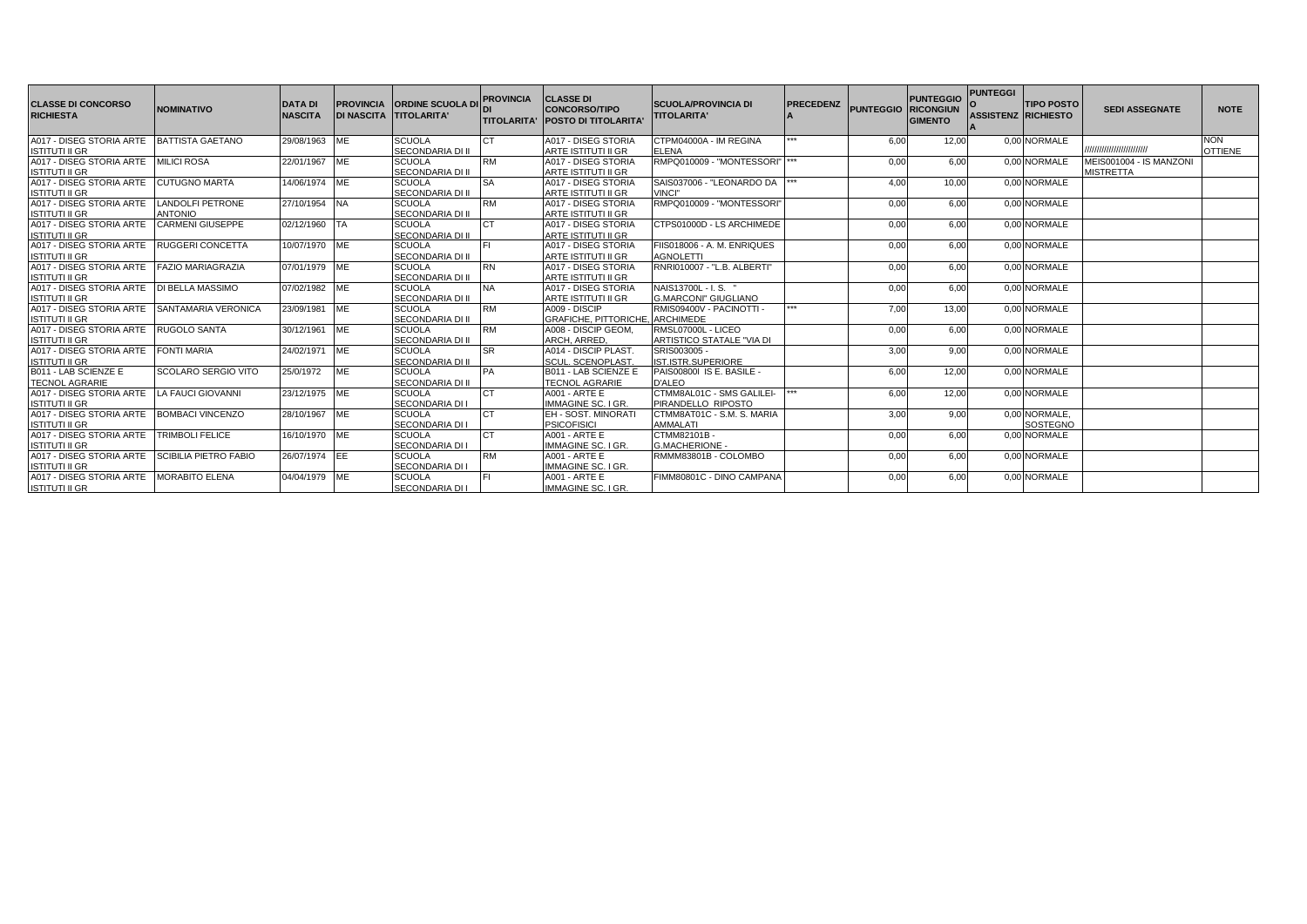| <b>CLASSE DI CONCORSO</b><br><b>RICHIESTA</b>                                   | <b>NOMINATIVO</b> | <b>DATA DI</b><br><b>NASCITA</b> | <b>PROVINCIA</b><br><b>DI NASCITA</b> | <b>ORDINE SCUOLA DI PROVINCIA D</b><br><b>ITITOLARITA'</b> | <b>TITOLARITA'</b> | <b>ICLASSE DI</b><br><b>CONCORSO/TIPO</b><br><b>POSTO DI TITOLARITA'</b> | <b>ISCUOLA/PROVINCIA DI</b><br><b>TITOLARITA'</b>       | <b>PRECEDENZA PUNTEGGIO</b> |      | <b>PUNTEGGIO</b><br><b>RICONGIUNG ASSISTENZ</b><br><b>IMENTO</b> | PUNTEGGIO TIPO POSTO<br><b>RICHIESTO</b> | <b>SEDI ASSEGNATE</b> |
|---------------------------------------------------------------------------------|-------------------|----------------------------------|---------------------------------------|------------------------------------------------------------|--------------------|--------------------------------------------------------------------------|---------------------------------------------------------|-----------------------------|------|------------------------------------------------------------------|------------------------------------------|-----------------------|
| A018 - FILOSOFIA E SCIENZE CELSA MARIA BENEDETTA<br><b>UMANE</b>                | <b>ANNA</b>       | 21/02/1967                       | <b>IME</b>                            | <b>SCUOLA</b><br><b>SECONDARIA DI II</b>                   | PA                 | A018 - FILOSOFIA E<br><b>SCIENZE UMANE</b>                               | PAIS027002 - A. VOLTA                                   | $***$                       | 3.00 | 9.00                                                             | 0,00 NORMALE                             | NO DISPONIBILITA'     |
| A018 - FILOSOFIA E SCIENZE MESSINA LAURA<br><b>UMANE</b>                        |                   | 14/08/1973 ME                    |                                       | <b>SCUOLA</b><br>SECONDARIA DI II                          |                    | A018 - FILOSOFIA E<br><b>SCIENZE UMANE</b>                               | MIPM050003 - LICE STATALE<br><b>VIRGILIO</b>            |                             | 0.00 | 6.00                                                             | 0,00 NORMALE                             | NO DISPONIBILITA'     |
| A018 - FILOSOFIA E SCIENZE DENARO DANIELA<br><b>UMANE</b>                       |                   | 25/09/1980 ME                    |                                       | <b>SCUOLA</b><br>SECONDARIA DI II                          | <b>RC</b>          | A018 - FILOSOFIA E<br><b>SCIENZE UMANE</b>                               | RCPM05000C - LICEO<br>STATALE "G.RECHICHI"              |                             | 0.00 | 6,00                                                             | 0,00 NORMALE,<br><b>SOSTEGNO</b>         | NO DISPONIBILITA'     |
| A018 - FILOSOFIA E SCIENZE ARDIZZONE MARIA CATENA<br><b>UMANE</b>               |                   | 0/01/1965 ME                     |                                       | <b>SCUOLA</b><br><b>SECONDARIA DI II</b>                   | <b>PZ</b>          | A046 - SCIENZE<br>GIURIDICO-                                             | PZRI04000C - I.P.S.I.A<br>"GIORGI" POTENZA              | $***$                       | 0.00 | 6.00                                                             | 0.00 NORMALE                             | NO DISPONIBILITA'     |
| A018 - FILOSOFIA E SCIENZE LONGO ARCANGELO                                      |                   | 10/04/1961                       | <b>MF</b>                             | <b>SCUOLA</b><br><b>SECONDARIA DI II</b>                   | PA                 | A019 - FILOSOFIA E<br><b>STORIA</b>                                      | PAPM04000V - IM REGINA<br><b>MARGHERITA</b>             | $***$                       | 3,00 | 9,00                                                             | 0.00 NORMALE                             | NO DISPONIBILITA'     |
| UMANE<br>A018 - FILOSOFIA E SCIENZE CATTAINO LAURA<br><b>UMANE</b>              |                   | 12/09/1971 ME                    |                                       | <b>SCUOLA</b><br><b>SECONDARIA DI II</b>                   |                    | A019 - FILOSOFIA E<br><b>STORIA</b>                                      | CTIS00600C - IS ENRICO MEDI                             |                             | 3.00 | 9.00                                                             | 0.00 NORMALE                             | NO DISPONIBILITA'     |
| A018 - FILOSOFIA E SCIENZE ITALIANO LUCREZIA LETIZIA 01/10/1967<br><b>UMANE</b> |                   |                                  |                                       | <b>SCUOLA</b><br><b>SECONDARIA DI II</b>                   | PA                 | <b>HH-SOSTEGNO</b>                                                       | PAIS00100T - IS G. UGDULENA                             |                             | 0.00 | 6.00                                                             | 0.00 NORMALE.<br>SOSTEGNO                | NO DISPONIBILITA'     |
| A018 - FILOSOFIA E SCIENZE CARDO GRAZIANA<br><b>UMANE</b>                       |                   | 13/09/1979                       | <b>MF</b>                             | <b>SCUOLA</b><br><b>SECONDARIA DI II</b>                   | <b>SR</b>          | <b>HH-SOSTEGNO</b>                                                       | SRIS00600L - IST, PROF, DI<br>STATO "A.MONCADA" LENTINI | ***                         | 4.00 | 10,00                                                            | 0,00 NORMALE,<br><b>SOSTEGNO</b>         | NO DISPONIBILITA'     |
| A018 - FILOSOFIA E SCIENZE CINCOTTA TIZIANA<br><b>UMANE</b>                     |                   | 12/11/1974                       | <b>MF</b>                             | SCUOLA PRIMARIA CO                                         |                    | <b>AN - COMUNE</b>                                                       | COEE854034 - VILLAGUARDIA<br><b>CIVELLO</b>             | $***$                       | 3.00 | 9.00                                                             | 0,00 NORMALE                             | NO DISPONIBILITA'     |
| A018 - FILOSOFIA E SCIENZE CORRIERI SABRINA<br><b>UMANE</b>                     |                   | 16/05/1974 ME                    |                                       | <b>SCUOLA</b><br>SECONDARIA DI II                          |                    | <b>HH-SOSTEGNO</b>                                                       | CTIS03900Q - I.I.S. "E. FERMI-<br>GUTTUSO"              |                             | 6,00 | 12,00                                                            | 0,00 NORMALE,<br><b>SOSTEGNO</b>         | NO DISPONIBILITA'     |
| A018 - FILOSOFIA E SCIENZE DONATO ANTONELLA<br><b>UMANE</b>                     |                   | 05/07/1966 ME                    |                                       | <b>SCUOLA</b><br><b>SECONDARIA DI II</b>                   |                    | HH - SOSTEGNO                                                            | CTIS03900Q - I.I.S. "E. FERMI -<br>GUTTUSO"             |                             | 3,00 | 9,00                                                             | 0.00 NORMALE.<br><b>SOSTEGNO</b>         | NO DISPONIBILITA'     |
| A018 - FILOSOFIA E SCIENZE BRIGUGLIO GRAZIELLA<br><b>UMANE</b>                  |                   | 13/12/1966                       | <b>IMF</b>                            | <b>SCUOLA</b><br><b>SECONDARIA DI II</b>                   |                    | A019 - FILOSOFIA E<br><b>STORIA</b>                                      | CLIS01400A - "A. MANZONI E F<br>JUVARA "                |                             | 3.00 | 9.00                                                             | 0.00 NORMALE                             | NO DISPONIBILITA'     |
| A018 - FILOSOFIA E SCIENZE PITRONE GRAZIELLA<br><b>UMANE</b>                    |                   | 09/08/1963 ME                    |                                       | <b>SCUOLA</b><br>SECONDARIA DI II                          |                    | A046 - SCIENZE<br>GIURIDICO-                                             | MIIS02600Q - CREMONA                                    |                             | 0.00 | 6.00                                                             | 0.00 NORMALE                             | NO DISPONIBILITA'     |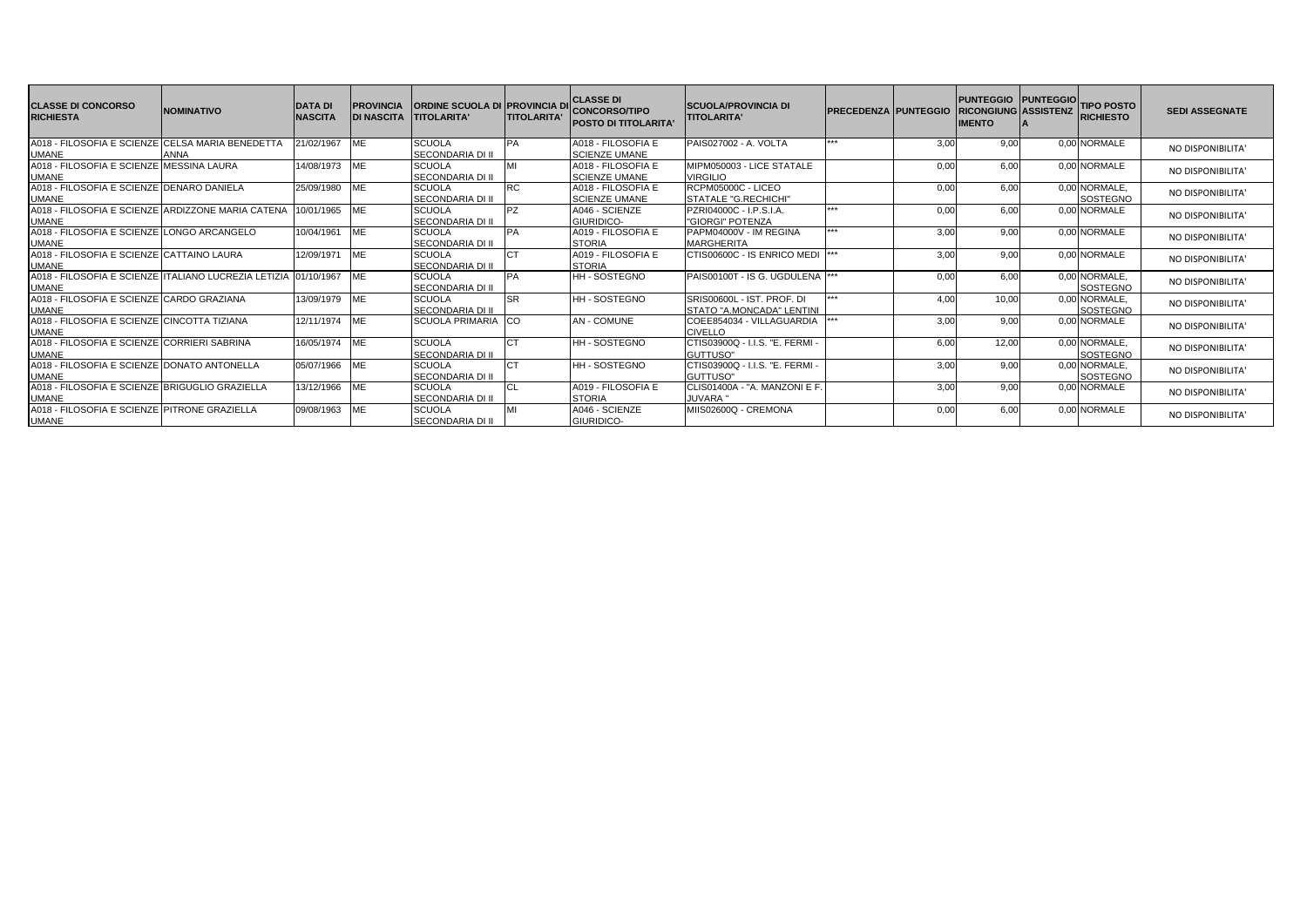| <b>CLASSE DI CONCORSO</b><br><b>RICHIESTA</b> | <b>NOMINATIVO</b>           | <b>DATA DI</b><br><b>NASCITA</b> | <b>PROVINCIA</b> | ORDINE SCUOLA DI PROVINCIA DI CLASSE DI<br>DI NASCITA TITOLARITA' | <b>TITOLARITA'</b> | <b>CONCORSO/TIPO</b><br><b>POSTO DI TITOLARITA</b> | <b>SCUOLA/PROVINCIA DI</b><br><b>TITOLARITA'</b>     | PRECEDENZA PUNTEGGIO RICONGIUNG |       | <b>PUNTEGGIO</b><br><b>IMENTO</b> | <b>PUNTEGGI</b> | <b>TIPO POSTO</b><br>ASSISTENZ RICHIESTO | <b>SEDI ASSEGNATE</b>                               | <b>NOTE</b>        |
|-----------------------------------------------|-----------------------------|----------------------------------|------------------|-------------------------------------------------------------------|--------------------|----------------------------------------------------|------------------------------------------------------|---------------------------------|-------|-----------------------------------|-----------------|------------------------------------------|-----------------------------------------------------|--------------------|
| A019 - FILOSOFIA E STORIA                     | NUCIFORO EMANUELE           | 28/11/1965 IEE                   |                  | <b>SCUOLA</b><br>SECONDARIA DI II                                 |                    | A019 - FILOSOFIA E<br><b>STORIA</b>                | CTPS01000D - LS ARCHIMEDE                            |                                 | 12.00 | 18.00                             |                 | 0.00 NORMALE                             | ,,,,,,,,,,,,,,,,,,,,,,,                             | <b>NON OTTIENE</b> |
| A019 - FILOSOFIA E STORIA                     | LONGO ARCANGELO             | 10/04/1961                       | <b>IME</b>       | <b>SCUOLA</b><br><b>SECONDARIA DI II</b>                          | PA                 | A019 - FILOSOFIA E<br><b>STORIA</b>                | PAPM04000V - IM REGINA<br><b>MARGHERITA</b>          | ***                             | 3.00  | 9,00                              |                 | 0,00 NORMALE                             | /////////////////////////                           | <b>NON OTTIENE</b> |
| A019 - FILOSOFIA E STORIA                     | ARDIZZONE MARIA CATENA      | 22/10/1980 ME                    |                  | <b>SCUOLA</b><br>SECONDARIA DI II                                 |                    | A019 - FILOSOFIA E<br><b>STORIA</b>                | CTIS044007 - GULLI E PENNISI                         |                                 | 7,00  | 13,00                             |                 | 0,00 NORMALE                             | ,,,,,,,,,,,,,,,,,,,,,,                              | <b>NON OTTIENE</b> |
| A019 - FILOSOFIA E STORIA                     | CATTAINO LAURA              | 12/09/1971                       | ME               | <b>SCUOLA</b><br><b>SECONDARIA DI I</b>                           |                    | A019 - FILOSOFIA E<br><b>STORIA</b>                | CTIS00600C - IS ENRICO MEDI                          |                                 | 3.00  | 9.00                              |                 | 0.00 NORMALE                             | MEPC060006 - LC V.<br><b>EMANUELE III PATTI</b>     |                    |
| A019 - FILOSOFIA E STORIA                     | AIELLO LUISA                | 22/09/1979 ME                    |                  | <b>SCUOLA</b><br>SECONDARIA DI II                                 |                    | A019 - FILOSOFIA E<br><b>STORIA</b>                | RCPS060002 LS MICHELE<br><b>GUERRISI</b>             | ***                             | 7.00  | 13,00                             |                 | 0.00 NORMALE                             | MEPC060006 - LC V<br>SOSTEGNO EMANUELE III PATTI    |                    |
| A019 - FILOSOFIA E STORIA                     | SINDONI SAMANTHA            | 21/02/1978 ME                    |                  | <b>SCUOLA</b><br><b>SECONDARIA DI II</b>                          |                    | A019 - FILOSOFIA E<br><b>STORIA</b>                | PAIS02200V - JACOPO DEL<br>DUCA - DIEGO BIANCA AMATO | ***                             | 6.00  | 12,00                             |                 | 0,00 NORMALE                             | MEIS00800V - IS ISA CONTI<br>ELLER VAINICHER LIPARI |                    |
| A019 - FILOSOFIA E STORIA                     | <b>BRIGUGLIO GRAZIELLA</b>  | 13/12/1966 ME                    |                  | <b>SCUOLA</b><br>SECONDARIA DI II                                 |                    | A019 - FILOSOFIA E<br><b>STORIA</b>                | CLIS01400A - "A. MANZONI E<br>F. JUVARA "            |                                 | 3.00  | 9.00                              |                 | 0.00 NORMALE                             | MEIS028004 - IS PICCOLO<br>CAPO D'ORLANDO           |                    |
| A019 - FILOSOFIA E STORIA                     | BERTINO KATIA MARIA         | 07/10/1980 ME                    |                  | <b>SCUOLA</b><br><b>SECONDARIA DI II</b>                          |                    | A019 - FILOSOFIA E<br><b>STORIA</b>                | PAIS004009 - UGO MURSIA                              |                                 |       | 6.00                              |                 | 0.00 NORMALE                             | MEIS028004 - IS PICCOLO<br>CAPO D'ORLANDO           | COE                |
| A019 - FILOSOFIA E STORIA                     | <b>CURRENTI MANUELA</b>     | 18/08/1977 ME                    |                  | <b>SCUOLA</b><br><b>SECONDARIA DI II</b>                          | <b>RM</b>          | <b>HH-SOSTEGNO</b>                                 | RMIS071006 - IS VIA<br><b>COPERNICO POMEZIA</b>      | $+ + +$                         | 3.00  | 9,00                              |                 | 0.00 NORMALE.<br>SOSTEGNO                |                                                     |                    |
| A019 - FILOSOFIA E STORIA                     | <b>ALLIA MARIA CONCETTA</b> | 10/06/1970 CT                    |                  | <b>SCUOLA</b><br>SECONDARIA DI I                                  | <b>RM</b>          | EH - SOST, MINORATI<br><b>PSICOFISICI</b>          | RMMM535008 - UMBERTO<br><b>NOBILE</b>                | $+ + +$                         | 0.00  | 6,00                              |                 | 0.00 NORMALE.<br>SOSTEGNO                |                                                     |                    |
| A019 - FILOSOFIA E STORIA                     | <b>CINCOTTA TIZIANA</b>     | 12/11/1974 ME                    |                  | <b>SCUOLA PRIMARIA CO</b>                                         |                    | <b>AN - COMUNE</b>                                 | COEE854034 - VILLAGUARDIA<br><b>CIVELLO</b>          |                                 | 3.00  | 9.00                              |                 | 0.00 NORMALE                             |                                                     |                    |
| A019 - FILOSOFIA E STORIA                     | <b>MESSINA LAURA</b>        | 14/08/1973 ME                    |                  | <b>SCUOLA</b><br>SECONDARIA DI II                                 |                    | A018 - FILOSOFIA E<br><b>SCIENZE UMANE</b>         | MIPM050003 - LICE STATALE<br><b>VIRGILIO</b>         |                                 | 0.00  | 6.00                              |                 | 0.00 NORMALE                             |                                                     |                    |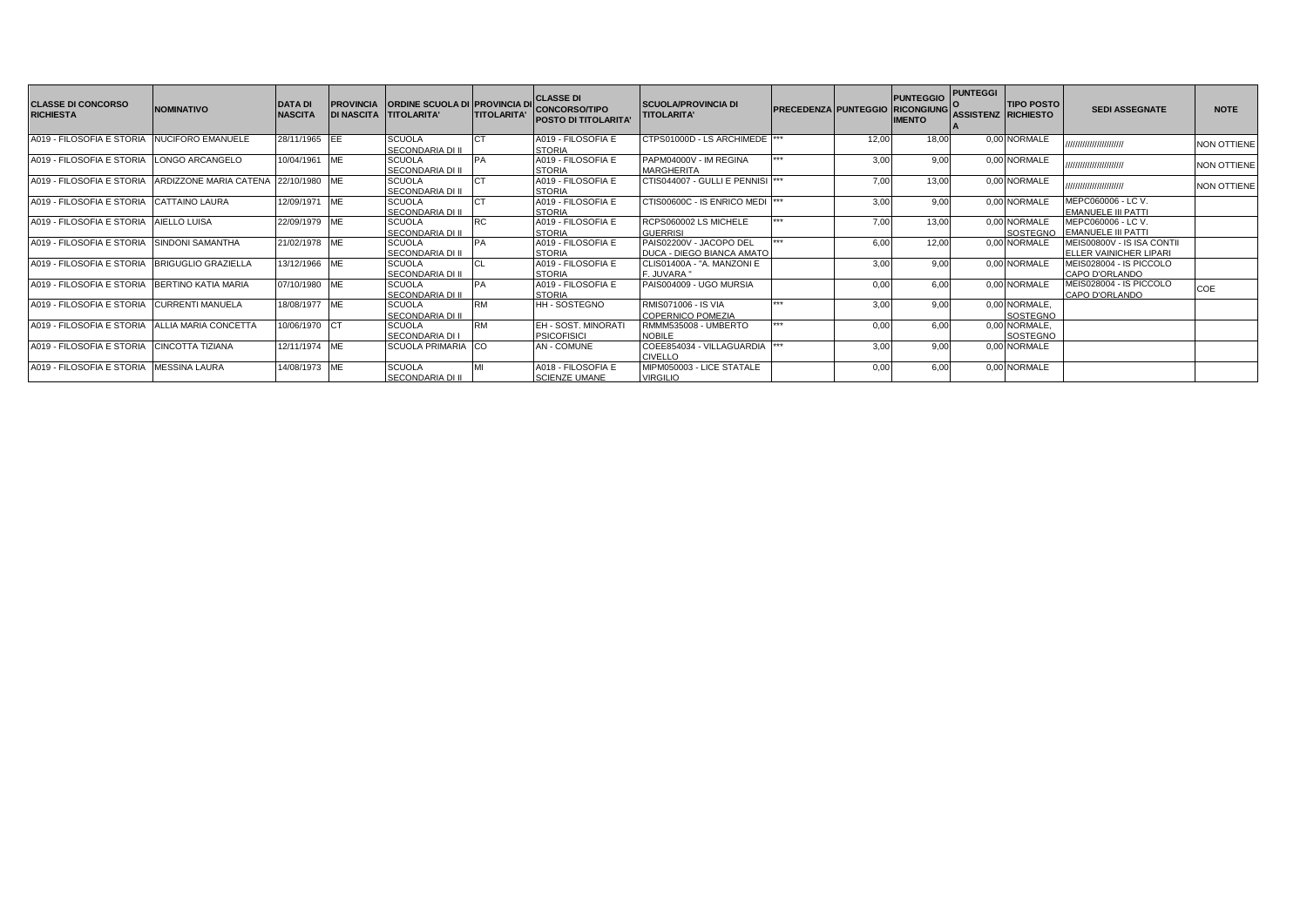| <b>CLASSE DI</b><br><b>CONCORSO</b><br><b>RICHIESTA</b> | <b>NOMINATIVO</b>             | <b>DATA DI</b><br><b>NASCITA</b> | <b>PROVINCIA</b><br><b>DI NASCITA</b> | <b>ORDINE SCUOLA DI PROVINCIA D</b><br><b>TITOLARITA'</b> | <b>ITITOLARITA'</b> | <b>CLASSE DI</b><br><b>CONCORSO/TIPO</b><br><b>POSTO DI TITOLARITA'</b> | <b>SCUOLA/PROVINCIA DI</b><br><b>TITOLARITA'</b>          | <b>PRECEDENZA</b> | <b>PUNTEGGIO</b> | <b>PUNTEGGIO</b><br><b>RICONGIUNG</b><br><b>IMENTO</b> | <b>PUNTEGGI</b><br><b>ASSISTENZ RICHIESTO</b> | <b>TIPO POSTO</b>                | <b>SEDI ASSEGNATE</b>                           | <b>NOTE</b>                      |
|---------------------------------------------------------|-------------------------------|----------------------------------|---------------------------------------|-----------------------------------------------------------|---------------------|-------------------------------------------------------------------------|-----------------------------------------------------------|-------------------|------------------|--------------------------------------------------------|-----------------------------------------------|----------------------------------|-------------------------------------------------|----------------------------------|
| A020 - FISICA                                           | <b>CARPENTIERE GIUSEPPE</b>   | 05/01/1973 ME                    |                                       | <b>SCUOLA</b><br><b>SECONDARIA DI II</b>                  | <b>TP</b>           | A020 - FISICA                                                           | TPTD02000X - I.T.E.T. "G.<br>CARUSO" ALCAMO               | ***               | 12,00            | 18,00                                                  |                                               | 0.00 NORMALE                     | MEIS01100P - IS FERRARI<br><b>BARCELLONA</b>    |                                  |
| A020 - FISICA                                           | <b>BOMBARA SILVIA</b>         | 27/04/1973 ME                    |                                       | <b>SCUOLA</b><br><b>SECONDARIA DI II</b>                  | <b>IRC</b>          | A027 - MATEMATICA E<br><b>FISICA</b>                                    | RCIS01700A - IS "E. FERMI"                                |                   | 6,00             | 12,00                                                  |                                               | 0.00 NORMALE                     | ,,,,,,,,,,,,,,,,,,,,,,,,,                       | <b>OTTIENE</b><br><b>SU A027</b> |
| A020 - FISICA                                           | <b>COLLORA' GIUSEPPE</b>      | 19/03/1969 ME                    |                                       | <b>SCUOLA</b><br><b>SECONDARIA DI II</b>                  | PA                  | A027 - MATEMATICA E<br><b>FISICA</b>                                    | PATF030009 - ITI VITTORIO<br><b>EMANUELE III</b>          |                   | 3.00             | 9.00                                                   |                                               | 0,00 NORMALE,<br><b>SOSTEGNO</b> | ,,,,,,,,,,,,,,,,,,,,,,,,,                       | <b>OTTIENE</b><br><b>SU A027</b> |
| A020 - FISICA                                           | <b>SAIA ANGELO</b>            | 17/11/1970 ME                    |                                       | <b>SCUOLA</b><br><b>SECONDARIA DI II</b>                  | CT                  | A027 - MATEMATICA E<br><b>FISICA</b>                                    | CTPM03000Q - LICEO STATALE ***<br>OMBARDO RADICE          |                   | 7,00             | 13,00                                                  |                                               | 0.00 NORMALE.<br><b>SOSTEGNO</b> | METF03000G - ITT COPERNICO<br><b>BARCELLONA</b> |                                  |
| A020 - FISICA                                           | ARNO CONCETTA                 | 02/06/1980                       | <b>ME</b>                             | <b>SCUOLA</b><br><b>SECONDARIA DI II</b>                  | CT                  | A027 - MATEMATICA E<br><b>FISICA</b>                                    | CTPC03000G - LC<br>CL.ANNESSO CONV.NAZ.                   | ***               | 7,00             | 13,00                                                  |                                               | 0.00 NORMALE                     |                                                 |                                  |
| A020 - FISICA                                           | PINO SEBASTIANA               | 04/06/1983 ME                    |                                       | <b>SCUOLA</b><br><b>SECONDARIA DI II</b>                  | <b>RC</b>           | A027 - MATEMATICA E<br><b>FISICA</b>                                    | <b>RCIS01700A - IS "E. FERMI"</b>                         |                   | 4.00             | 10.00                                                  |                                               | 0.00 NORMALE                     |                                                 |                                  |
| A020 - FISICA                                           | NICOLOSI GIUSEPPE             | 30/10/1968                       | <b>ME</b>                             | <b>SCUOLA</b><br>SECONDARIA DI II                         | TP.                 | A027 - MATEMATICA E<br><b>FISICA</b>                                    | TPPM050001 - LICEO STATALE<br>"V.F.ALLMAYER" ALCAMO       |                   | 6,00             | 12,00                                                  |                                               | 0.00 NORMALE.<br><b>SOSTEGNO</b> |                                                 |                                  |
| A020 - FISICA                                           | <b>LONGO VIVIANA</b>          | 05/05/1977 ME                    |                                       | <b>SCUOLA</b><br><b>SECONDARIA DI II</b>                  | <b>CT</b>           | A027 - MATEMATICA E<br><b>FISICA</b>                                    | CTIS02600N - I.I.S.LICEO "C.<br>MARCHESI" CL./SC.         |                   | 6.00             | 12.00                                                  |                                               | 0.00 NORMALE                     |                                                 |                                  |
| A020 - FISICA                                           | ANASTASI ROBERTO              | 13/09/1978 ME                    |                                       | <b>SCUOLA</b><br><b>SECONDARIA DI II</b>                  | <b>RA</b>           | A037 - COSTRUZ<br>TECNOL E TECN RAPPR                                   | RAIS003007 - POLO TECNICO<br><b>PROFESSIONALE DI LUGO</b> |                   | 6.00             | 12,00                                                  |                                               | 0,00 NORMALE,<br><b>SOSTEGNO</b> |                                                 |                                  |
| A020 - FISICA                                           | <b>CAMARDA MICHELA</b>        | 11/10/1971 ME                    |                                       | <b>SCUOLA</b><br><b>SECONDARIA DI II</b>                  | СT                  | A026 - MATEMATICA                                                       | CTIS03900Q - I.I.S. "E. FERMI<br>GUTTUSO"                 |                   | 3,00             | 9,00                                                   |                                               | 0,00 NORMALE,<br>SOSTEGNO        |                                                 |                                  |
| A020 - FISICA                                           | <b>GRECO VANESSA</b>          | 20/08/1974 ME                    |                                       | <b>SCUOLA</b><br><b>SECONDARIA DI II</b>                  | PA                  | A027 - MATEMATICA E<br><b>FISICA</b>                                    | PAPS060003 - ERNESTO<br><b>BASILE</b>                     |                   | 3,00             | 9.00                                                   |                                               | 0,00 NORMALE,<br><b>SOSTEGNO</b> |                                                 |                                  |
| A020 - FISICA                                           | <b>BOMBACI EUGENIA GRAZIA</b> | 14/07/1965 ME                    |                                       | <b>SCUOLA</b><br><b>SECONDARIA DI II</b>                  | <b>RC</b>           | A041 - SCIENZE E<br><b>TECNOLOGIE</b>                                   | RCIS013003 - I.I.S. "F. SEVERI"                           |                   | 0,00             | 6.00                                                   |                                               | 0.00 NORMALE                     |                                                 |                                  |
| A020 - FISICA                                           | <b>MOSCHELLA ROSARIA</b>      | 15/04/1970 ME                    |                                       | <b>SCUOLA</b><br><b>SECONDARIA DI II</b>                  | <b>CT</b>           | A026 - MATEMATICA                                                       | CTRH010007 - IPSSAR<br><b>GIOVANNI FALCONE</b>            |                   | 0,00             | 6.00                                                   |                                               | 0.00 NORMALE.<br><b>SOSTEGNO</b> |                                                 |                                  |
| A020 - FISICA                                           | <b>MINUTO ANNA</b>            | 30/07/1976 ME                    |                                       | <b>SCUOLA</b><br><b>SECONDARIA DI II</b>                  | PA                  | A027 - MATEMATICA E<br><b>FISICA</b>                                    | PATN010505 - IST.T. TURISMO<br><b>MARCO POLO SERALE</b>   |                   | 0.00             | 6.00                                                   |                                               | 0.00 NORMALE                     |                                                 |                                  |
| A020 - FISICA                                           | <b>RIFICI SIMONA</b>          | 19/03/1978 ME                    |                                       | <b>SCUOLA</b><br><b>SECONDARIA DI II</b>                  | <b>PA</b>           | A027 - MATEMATICA E<br><b>FISICA</b>                                    | PAIS01600G - IS "MAJORANA"                                |                   | 0,00             | 6.00                                                   |                                               | 0,00 NORMALE                     |                                                 |                                  |
| A020 - FISICA                                           | <b>ZIINO ROSANGELA</b>        | 06/12/1977 ME                    |                                       | <b>SCUOLA</b><br><b>SECONDARIA DI I</b>                   | CT                  | EH - SOST, MINORATI<br><b>PSICOFISICI</b>                               | CTMM835019 - "P.CARRERA" -<br>MILITELLO V.C.              |                   | 4.00             | 10,00                                                  |                                               | 0,00 NORMALE,<br><b>SOSTEGNO</b> |                                                 |                                  |
| A020 - FISICA                                           | <b>QUATTROCCHI SANTINA</b>    | 01/01/1975 ME                    |                                       | <b>SCUOLA</b><br><b>SECONDARIA DI I</b>                   | PA                  | A028 - MATEMATICA E<br><b>SCIENZE</b>                                   | PAMM81001D - GIOVAN<br><b>BATTISTA CINA'</b>              |                   | 3,00             | 9,00                                                   |                                               | 0,00 NORMALE                     |                                                 |                                  |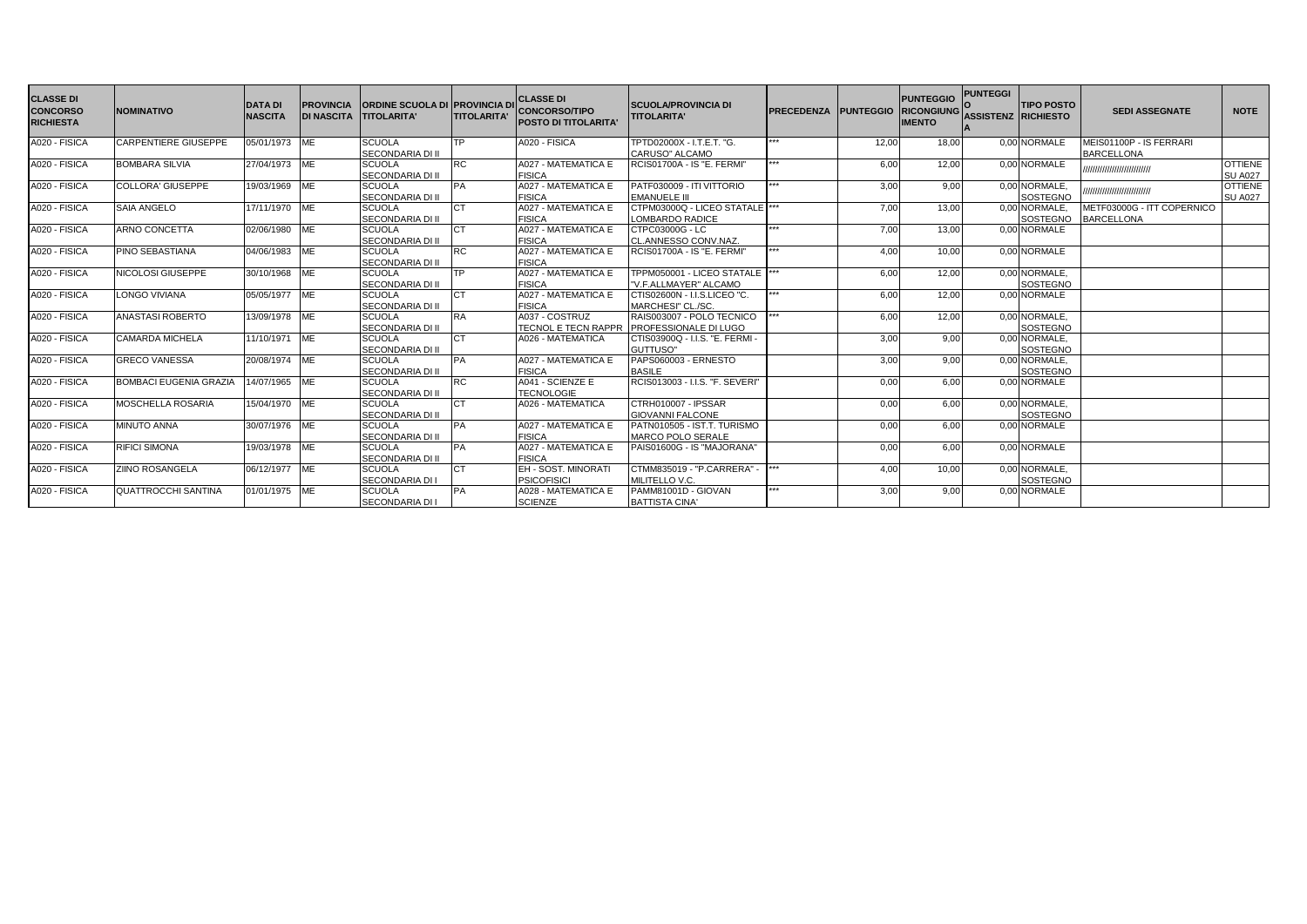| <b>CLASSE DI CONCORSO</b><br><b>RICHIESTA</b> | <b>NOMINATIVO</b> | <b>DATAD</b><br><b>NASCITA</b> | <b>DI NASCITA TITOLARITA'</b> | <b>TITOLARITA'</b> | <b>PROVINCIA ORDINE SCUOLA DI PROVINCIA DI CONCORSO/TIPO</b><br><b>POSTO DI TITOLARITA'</b> | <b>SCUOLA/PROVINCIA DI</b><br><b>ITITOLARITA'</b> | PRECEDENZA PUNTEGGIO RICONGIUNG ASSISTENZ RICHIESTO |      | <b>PUNTEGGIO</b><br><b>IMENTO</b> | <b>PUNTEGGI</b> | <b>TIPO POSTO</b> | <b>SEDI ASSEGNATE</b> |
|-----------------------------------------------|-------------------|--------------------------------|-------------------------------|--------------------|---------------------------------------------------------------------------------------------|---------------------------------------------------|-----------------------------------------------------|------|-----------------------------------|-----------------|-------------------|-----------------------|
| A024 - LING CULT STRAN                        | LUCCA LETIZIA     | 15/01/1972 ME                  | <b>SCUOLA</b>                 |                    | <b>IEH - SOST, MINORATI</b>                                                                 | RMMM869013 - DOMENICO                             | ***                                                 | 6.00 | 12.00                             |                 | 0,00 NORMALE,     | NO DISPONIBILITA'     |
| <b>ISTIT II GR</b>                            |                   |                                | <b>SECONDARIA DI I</b>        |                    | <b>PSICOFISICI</b>                                                                          | <b>PURIFICATO</b>                                 |                                                     |      |                                   |                 | <b>SOSTEGNO</b>   |                       |
| A024 - LING CULT STRAN                        | NUNNARI DEMETRIO  | 15/03/1971 ME                  | <b>SCUOLA</b>                 |                    | AB25 - LINGUA                                                                               | RCMM85001V - SMS " F.                             |                                                     | 0,00 | 6.00                              |                 | 0,00 NORMALE      | NO DISPONIBILITA'     |
| <b>ISTIT II GR</b>                            |                   |                                | <b>SECONDARIA DI I</b>        |                    | STRANIERA (INGLESE)                                                                         | IERACE" POLISTENA                                 |                                                     |      |                                   |                 |                   |                       |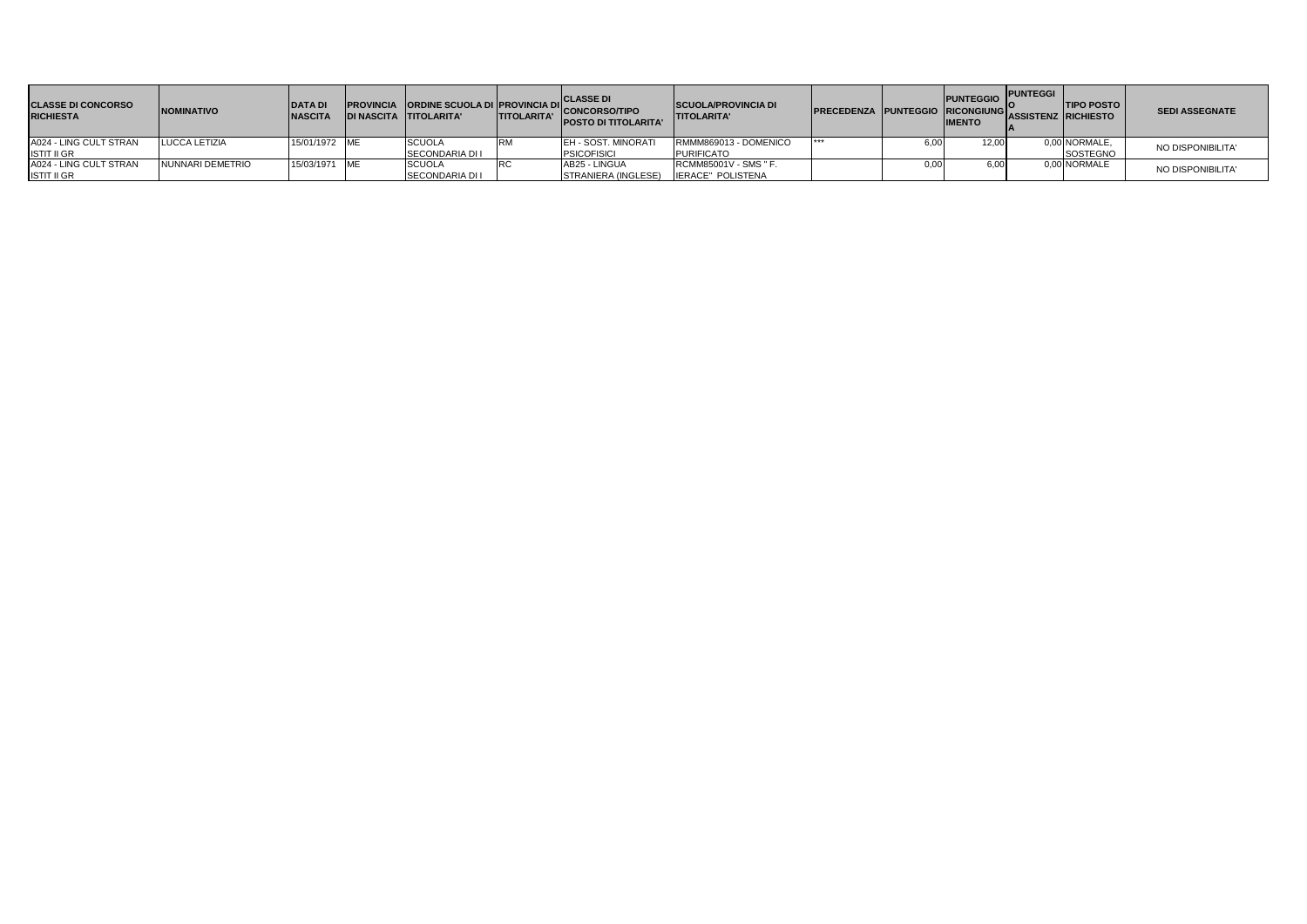|                                               |                                   |                                  |           |                                                             | <b>PROVINCIA</b>   | <b>CLASSE DI</b>                                    |                                                          |                      |       | <b>PUNTEGGIO</b>                   | <b>PUNTEGGI</b>            |                                  |                                                             |                              |
|-----------------------------------------------|-----------------------------------|----------------------------------|-----------|-------------------------------------------------------------|--------------------|-----------------------------------------------------|----------------------------------------------------------|----------------------|-------|------------------------------------|----------------------------|----------------------------------|-------------------------------------------------------------|------------------------------|
| <b>CLASSE DI CONCORSO</b><br><b>RICHIESTA</b> | NOMINATIVO                        | <b>DATA DI</b><br><b>NASCITA</b> |           | <b>PROVINCIA ORDINE SCUOLA DI</b><br>DI NASCITA TITOLARITA' | <b>TITOLARITA'</b> | <b>CONCORSO/TIPO</b><br><b>POSTO DI TITOLARITA'</b> | <b>SCUOLA/PROVINCIA DI</b><br><b>TITOLARITA'</b>         | PRECEDENZA PUNTEGGIO |       | <b>RICONGIUN</b><br><b>GIMENTO</b> | <b>ASSISTENZ RICHIESTO</b> | <b>TIPO POSTO</b>                | <b>SEDI ASSEGNATE</b>                                       | <b>NOTE</b>                  |
| A026 - MATEMATICA                             | ARESTIA VINCENZA MARIA            | 31/01/1967                       | СT        | <b>SCUOLA</b><br>SECONDARIA DI II                           | IСT                | A026 - MATEMATICA                                   | CTRH03000C - I.P.S.S.E.O.A.<br>KAROL WOJTYLA CATANIA     |                      | 3,00  | 9,00                               |                            | 0,00 NORMALE                     | ,,,,,,,,,,,,,,,,,                                           | <b>NON</b><br>OTTIENE        |
| A026 - MATEMATICA                             | CAMARDA GAETANA                   | 02/06/1971                       | ME        | <b>SCUOLA</b><br>SECONDARIA DI II                           | LU                 | A026 - MATEMATICA                                   | LUIS00300X - ISTITUTO<br>SUPERIORE DI ISTRUZIONE         |                      | 0,00  | 6,00                               |                            | 0,00 NORMALE,<br>SOSTEGNO        | MEIS03300G - IIS PUGLIATTI<br><b>TAORMINA</b>               |                              |
| A026 - MATEMATICA                             | RANDO ALESSANDRA                  | 09/08/1970                       | ME        | <b>SCUOLA</b><br>SECONDARIA DI II                           | PA                 | A026 - MATEMATICA                                   | PARI010007 - S.D'ACQUISTO<br><b>BAGHERIA</b>             |                      | 12,00 | 18,00                              |                            | 0,00 NORMALE                     | ,,,,,,,,,,,,,,,,,,                                          | <b>NON</b><br>OTTIENE        |
| A026 - MATEMATICA                             | CUTROPIA GIOVANNI                 | 17/07/1976 ME                    |           | <b>SCUOLA</b><br>SECONDARIA DI II                           | PA                 | A026 - MATEMATICA                                   | PAPS24000G - LICEO<br><b>SCIENTIFICO STATALE</b>         |                      | 10,00 | 16,00                              |                            | 0,00 NORMALE,<br><b>OSTEGNO</b>  | METF040006 - ITI TORRICELLI<br>S. AGATA MILITELLO           |                              |
| A026 - MATEMATICA                             | <b>BRUNI MARIO</b>                | 11/12/1972 ME                    |           | <b>SCUOLA</b><br>SECONDARIA DI II                           | CТ                 | A026 - MATEMATICA                                   | CTRH010007 - IPSSAR<br><b>GIOVANNI FALCONE</b>           |                      | 6,00  | 12,00                              |                            | 0,00 NORMALE                     | METF020001 ITT MAJORANA<br><b>MILAZZO</b>                   |                              |
| A026 - MATEMATICA                             | TOMASELLO MARIA                   | 13/08/1969                       | ME        | <b>SCUOLA</b><br>SECONDARIA DI II                           | RC                 | A026 - MATEMATICA                                   | RCPM02000L - LICEO SCIENZE<br>UMANE"G.MAZZINI" LOCRI     |                      | 3,00  | 9,00                               |                            | 0,00 NORMALE,<br>SOSTEGNO        | MEIS00800V - IIS ISA CONTI<br><b>ELLER VAINICHER LIPARI</b> |                              |
| A026 - MATEMATICA                             | NATOLI ALFREDO                    | 26/12/1970                       | ME        | <b>SCUOLA</b><br>SECONDARIA DI II                           | C <sub>1</sub>     | A026 - MATEMATICA                                   | CTIS04200G - I.S. RAMACCA ·<br>PALAGONIA                 |                      | 3,00  | 9,00                               |                            | 0,00 NORMALE                     | MEIS02400R - IS MERENDINO<br>CAPO D'ORLANDO                 |                              |
| A026 - MATEMATICA                             | <b>ARENA ROBERTO</b>              | 05/03/1971 ME                    |           | <b>SCUOLA</b><br>SECONDARIA DI II                           | RC                 | A026 - MATEMATICA                                   | RCIS01700A - IS "E. FERMI"                               |                      | 3,00  | 9,00                               |                            | 0,00 NORMALE                     | ,,,,,,,,,,,,,,,,,,                                          | <b>NON</b><br><b>OTTIENE</b> |
| A026 - MATEMATICA                             | <b>CAMARDA MICHELA</b>            | 11/10/1971                       | ME        | <b>SCUOLA</b><br>SECONDARIA DI II                           | CT                 | A026 - MATEMATICA                                   | CTIS03900Q - I.I.S. "E. FERMI -<br><b>GUTTUSO'</b>       |                      | 3,00  | 9,00                               |                            | 0,00 NORMALE,<br>SOSTEGNO        | MEIS02400R - IS MERENDINO<br>CAPO D'ORLANDO                 |                              |
| A026 - MATEMATICA                             | <b>LAURO LETIZIA</b>              | 14/05/1974                       | <b>ME</b> | <b>SCUOLA</b><br>SECONDARIA DI II                           | CТ                 | A026 - MATEMATICA                                   | CTIS00600C - IS ENRICO MEDI                              |                      | 3,00  | 9,00                               |                            | 0,00 NORMALE                     | ,,,,,,,,,,,,,,,,,,                                          | VON<br><b>OTTIENE</b>        |
| A026 - MATEMATICA                             | <b>TIRRO' ANGELA</b>              | 15/09/1965                       | <b>SR</b> | <b>SCUOLA</b><br>SECONDARIA DI II                           | <b>RC</b>          | A026 - MATEMATICA                                   | RCIS013003 - I.I.S. "F. SEVERI"                          |                      | 0,00  | 6,00                               |                            | 0,00 NORMALE                     | ,,,,,,,,,,,,,,,,,,,                                         | <b>NON</b><br>OTTIENE        |
| A026 - MATEMATICA                             | COPPOLINO CARMELA                 | 16/04/1966                       | ME        | <b>SCUOLA</b><br>SECONDARIA DI II                           | <b>BL</b>          | A026 - MATEMATICA                                   | BLRH02000X - "D. DOLOMIEU"                               |                      | 0,00  | 6,00                               |                            | 0,00 NORMALE                     | ,,,,,,,,,,,,,,,,,,                                          | <b>NON</b><br><b>OTTIENE</b> |
| A026 - MATEMATICA                             | MOSCHELLA ROSARIA                 | 15/04/1970 ME                    |           | <b>SCUOLA</b><br>SECONDARIA DI II                           | <b>CT</b>          | A026 - MATEMATICA                                   | CTRH010007 - IPSSAR<br><b>GIOVANNI FALCONE</b>           |                      | 0,00  | 6,00                               |                            | 0.00 NORMALE.<br><b>OSTEGNO</b>  | ,,,,,,,,,,,,,,,,,,,                                         | <b>NON</b><br><b>OTTIENE</b> |
| A026 - MATEMATICA                             | SANTANGELO FRANCESCA              | 12/07/1970                       | <b>CT</b> | <b>SCUOLA</b><br>SECONDARIA DI II                           | PA                 | A026 - MATEMATICA                                   | PAIS01100C - I.I.S.S. LERCARA<br><b>FRIDDI</b>           |                      | 0,00  | 6,00                               |                            | 0,00 NORMALE                     | METF040006 - ITI TORRICELLI<br>S. AGATA MILITELLO           |                              |
| A026 - MATEMATICA                             | RICCARDI ANTONINO<br>SALVATORE    | 30/10/1973 ME                    |           | <b>SCUOLA</b><br>SECONDARIA DI II                           | <b>PA</b>          | A026 - MATEMATICA                                   | PAIS02800T - E ASCIONE                                   |                      | 0,00  | 6,00                               |                            | 0.00 NORMALE                     | MEIS00300Q - IIS SCIASCIA S.<br><b>AGATA MILITELLO</b>      |                              |
| A026 - MATEMATICA                             | CRIMI BARBARA                     | 29/07/1978                       | <b>TO</b> | <b>SCUOLA</b><br>SECONDARIA DI II                           | PA                 | A026 - MATEMATICA                                   | PARI010007 - S.D'ACQUISTO<br><b>BAGHERIA</b>             |                      | 0,00  | 6,00                               |                            | 0,00 NORMALE,<br>SOSTEGNO        | MEIS02400R - IS MERENDINO<br>CAPO D'ORLANDO                 |                              |
| A026 - MATEMATICA                             | <b>MARTINO CINNERA</b><br>LORENZO | 09/01/1979 ME                    |           | <b>SCUOLA</b><br>SECONDARIA DI II                           | PA                 | A026 - MATEMATICA                                   | PAPS100008 - BENEDETTO<br>CROCE                          |                      | 0,00  | 6,00                               |                            | 0,00 NORMALE                     | MEIS00300Q - IIS SCIASCIA S.<br><b>AGATA MILITELLO</b>      | COE                          |
| A026 - MATEMATICA                             | <b>BOMBARA SILVIA</b>             | 27/04/1973                       | ME        | <b>SCUOLA</b><br>SECONDARIA DI II                           | RC                 | A027 - MATEMATICA E<br><b>FISICA</b>                | RCIS01700A - IS "E. FERMI"                               |                      | 6,00  | 12,00                              |                            | 0,00 NORMALE                     |                                                             |                              |
| A026 - MATEMATICA                             | <b>COLLORA' GIUSEPPE</b>          | 19/03/1969                       | ME        | <b>SCUOLA</b><br>SECONDARIA DI II                           | PA                 | A027 - MATEMATICA E<br><b>FISICA</b>                | PATF030009 - ITI VITTORIO<br><b>EMANUELE III</b>         |                      | 3,00  | 9,00                               |                            | 0,00 NORMALE,<br>SOSTEGNO        |                                                             |                              |
| A026 - MATEMATICA                             | <b>TASSONE MARIA</b>              | 28/02/1979                       | <b>ME</b> | <b>SCUOLA</b><br>SECONDARIA DI II                           | LC                 | <b>HH-SOSTEGNO</b>                                  | LCIS00600C - I.I.S. "GIOVANNI ***<br>BERTACCHI" LECCO    |                      | 6,00  | 0,00                               | 0.00                       | NORMALE,<br>SOSTEGNO             |                                                             |                              |
| A026 - MATEMATICA                             | CAVAZZA GENNARO                   | 05/12/1969                       | <b>NA</b> | <b>SCUOLA</b><br>SECONDARIA DI II                           | <b>RC</b>          | A027 - MATEMATICA E<br><b>FISICA</b>                | RCIS00700Q - IS F.SCO LA<br>CAVA                         |                      | 8,00  | 14,00                              |                            | 0,00 NORMALE                     |                                                             |                              |
| A026 - MATEMATICA                             | COSTA AURELIO                     | 02/10/1970                       | ME        | <b>SCUOLA</b><br>SECONDARIA DI II                           | TO                 | A037 - COSTRUZ<br><b>TECNOL E TECN RAPPR</b>        | TOIS01300N - BODONI -<br>PARAVIA                         |                      | 8,00  | 14,00                              |                            | 0.00 NORMALE                     |                                                             |                              |
| A026 - MATEMATICA                             | PINO MARIACRISTINA                | 06/11/1980                       | ME        | <b>SCUOLA</b><br>SECONDARIA DI II                           | PA                 | A027 - MATEMATICA E<br>FISICA                       | PAIS00100T - IS G. UGDULENA  ***                         |                      | 8,00  | 14,00                              |                            | 0,00 NORMALE                     |                                                             |                              |
| A026 - MATEMATICA                             | SAIA ANGELO                       | 17/11/1970 ME                    |           | <b>SCUOLA</b><br>SECONDARIA DI II                           |                    | A027 - MATEMATICA E<br><b>FISICA</b>                | CTPM03000Q - LICEO<br>STATALE LOMBARDO RADICE            |                      | 7,00  | 13,00                              |                            | 0,00 NORMALE,<br>SOSTEGNO        |                                                             |                              |
| A026 - MATEMATICA                             | <b>ARNO CONCETTA</b>              | 02/06/1980                       | ME        | <b>SCUOLA</b><br>SECONDARIA DI II                           |                    | A027 - MATEMATICA E<br><b>FISICA</b>                | CTPC03000G - LC<br>CL.ANNESSO CONV.NAZ                   |                      | 7,00  | 13,00                              |                            | 0,00 NORMALE                     |                                                             |                              |
| A026 - MATEMATICA                             | PINO SEBASTIANA                   | 04/06/1983                       | ME        | <b>SCUOLA</b><br>SECONDARIA DI II                           | <b>RC</b>          | A027 - MATEMATICA E<br><b>FISICA</b>                | RCIS01700A - IS "E. FERMI"                               |                      | 4,00  | 10,00                              |                            | 0,00 NORMALE                     |                                                             |                              |
| A026 - MATEMATICA                             | ZIINO ROSANGELA                   | 06/12/1977                       | <b>ME</b> | <b>SCUOLA</b><br>SECONDARIA DI I                            |                    | EH - SOST, MINORATI<br><b>PSICOFISICI</b>           | CTMM835019 - "P.CARRERA" -<br>MILITELLO V.C.             |                      | 4,00  | 10,00                              |                            | 0.00 NORMALE.<br>SOSTEGNO        |                                                             |                              |
| A026 - MATEMATICA                             | NICOLOSI GIUSEPPE                 | 30/10/1968                       | ME        | <b>SCUOLA</b><br>SECONDARIA DI II                           | TP                 | A027 - MATEMATICA E<br><b>FISICA</b>                | TPPM050001 - LICEO STATALE  ***<br>'V.F.ALLMAYER" ALCAMO |                      | 6,00  | 12,00                              |                            | 0,00 NORMALE,<br><b>SOSTEGNO</b> |                                                             |                              |
| A026 - MATEMATICA                             | CARPENTIERE GIUSEPPE              | 05/01/1973                       | ME        | <b>SCUOLA</b><br>SECONDARIA DI II                           | <b>TP</b>          | A020 - FISICA                                       | TPTD02000X - I.T.E.T. "G.<br>CARUSO" ALCAMO              |                      | 12,00 | 18,00                              |                            | 0.00 NORMALE                     |                                                             |                              |
| A026 - MATEMATICA                             | LONGO VIVIANA                     | 05/05/1977                       | ME        | <b>SCUOLA</b><br>SECONDARIA DI II                           | CT                 | A027 - MATEMATICA E<br><b>FISICA</b>                | CTIS02600N - I.I.S.LICEO "C.<br>MARCHESI" CL./SC         |                      | 6,00  | 12,00                              |                            | 0,00 NORMALE                     |                                                             |                              |
| A026 - MATEMATICA                             | <b>GRECO VANESSA</b>              | 20/08/1974                       | ME        | <b>SCUOLA</b><br>SECONDARIA DI II                           | PA                 | A027 - MATEMATICA E<br><b>FISICA</b>                | PAPS060003 - ERNESTO<br><b>BASILE</b>                    |                      | 3,00  | 9,00                               |                            | 0,00 NORMALE,<br>SOSTEGNO        |                                                             |                              |
| A026 - MATEMATICA                             | BOMBACI EUGENIA GRAZIA            | 14/07/1965                       | ME        | <b>SCUOLA</b><br>SECONDARIA DI II                           | RC                 | A041 - SCIENZE E<br><b>TECNOLOGIE</b>               | RCIS013003 - I.I.S. "F. SEVERI"                          |                      | 0,00  | 6,00                               |                            | 0,00 NORMALE                     |                                                             |                              |
| A026 - MATEMATICA                             | MINUTO ANNA                       | 30/07/1976 ME                    |           | <b>SCUOLA</b><br>SECONDARIA DI II                           | <b>PA</b>          | A027 - MATEMATICA E<br><b>FISICA</b>                | PATN010505 - IST.T. TURISMO<br><b>MARCO POLO SERALE</b>  |                      | 0,00  | 6,00                               |                            | 0,00 NORMALE                     |                                                             |                              |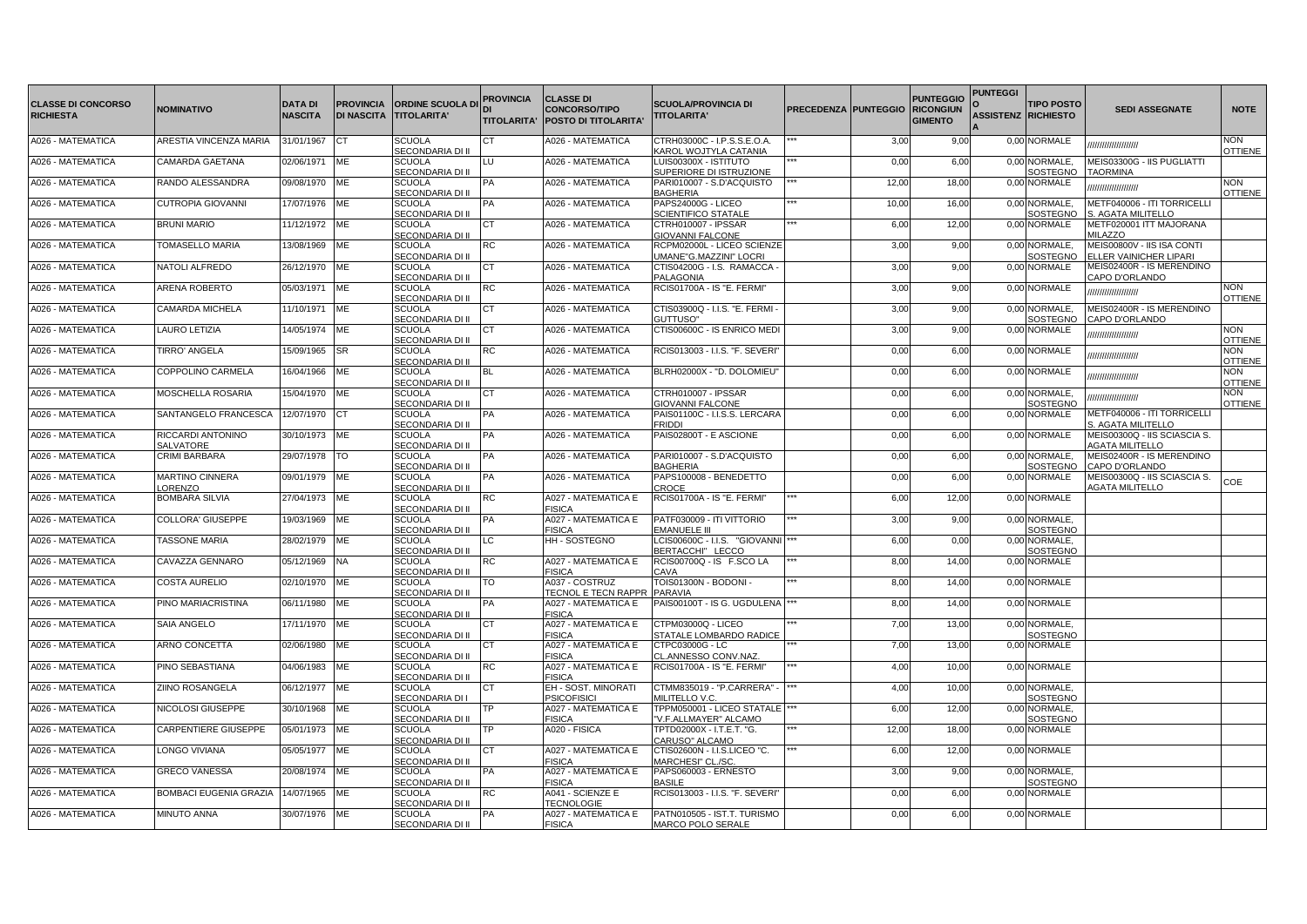| A026 - MATEMATICA | <b>RIFICI SIMONA</b>       | 19/03/1978 ME | <b>SCUOLA</b>           | A027 - MATEMATICA E | PAIS01600G - IS "MAJORANA" |             | 0.00  | 6.00  | 0.00 NORMALE  |  |
|-------------------|----------------------------|---------------|-------------------------|---------------------|----------------------------|-------------|-------|-------|---------------|--|
|                   |                            |               | <b>SECONDARIA DI II</b> | <b>FISICA</b>       |                            |             |       |       |               |  |
| A026 - MATEMATICA | <b>BUCOLO MARIA</b>        | 27/07/1979 ME | <b>SCUOLA</b>           | <b>HH-SOSTEGNO</b>  | PAIS00200N - MANDRALISCA   |             | 0.00  | 6,00  | 0,00 NORMALE, |  |
|                   |                            |               | <b>SECONDARIA DI II</b> |                     |                            |             |       |       | SOSTEGNO      |  |
| A026 - MATEMATICA | <b>TORRE SARA</b>          | 09/10/1987 ME | <b>SCUOLA</b>           | A027 - MATEMATICA E | CTPS05000X - LS LEONARDO   |             | 0.00  | 6,00  | 0.00 NORMALE  |  |
|                   |                            |               | <b>SECONDARIA DI II</b> | <b>FISICA</b>       |                            |             |       |       |               |  |
| A026 - MATEMATICA | <b>MAGRO MAURIZIO</b>      | 20/11/1962 ME | <b>SCUOLA</b>           | A027 - MATEMATICA E | RMTN010507 - C. COLOMBO    |             |       | 0,00  | 0,00 NORMALE  |  |
|                   |                            |               | <b>SECONDARIA DI II</b> | <b>FISICA</b>       | <b>SERALE</b>              |             |       |       |               |  |
| A026 - MATEMATICA | <b>CASA ANNUNZIATA</b>     | 23/10/1978 ME | <b>SCUOLA</b>           | A028 - MATEMATICA E | RMMM805014 - CARLO         | <b>WWW.</b> | 16.00 | 22.00 | 0.00 NORMALE  |  |
|                   |                            |               | SECONDARIA DI I         | <b>SCIENZE</b>      | CATTANEO                   |             |       |       |               |  |
| A026 - MATEMATICA | <b>QUATTROCCHI SANTINA</b> | 01/01/1975 ME | <b>SCUOLA</b>           | A028 - MATEMATICA E | PAMM81001D - GIOVAN        | ***         | 3.00  | 9.00  | 0.00 NORMALE  |  |
|                   |                            |               | <b>SECONDARIA DI I</b>  | <b>SCIENZE</b>      | <b>BATTISTA CINA'</b>      |             |       |       |               |  |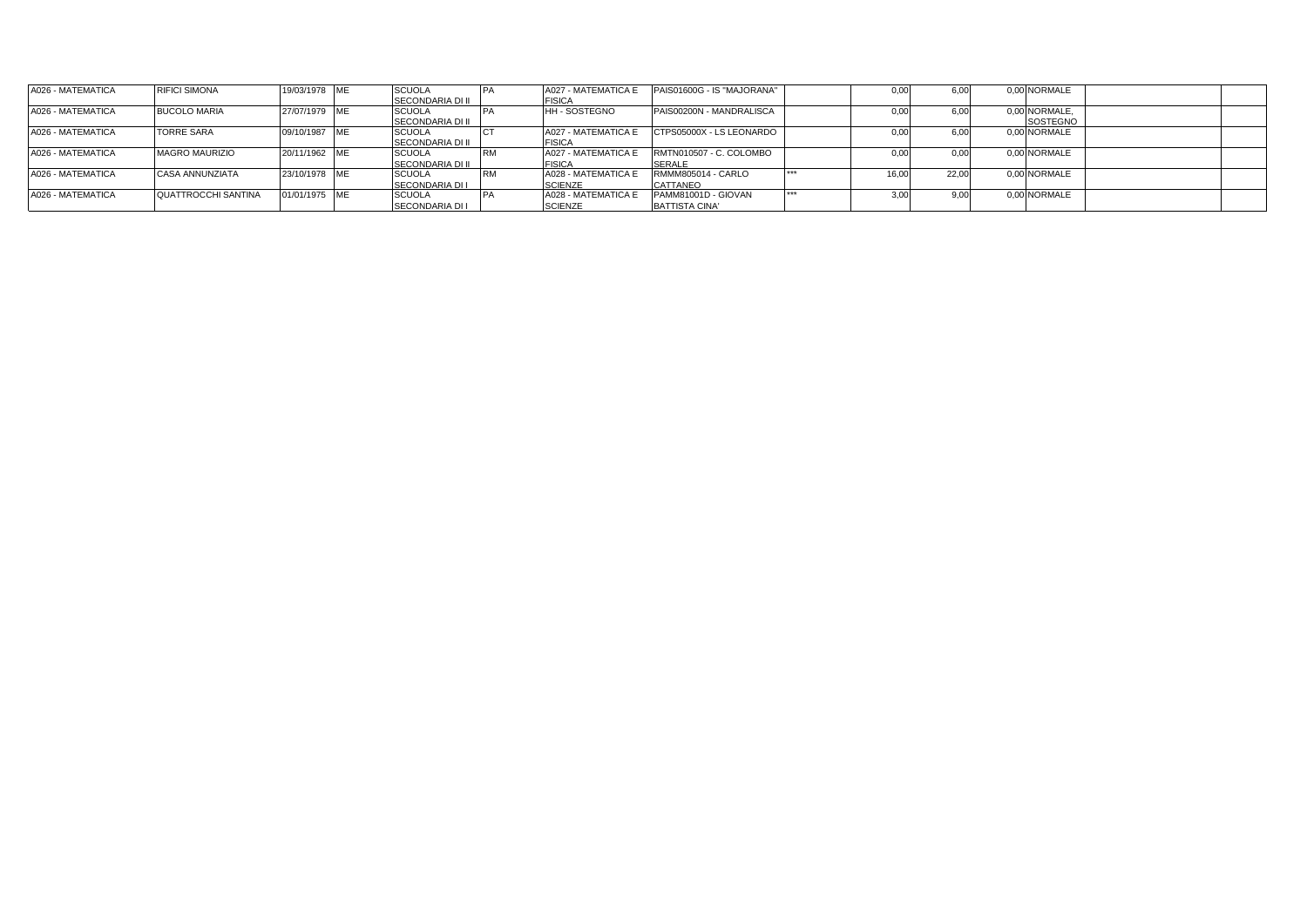| <b>CLASSE DI CONCORSO</b><br><b>RICHIESTA</b> | <b>NOMINATIVO</b>                    | <b>DATA DI</b><br><b>NASCITA</b> | <b>PROVINCIA</b><br><b>DI NASCITA</b> | ORDINE SCUOLA DI PROVINCIA DI<br><b>TITOLARITA'</b> | <b>TITOLARITA'</b> | <b>CLASSE DI</b><br><b>CONCORSO/TIPO</b><br>POSTO DI TITOLARITA' | <b>SCUOLA/PROVINCIA DI</b><br><b>TITOLARITA'</b>         | <b>PRECEDENZA PUNTEGGIO</b> |       | <b>PUNTEGGIO</b><br><b>RICONGIUNG</b><br><b>IMENTO</b> | <b>PUNTEGGI</b><br><b>ASSISTENZ RICHIESTO</b> | <b>TIPO POSTO</b>                | <b>SEDI ASSEGNATE</b>                        | <b>NOTE</b> |
|-----------------------------------------------|--------------------------------------|----------------------------------|---------------------------------------|-----------------------------------------------------|--------------------|------------------------------------------------------------------|----------------------------------------------------------|-----------------------------|-------|--------------------------------------------------------|-----------------------------------------------|----------------------------------|----------------------------------------------|-------------|
| A027 - MATEMATICA E<br><b>FISICA</b>          | <b>BOMBARA SILVIA</b>                | 27/04/1973 ME                    |                                       | <b>SCUOLA</b><br>SECONDARIA DI II                   | RC                 | A027 - MATEMATICA E<br><b>FISICA</b>                             | RCIS01700A - IS "E. FERMI"                               |                             | 6,00  | 12,00                                                  |                                               | 0,00 NORMALE                     | MEIS02900X - IIS MAUROLICO<br><b>MESSINA</b> |             |
| A027 - MATEMATICA E<br><b>FISICA</b>          | <b>COLLORA' GIUSEPPE</b>             | 19/03/1969                       | ME                                    | SCUOLA<br>SECONDARIA DI II                          | PА                 | A027 - MATEMATICA E<br><b>FISICA</b>                             | PATF030009 - ITI VITTORIO<br>EMANUELE III                | ***                         | 3,00  | 9,00                                                   |                                               | 0,00 NORMALE<br><b>SOSTEGNO</b>  | MEIS03200Q - CAMINITI S.<br><b>TERESA</b>    |             |
| A027 - MATEMATICA E<br><b>FISICA</b>          | CAVAZZA GENNARO                      | 05/12/1969                       | <b>NA</b>                             | <b>SCUOLA</b><br>SECONDARIA DI II                   | RC                 | A027 - MATEMATICA E<br><b>FISICA</b>                             | RCIS00700Q - IS F.SCO LA<br>CAVA                         |                             | 8,00  | 14,00                                                  |                                               | 0.00 NORMALE                     | MEIS00300Q - IS SCIASCIA S.<br>AGATA         |             |
| A027 - MATEMATICA E<br><b>FISICA</b>          | PINO MARIACRISTINA                   | 06/11/1980 ME                    |                                       | <b>SCUOLA</b><br>SECONDARIA DI II                   | PА                 | A027 - MATEMATICA E<br><b>FISICA</b>                             | PAIS00100T - IS G. UGDULENA  ***                         |                             | 8,00  | 14,00                                                  |                                               | 0,00 NORMALE                     | MEIS03200Q - CAMINITI S.<br><b>TERESA</b>    | COE         |
| A027 - MATEMATICA E<br><b>FISICA</b>          | <b>DRAGO GAETANO</b>                 | 23/12/1980                       | ME                                    | SCUOLA<br>SECONDARIA DI II                          | PA                 | A027 - MATEMATICA E<br><b>FISICA</b>                             | PAIS00100T - IS G. UGDULENA  ***                         |                             | 8,00  | 14,00                                                  |                                               | 0.00 NORMALE                     |                                              |             |
| A027 - MATEMATICA E<br><b>FISICA</b>          | <b>SAIA ANGELO</b>                   | 17/11/1970 ME                    |                                       | <b>SCUOLA</b><br>SECONDARIA DI II                   |                    | A027 - MATEMATICA E<br><b>FISICA</b>                             | CTPM03000Q - LICEO<br>STATALE LOMBARDO RADICE            |                             | 7,00  | 13,00                                                  |                                               | 0.00 NORMALE,<br><b>SOSTEGNO</b> |                                              |             |
| A027 - MATEMATICA E<br><b>FISICA</b>          | ARNO CONCETTA                        | 02/06/1980 ME                    |                                       | <b>SCUOLA</b><br>SECONDARIA DI II                   | CТ                 | A027 - MATEMATICA E<br><b>FISICA</b>                             | CTPC03000G - LC<br>CL.ANNESSO CONV.NAZ.                  | ***                         | 7,00  | 13,00                                                  |                                               | 0,00 NORMALE                     |                                              |             |
| A027 - MATEMATICA E<br><b>FISICA</b>          | PINO SEBASTIANA                      | 04/06/1983                       | ME                                    | <b>SCUOLA</b><br>SECONDARIA DI II                   | RC                 | A027 - MATEMATICA E<br><b>FISICA</b>                             | RCIS01700A - IS "E. FERMI"                               | ***                         | 4,00  | 10,00                                                  |                                               | 0,00 NORMALE                     |                                              |             |
| A027 - MATEMATICA E<br><b>FISICA</b>          | NICOLOSI GIUSEPPE                    | 30/10/1968 ME                    |                                       | <b>SCUOLA</b><br>SECONDARIA DI II                   | ГP                 | A027 - MATEMATICA E<br><b>FISICA</b>                             | TPPM050001 - LICEO STATALE  ***<br>"V.F.ALLMAYER" ALCAMO |                             | 6,00  | 12,00                                                  |                                               | 0,00 NORMALE,<br>SOSTEGNO        |                                              |             |
| A027 - MATEMATICA E<br><b>FISICA</b>          | <b>LONGO VIVIANA</b>                 | 05/05/1977 ME                    |                                       | SCUOLA<br>SECONDARIA DI II                          | CТ                 | A027 - MATEMATICA E<br><b>FISICA</b>                             | CTIS02600N - I.I.S.LICEO "C.<br>MARCHESI" CL./SC.        | ***                         | 6,00  | 12,00                                                  |                                               | 0,00 NORMALE                     |                                              |             |
| A027 - MATEMATICA E<br><b>FISICA</b>          | <b>GRECO VANESSA</b>                 | 20/08/1974 ME                    |                                       | <b>SCUOLA</b><br>SECONDARIA DI II                   | PA                 | A027 - MATEMATICA E<br><b>FISICA</b>                             | PAPS060003 - ERNESTO<br><b>BASILE</b>                    |                             | 3.00  | 9,00                                                   |                                               | 0.00 NORMALE.<br><b>SOSTEGNO</b> |                                              |             |
| A027 - MATEMATICA E<br><b>FISICA</b>          | <b>MINUTO ANNA</b>                   | 30/07/1976 ME                    |                                       | <b>SCUOLA</b><br>SECONDARIA DI II                   | PА                 | A027 - MATEMATICA E<br><b>FISICA</b>                             | PATN010505 - IST.T. TURISMO<br><b>MARCO POLO SERALE</b>  |                             | 0,00  | 6,00                                                   |                                               | 0.00 NORMALE                     |                                              |             |
| A027 - MATEMATICA E<br><b>FISICA</b>          | <b>RIFICI SIMONA</b>                 | 19/03/1978 ME                    |                                       | <b>SCUOLA</b><br>SECONDARIA DI II                   | PA                 | A027 - MATEMATICA E<br><b>FISICA</b>                             | PAIS01600G - IS "MAJORANA"                               |                             | 0,00  | 6,00                                                   |                                               | 0,00 NORMALE                     |                                              |             |
| A027 - MATEMATICA E<br><b>FISICA</b>          | <b>TORRE SARA</b>                    | 09/10/1987 ME                    |                                       | SCUOLA<br>SECONDARIA DI II                          | CТ                 | A027 - MATEMATICA E<br><b>FISICA</b>                             | CTPS05000X - LS LEONARDO                                 |                             | 0,00  | 6,00                                                   |                                               | 0.00 NORMALE                     |                                              |             |
| A027 - MATEMATICA E<br><b>FISICA</b>          | <b>MAGRO MAURIZIO</b>                | 20/11/1962 ME                    |                                       | <b>SCUOLA</b><br>SECONDARIA DI II                   | RM                 | A027 - MATEMATICA E<br><b>FISICA</b>                             | RMTN010507 - C. COLOMBO<br><b>SERALE</b>                 |                             | 0,00  | 0.00                                                   |                                               | 0,00 NORMALE                     |                                              |             |
| A027 - MATEMATICA E<br><b>FISICA</b>          | <b>COSTA AURELIO</b>                 | 02/10/1970 ME                    |                                       | SCUOLA<br>SECONDARIA DI II                          | LO.                | A037 - COSTRUZ<br><b>TECNOL E TECN RAPPR PARAVIA</b>             | TOIS01300N - BODONI -                                    |                             | 8,00  | 14,00                                                  |                                               | 0,00 NORMALE                     |                                              |             |
| A027 - MATEMATICA E<br><b>FISICA</b>          | <b>CARPENTIERE GIUSEPPE</b>          | 05/01/1973 ME                    |                                       | SCUOLA<br>SECONDARIA DI II                          | ТP                 | A020 - FISICA                                                    | TPTD02000X - I.T.E.T. "G.<br>CARUSO" ALCAMO              | ***                         | 12,00 | 18,00                                                  |                                               | 0,00 NORMALE                     |                                              |             |
| A027 - MATEMATICA E<br><b>FISICA</b>          | <b>ARENA ROBERTO</b>                 | 05/03/1971 ME                    |                                       | <b>SCUOLA</b><br>SECONDARIA DI II                   | RC                 | A026 - MATEMATICA                                                | <b>RCIS01700A - IS "E. FERMI"</b>                        |                             | 3,00  | 9,00                                                   |                                               | 0,00 NORMALE                     |                                              |             |
| A027 - MATEMATICA E<br><b>FISICA</b>          | <b>CAMARDA MICHELA</b>               | 11/10/1971 ME                    |                                       | <b>SCUOLA</b><br>SECONDARIA DI II                   | CТ                 | A026 - MATEMATICA                                                | CTIS03900Q - I.I.S. "E. FERMI -<br>GUTTUSO"              |                             | 3,00  | 9,00                                                   |                                               | 0,00 NORMALE.<br>SOSTEGNO        |                                              |             |
| A027 - MATEMATICA E<br><b>FISICA</b>          | BOMBACI EUGENIA GRAZIA 14/07/1965 ME |                                  |                                       | <b>SCUOLA</b><br>SECONDARIA DI II                   | RC                 | A041 - SCIENZE E<br><b>TECNOLOGIE</b>                            | RCIS013003 - I.I.S. "F. SEVERI"                          |                             | 0,00  | 6,00                                                   |                                               | 0,00 NORMALE                     |                                              |             |
| A027 - MATEMATICA E<br><b>FISICA</b>          | <b>MOSCHELLA ROSARIA</b>             | 15/04/1970 ME                    |                                       | <b>SCUOLA</b><br>SECONDARIA DI II                   | CТ                 | A026 - MATEMATICA                                                | CTRH010007 - IPSSAR<br><b>GIOVANNI FALCONE</b>           |                             | 0,00  | 6,00                                                   |                                               | 0.00 NORMALE.<br>SOSTEGNO        |                                              |             |
| A027 - MATEMATICA E<br><b>FISICA</b>          | <b>BUCOLO MARIA</b>                  | 27/07/1979 ME                    |                                       | SCUOLA<br>SECONDARIA DI II                          | PA                 | <b>HH-SOSTEGNO</b>                                               | PAIS00200N - MANDRALISCA                                 |                             | 0,00  | 6,00                                                   |                                               | 0,00 NORMALE,<br>SOSTEGNO        |                                              |             |
| A027 - MATEMATICA E<br><b>FISICA</b>          | <b>ZIINO ROSANGELA</b>               | 06/12/1977 ME                    |                                       | <b>SCUOLA</b><br>SECONDARIA DI I                    | СT                 | <b>EH - SOST. MINORATI</b><br><b>PSICOFISICI</b>                 | CTMM835019 - "P.CARRERA" -  ***<br>MILITELLO V.C.        |                             | 4,00  | 10,00                                                  |                                               | 0,00 NORMALE,<br><b>SOSTEGNO</b> |                                              |             |
| A027 - MATEMATICA E<br><b>FISICA</b>          | <b>QUATTROCCHI SANTINA</b>           | 01/01/1975 ME                    |                                       | <b>SCUOLA</b><br>SECONDARIA DI I                    | PA                 | A028 - MATEMATICA E<br><b>SCIENZE</b>                            | PAMM81001D - GIOVAN<br><b>BATTISTA CINA'</b>             | ***                         | 3,00  | 9,00                                                   |                                               | 0,00 NORMALE                     |                                              |             |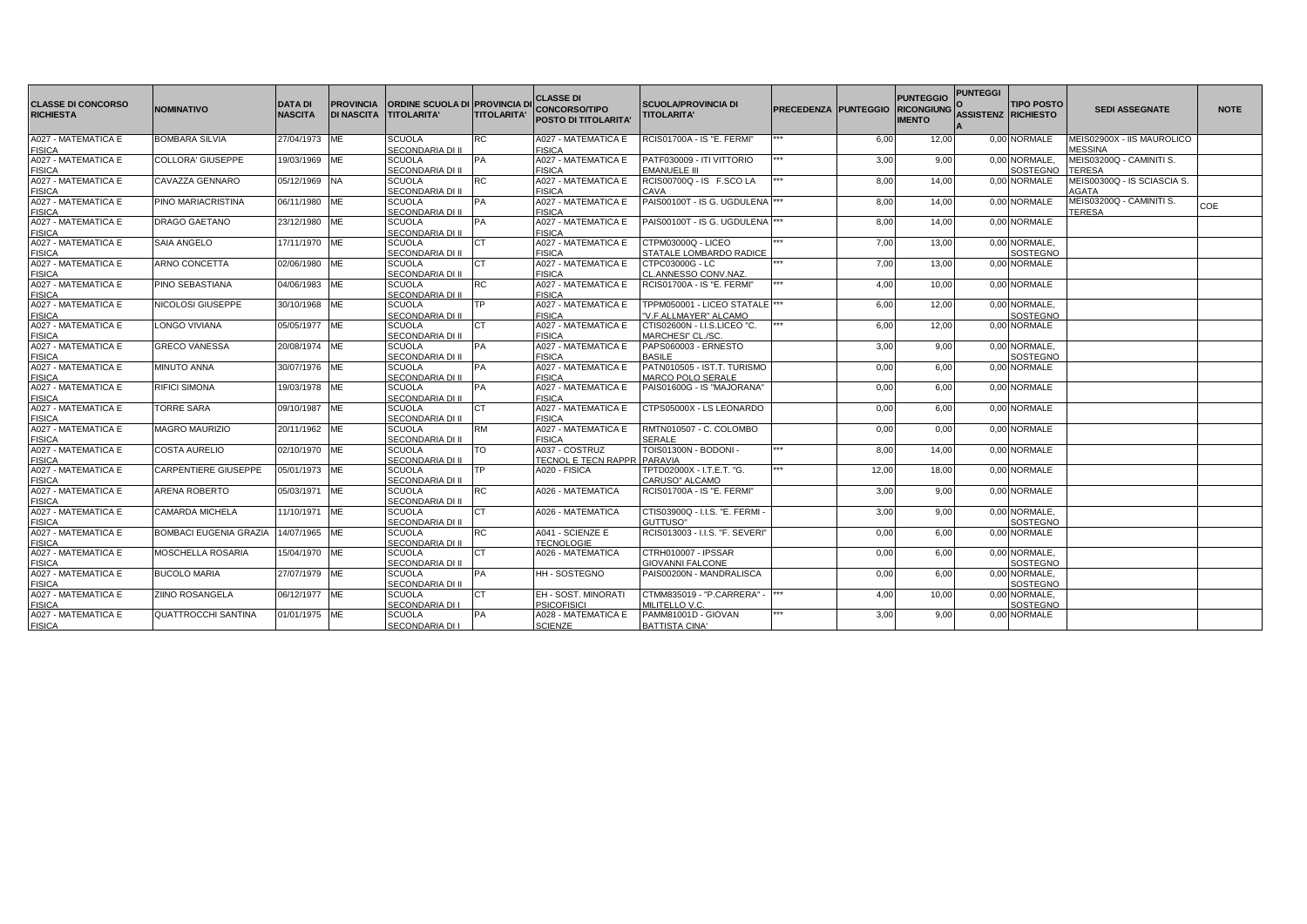| <b>CLASSE DI CONCORSO</b><br><b>RICHIESTA</b> | <b>INOMINATIVO</b>               | <b>DATAD</b><br><b>NASCITA</b> | <b>PROVINCIA</b> | <b>ORDINE SCUOLA DI PROVINCIA DI</b><br>DI NASCITA TITOLARITA' | <b>TITOLARITA'</b>                      | <b>CLASSE DI</b><br><b>CONCORSO/TIPO</b><br><b>POSTO DI TITOLARITA</b> | <b>SCUOLA/PROVINCIA DI</b><br><b>TITOLARITA'</b>                       | <b>IPRECEDENZAIPUNTEGGIO</b> |      | <b>PUNTEGGIO</b><br><b>RICONGIUNG</b><br><b>IMENTO</b> | <b>PUNTEGGI</b><br><b>ASSISTENZ RICHIESTO</b> | <b>TIPO POSTO</b>                | <b>SEDI ASSEGNATE</b> |
|-----------------------------------------------|----------------------------------|--------------------------------|------------------|----------------------------------------------------------------|-----------------------------------------|------------------------------------------------------------------------|------------------------------------------------------------------------|------------------------------|------|--------------------------------------------------------|-----------------------------------------------|----------------------------------|-----------------------|
| A029 - MUSICA ISTITUTI II<br><b>GRADO</b>     | CERAOLO LEONARDO                 | 05/12/1970                     | ME               | <b>SCUOLA</b><br><b>SECONDARIA DI II</b>                       |                                         | A029 - MUSICA ISTITUTI I<br><b>GRADO</b>                               | PAPM04000V - IM REGINA<br><b>MARGHERITA</b>                            | ***                          | 0.00 | 6.00                                                   |                                               | 0.00 NORMALE                     | NO DISPONIBILITA'     |
| A029 - MUSICA ISTITUTI II<br><b>GRADO</b>     | <b>SIRAGUSA LUCIA</b>            | 09/03/1972 ME                  |                  | <b>SCUOLA</b><br><b>SECONDARIA DI II</b>                       | Docente di cui<br>all'art.2 comma GRADO |                                                                        | A029 - MUSICA ISTITUTI II Docente di cui all'art.2 comma 3<br>del CCNI |                              | 3,00 | 9.00                                                   |                                               | 0.00 NORMALE                     | NO DISPONIBILITA'     |
| A029 - MUSICA ISTITUTI II<br><b>GRADO</b>     | <b>RIFICI ANTONINO</b>           | 29/07/1969                     | ME               | <b>SCUOLA</b><br><b>SECONDARIA DI II</b>                       |                                         | <b>HH-SOSTEGNO</b>                                                     | LTIS004008 - I.I.S."CARLO E<br>NELLO ROSSELLI"                         | ***                          | 3,00 | 9.00                                                   |                                               | 0,00 NORMALE,<br><b>SOSTEGNO</b> | NO DISPONIBILITA'     |
| A029 - MUSICA ISTITUTI II<br><b>GRADO</b>     | <b>MORTELLITI LILIA RITA</b>     | 22/05/1976 ME                  |                  | <b>SCUOLA</b><br><b>SECONDARIA DI I</b>                        |                                         | A030 - MUSICA SC. I GR                                                 | CTMM8AY01G - S.M. 1? I<br>C."G.RUSSO" GIARRE                           | ***                          | 7,00 | 13.00                                                  |                                               | 0.00 NORMALE                     | NO DISPONIBILITA'     |
| A029 - MUSICA ISTITUTI II<br><b>GRADO</b>     | <b>LARDO DEBORA</b>              | 09/07/1982                     | ME               | <b>SCUOLA</b><br><b>SECONDARIA DI I</b>                        |                                         | AJ56 - PIANOFORTE                                                      | RGMM82801D - G.MARCONI                                                 | ***                          | 7,00 | 13.00                                                  |                                               | 0.00 NORMALE.<br><b>SOSTEGNO</b> | NO DISPONIBILITA'     |
| A029 - MUSICA ISTITUTI II<br><b>GRADO</b>     | <b>CRISA' MARIA</b>              | 29/09/1969                     | <b>ME</b>        | <b>SCUOLA</b><br><b>SECONDARIA DI I</b>                        |                                         | A030 - MUSICA SC. I GF                                                 | CTMM84101L - G. PONTE -<br><b>PALAGONIA</b>                            | ***                          | 6,00 | 12.00                                                  |                                               | 0.00 NORMALE                     | NO DISPONIBILITA'     |
| A029 - MUSICA ISTITUTI II<br><b>GRADO</b>     | ROMANO GERMANA<br><b>TINDARA</b> | 24/12/1975 ME                  |                  | <b>SCUOLA</b><br><b>SECONDARIA DI I</b>                        |                                         | A030 - MUSICA SC. I GR                                                 | CTMM81201L - SCUOLA SEC.<br><b>DI PRIMO GRADO</b>                      | **                           | 0,00 | 6,00                                                   |                                               | 0.00 NORMALE                     | NO DISPONIBILITA'     |
| A029 - MUSICA ISTITUTI II<br><b>GRADO</b>     | <b>STRACQUADAINI ANNA</b>        | 24/07/1978 ME                  |                  | <b>SCUOLA</b><br><b>SECONDARIA DI</b>                          | RM                                      | EH - SOST, MINORATI<br><b>PSICOFISICI</b>                              | RMMM82901L - DALLA CHIESA                                              | ***                          | 0.00 | 6.00                                                   |                                               | 0,00 NORMALE,<br>SOSTEGNO        | NO DISPONIBILITA'     |
| A029 - MUSICA ISTITUTI II<br><b>GRADO</b>     | ROMANA GERMANA<br><b>TINDARA</b> | 24/12/1975 ME                  |                  | <b>SCUOLA</b><br><b>SECONDARIA DI</b>                          |                                         | A030 - MUSICA                                                          | CTMM81201L - MALETTO                                                   |                              | 0.00 | 6.00                                                   |                                               | 0,00 NORMALE,<br><b>SOSTEGNO</b> | NO DISPONIBILITA'     |
| A029 - MUSICA ISTITUTI II<br><b>GRADO</b>     | ROTONDO ANNA MARIA               | 30/10/1976 ME                  |                  | <b>SCUOLA</b><br><b>SECONDARIA DI I</b>                        |                                         | AJ56 - PIANOFORTE                                                      | CTMM80901R -<br>IST.COMPRENSIVO "E.DE                                  |                              | 0,00 | 6.00                                                   |                                               | 0,00 NORMALE                     | NO DISPONIBILITA'     |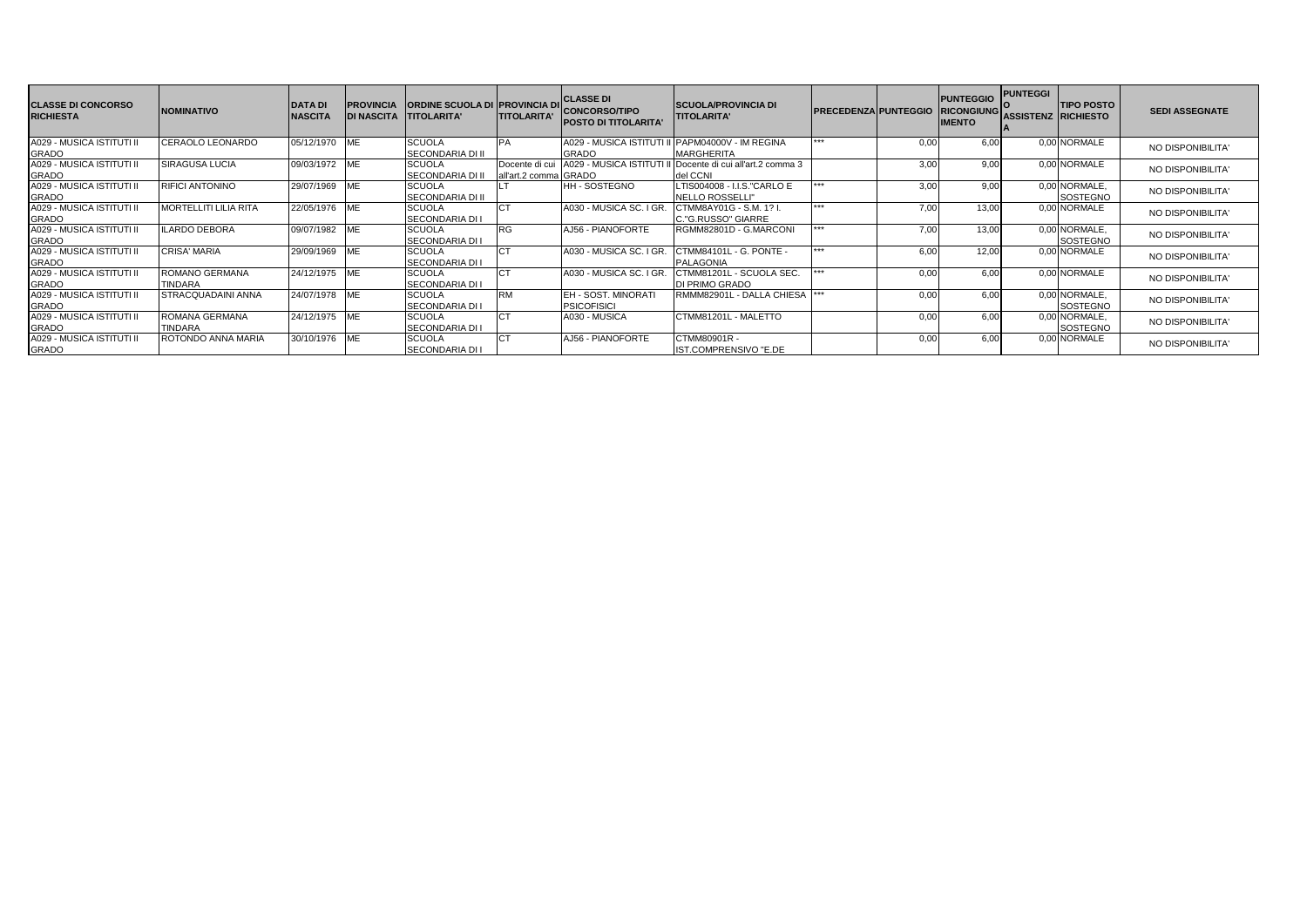| <b>CLASSE DI CONCORSO</b><br><b>RICHIESTA</b> | <b>NOMINATIVO</b>     | <b>DATA DI</b><br><b>NASCITA</b> |                         | <b>PROVINCIA ORDINE SCUOLA DI PROVINCIA DI CLASSE DI<br/>SANSCITA TITOLARITA' TITOLA PITA! CONCORSO/TIPO</b><br><b>POSTO DI TITOLARITA'</b> | <b>SCUOLA/PROVINCIA DI</b><br><b>TITOLARITA'</b> | <b>IPRECEDENZA PUNTEGGIO RICONGIUNGI</b> |      | <b>PUNTEGGIO</b> PUNTEGGI I<br><b>IMENTO</b> | <b>TIPO POSTO</b><br><b>ASSISTENZ RICHIESTO</b> | <b>SEDI ASSEGNATE</b>      | <b>NOTE</b>       |
|-----------------------------------------------|-----------------------|----------------------------------|-------------------------|---------------------------------------------------------------------------------------------------------------------------------------------|--------------------------------------------------|------------------------------------------|------|----------------------------------------------|-------------------------------------------------|----------------------------|-------------------|
| A031 - SCIENZE DEGLI                          | LO PRESTI CARLO       | 21/06/1978 ME                    | <b>SCUOLA</b>           | A031 - SCIENZE DEGL                                                                                                                         | TPIS02600N - I.I.S. "F.                          |                                          |      |                                              | NORMALE.                                        | MEIS02400R - IIS MERENDINO |                   |
| <b>ALIMENTI</b>                               |                       |                                  | <b>SECONDARIA DI II</b> | <b>ALIMENTI</b>                                                                                                                             | FERRARA" MAZARA DEL                              |                                          |      |                                              |                                                 | SOSTEGNO CAPO D'ORLANDO    |                   |
| A031 - SCIENZE DEGLI                          | <b>RUGGERI MARIKA</b> | 17/03/1984 ME                    | <b>SCUOLA</b>           | A031 - SCIENZE DEGL                                                                                                                         | NARH080005 - IPSAR                               |                                          | 0.00 |                                              | 0.00 NORMALE                                    | MEIS03300G - PUGLIATTI     |                   |
| <b>ALIMENTI</b>                               |                       |                                  | <b>SECONDARIA DI II</b> | <b>ALIMENTI</b>                                                                                                                             | "G.ROSSINI" BAGNOLI -                            |                                          |      |                                              |                                                 | <b>TAORMINA</b>            |                   |
| A031 - SCIENZE DEGLI                          | <b>AVENI SILVIA</b>   | 17/05/1979 ME                    | <b>SCUOLA</b>           | A028 - MATEMATICA I                                                                                                                         | RMMM8ET01D - VIA DIGNANO                         |                                          | 00.د |                                              | NORMALE.                                        | /////////////////////      | <b>OTTIENE SU</b> |
| <b>ALIMENTI</b>                               |                       |                                  | SECONDARIA DI I         | <b>SCIENZE</b>                                                                                                                              | <b>D'ISTRIA</b>                                  |                                          |      |                                              | SOSTEGNO                                        |                            | SOSTEGNO          |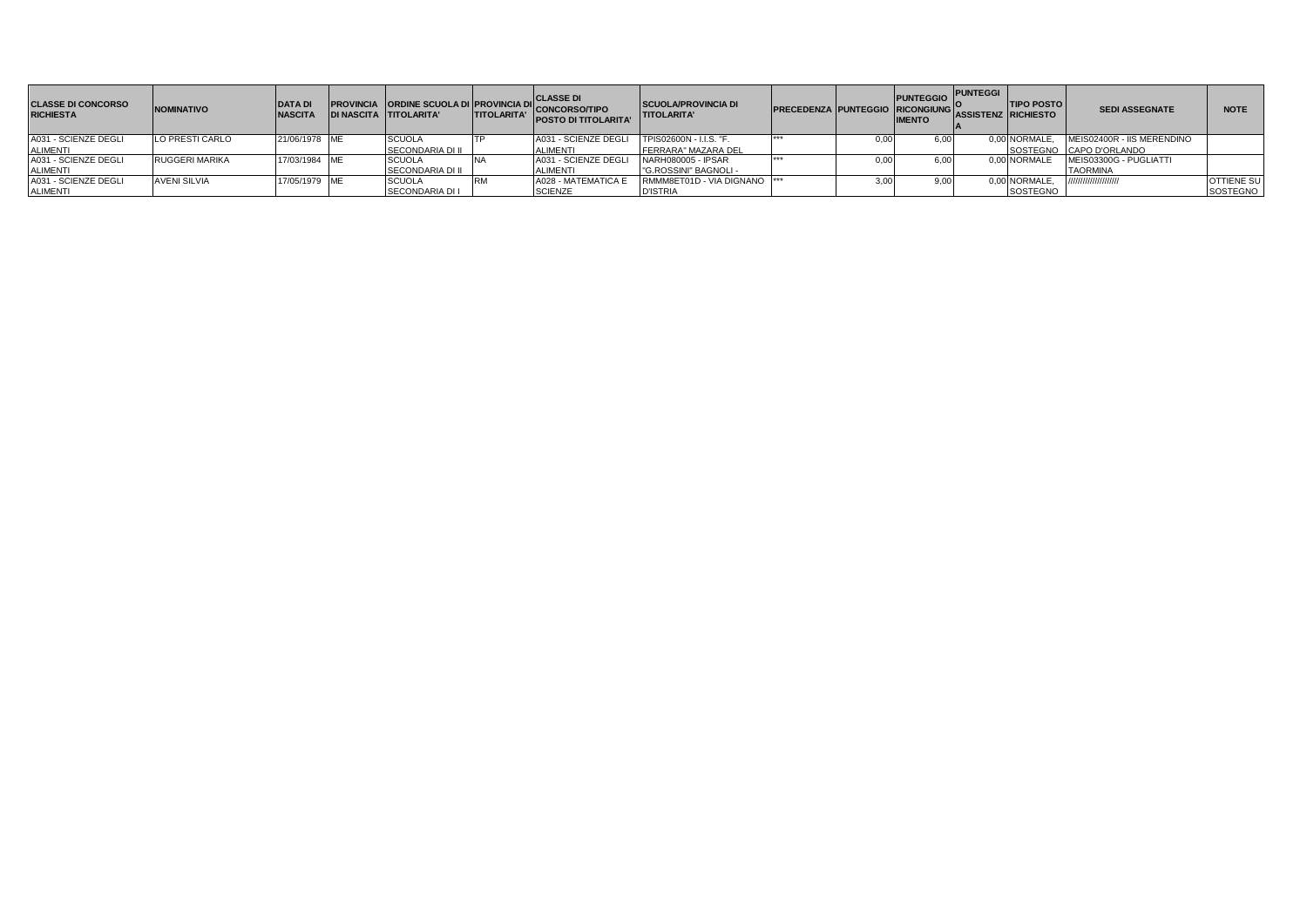| <b>CLASSE DI CONCORSO</b><br><b>RICHIESTA</b> | <b>INOMINATIVO</b>   | <b>DATAD</b><br><b>NASCITA</b> | DI NASCITA TITOLARITA' | <b>ITITOLARITA'</b> | <b>CLASSE DI</b><br>PROVINCIA ORDINE SCUOLA DI PROVINCIA DI CONCORSO/TIPO<br><b>IPOSTO DI TITOLARITA'</b> | <b>SCUOLA/PROVINCIA DI</b><br><b>TITOLARITA'</b> | <b>IPRECEDENZA</b> | <b>PUNTEGGIO</b><br><b>IMENTO</b> | <b>PUNTEGGI</b> | <b>TIPO POSTO</b><br><b>REFENZA PUNTEGGIO RICONGIUNG ASSISTENZ RICHIESTO</b> | <b>SEDI ASSEGNATE</b> |
|-----------------------------------------------|----------------------|--------------------------------|------------------------|---------------------|-----------------------------------------------------------------------------------------------------------|--------------------------------------------------|--------------------|-----------------------------------|-----------------|------------------------------------------------------------------------------|-----------------------|
| A033 - SCIENZE E                              | <b>COSTA AURELIO</b> | 02/10/1970 ME                  | SCUOLA                 |                     | A037 - COSTRUZ                                                                                            | TOIS01300N - BODONI -                            | ***                | 14.00                             |                 | 0,00 NORMALE                                                                 | NO DISPONIBILITA'     |
| <b>TECNOLOGIE</b>                             |                      |                                | SECONDARIA DI II       |                     | <b>TECNOL E TECN RAPPR PARAVIA</b>                                                                        |                                                  |                    |                                   |                 |                                                                              |                       |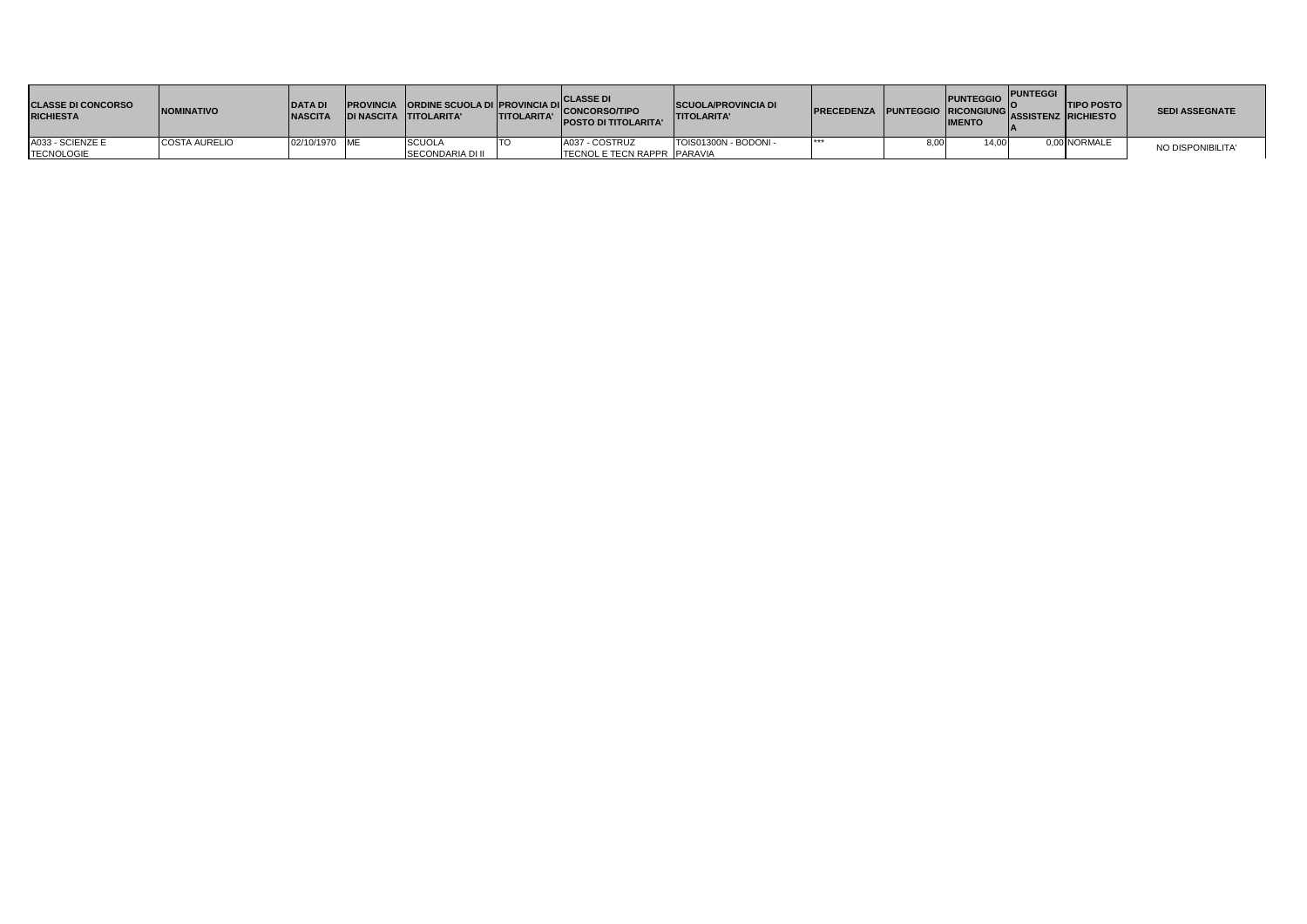| <b>CLASSE DI CONCORSO</b><br><b>RICHIESTA</b> | <b>NOMINATIVO</b>      | <b>DATA DI</b><br><b>NASCITA</b> | DI NASCITA TITOLARITA'  | <b>TITOLARITA'</b> | <b>PROVINCIA ORDINE SCUOLA DI PROVINCIA DI CLASSE DI</b><br>NASCITA TITOI APITA! TITOI APITA!<br><b>POSTO DI TITOLARITA'</b> | <b>ISCUOLA/PROVINCIA DI</b><br><b>ITITOLARITA'</b> |  | <b>IMENTO</b> |              | PRECEDENZA PUNTEGGIO PUNTEGGIO TIPO POSTO SEDI ASSEGNATE | <b>NOTE</b> |
|-----------------------------------------------|------------------------|----------------------------------|-------------------------|--------------------|------------------------------------------------------------------------------------------------------------------------------|----------------------------------------------------|--|---------------|--------------|----------------------------------------------------------|-------------|
| A034 - SCIENZE E                              | <b>SCIONTI MASSIMO</b> | 11/11/1969 CT                    | <b>SCUOLA</b>           |                    | A034 - SCIENZE E                                                                                                             | AGIS00800P - IIS - TOMMASO                         |  | 13.00         | 0.00 NORMALE | MEIS03300G - PUGLIATTI                                   |             |
| TECNOLOGIE CHIMICHE                           |                        |                                  | SECONDARIA DI II        |                    | TECNOLOGIE CHIMICHE FAZELLO                                                                                                  |                                                    |  |               |              | <b>TAORMINA</b>                                          |             |
| A034 - SCIENZE E                              | <b>MORACI SONIA</b>    | 19/08/1973 ME                    | <b>SCUOLA</b>           |                    | A034 - SCIENZE E                                                                                                             | RCIS013003 - I.I.S. "F. SEVERI"                    |  | 12.00         | 0.00 NORMALE | MEIS023001 - BORGHESE                                    |             |
| TECNOLOGIE CHIMICHE                           |                        |                                  | <b>SECONDARIA DI II</b> |                    | <b>TECNOLOGIE CHIMICHE</b>                                                                                                   |                                                    |  |               |              | <b>FARANDA VPATTI</b>                                    |             |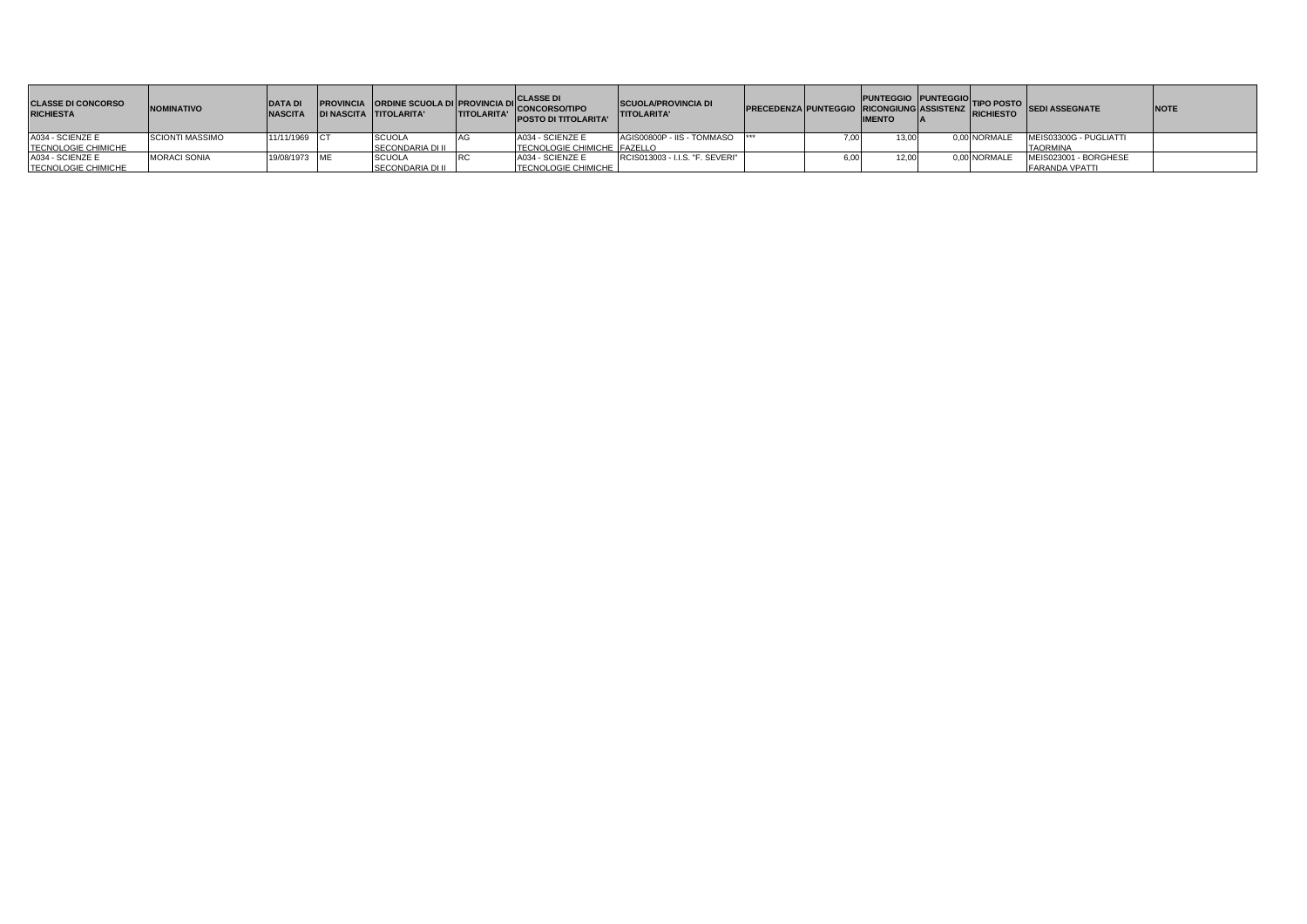| <b>CLASSE DI CONCORSO</b><br><b>RICHIESTA</b>                            | <b>NOMINATIVO</b>       | <b>DATA DI</b><br><b>NASCITA</b> | <b>DI NASCITA TITOLARITA'</b> | <b>PROVINCIA ORDINE SCUOLA DI</b>        | <b>PROVINCIA</b> | <b>CLASSE DI</b><br><b>CONCORSO/TIPO</b><br>ITITOLARITA' IPOSTO DI TITOLARITA | <b>SCUOLA/PROVINCIA DI</b><br><b>TITOLARITA'</b> | <b>PRECEDENZA PUNTEGGIO</b> |      | <b>PUNTEGGIO</b><br><b>RICONGIUN</b><br><b>GIMENTO</b> | <b>PUNTEGGI</b><br><b>ASSISTENZ RICHIESTO</b> | <b>TIPO POSTO</b> | <b>SEDI ASSEGNATE</b>     | <b>NOTE</b>    |
|--------------------------------------------------------------------------|-------------------------|----------------------------------|-------------------------------|------------------------------------------|------------------|-------------------------------------------------------------------------------|--------------------------------------------------|-----------------------------|------|--------------------------------------------------------|-----------------------------------------------|-------------------|---------------------------|----------------|
| A037 - COSTRUZ TECNOL E MODICA FRANCESCO                                 |                         | 11/01/1958 ME                    |                               | <b>SCUOLA</b>                            | PD.              | A037 - COSTRUZ                                                                | PDIS02400A - I.I.S. ATESTINO-                    |                             | 0,00 | 6,00                                                   |                                               | 0,00 NORMALE      |                           | <b>NON</b>     |
| <b>TECN RAPPR GRAFICA</b>                                                |                         |                                  |                               | SECONDARIA DI II                         |                  | TECNOL E TECN RAPPR ESTE                                                      |                                                  |                             |      |                                                        |                                               |                   | ,,,,,,,,,,,,,,,,,,,,,,    | <b>OTTIENE</b> |
| A037 - COSTRUZ TECNOL E SCIARRONE ANTONINO                               |                         | 28/02/1974 ME                    |                               | <b>SCUOLA</b>                            |                  | A037 - COSTRUZ                                                                | FIIS00800G - ERNESTO                             |                             | 4,00 | 10.00                                                  |                                               | 0.00 NORMALE      | MEIS03300G - PUGLIATTI    |                |
| <b>TECN RAPPR GRAFICA</b>                                                |                         |                                  |                               | <b>SECONDARIA DI II</b>                  |                  | <b>TECNOL E TECN RAPPR BALDUCCI</b>                                           |                                                  |                             |      |                                                        |                                               |                   | <b>TAORMINA</b>           |                |
| A037 - COSTRUZ TECNOL E COSTA AURELIO                                    |                         | 02/10/1970                       | <b>ME</b>                     | <b>SCUOLA</b>                            | <b>TO</b>        | A037 - COSTRUZ                                                                | TOIS01300N - BODONI -                            | ***                         | 8,00 | 14.00                                                  |                                               | 0.00 NORMALE      | MEIS03300G - PUGLIATTI    |                |
| <b>TECN RAPPR GRAFICA</b>                                                |                         |                                  |                               | <b>SECONDARIA DI II</b>                  |                  | TECNOL E TECN RAPPR PARAVIA                                                   |                                                  |                             |      |                                                        |                                               |                   | <b>TAORMINA</b>           |                |
| A037 - COSTRUZ TECNOL E FIUMARA MARIAGIOVANNA                            |                         | 04/09/1980 ME                    |                               | <b>SCUOLA</b>                            | TΩ               | A037 - COSTRUZ                                                                | TOIS03600A - I.I.S. E. DA                        |                             | 8,00 | 14,00                                                  |                                               | 0.00 NORMALE      | MEIS00800V - IS ISA CONTI |                |
| <b>TECN RAPPR GRAFICA</b>                                                |                         |                                  |                               | <b>SECONDARIA DI II</b>                  |                  | TECNOL E TECN RAPPR                                                           | <b>ROTTERDAM</b>                                 |                             |      |                                                        |                                               |                   | ELLER VAINICHER LIPARI    |                |
| A037 - COSTRUZ TECNOL E LA ROSA GIOVANNA                                 |                         | 14/04/1979 ME                    |                               | SCUOLA                                   |                  | A037 - COSTRUZ                                                                | LIIS006001 - MATTEI                              | ***                         | 4,00 | 10,00                                                  |                                               | 0.00 NORMALE      |                           |                |
| <b>TECN RAPPR GRAFICA</b>                                                |                         |                                  |                               | <b>SECONDARIA DI II</b>                  |                  | <b>TECNOL E TECN RAPPR</b>                                                    |                                                  |                             |      |                                                        |                                               |                   |                           |                |
| A037 - COSTRUZ TECNOL E ANASTASI ROBERTO                                 |                         | 13/09/1978 ME                    |                               | <b>SCUOLA</b>                            | <b>RA</b>        | A037 - COSTRUZ                                                                | RAIS003007 - POLO TECNICO                        | ***                         | 6,00 | 12,00                                                  |                                               | 0.00 NORMALE.     |                           |                |
| <b>TECN RAPPR GRAFICA</b>                                                |                         |                                  |                               | SECONDARIA DI II                         |                  |                                                                               | TECNOL E TECN RAPPR PROFESSIONALE DI LUGO        |                             |      |                                                        |                                               | SOSTEGNO          |                           |                |
| A037 - COSTRUZ TECNOL E FULCI VITTORIA                                   |                         | 23/02/1961                       | EE                            | <b>SCUOLA</b>                            | SR.              | A037 - COSTRUZ                                                                | SRIS011004 - "PIER LUIGI                         | <b>ERW</b>                  | 0,00 | 6,00                                                   |                                               | 0,00 NORMALE      |                           |                |
| <b>TECN RAPPR GRAFICA</b>                                                |                         |                                  |                               | SECONDARIA DI II                         |                  | <b>TECNOL E TECN RAPPR INERVI" LENTINI</b>                                    |                                                  |                             |      |                                                        |                                               |                   |                           |                |
| A037 - COSTRUZ TECNOL E CASABLANCA SEBASTIANO                            |                         | 13/09/1959 SR                    |                               | SCUOLA                                   | VV.              | A037 - COSTRUZ                                                                | VVTL011519 - IST. TECNICO                        |                             | 0,00 | 6.00                                                   |                                               | 0.00 NORMALE      |                           |                |
| <b>TECN RAPPR GRAFICA</b>                                                |                         |                                  |                               | <b>SECONDARIA DI II</b>                  |                  | TECNOL E TECN RAPPR STAT. PER GEOMETRI                                        |                                                  |                             |      |                                                        |                                               |                   |                           |                |
| A037 - COSTRUZ TECNOL E                                                  | <b>DEODATO PIETRO</b>   | 18/04/1967                       | ME                            | <b>SCUOLA</b>                            | C <sub>T</sub>   | A037 - COSTRUZ                                                                | CTTD01151G - BENEDETTO                           |                             | 0,00 | 6.00                                                   |                                               | 0.00 NORMALE      |                           |                |
| <b>TECN RAPPR GRAFICA</b>                                                |                         |                                  |                               | <b>SECONDARIA DI II</b>                  |                  | TECNOL E TECN RAPPR RADICE - SERALE                                           |                                                  |                             |      |                                                        |                                               |                   |                           |                |
| A037 - COSTRUZ TECNOL E IDE CARLO GIOACCHINO                             |                         | 07/05/1970 ME                    |                               | <b>SCUOLA</b><br><b>SECONDARIA DI II</b> | VA               | A037 - COSTRUZ                                                                | VAIS008004 - ISIS ANDREA<br><b>PONTI</b>         |                             | 0,00 | 6,00                                                   |                                               | 0.00 NORMALE      |                           |                |
| <b>TECN RAPPR GRAFICA</b><br>A037 - COSTRUZ TECNOL E CALABRESE SERGIO    |                         |                                  |                               | <b>SCUOLA</b>                            | <b>RM</b>        | TECNOL E TECN RAPPR                                                           | RMIS022001 - J.VON                               |                             |      |                                                        |                                               | 0.00 NORMALE      |                           |                |
|                                                                          |                         | 09/08/1973 ME                    |                               | <b>SECONDARIA DI II</b>                  |                  | A037 - COSTRUZ                                                                |                                                  |                             | 0,00 | 6.00                                                   |                                               |                   |                           |                |
| <b>TECN RAPPR GRAFICA</b><br>A037 - COSTRUZ TECNOL E CASARAONA FRANCESCO |                         | 24/06/1977 ME                    |                               | <b>SCUOLA</b>                            |                  | <b>TECNOL E TECN RAPPR INEUMANN</b><br>A037 - COSTRUZ                         | TPIS01400B - I.I.S.S. "R.                        |                             | 0,00 | 6,00                                                   |                                               | 0.00 NORMALE      |                           |                |
| <b>TECN RAPPR GRAFICA</b>                                                |                         |                                  |                               | SECONDARIA DI II                         |                  |                                                                               | TECNOL E TECN RAPPR D'ALTAVILLA - V. ACCARDI"    |                             |      |                                                        |                                               |                   |                           |                |
| A037 - COSTRUZ TECNOL E MIRABILE FRANCESCO                               |                         | 30/11/1979 ME                    |                               | <b>SCUOLA</b>                            | RG               | A037 - COSTRUZ                                                                | RGIS00800B - QUINTINO                            |                             | 0,00 | 6,00                                                   |                                               | 0.00 NORMALE      |                           |                |
| <b>TECN RAPPR GRAFICA</b>                                                |                         |                                  |                               | SECONDARIA DI II                         |                  | TECNOL E TECN RAPPR CATAUDELLA                                                |                                                  |                             |      |                                                        |                                               |                   |                           |                |
| A037 - COSTRUZ TECNOL E BATTISTA GAETANO                                 |                         | 29/08/1963 ME                    |                               | <b>SCUOLA</b>                            |                  | A017 - DISEG STORIA                                                           | CTPM04000A - IM REGINA                           | <b>ERW</b>                  | 6,00 | 12.00                                                  |                                               | 0.00 NORMALE      |                           |                |
| <b>TECN RAPPR GRAFICA</b>                                                |                         |                                  |                               | <b>SECONDARIA DI II</b>                  |                  | ARTE ISTITUTI II GR                                                           | <b>ELENA</b>                                     |                             |      |                                                        |                                               |                   |                           |                |
| A037 - COSTRUZ TECNOL E SAIA ANGELO                                      |                         | 17/11/1970 ME                    |                               | <b>SCUOLA</b>                            |                  | A027 - MATEMATICA E                                                           | CTPM03000Q - LICEO                               | ***                         | 7,00 | 13,00                                                  |                                               | 0.00 NORMALE      |                           |                |
| <b>TECN RAPPR GRAFICA</b>                                                |                         |                                  |                               | SECONDARIA DI II                         |                  | <b>FISICA</b>                                                                 | STATALE LOMBARDO RADICE                          |                             |      |                                                        |                                               | <b>SOSTEGNO</b>   |                           |                |
| A037 - COSTRUZ TECNOL E AGNELLO BASILIO                                  |                         | 17/01/1979 ME                    |                               | <b>SCUOLA</b>                            | RM               | <b>HH-SOSTEGNO</b>                                                            | RMIS03100Q - PAOLO BAFFI                         |                             | 4,00 | 10,00                                                  |                                               | 0.00 NORMALE.     |                           |                |
| <b>TECN RAPPR GRAFICA</b>                                                |                         |                                  |                               | <b>SECONDARIA DI II</b>                  |                  |                                                                               |                                                  |                             |      |                                                        |                                               | SOSTEGNO          |                           |                |
| A037 - COSTRUZ TECNOL E MOSCHELLA ROSARIA                                |                         | 15/04/1970 ME                    |                               | <b>SCUOLA</b>                            | CT.              | A026 - MATEMATICA                                                             | CTRH010007 - IPSSAR                              |                             | 0,00 | 6.00                                                   |                                               | 0.00 NORMALE.     |                           |                |
| <b>TECN RAPPR GRAFICA</b>                                                |                         |                                  |                               | <b>SECONDARIA DI II</b>                  |                  |                                                                               | <b>GIOVANNI FALCONE</b>                          |                             |      |                                                        |                                               | SOSTEGNO          |                           |                |
| A037 - COSTRUZ TECNOL E SCIBILIA PIETRO FABIO                            |                         | 26/07/1974 EE                    |                               | <b>SCUOLA</b>                            | <b>RM</b>        | <b>A001 - ARTE E</b>                                                          | RMMM83801B - COLOMBO                             |                             | 0,00 | 6,00                                                   |                                               | 0,00 NORMALE      |                           |                |
| <b>TECN RAPPR GRAFICA</b>                                                |                         |                                  |                               | SECONDARIA DI I                          |                  | <b>IMMAGINE SC. I GR.</b>                                                     |                                                  |                             |      |                                                        |                                               |                   |                           |                |
| A037 - COSTRUZ TECNOL E MACAIONE CHIARA                                  |                         | 05/12/1977 ME                    |                               | <b>SCUOLA</b>                            | <b>PR</b>        | HH-SOSTEGNO                                                                   | PRTD04000Q - "BODONI"                            |                             | 0,00 | 6,00                                                   |                                               | 0.00 NORMALE      |                           |                |
| <b>TECN RAPPR GRAFICA</b>                                                |                         |                                  |                               | <b>SECONDARIA DI II</b>                  |                  |                                                                               |                                                  |                             |      |                                                        |                                               | <b>SOSTEGNO</b>   |                           |                |
| A037 - COSTRUZ TECNOL E IDI BELLA MASSIMO                                |                         | 07/02/1982 ME                    |                               | <b>SCUOLA</b>                            | <b>NA</b>        | A017 - DISEG STORIA                                                           | NAIS13700L - I.S.                                |                             | 0,00 | 6,00                                                   |                                               | 0.00 NORMALE      |                           |                |
| <b>TECN RAPPR GRAFICA</b>                                                |                         |                                  |                               | <b>SECONDARIA DI II</b>                  |                  | ARTE ISTITUTI II GR                                                           | <b>G.MARCONI" GIUGLIANO</b>                      |                             |      |                                                        |                                               |                   |                           |                |
| A037 - COSTRUZ TECNOL E                                                  | <b>BOMBACI VINCENZO</b> | 28/10/1967 ME                    |                               | <b>SCUOLA</b>                            |                  | EH - SOST, MINORATI                                                           | CTMM8AT01C - S.M. S. MARIA                       |                             | 3,00 | 9,00                                                   |                                               | 0.00 NORMALE.     |                           |                |
| <b>TECN RAPPR GRAFICA</b>                                                |                         |                                  |                               | <b>SECONDARIA DI I</b>                   |                  | <b>PSICOFISICI</b>                                                            | <b>AMMALATI</b>                                  |                             |      |                                                        |                                               | <b>SOSTEGNO</b>   |                           |                |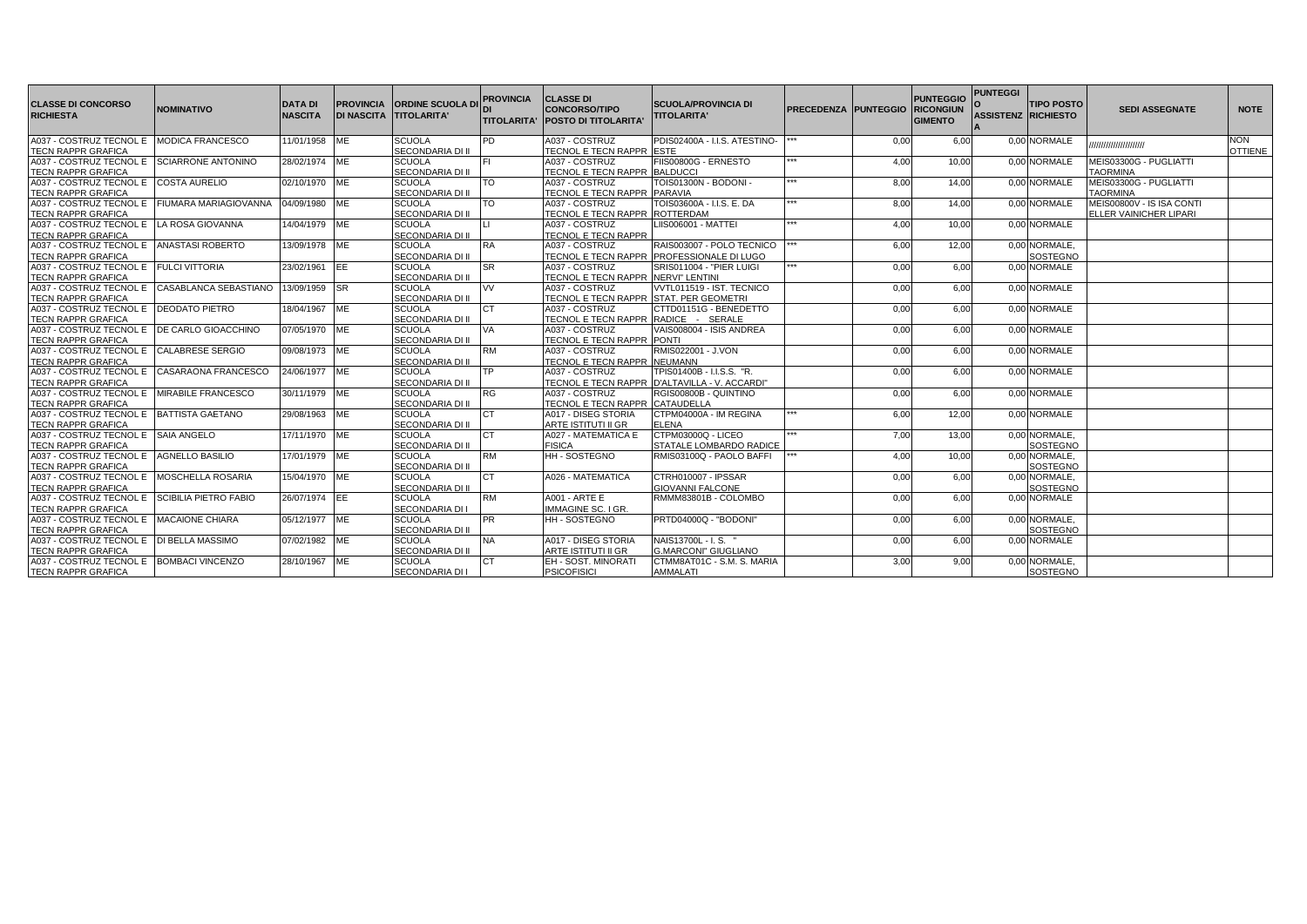| <b>CLASSE DI CONCORSO</b><br><b>RICHIESTA</b> | <b>NOMINATIVO</b>                       | <b>DATA DI</b><br><b>NASCITA</b> | <b>PROVINCIA CRDINE SCUOLA DI PROVINCIA DI</b><br>DI NASCITA TITOLARITA' | <b>ITITOLARITA'</b> | <b>CLASSE DI</b><br><b>CONCORSO/TIPO</b><br><b>POSTO DI TITOLARITA'</b> | <b>SCUOLA/PROVINCIA DI</b><br><b>TITOLARITA'</b>         | <b>PRECEDENZA PUNTEGGIO</b> |                  | <b>PUNTEGGIO</b><br><b>RICONGIUNG</b><br><b>IMENTO</b> | <b>PUNTEGGI</b> | <b>TIPO POSTO</b><br>ASSISTENZ  RICHIESTO | <b>SEDI ASSEGNATE</b>                            | <b>NOTE</b> |
|-----------------------------------------------|-----------------------------------------|----------------------------------|--------------------------------------------------------------------------|---------------------|-------------------------------------------------------------------------|----------------------------------------------------------|-----------------------------|------------------|--------------------------------------------------------|-----------------|-------------------------------------------|--------------------------------------------------|-------------|
| A040 - TECNOLOGIE<br><b>ELETTRICHE</b>        | <b>SAPIENZA CRISTOFORO</b>              | 07/12/1975 ME                    | <b>SCUOLA</b><br><b>SECONDARIA DI II</b>                                 | AG                  | A040 - TECNOLOGIE<br><b>ELETTRICHE</b>                                  | AGRI01750D - ARCHIMEDE                                   | $+ + +$                     | 6,00             | 12,00                                                  |                 | 0.00 NORMALE                              | MEIS027008 - ISS VERONA<br><b>TRENTO MESSINA</b> |             |
| A040 - TECNOLOGIE<br><b>ELETTRICHE</b>        | <b>ISGRO' ANTONINA</b>                  | 01/01/1974 ME                    | <b>SCUOLA</b><br><b>SECONDARIA DI II</b>                                 |                     | A040 - TECNOLOGIE<br><b>ELETTRICHE</b>                                  | PAIS027002 - A. VOLTA                                    | 1.11                        | 4.0 <sub>C</sub> | 10.00                                                  |                 | 0.00 NORMALE                              | METF020001 - ITT MAJORANA<br><b>MILAZZO</b>      |             |
| A040 - TECNOLOGIE<br><b>ELETTRICHE</b>        | <b>CASTANO MARCO</b><br><b>GIUSEPPE</b> | 09/12/1974 ME                    | <b>SCUOLA</b><br><b>SECONDARIA DI II</b>                                 |                     | A040 - TECNOLOGIE<br><b>ELETTRICHE</b>                                  | PAIS02400E - E. MEDI                                     | $+ + +$                     | 4.0 <sub>C</sub> | 10,00                                                  |                 | 0.00 NORMALE                              | MEIS027008 - ISS VERONA<br><b>TRENTO MESSINA</b> |             |
| A040 - TECNOLOGIE<br><b>ELETTRICHE</b>        | <b>ORLANDO DOMENICA</b>                 | 28/08/1980 ME                    | <b>SCUOLA</b><br><b>SECONDARIA DI II</b>                                 |                     | A040 - TECNOLOGIE<br><b>ELETTRICHE</b>                                  | RGIS00200C - GAETANO<br><b>CURCIO</b>                    | $+ + +$                     | 6.00             | 12.00                                                  |                 | 0.00 NORMALE                              | METH0100T - ITN CAIO DUILIO<br><b>MESSINA</b>    |             |
| A040 - TECNOLOGIE<br><b>ELETTRICHE</b>        | <b>BARBARA SALVATORE</b>                | 19/12/1975 MI                    | <b>SCUOLA</b><br><b>SECONDARIA DI II</b>                                 | <b>IPA</b>          | A040 - TECNOLOGIE<br><b>ELETTRICHE</b>                                  | PARI01050L - I. PROF.IND.<br>ARTIG. S.D'ACQUISTO         | ***                         | 3.00             | 9,00                                                   |                 | 0.00 NORMALE                              | METF020001 - ITT MAJORANA<br><b>MILAZZO</b>      |             |
| A040 - TECNOLOGIE<br><b>ELETTRICHE</b>        | <b>FILOCAMO BASILIO</b>                 | 18/10/1976 ME                    | <b>SCUOLA</b><br><b>SECONDARIA DI II</b>                                 | <b>RC</b>           | A040 - TECNOLOGIE<br><b>ELETTRICHE</b>                                  | RCTF038508 - ITI MAZZONE<br><b>ROCCELLA CORSO SERALE</b> |                             | 6.00             | 12.00                                                  |                 | 0.00 NORMALE                              | METF020001 - ITT MAJORANA<br><b>MILAZZO</b>      |             |
| A040 - TECNOLOGIE<br><b>ELETTRICHE</b>        | LA MACCHIA LORENZO                      | 17/01/1963 ME                    | <b>SCUOLA</b><br><b>SECONDARIA DI II</b>                                 |                     | A040 - TECNOLOGIE<br><b>ELETTRICHE</b>                                  | GEIS01300X - LICETI                                      |                             | 0.00             | 6.00                                                   |                 | 0.00 NORMALE                              |                                                  |             |
| A040 - TECNOLOGIE<br><b>ELETTRICHE</b>        | <b>GITTO STEFANO</b>                    | 15/07/1976 ME                    | <b>SCUOLA</b><br><b>SECONDARIA DI II</b>                                 |                     | A040 - TECNOLOGIE<br><b>ELETTRICHE</b>                                  | PAIS00900C - IS DON G.<br><b>COLLETTO</b>                |                             | 0.00             | 6.00                                                   |                 | 0.00 NORMALE                              |                                                  |             |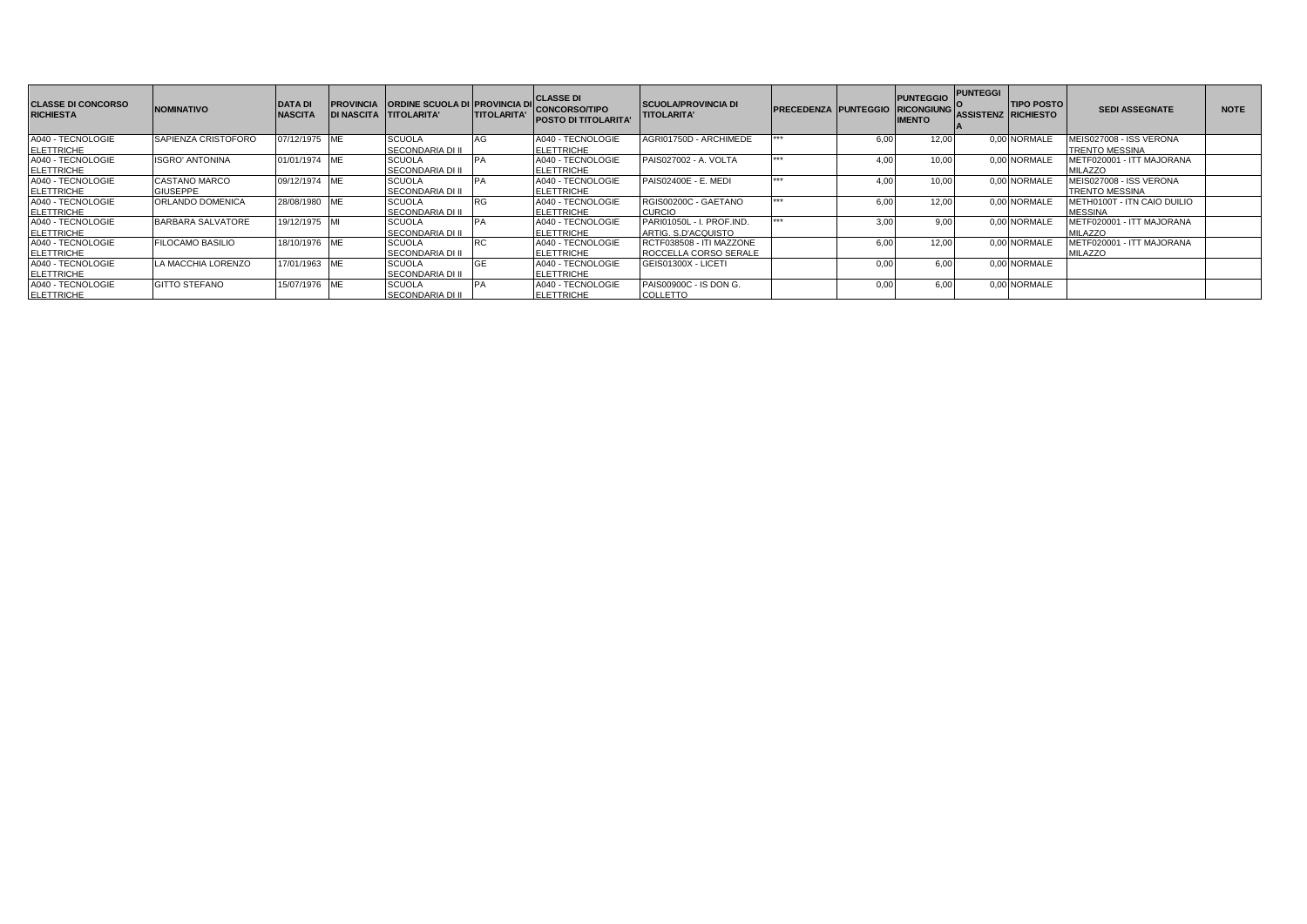| <b>CLASSE DI CONCORSO</b><br><b>RICHIESTA</b> | <b>NOMINATIVO</b>                    | <b>DATA DI</b><br><b>NASCITA</b> | <b>DI NASCITA TITOLARITA'</b> | <b>TITOLARITA'</b> | PROVINCIA ORDINE SCUOLA DI PROVINCIA DI CONCORSOTIPO<br><b>POSTO DI TITOLARITA'</b> | <b>SCUOLA/PROVINCIA DI</b><br><b>TITOLARITA'</b> | <b>PRECEDENZA PUNTEGGIO RICONGIUNG ASSISTENZ RICHIESTO</b> |      | <b>PUNTEGGIO</b><br><b>IMENTO</b> | <b>IPUNTEGGI</b> | <b>TIPO POSTO</b> | <b>SEDI ASSEGNATE</b>   | <b>NOTE</b>    |
|-----------------------------------------------|--------------------------------------|----------------------------------|-------------------------------|--------------------|-------------------------------------------------------------------------------------|--------------------------------------------------|------------------------------------------------------------|------|-----------------------------------|------------------|-------------------|-------------------------|----------------|
| A041 - SCIENZE E                              | BOMBACI EUGENIA GRAZIA 14/07/1965 ME |                                  | <b>SCUOLA</b>                 |                    | A041 - SCIENZE E                                                                    | RCIS013003 - I.I.S. "F. SEVERI"                  |                                                            | 0,00 |                                   |                  | 0.00 NORMALE      | MEIS027008 - IIS VERONA |                |
| <b>TECNOLOGIE</b>                             |                                      |                                  | <b>SECONDARIA DI II</b>       |                    | <b>TECNOLOGIE</b>                                                                   |                                                  |                                                            |      |                                   |                  |                   | <b>TRENTO MESSINA</b>   |                |
| A041 - SCIENZE E                              | <b>QUATTROCCHI SANTINA</b>           | 01/01/1975 ME                    | <b>SCUOLA</b>                 |                    | A028 - MATEMATICA E                                                                 | PAMM81001D - GIOVAN                              | $-1 - 1 - 1 = 0$                                           | 3,00 |                                   |                  | 0.00 NORMALE      |                         | <b>OTTIENE</b> |
| <b>TECNOLOGIE</b>                             |                                      |                                  | <b>SECONDARIA DI I</b>        |                    | <b>SCIENZE</b>                                                                      | BATTISTA CINA'                                   |                                                            |      |                                   |                  |                   | /////////////////////// | PRIMO GRADO    |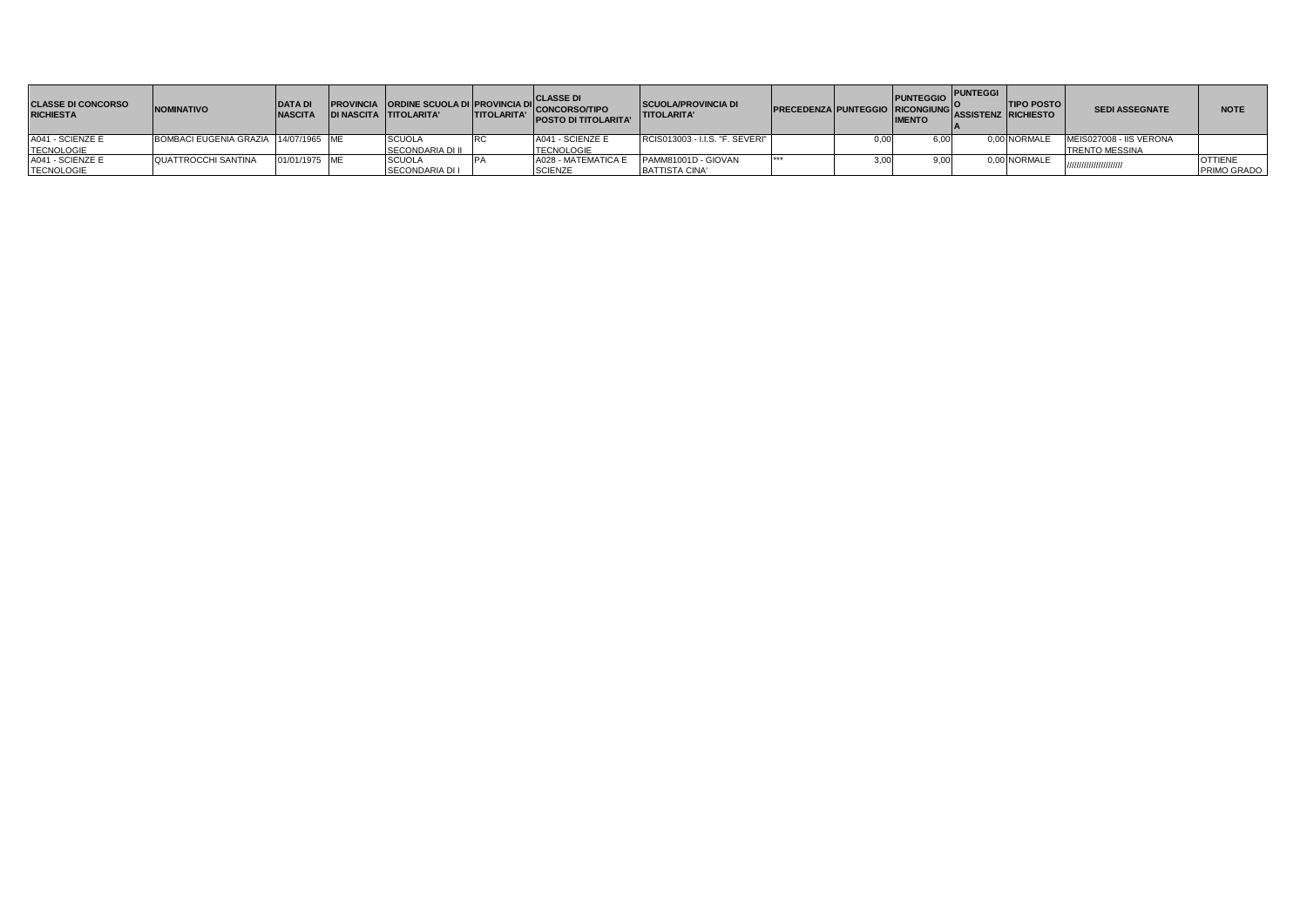| <b>CLASSE DI CONCORSO</b><br><b>RICHIESTA</b> | <b>NOMINATIVO</b>    | <b>DATAD</b><br><b>NASCITA</b> | <b>DI NASCITA TITOLARITA'</b> | FAN PROVINCIA ORDINE SCUOLA DI PROVINCIA CLASSE DI<br><b>CONCORSO/TIPO</b><br><b>TITOLARITA' POSTO DI TITOLARITA'</b> | <b>ISCUOLA/PROVINCIA DI</b><br><b>TITOLARITA'</b> | <b>PRECEDENZA PUNTEGGIO RICONGIUN</b> | <b>PUNTEGGIO</b><br><b>GIMENTO</b> | <b>PUNTEGGI</b> | <b>ITIPO POSTO</b><br><b>ASSISTENZ RICHIESTO</b> | <b>SEDI ASSEGNATE</b> | <b>NOTE</b>    |
|-----------------------------------------------|----------------------|--------------------------------|-------------------------------|-----------------------------------------------------------------------------------------------------------------------|---------------------------------------------------|---------------------------------------|------------------------------------|-----------------|--------------------------------------------------|-----------------------|----------------|
| A043 - SCIENZE E                              | <b>COSTA AURELIO</b> | 02/10/1970 ME                  | <b>SCUOLA</b>                 | A037 - COSTRUZ                                                                                                        | TOIS01300N - BODONI -                             | ***                                   | 14.00                              |                 | 0.00 NORMALE                                     | ,,,,,,,,,,,,,,,,,,,   | <b>OTTIENE</b> |
| <b>TECNOLOGIE NAUTICHE</b>                    |                      |                                | <b>SECONDARIA DI II</b>       | <b>TECNOL E TECN RAPPR PARAVIA</b>                                                                                    |                                                   |                                       |                                    |                 |                                                  |                       | <b>SU A037</b> |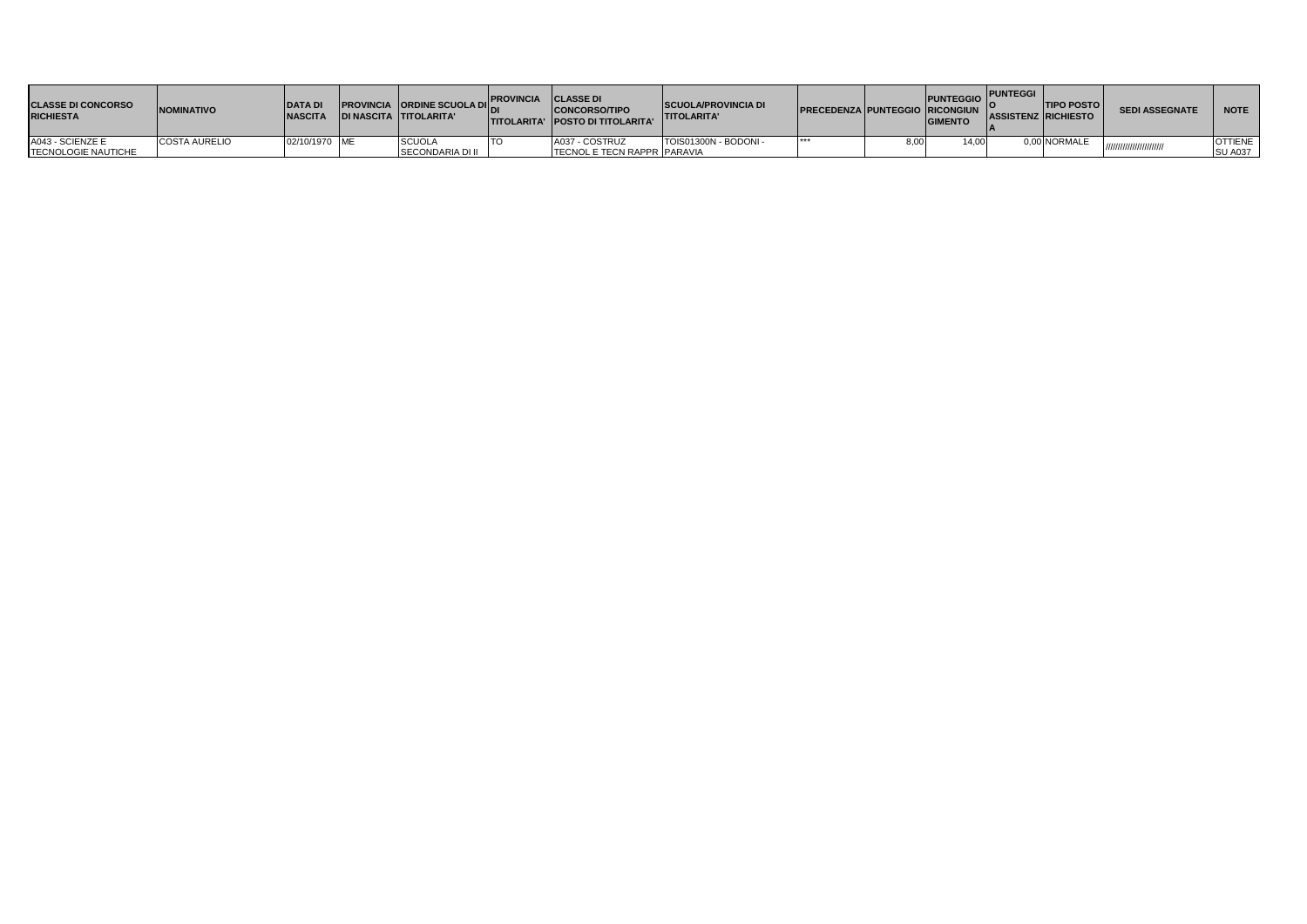| <b>CLASSE DI CONCORSO</b><br><b>RICHIESTA</b>                        | <b>NOMINATIVO</b> | <b>DATA DI</b><br><b>NASCITA</b> | <b>PROVINCIA</b><br><b>DI NASCITA TITOLARITA'</b> | <b>ORDINE SCUOLA DI PROVINCIA DI</b> | <b>TITOLARITA'</b> | <b>CLASSE DI</b><br><b>CONCORSO/TIPO</b><br><b>POSTO DI TITOLARITA</b> | <b>SCUOLA/PROVINCIA DI</b><br><b>TITOLARITA'</b> | <b>PRECEDENZA PUNTEGGIO</b> |      | <b>PUNTEGGIO PUNTEGGIO</b><br><b>RICONGIUNG ASSISTENZ</b><br><b>IMENTO</b> | <b>TIPO POSTO</b><br><b>RICHIESTO</b> | <b>SEDI ASSEGNATE</b>                    | <b>NOTE</b> |
|----------------------------------------------------------------------|-------------------|----------------------------------|---------------------------------------------------|--------------------------------------|--------------------|------------------------------------------------------------------------|--------------------------------------------------|-----------------------------|------|----------------------------------------------------------------------------|---------------------------------------|------------------------------------------|-------------|
| A045 - SCIENZE ECONOMICO-BATTISTA ROBERTO                            |                   | 19/02/1967 ME                    |                                                   | <b>SCUOLA</b><br>SECONDARIA DI II    |                    | A045 - SCIENZE                                                         | <b>VIRH010001 - IPSSA</b>                        | $***$                       | 0.00 | 6,00                                                                       | 0.00 NORMALE                          | MEIS02400R - MERENDINO<br>CAPO D'ORLANDO | COE         |
| <b>AZIENDALI</b><br>A045 - SCIENZE ECONOMICO-CERAOLO ANTONINO        |                   |                                  |                                                   | <b>SCUOLA</b>                        | MI                 | ECONOMICO-AZIENDALI I"PELLEGRINO ARTUSI"<br>A045 - SCIENZE             | MIIS058007 - PAOLO FRISI                         |                             | 0.00 | 6.00                                                                       | 0.00 NORMALE                          | METD04000X - ITC JACI                    |             |
|                                                                      |                   | 09/04/1961 ME                    |                                                   |                                      |                    |                                                                        |                                                  |                             |      |                                                                            |                                       |                                          |             |
| AZIENDALI<br>A045 - SCIENZE ECONOMICO-MAZZEO ROSARIA                 |                   | 04/12/1978 ME                    |                                                   | SECONDARIA DI II<br><b>SCUOLA</b>    | <b>NO</b>          | ECONOMICO-AZIENDALI<br>A045 - SCIENZE                                  | NOIS00400B - "E.FERMI"                           | ***                         | 7.00 | 13.00                                                                      | 0.00 NORMALE                          | <b>MESSINA</b><br>METD110001 - TOMASI DI |             |
| <b>AZIENDALI</b>                                                     |                   |                                  |                                                   | SECONDARIA DI II                     |                    | ECONOMICO-AZIENDALI                                                    |                                                  |                             |      |                                                                            |                                       | LAMPEDUSA                                |             |
| A045 - SCIENZE ECONOMICO-RECUPERO ANNA                               |                   | 04/08/1982 VE                    |                                                   | <b>SCUOLA</b>                        | <b>SR</b>          | A045 - SCIENZE                                                         | SRRH003019 - I.P.ALBERG, DI                      | $***$                       | 7,00 | 13,00                                                                      | 0.00 NORMALE                          | MEIS01600T - GUTTUSO                     |             |
| <b>AZIENDALI</b>                                                     |                   |                                  |                                                   | SECONDARIA DI II                     |                    | ECONOMICO-AZIENDALI CAVADONNA                                          |                                                  |                             |      |                                                                            |                                       | <b>MILAZZO</b>                           |             |
| A045 - SCIENZE ECONOMICO-ISAJA MAURIZIO                              |                   | 05/09/1960 ME                    |                                                   | <b>SCUOLA</b>                        | <b>NO</b>          | A045 - SCIENZE                                                         | NOTF02000R - L.DA VINCI-                         |                             | 0.00 | 6.00                                                                       | 0.00 NORMALE                          | MEIS00800V - IIS VAINICHER               |             |
| <b>AZIENDALI</b>                                                     |                   |                                  |                                                   | SECONDARIA DI II                     |                    | ECONOMICO-AZIENDALI                                                    | S.COMM.LE ANNESSA                                |                             |      |                                                                            |                                       | LIPARI                                   | COE         |
| A045 - SCIENZE ECONOMICO-DI MARCO CARMELO                            |                   | 05/12/1965 ME                    |                                                   | <b>SCUOLA</b>                        | CT.                | A045 - SCIENZE                                                         | CTRH010007 - IPSSAR                              |                             | 3,00 | 9,00                                                                       | 0.00 NORMALE                          | <b>ESECUZIONE</b>                        |             |
| <b>AZIENDALI</b>                                                     |                   |                                  |                                                   | SECONDARIA DI II                     |                    | ECONOMICO-AZIENDALI GIOVANNI FALCONE                                   |                                                  |                             |      |                                                                            |                                       | SENTENZA/ORDINANZA                       |             |
| A045 - SCIENZE ECONOMICO-SALVO PATRIZIA                              |                   | 16/06/1968 ME                    |                                                   | <b>SCUOLA</b>                        | <b>CT</b>          | A045 - SCIENZE                                                         | CTIS04300B - MARCONI-                            |                             | 3.00 | 9.00                                                                       | 0.00 NORMALE                          | MEIS03300G - IIS PUGLIATTI               |             |
| <b>AZIENDALI</b>                                                     |                   |                                  |                                                   | SECONDARIA DI II                     |                    | ECONOMICO-AZIENDALI MANGANO                                            |                                                  |                             |      |                                                                            |                                       | <b>TAORMINA</b>                          |             |
| A045 - SCIENZE ECONOMICO-COSTA NATALE                                |                   | 29/09/1968 ME                    |                                                   | <b>SCUOLA</b>                        |                    | A045 - SCIENZE                                                         | CTRH01050L - IPSSAR                              |                             | 3.00 | 9.00                                                                       | 0.00 NORMALE.                         | MEIS03300G - IIS PUGLIATTI               |             |
| <b>AZIENDALI</b>                                                     |                   |                                  |                                                   | SECONDARIA DI II                     |                    | ECONOMICO-AZIENDALI                                                    | <b>GIOVANNI FALCONE SERALE</b>                   |                             |      |                                                                            | SOSTEGNO                              | <b>TAORMINA</b>                          |             |
| A045 - SCIENZE ECONOMICO-SERENO RAFFAELINA                           |                   | 01/06/1965 KR                    |                                                   | <b>SCUOLA</b>                        |                    | A045 - SCIENZE                                                         | MIIS082004 - GIORGI                              |                             | 0,00 | 6,00                                                                       | 0,00 NORMALE                          | MEIS03200Q - IIS CAMINITI S.             | COE         |
| AZIENDALI                                                            |                   |                                  |                                                   | SECONDARIA DI II                     |                    | ECONOMICO-AZIENDALI                                                    |                                                  |                             |      |                                                                            |                                       | <b>TERESA</b>                            |             |
| A045 - SCIENZE ECONOMICO-ZAFFIRO MARIA                               |                   | 08/06/1965 ME                    |                                                   | <b>SCUOLA</b>                        |                    | A045 - SCIENZE                                                         | BLTD020002 - ITE "P. F. CALVI"                   |                             | 0.00 | 6.00                                                                       | 0.00 NORMALE.                         | MEIS03300G - IIS PUGLIATTI               |             |
| <b>AZIENDALI</b>                                                     |                   |                                  |                                                   | SECONDARIA DI II                     |                    | ECONOMICO-AZIENDALI                                                    |                                                  |                             |      |                                                                            | SOSTEGNO                              | <b>TAORMINA</b>                          |             |
| A045 - SCIENZE ECONOMICO-MOLICA COLELLA SONIA                        |                   | 28/01/1973 ME                    |                                                   | <b>SCUOLA</b>                        |                    | HH - SOSTEGNO                                                          | MIIS008006 - ALTIERO                             |                             | 6.00 | 12,00                                                                      | 0,00 NORMALE,                         |                                          |             |
| <b>AZIENDALI</b>                                                     | <b>TINDARA</b>    |                                  |                                                   | SECONDARIA DI II                     |                    |                                                                        | SPINELLI                                         |                             |      |                                                                            | SOSTEGNO                              |                                          |             |
| A045 - SCIENZE ECONOMICO-RANDAZZO LAURA                              |                   | 14/03/1969 ME                    |                                                   | <b>SCUOLA</b>                        | <b>CT</b>          | <b>HH-SOSTEGNO</b>                                                     | CTIS00600C - IS ENRICO MEDI  ***                 |                             | 3,00 | 9.00                                                                       | 0,00 NORMALE,                         |                                          |             |
| <b>AZIENDALI</b>                                                     |                   |                                  |                                                   | SECONDARIA DI II                     |                    |                                                                        |                                                  |                             |      |                                                                            | SOSTEGNO                              |                                          |             |
| A045 - SCIENZE ECONOMICO-AGATI MARIA LUCIA                           |                   | 13/08/1969 ME                    |                                                   | <b>SCUOLA</b>                        | FE.                | <b>HH-SOSTEGNO</b>                                                     | FEIS01200X - I.S.                                |                             | 3.00 | 9.00                                                                       | 0,00 NORMALE,                         |                                          |             |
| <b>AZIENDALI</b><br>A045 - SCIENZE ECONOMICO-LONGO ROSA              |                   |                                  |                                                   | SECONDARIA DI II<br><b>SCUOLA</b>    | EN                 | <b>HH-SOSTEGNO</b>                                                     | "N.COPERNICO-<br>ENIS00600Q - ALESSANDRO         |                             |      | 12.00                                                                      | SOSTEGNO<br>0.00 NORMALE.             |                                          |             |
|                                                                      |                   | 18/06/1977 ME                    |                                                   | SECONDARIA DI II                     |                    |                                                                        | VOLTA                                            |                             | 6.00 |                                                                            | SOSTEGNO                              |                                          |             |
| <b>AZIENDALI</b><br>A045 - SCIENZE ECONOMICO-FAMULARI VINCENZA LUCIA |                   | 17/11/1970 ME                    |                                                   | <b>SCUOLA</b>                        | <b>CT</b>          | HH - SOSTEGNO                                                          | CTIS008004 - IS FILIPPO                          |                             | 3,00 | 9.00                                                                       | 0,00 NORMALE,                         |                                          |             |
| <b>AZIENDALI</b>                                                     |                   |                                  |                                                   | SECONDARIA DI II                     |                    |                                                                        | <b>BRUNELLESCHI</b>                              |                             |      |                                                                            | SOSTEGNO                              |                                          |             |
| A045 - SCIENZE ECONOMICO-SCOLARO MARIA ROSA                          |                   | 01/01/1963                       | ME                                                | <b>SCUOLA</b>                        | <b>RM</b>          | HH - SOSTEGNO                                                          | RMTF110003 - ITI GIOVANNI                        |                             | 0.00 | 6.00                                                                       | 0,00 NORMALE,                         |                                          |             |
| <b>AZIENDALI</b>                                                     |                   |                                  |                                                   | <b>SECONDARIA DI II</b>              |                    |                                                                        | <b>XXIII</b>                                     |                             |      |                                                                            | SOSTEGNO                              |                                          |             |
| A045 - SCIENZE ECONOMICO-CARNEVALE IOLANDA                           |                   | 19/06/1966 ME                    |                                                   | <b>SCUOLA</b>                        | <b>GE</b>          | A046 - SCIENZE                                                         | GEPC04000E - LICEO                               |                             | 0.00 | 6.00                                                                       | 0.00 NORMALE                          |                                          |             |
| <b>AZIENDALI</b>                                                     |                   |                                  |                                                   | SECONDARIA DI II                     |                    | GIURIDICO-                                                             | CLASSICO E LINGUISTICO G.                        |                             |      |                                                                            |                                       |                                          |             |
| A045 - SCIENZE ECONOMICO-ARENA LUCIA                                 |                   | 02/04/1968 ME                    |                                                   | <b>SCUOLA</b>                        | <b>NO</b>          | <b>HH-SOSTEGNO</b>                                                     | NOIS00400B - "E.FERMI"                           |                             | 0.00 | 6.00                                                                       | 0.00 NORMALE.                         |                                          |             |
| AZIENDALI                                                            |                   |                                  |                                                   | SECONDARIA DI II                     |                    |                                                                        |                                                  |                             |      |                                                                            | SOSTEGNO                              |                                          |             |
| A045 - SCIENZE ECONOMICO-CARDILLO GIUSEPPA                           |                   | 18/06/1972 ME                    |                                                   | <b>SCUOLA</b>                        | <b>RM</b>          | HH - SOSTEGNO                                                          | RMRH01000T - IPSSAR "TOR                         |                             | 0.00 | 6.00                                                                       | 0,00 NORMALE,                         |                                          |             |
| <b>AZIENDALI</b>                                                     |                   |                                  |                                                   | SECONDARIA DI II                     |                    |                                                                        | CARBONE'                                         |                             |      |                                                                            | SOSTEGNO                              |                                          |             |
| A045 - SCIENZE ECONOMICO-LEONARDI PATRIZIA                           |                   | 01/03/1976 MI                    |                                                   | <b>SCUOLA</b>                        | <b>RM</b>          | <b>HH-SOSTEGNO</b>                                                     | RMIS119002 - DE AMICIS -                         |                             | 0.00 | 6.00                                                                       | 0,00 NORMALE,                         |                                          |             |
| <b>AZIENDALI</b>                                                     |                   |                                  |                                                   | SECONDARIA DI II                     |                    |                                                                        | CATTANEO                                         |                             |      |                                                                            | SOSTEGNO                              |                                          |             |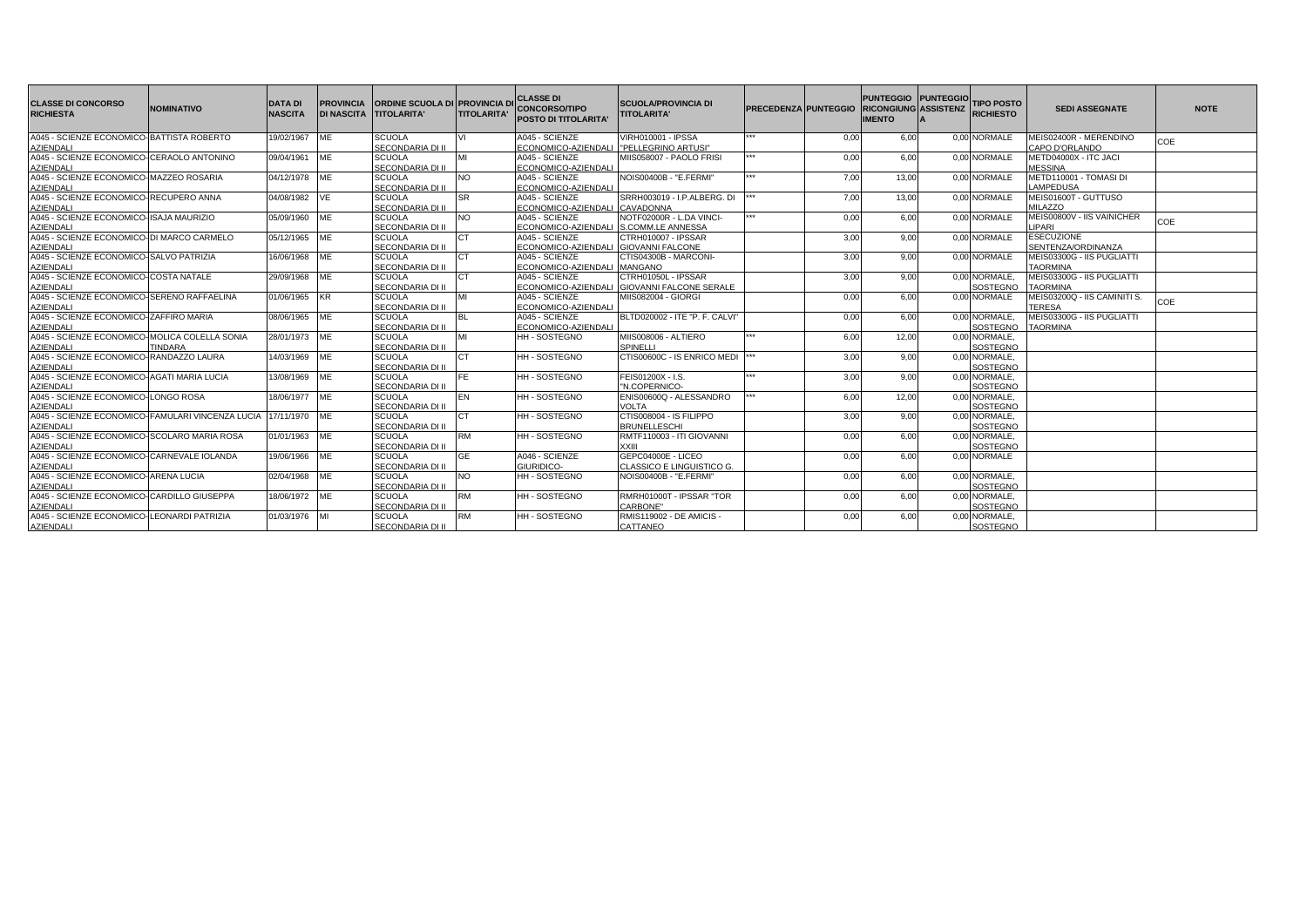| <b>CLASSE DI CONCORSO</b>                                      | <b>NOMINATIVO</b>                        | <b>DATA DI</b> | <b>PROVINCIA</b>  | <b>ORDINE SCUOLA DI</b>                  | PROVINCIA          | <b>CLASSE DI</b><br><b>CONCORSO/TIPO</b> | <b>SCUOLA/PROVINCIA DI</b>                           | <b>PRECEDENZA</b> | <b>PUNTEGGIO RICONGIUN</b> | <b>PUNTEGGIO</b> | <b>PUNTEGGI</b>            | <b>TIPO POSTO</b>        | <b>SEDI ASSEGNATE</b>         | <b>NOTE</b> |
|----------------------------------------------------------------|------------------------------------------|----------------|-------------------|------------------------------------------|--------------------|------------------------------------------|------------------------------------------------------|-------------------|----------------------------|------------------|----------------------------|--------------------------|-------------------------------|-------------|
| <b>RICHIESTA</b>                                               |                                          | <b>NASCITA</b> | <b>DI NASCITA</b> | <b>TITOLARITA'</b>                       | <b>TITOLARITA'</b> | POSTO DI TITOLARITA'                     | <b>TITOLARITA'</b>                                   |                   |                            | <b>GIMENTO</b>   | <b>ASSISTENZ RICHIESTO</b> |                          |                               |             |
| A046 - SCIENZE GIURIDICO-<br>ECONOMICHE                        | <b>LA MALFA GIOVANNI</b>                 | 24/06/1962     | сs                | <b>SCUOLA</b><br>SECONDARIA DI II        | TO                 | A046 - SCIENZE<br><b>GIURIDICO</b>       | TOPM050003 - REGINA<br><b>MARGHERITA</b>             |                   | 0,00                       | 6,00             |                            | 0,00 NORMALE             | METD04000X - ITC JACI MESSINA | COF         |
| A046 - SCIENZE GIURIDICO-<br><b>ECONOMICHE</b>                 | ARDIZZONE MARIA CATENA                   | 10/01/1965     | ME                | <b>SCUOLA</b><br><b>SECONDARIA DI II</b> | PZ                 | A046 - SCIENZE<br>GIURIDICO-             | PZRI04000C - I.P.S.I.A.<br>'GIORGI" POTENZA          |                   | 0,00                       | 6,00             |                            | 0,00 NORMALE             | NO DISPONIBILITA'             |             |
| A046 - SCIENZE GIURIDICO-<br><b>ECONOMICHE</b>                 | STERRANTINO GIUSEPPE                     | 13/10/1969     | ME                | <b>SCUOLA</b><br>SECONDARIA DI II        |                    | A046 - SCIENZE<br>GIURIDICO-             | LIIS004009 - IS LUIGI EINAUDI<br>ALBERTO CECCHERELLI |                   | 0,00                       | 6,00             |                            | 0,00 NORMALE             | NO DISPONIBILITA'             |             |
| A046 - SCIENZE GIURIDICO-<br><b>ECONOMICHE</b>                 | <b>DOMINICI MARIA</b>                    | 18/11/1970     | RC                | <b>SCUOLA</b><br>SECONDARIA DI II        | LO                 | A046 - SCIENZE<br>GIURIDICO-             | LOIS00200V - I.I.S.<br>SANT'ANGELO LODIGIANO         |                   | 0,00                       | 6,00             |                            | 0,00 NORMALE             | NO DISPONIBILITA'             |             |
| A046 - SCIENZE GIURIDICO-<br><b>ECONOMICHE</b>                 | MOGAVERO NICOLA                          | 05/09/1963     | ME                | <b>SCUOLA</b><br>SECONDARIA DI II        | PA                 | A046 - SCIENZE<br>GIURIDICO-             | PAIS00100T - IS G. UGDULENA                          |                   | 3,00                       | 9,00             |                            | 0,00 NORMALE             | NO DISPONIBILITA'             |             |
| A046 - SCIENZE GIURIDICO-<br><b>ECONOMICHE</b>                 | <b>MODICA FRANCESCO</b>                  | 20/10/1967     | ME                | <b>SCUOLA</b><br>SECONDARIA DI II        | RG                 | A046 - SCIENZE<br>GIURIDICO-             | RGIS01400P - GIUSEPPE<br><b>MAZZINI</b>              |                   | 6,00                       | 12,00            |                            | 0,00 NORMALE             | NO DISPONIBILITA'             |             |
| A046 - SCIENZE GIURIDICO-<br><b>ECONOMICHE</b>                 | ZAPPALA CARLO FILIPPO                    | 29/09/1969     | ME                | SCUOLA<br>SECONDARIA DI II               |                    | A046 - SCIENZE<br>GIURIDICO-             | MIRI21000E - CERNUSCO SUL<br><b>NAVIGLIO</b>         |                   | 6,00                       | 12,00            |                            | 0,00 NORMALE             | NO DISPONIBILITA'             |             |
| A046 - SCIENZE GIURIDICO-<br><b>ECONOMICHE</b>                 | <b>LINCON SALVATORE</b>                  | 08/07/1968     | МE                | <b>SCUOLA</b><br>SECONDARIA DI II        |                    | A046 - SCIENZE<br>GIURIDICO-             | FIIS01600E - ENRICO FERMI -<br>LEONARDO DA VINCI     |                   | 3,00                       | 9,00             |                            | 0,00 NORMALE             | NO DISPONIBILITA'             |             |
| A046 - SCIENZE GIURIDICO-<br><b>ECONOMICHE</b>                 | PALAZZOLO MARIA<br><b><i>TOMMASA</i></b> | 01/01/1959     | ME                | <b>SCUOLA</b><br>SECONDARIA DI II        | CN                 | A046 - SCIENZE<br>GIURIDICO-             | CNPM010004 - CUNEO -<br>'EDMONDO DE AMICIS"          |                   | 0,00                       | 6,00             |                            | 0,00 NORMALE             | NO DISPONIBILITA'             |             |
| A046 - SCIENZE GIURIDICO-<br><b>ECONOMICHE</b>                 | <b>FURNARI ANTONINO</b>                  | 22/12/1959     | ME                | <b>SCUOLA</b><br>SECONDARIA DI II        | CN                 | A046 - SCIENZE<br>GIURIDICO-             | CNPC030005 - SALUZZO<br>"G.B.BODONI"                 |                   | 0,00                       | 6,00             |                            | 0,00 NORMALE             | NO DISPONIBILITA'             |             |
| A046 - SCIENZE GIURIDICO-<br><b>ECONOMICHE</b>                 | QUATTROCCHI FRANCESCO 16/03/1966         |                | <b>ME</b>         | <b>SCUOLA</b><br><b>SECONDARIA DI II</b> |                    | A046 - SCIENZE<br>GIURIDICO-             | SIIS00800X - I.I.S. "RONCALLI"                       |                   | 0,00                       | 6,00             |                            | 0,00 NORMALE             | NO DISPONIBILITA'             |             |
| A046 - SCIENZE GIURIDICO-<br><b>ECONOMICHE</b>                 | MARZULLO LETIZIA                         | 15/04/1966     | MЕ                | <b>SCUOLA</b><br>SECONDARIA DI II        | NO.                | A046 - SCIENZE<br><b>GIURIDICO</b>       | NOTF03000B - ITI OMAR -<br><b>NOVARA</b>             |                   | 0,00                       | 6,00             |                            | 0,00 NORMALE             | NO DISPONIBILITA'             |             |
| A046 - SCIENZE GIURIDICO- POLITO ANTONINO<br><b>ECONOMICHE</b> |                                          | 06/07/1967     | ME                | <b>SCUOLA</b><br>SECONDARIA DI II        | AT                 | A046 - SCIENZE<br>GIURIDICO-             | ATTF01000T - ALESSANDRO<br><b>ARTOM</b>              |                   | 0,00                       | 6,00             |                            | 0,00 NORMALE             | NO DISPONIBILITA'             |             |
| A046 - SCIENZE GIURIDICO-                                      | RASCONA' ANTONELLA                       | 15/12/1967     | ME                | <b>SCUOLA</b><br>SECONDARIA DI II        |                    | A046 - SCIENZE                           | VITF010009 - ITI "GALILEO                            |                   | 0,00                       | 6,00             |                            | 0,00 NORMALE             | NO DISPONIBILITA'             |             |
| <b>ECONOMICHE</b><br>A046 - SCIENZE GIURIDICO-                 | CANCELLIERI ADRIANA                      | 23/05/1970     | ME                | <b>SCUOLA</b>                            | TO                 | GIURIDICO-<br>A046 - SCIENZE             | GALILEI"<br>TORI04000L - IPSIA DALMAZIO              |                   | 0,00                       | 6,00             |                            | 0,00 NORMALE             | NO DISPONIBILITA'             |             |
| <b>ECONOMICHE</b><br>A046 - SCIENZE GIURIDICO-                 | <b>GATTO ELISA</b>                       | 27/12/1975     | ME                | <b>SECONDARIA DI II</b><br><b>SCUOLA</b> | AG                 | GIURIDICO-<br>A046 - SCIENZE             | <b>BIRAGO</b><br>AGIS026008 - IIS - ARCHIMEDE        |                   | 7,00                       | 13,00            |                            | 0,00 NORMALE             | NO DISPONIBILITA'             |             |
| <b>ECONOMICHE</b><br>A046 - SCIENZE GIURIDICO-                 | FERRALORO ANTONINO                       | 10/03/1961     | ME                | SECONDARIA DI II<br><b>SCUOLA</b>        | RM                 | GIURIDICO-<br>A046 - SCIENZE             | RMRH07000D - VINCENZO                                |                   | 6,00                       | 12,00            |                            | SOSTEGNO<br>0,00 NORMALE | NO DISPONIBILITA'             |             |
| <b>ECONOMICHE</b><br>A046 - SCIENZE GIURIDICO-                 | MOSCHELLA PAOLA                          | 27/08/1970     | SO.               | <b>SECONDARIA DI II</b><br><b>SCUOLA</b> |                    | GIURIDICO-<br>A046 - SCIENZE             | <b>GIOBERTI</b><br>FIIS03100L - PIERO                |                   | 6,00                       | 12,00            |                            | 0,00 NORMALE             | NO DISPONIBILITA'             |             |
| <b>ECONOMICHE</b><br>A046 - SCIENZE GIURIDICO-                 | <b>GARUFI ANTONELLO</b>                  | 17/08/1965     | ME                | SECONDARIA DI II<br><b>SCUOLA</b>        | UD                 | <b>GIURIDICO</b><br>A046 - SCIENZE       | <b>CALAMANDREI</b><br>UDIS00400G - ISTITUTO          |                   | 3,00                       | 9,00             |                            | 0,00 NORMALE             | NO DISPONIBILITA'             |             |
| <b>ECONOMICHE</b><br>A046 - SCIENZE GIURIDICO-                 | PRINCIOTTA GIUSEPPE                      | 12/09/1978     | ME                | SECONDARIA DI II<br><b>SCUOLA</b>        |                    | GIURIDICO-<br>A046 - SCIENZE             | SUPERIORE "E.MATTEI"<br>IMPS03000E - "A.APROSIO"     |                   | 0,00                       | 6,00             |                            | 0,00 NORMALE             | NO DISPONIBILITA'             |             |
| <b>ECONOMICHE</b><br>A046 - SCIENZE GIURIDICO-                 | <b>MARZIANO ANNALISA</b>                 | 18/08/1973     | SR                | SECONDARIA DI II<br><b>SCUOLA</b>        | VA                 | GIURIDICO-<br>A046 - SCIENZE             | VAIS008004 - ISIS ANDREA                             |                   | 6,00                       | 12,00            |                            | 0,00 NORMALE             | NO DISPONIBILITA'             |             |
| <b>ECONOMICHE</b><br>A046 - SCIENZE GIURIDICO-                 | PULVINO ANTONINO                         | 18/07/1959     | ME                | SECONDARIA DI II<br><b>SCUOLA</b>        | СT                 | GIURIDICO-<br>A046 - SCIENZE             | <b>PONTI</b><br>CTIS04800E - LS ETTORE               |                   | 0,00                       | 6,00             |                            | 0,00 NORMALE             | NO DISPONIBILITA'             |             |
| <b>ECONOMICHE</b><br>A046 - SCIENZE GIURIDICO-                 | <b>SIUSEPPE</b><br>LI CAUSI ANTONINO     | 13/08/1961     | МE                | SECONDARIA DI II<br><b>SCUOLA</b>        |                    | <b>GIURIDICO</b><br>A046 - SCIENZE       | <u> MAJORANA - SCORDIA</u><br>MITF390005 - E.MATTEI  |                   | 3,00                       | 9,00             |                            | 0,00 NORMALE             | NO DISPONIBILITA'             |             |
| <b>ECONOMICHE</b><br>A046 - SCIENZE GIURIDICO-                 | <b>MESSINA PIERGIUSEPPE</b>              | 25/08/1962     | ME                | <b>SECONDARIA DI II</b><br><b>SCUOLA</b> | VR                 | <b>GIURIDICO</b><br>A046 - SCIENZE       | VRIS01200T - "STEFANI -                              |                   | 3,00                       | 9,00             |                            | 0,00 NORMALE             | NO DISPONIBILITA'             |             |
| <b>ECONOMICHE</b><br>A046 - SCIENZE GIURIDICO-                 | <b>AARIA</b><br>PICCIOLO CINZIA          | 15/07/1968     | ME                | <b>SECONDARIA DI II</b><br><b>SCUOLA</b> | <b>BG</b>          | GIURIDICO-<br>A046 - SCIENZE             | <b>BENTEGODI'</b><br>BGIS004008 - "ARCHIMEDE"        |                   | 3,00                       | 9,00             |                            | 0,00 NORMALE             | NO DISPONIBILITA'             |             |
| <b>ECONOMICHE</b><br>A046 - SCIENZE GIURIDICO-                 | DESTRO PASTIZZARO LUCIA 03/04/1969       |                | CT                | SECONDARIA DI II<br><b>SCUOLA</b>        | GE                 | GIURIDICO-<br>A046 - SCIENZE             | GERH01000G - IPSSA                                   |                   | 3,00                       | 9,00             |                            | 0,00 NORMALE             | NO DISPONIBILITA'             |             |
| ECONOMICHE<br>A046 - SCIENZE GIURIDICO-                        | PULIAFITO FRANCESCO                      | 18/05/1971     | ME                | SECONDARIA DI II<br><b>SCUOLA</b>        | RM                 | GIURIDICO-<br>A046 - SCIENZE             | <b>M.POLO</b><br>RMPS10000A - FRANCESCO              |                   | 3,00                       | 9,00             |                            | 0,00 NORMALE             | NO DISPONIBILITA'             |             |
| <b>ECONOMICHE</b><br>A046 - SCIENZE GIURIDICO-                 | <b>GIGLIA SANTA MARIA</b>                | 27/11/1955     | ME                | SECONDARIA DI II<br><b>SCUOLA</b>        | MI                 | GIURIDICO-<br>A046 - SCIENZE             | d'ASSISI<br>MIRC08000A - CAVALIERI                   |                   | 0,00                       | 6,00             |                            | 0,00 NORMALE             |                               |             |
| <b>ECONOMICHE</b><br>A046 - SCIENZE GIURIDICO-                 | <b>FINOCCHIARO ANTONINO</b>              | 03/10/1952     | ME                | <b>SECONDARIA DI II</b><br><b>SCUOLA</b> | <b>SR</b>          | GIURIDICO-<br>A046 - SCIENZE             | SRIS00600L - IST, PROF, DI                           |                   | 0,00                       | 6,00             |                            | 0,00 NORMALE             | NO DISPONIBILITA'             |             |
| <b>ECONOMICHE</b><br>A046 - SCIENZE GIURIDICO-                 | <b>NATOLI ROSARIA</b>                    | 22/12/1956     | ME                | SECONDARIA DI II<br><b>SCUOLA</b>        | PR                 | GIURIDICO-<br>A046 - SCIENZE             | STATO "A.MONCADA" LENTINI<br>PRIS00700V - "BERENINI" |                   | 0,00                       | 6,00             |                            | 0,00 NORMALE             | NO DISPONIBILITA'             |             |
| <b>ECONOMICHE</b><br>A046 - SCIENZE GIURIDICO-                 | <b>SPINA MARIO</b>                       | 13/02/1958     | RG                | SECONDARIA DI II<br><b>SCUOLA</b>        | СT                 | <b>GIURIDICO</b><br>A046 - SCIENZE       | CTIS00600C - IS ENRICO MEDI                          |                   | 0,00                       | 6,00             |                            | 0,00 NORMALE             | NO DISPONIBILITA'             |             |
| <b>ECONOMICHE</b><br>A046 - SCIENZE GIURIDICO-                 | PULVINO GIOVANNI                         | 18/07/1959     | ME                | <b>SECONDARIA DI II</b><br><b>SCUOLA</b> | РA                 | GIURIDICO-<br>A046 - SCIENZE             | PAIS018007 - I.I.S. P. DOMINA                        |                   | 0,00                       | 6,00             |                            | 0,00 NORMALE             | NO DISPONIBILITA'             |             |
| <b>ECONOMICHE</b><br>A046 - SCIENZE GIURIDICO-                 | SINAGRA MICHELE                          | 11/02/1960     |                   | SECONDARIA DI II<br><b>SCUOLA</b>        |                    | <b>GIURIDICO</b><br>A046 - SCIENZE       | PETRALIA SOTTANA<br>CRIS00200E - "STANGA"            |                   | 0,00                       | 6,00             |                            | 0,00 NORMALE             | NO DISPONIBILITA'             |             |
| <b>ECONOMICHE</b>                                              |                                          |                |                   | SECONDARIA DI II                         | СR                 | GIURIDICO-                               |                                                      |                   |                            |                  |                            |                          | NO DISPONIBILITA'             |             |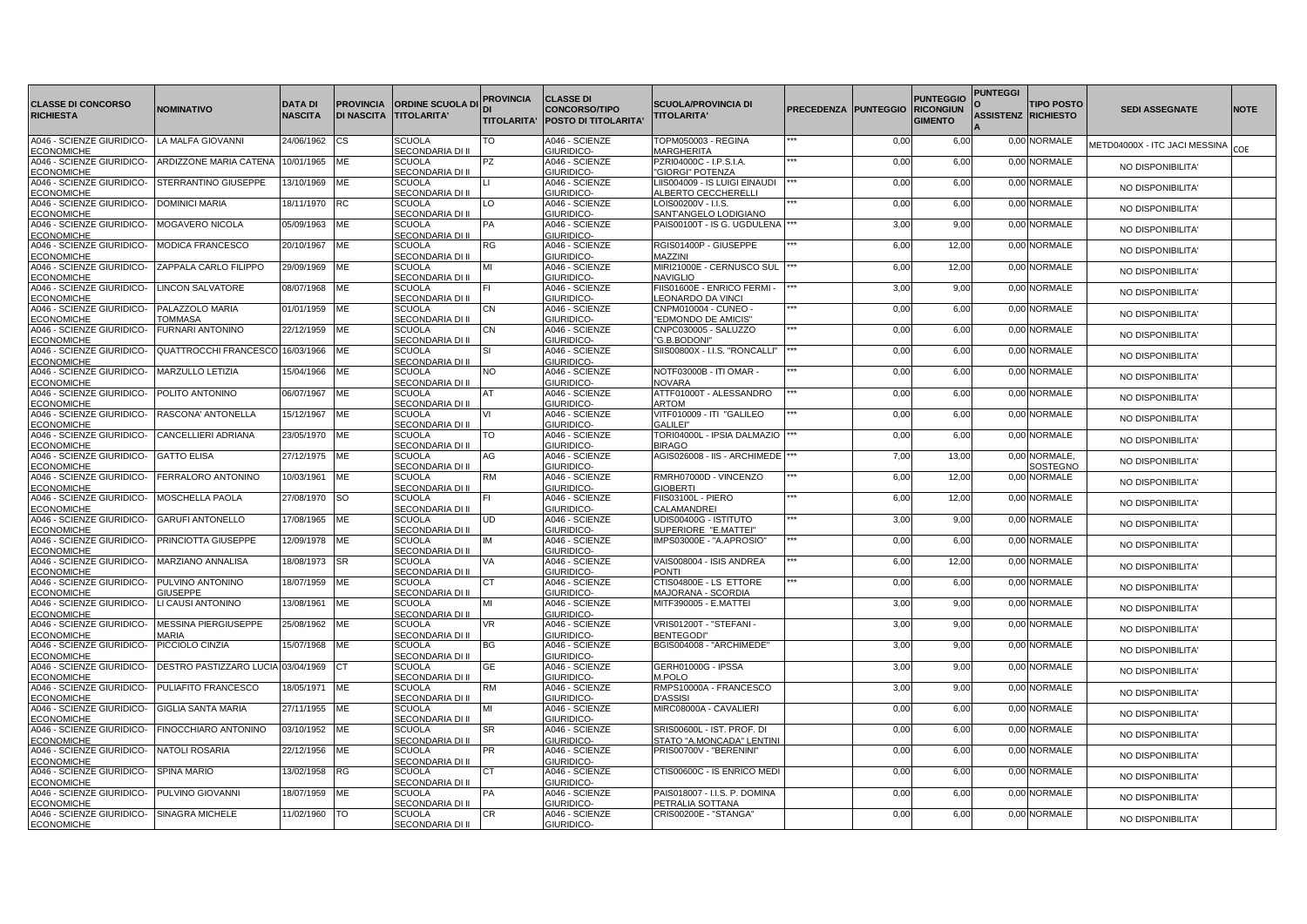| A046 - SCIENZE GIURIDICO-                      | PETRALIA ELIO                         | 06/10/1961    | ME         | <b>SCUOLA</b>                            | <b>GR</b> | A046 - SCIENZE                        | GRIS001009 - ISTITUTO            | 0,00 | 6,00  | 0,00 NORMALE             | NO DISPONIBILITA'        |  |
|------------------------------------------------|---------------------------------------|---------------|------------|------------------------------------------|-----------|---------------------------------------|----------------------------------|------|-------|--------------------------|--------------------------|--|
| <b>ECONOMICHE</b>                              |                                       |               |            | SECONDARIA DI II                         |           | GIURIDICO-                            | <b>STRUZIONE SUPERIORE</b>       |      |       |                          |                          |  |
| A046 - SCIENZE GIURIDICO-                      | <b>DE LUCA MARGHERITA</b>             | 08/08/1963    | <b>ME</b>  | <b>SCUOLA</b>                            | PR        | A046 - SCIENZE                        | PRIS00400B - IS "PIETRO          | 0,00 | 6,00  | 0,00 NORMALE             | NO DISPONIBILITA'        |  |
| <b>ECONOMICHE</b>                              |                                       |               |            | SECONDARIA DI II                         |           | GIURIDICO-                            | GIORDANI"                        |      |       |                          |                          |  |
| A046 - SCIENZE GIURIDICO-                      | <b>PITRONE GRAZIELLA</b>              | 09/08/1963    | ME         | <b>SCUOLA</b>                            | MI        | A046 - SCIENZE                        | MIIS02600Q - CREMONA             | 0,00 | 6,00  | 0,00 NORMALE             | NO DISPONIBILITA'        |  |
| <b>ECONOMICHE</b>                              |                                       |               |            | SECONDARIA DI II                         |           | GIURIDICO-                            |                                  |      |       |                          |                          |  |
| A046 - SCIENZE GIURIDICO-                      | <b>ROTONDO MARIA</b>                  | 15/09/1964    | ME         | <b>SCUOLA</b>                            | VR.       | A046 - SCIENZE                        | VRPS06000L - ENRICO MEDI         | 0,00 | 6,00  | 0.00 NORMALE             | NO DISPONIBILITA'        |  |
| <b>ECONOMICHE</b>                              |                                       |               |            | SECONDARIA DI II                         |           | GIURIDICO-                            |                                  |      |       |                          |                          |  |
| A046 - SCIENZE GIURIDICO-                      | <b>MAIORANA MARIA</b>                 | 25/09/1964    | <b>ME</b>  | <b>SCUOLA</b>                            | PI        | A046 - SCIENZE                        | PIRH01000D - I.P.S.A.R. "G.      | 0,00 | 6,00  | 0,00 NORMALE             | NO DISPONIBILITA'        |  |
| <b>ECONOMICHE</b>                              |                                       |               |            | SECONDARIA DI II                         |           | GIURIDICO-                            | <b>MATTEOTTI'</b>                |      |       |                          |                          |  |
| A046 - SCIENZE GIURIDICO-                      | PICCIOTTO MARIA VITTORIA 10/01/1965   |               | ME         | <b>SCUOLA</b>                            |           | A046 - SCIENZE                        | LIIS006001 - MATTEI              | 0,00 | 6,00  | 0,00 NORMALE             | NO DISPONIBILITA'        |  |
| <b>ECONOMICHE</b><br>A046 - SCIENZE GIURIDICO- | CARNEVALE IOLANDA                     |               |            | SECONDARIA DI II<br><b>SCUOLA</b>        |           | GIURIDICO-                            | GEPC04000E - LICEO               |      |       | 0,00 NORMALE             |                          |  |
|                                                |                                       | 19/06/1966    | ME         | SECONDARIA DI II                         | <b>GE</b> | A046 - SCIENZE<br>GIURIDICO-          | CLASSICO E LINGUISTICO G.        | 0,00 | 6,00  |                          | NO DISPONIBILITA'        |  |
| <b>ECONOMICHE</b><br>A046 - SCIENZE GIURIDICO- | <b>FOTI RODRIGO</b>                   | 10/09/1967    | EE         | <b>SCUOLA</b>                            | BG        | A046 - SCIENZE                        | BGIS004008 - "ARCHIMEDE"         | 0,00 | 6,00  | 0,00 NORMALE             |                          |  |
| <b>ECONOMICHE</b>                              |                                       |               |            | <b>SECONDARIA DI II</b>                  |           | GIURIDICO-                            |                                  |      |       |                          | NO DISPONIBILITA'        |  |
| A046 - SCIENZE GIURIDICO-                      | PAVASILI GIOACCHINA                   | 30/09/1967    | ME         | <b>SCUOLA</b>                            | IM        | A046 - SCIENZE                        | IMIS002001 - POLO                | 0,00 | 6,00  | 0,00 NORMALE             |                          |  |
| <b>ECONOMICHE</b>                              |                                       |               |            | SECONDARIA DI II                         |           | GIURIDICO-                            | <b>TECNOLOGICO IMPERIESE</b>     |      |       |                          | <b>NO DISPONIBILITA'</b> |  |
| A046 - SCIENZE GIURIDICO-                      | <b>SPINELLA ROSA</b>                  | 06/09/1971    | ME         | <b>SCUOLA</b>                            | СA        | A046 - SCIENZE                        | CAIS00100L - I.I.S. "GRAMSCI-    | 0,00 | 6,00  | 0,00 NORMALE             |                          |  |
| <b>ECONOMICHE</b>                              |                                       |               |            | SECONDARIA DI II                         |           | GIURIDICO-                            | AMALDI" CARBONIA                 |      |       |                          | NO DISPONIBILITA'        |  |
| A046 - SCIENZE GIURIDICO-                      | <b>SOFIA ANDREA</b>                   | 22/12/1973 ME |            | <b>SCUOLA</b>                            | <b>SV</b> | A046 - SCIENZE                        | SVIS009009 - I. I. S. S.         | 0,00 | 6,00  | 0,00 NORMALE             |                          |  |
| <b>ECONOMICHE</b>                              |                                       |               |            | <b>SECONDARIA DI II</b>                  |           | GIURIDICO-                            | "FERRARIS-PANCALDO" -            |      |       |                          | NO DISPONIBILITA'        |  |
| A046 - SCIENZE GIURIDICO-                      | <b>DI MARCO CARMELO</b>               | 05/12/1965    | ME         | <b>SCUOLA</b>                            | <b>CT</b> | A045 - SCIENZE                        | CTRH010007 - IPSSAR              | 3,00 | 9,00  | 0,00 NORMALE             |                          |  |
| <b>ECONOMICHE</b>                              |                                       |               |            | SECONDARIA DI II                         |           | ECONOMICO-AZIENDALI GIOVANNI FALCONE  |                                  |      |       |                          | NO DISPONIBILITA'        |  |
| A046 - SCIENZE GIURIDICO-                      | <b>AGATI MARIA LUCIA</b>              | 13/08/1969    | ME         | <b>SCUOLA</b>                            | FE.       | <b>HH-SOSTEGNO</b>                    | FEIS01200X - I.S.                | 3,00 | 9,00  | 0.00 NORMALE.            |                          |  |
| <b>ECONOMICHE</b>                              |                                       |               |            | SECONDARIA DI II                         |           |                                       | "N.COPERNICO-                    |      |       | SOSTEGNO                 | NO DISPONIBILITA'        |  |
| A046 - SCIENZE GIURIDICO-                      | <b>FOTI STEFANIA</b>                  | 07/08/1970    |            | <b>SCUOLA</b>                            | <b>SV</b> | HH - SOSTEGNO                         | SVIS00600T - I. I. S. S.         | 0,00 | 6,00  | 0,00 NORMALE,            |                          |  |
| <b>ECONOMICHE</b>                              |                                       |               |            | <b>SECONDARIA DI II</b>                  |           |                                       | "MAZZINI-DA VINCI" - SAVONA      |      |       | <b>SOSTEGNO</b>          | NO DISPONIBILITA'        |  |
| A046 - SCIENZE GIURIDICO-                      | <b>GRAZIANO DONATELLA</b>             | 05/02/1969    | ME         | <b>SCUOLA</b>                            | PA        | HH - SOSTEGNO                         | PAIS00200N - MANDRALISCA         | 3,00 | 9,00  | 0,00 NORMALE,            | NO DISPONIBILITA'        |  |
| <b>ECONOMICHE</b>                              |                                       |               |            | SECONDARIA DI II                         |           |                                       |                                  |      |       | SOSTEGNO                 |                          |  |
| A046 - SCIENZE GIURIDICO-                      | <b>D'ARRIGO PATRIZIA</b>              | 13/04/1971    | ME         | <b>SCUOLA</b>                            | СT        | <b>HH-SOSTEGNO</b>                    | CTIS044007 - GULLI E PENNISI     | 3,00 | 9,00  | 0,00 NORMALE,            | NO DISPONIBILITA'        |  |
| <b>ECONOMICHE</b>                              |                                       |               |            | SECONDARIA DI II                         |           |                                       |                                  |      |       | SOSTEGNO                 |                          |  |
| A046 - SCIENZE GIURIDICO-                      | REITANO ADRIANA                       | 23/06/1972 ME |            | <b>SCUOLA</b>                            | СT        | HH - SOSTEGNO                         | CTIS04600V - I.S MAZZEI-         | 7,00 | 13,00 | 0,00 NORMALE,            | NO DISPONIBILITA'        |  |
| <b>ECONOMICHE</b>                              |                                       |               |            | <b>SECONDARIA DI II</b>                  |           |                                       | SARIN                            |      |       | SOSTEGNO                 |                          |  |
| A046 - SCIENZE GIURIDICO-                      | PAGANO MARIA CRISTINA                 | 20/03/1977    | ME         | <b>SCUOLA</b>                            | <b>CT</b> | HH - SOSTEGNO                         | CTRH060008 - PESTALOZZI          | 6,00 | 12,00 | 0,00 NORMALE,            | NO DISPONIBILITA'        |  |
| <b>ECONOMICHE</b>                              |                                       |               |            | SECONDARIA DI II                         |           |                                       |                                  |      |       | SOSTEGNO                 |                          |  |
| A046 - SCIENZE GIURIDICO-                      | <b>LONGO ROSA</b>                     | 18/06/1977    | ME         | <b>SCUOLA</b>                            | EN        | <b>HH-SOSTEGNO</b>                    | ENIS00600Q - ALESSANDRO          | 6,00 | 12,00 | 0.00 NORMALE.            | NO DISPONIBILITA'        |  |
| <b>ECONOMICHE</b>                              |                                       |               |            | SECONDARIA DI II                         |           |                                       | VOLTA                            |      |       | SOSTEGNO                 |                          |  |
| A046 - SCIENZE GIURIDICO-                      | <b>ISAJA MAURIZIO</b>                 | 05/09/1960    | <b>ME</b>  | <b>SCUOLA</b>                            | NO.       | A045 - SCIENZE                        | NOTF02000R - L.DA VINCI-         | 0,00 | 6,00  | 0,00 NORMALE             | NO DISPONIBILITA'        |  |
| <b>ECONOMICHE</b>                              |                                       |               |            | SECONDARIA DI II                         |           | ECONOMICO-AZIENDALI S.COMM.LE ANNESSA |                                  |      |       |                          |                          |  |
| A046 - SCIENZE GIURIDICO-                      | RAVIDA' GIUSEPPE                      | 31/08/1961    | ME         | <b>SCUOLA</b>                            | <b>RM</b> | <b>HH-SOSTEGNO</b>                    | RMPS010004 - ANTONIO             | 3,00 | 9,00  | 0,00 NORMALE,            | NO DISPONIBILITA'        |  |
| <b>ECONOMICHE</b><br>A046 - SCIENZE GIURIDICO- | <b>SALVO PATRIZIA</b>                 | 16/06/1968    | ME         | <b>SECONDARIA DI II</b><br><b>SCUOLA</b> |           | A045 - SCIENZE                        | ABRIOLA<br>CTIS04300B - MARCONI- |      | 9,00  | SOSTEGNO<br>0,00 NORMALE |                          |  |
| <b>ECONOMICHE</b>                              |                                       |               |            | SECONDARIA DI II                         | СT        | <b>ECONOMICO-AZIENDAL</b>             | <b>MANGANO</b>                   | 3,00 |       |                          | NO DISPONIBILITA'        |  |
| A046 - SCIENZE GIURIDICO-                      | FAMULARI VINCENZA LUCIA 17/11/1970 ME |               |            | <b>SCUOLA</b>                            | <b>CT</b> | HH - SOSTEGNO                         | CTIS008004 - IS FILIPPO          | 3,00 | 9,00  | 0,00 NORMALE,            |                          |  |
| <b>ECONOMICHE</b>                              |                                       |               |            | SECONDARIA DI II                         |           |                                       | <b>BRUNELLESCHI</b>              |      |       | SOSTEGNO                 | NO DISPONIBILITA'        |  |
| A046 - SCIENZE GIURIDICO-                      | SALVAGGIO LORETTA                     | 20/07/1972    | ME         | <b>SCUOLA</b>                            | EN        | HH - SOSTEGNO                         | ENIS00800B - FORTUNATO           | 3,00 | 9,00  | 0,00 NORMALE,            |                          |  |
| <b>ECONOMICHE</b>                              |                                       |               |            | SECONDARIA DI II                         |           |                                       | FEDELE                           |      |       | SOSTEGNO                 | <b>NO DISPONIBILITA'</b> |  |
| A046 - SCIENZE GIURIDICO-                      | <b>TRAMONTANA GRAZIA</b>              | 24/05/1960    | ME         | <b>SCUOLA</b>                            | AV        | <b>HH-SOSTEGNO</b>                    | AVIS02400V - I.S. PAOLO A. DE    | 0,00 | 6,00  | 0.00 NORMALE.            |                          |  |
| <b>ECONOMICHE</b>                              | <b>GIUSEPPA</b>                       |               |            | SECONDARIA DI II                         |           |                                       | LUCA                             |      |       | SOSTEGNO                 | NO DISPONIBILITA'        |  |
| A046 - SCIENZE GIURIDICO-                      | <b>D'ARRIGO MARIA</b>                 | 15/10/1961    | ME         | <b>SCUOLA</b>                            | RM        | HH - SOSTEGNO                         | RMIS118006 - L.EINAUDI           | 0,00 | 6,00  | 0,00 NORMALE,            |                          |  |
| <b>ECONOMICHE</b>                              |                                       |               |            | SECONDARIA DI II                         |           |                                       |                                  |      |       | SOSTEGNO                 | NO DISPONIBILITA'        |  |
| A046 - SCIENZE GIURIDICO-                      | <b>SCOLARO MARIA ROSA</b>             | 01/01/1963    | ME         | <b>SCUOLA</b>                            | <b>RM</b> | HH - SOSTEGNO                         | RMTF110003 - ITI GIOVANNI        | 0,00 | 6,00  | 0,00 NORMALE,            |                          |  |
| <b>ECONOMICHE</b>                              |                                       |               |            | <b>SECONDARIA DI II</b>                  |           |                                       | XXIII                            |      |       | SOSTEGNO                 | NO DISPONIBILITA'        |  |
| A046 - SCIENZE GIURIDICO-                      | <b>CANFORA MARIA</b>                  | 05/07/1964    | ME         | <b>SCUOLA</b>                            | AG        | <b>HH-SOSTEGNO</b>                    | AGIS01100E - IIS - ENRICO        | 0,00 | 6,00  | 0,00 NORMALE,            |                          |  |
| <b>ECONOMICHE</b>                              |                                       |               |            | SECONDARIA DI II                         |           |                                       | <b>FERMI</b>                     |      |       | SOSTEGNO                 | NO DISPONIBILITA'        |  |
| A046 - SCIENZE GIURIDICO-                      | <b>CARDILLO GIUSEPPA</b>              | 18/06/1972    | ME         | <b>SCUOLA</b>                            | <b>RM</b> | HH - SOSTEGNO                         | RMRH01000T - IPSSAR "TOR         | 0,00 | 6,00  | 0,00 NORMALE,            |                          |  |
| <b>ECONOMICHE</b>                              |                                       |               |            | <b>SECONDARIA DI II</b>                  |           |                                       | CARBONE"                         |      |       | SOSTEGNO                 | NO DISPONIBILITA'        |  |
| A046 - SCIENZE GIURIDICO-                      | ROMEO MARIAELENA                      | 18/08/1973    | ME         | <b>SCUOLA</b>                            | <b>CT</b> | HH - SOSTEGNO                         | CTIS008004 - IS FILIPPO          | 0,00 | 6,00  | 0,00 NORMALE,            | <b>NO DISPONIBILITA'</b> |  |
| <b>ECONOMICHE</b>                              |                                       |               |            | SECONDARIA DI II                         |           |                                       | <b>BRUNELLESCHI</b>              |      |       | SOSTEGNO                 |                          |  |
| A046 - SCIENZE GIURIDICO-                      | <b>CRISA' MARIA</b>                   | 29/09/1969    | ME         | <b>SCUOLA</b>                            | СT        | A030 - MUSICA SC. I GR.               | CTMM84101L - G. PONTE -          | 6,00 | 12,00 | 0,00 NORMALE             | NO DISPONIBILITA'        |  |
| <b>ECONOMICHE</b>                              |                                       |               |            | SECONDARIA DI I                          |           |                                       | PALAGONIA                        |      |       |                          |                          |  |
| A046 - SCIENZE GIURIDICO-                      | <b>SICARI CONCETTA</b>                | 07/11/1963    | <b>IME</b> | SCUOLA PRIMARIA LI                       |           | <b>AN-COMUNE</b>                      | LIEE076027 - LOC. DIACCIONI      | 0,00 | 6,00  | 0.00 NORMALE             | NO DISPONIBILITA'        |  |
| <b>ECONOMICHE</b>                              |                                       |               |            |                                          |           |                                       |                                  |      |       |                          |                          |  |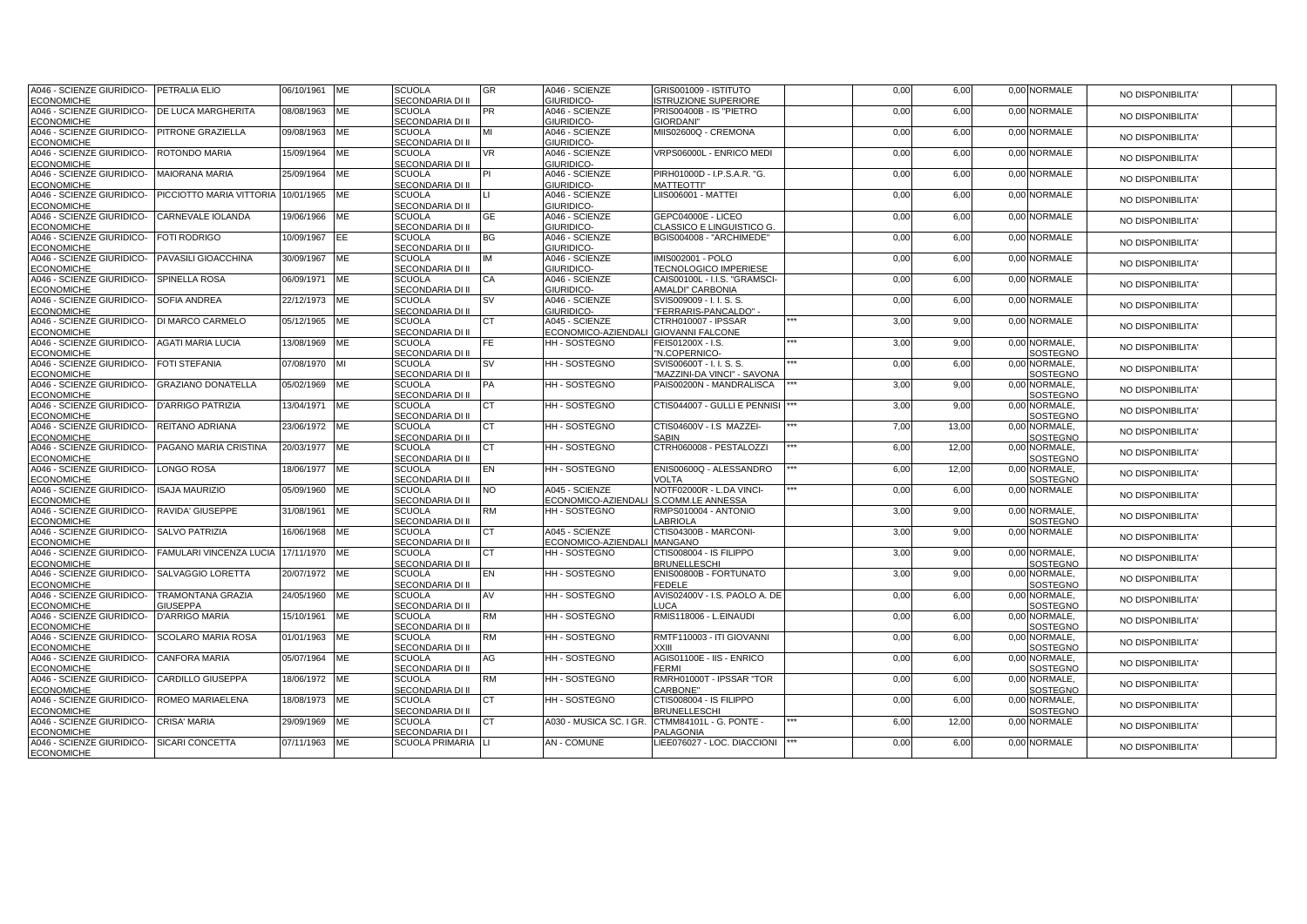| <b>ICLASSE DI CONCORSO</b><br><b>RICHIESTA</b> | <b>NOMINATIVO</b>                     | <b>DATA DI</b><br><b>NASCITA</b> | <b>PROVINCIA</b> | <b>IORDINE SCUOLA DI</b><br>DI NASCITA TITOLARITA' | <b>PROVINCIA</b> | <b>CLASSE DI</b><br><b>CONCORSO/TIPO</b><br><b>ITITOLARITA' IPOSTO DI TITOLARITA</b> | <b>SCUOLA/PROVINCIA DI</b><br><b>TITOLARITA'</b>  | <b>PRECEDENZA PUNTEGGIO RICONGIUN</b> |       | <b>PUNTEGGIO</b><br><b>GIMENTO</b> | <b>PUNTEGGI</b><br><b>ASSISTENZ RICHIESTO</b> | <b>TIPO POSTO</b>         | <b>SEDI ASSEGNATE</b>                   | <b>NOTE</b>                      |
|------------------------------------------------|---------------------------------------|----------------------------------|------------------|----------------------------------------------------|------------------|--------------------------------------------------------------------------------------|---------------------------------------------------|---------------------------------------|-------|------------------------------------|-----------------------------------------------|---------------------------|-----------------------------------------|----------------------------------|
|                                                |                                       |                                  |                  |                                                    |                  |                                                                                      |                                                   |                                       |       |                                    |                                               |                           |                                         |                                  |
| A047 - SCIENZE                                 | <b>BOMBARA SILVIA</b>                 | 27/04/1973 ME                    |                  | <b>SCUOLA</b>                                      | RC               | A027 - MATEMATICA E                                                                  | RCIS01700A - IS "E. FERMI"                        |                                       | 6.00  | 12.00                              |                                               | 0.00 NORMALE              | ,,,,,,,,,,,,,,,,,,,                     | <b>OTTIENE</b>                   |
| MATEMATICHE APPLICATE                          |                                       |                                  |                  | SECONDARIA DI II                                   |                  | <b>FISICA</b>                                                                        |                                                   |                                       |       |                                    |                                               |                           |                                         | <b>SU A027</b>                   |
| A047 - SCIENZE                                 | SICARI CONCETTA                       | 07/11/1963 IME                   |                  | <b>SCUOLA PRIMARIA</b>                             |                  | <b>AN - COMUNE</b>                                                                   | LIEE076027 - LOC. DIACCIONI                       |                                       | 0.00  | 6,00                               |                                               | 0.00 NORMALE              |                                         |                                  |
| MATEMATICHE APPLICATE                          |                                       |                                  |                  |                                                    |                  |                                                                                      |                                                   | ***                                   |       |                                    |                                               |                           |                                         |                                  |
| A047 - SCIENZE                                 | <b>COSTA AURELIO</b>                  | 02/10/1970 ME                    |                  | <b>SCUOLA</b>                                      | TO               | A037 - COSTRUZ                                                                       | TOIS01300N - BODONI -                             |                                       | 8.00  | 14.00                              |                                               | 0.00 NORMALE              | ,,,,,,,,,,,,,,,,,,,                     | <b>OTTIENE</b>                   |
| MATEMATICHE APPLICATE                          |                                       |                                  |                  | <b>SECONDARIA DI II</b>                            |                  | TECNOL E TECN RAPPR                                                                  | <b>PARAVIA</b>                                    |                                       |       |                                    |                                               |                           |                                         | <b>SU A037</b><br><b>OTTIENE</b> |
| A047 - SCIENZE                                 | SAIA ANGELO                           | 17/11/1970 ME                    |                  | <b>SCUOLA</b>                                      |                  | A027 - MATEMATICA E                                                                  | CTPM03000Q - LICEO                                |                                       | 7,00  | 13,00                              |                                               | 0.00 NORMALE.<br>SOSTEGNO | ,,,,,,,,,,,,,,,,,                       |                                  |
| MATEMATICHE APPLICATE                          |                                       |                                  |                  | <b>SECONDARIA DI II</b>                            |                  | <b>FISICA</b>                                                                        | STATALE LOMBARDO RADICE                           |                                       |       |                                    |                                               |                           |                                         | <b>SU A027</b>                   |
| A047 - SCIENZE<br>MATEMATICHE APPLICATE        | ARNO CONCETTA                         | 02/06/1980                       | <b>IME</b>       | <b>SCUOLA</b><br><b>SECONDARIA DI II</b>           |                  | A027 - MATEMATICA E<br><b>FISICA</b>                                                 | CTPC03000G - LC                                   |                                       | 7,00  | 13,00                              |                                               | 0.00 NORMALE              | MEIS00900P - MINUTOLI<br><b>MESSINA</b> |                                  |
| A047 - SCIENZE                                 | <b>CARPENTIERE GIUSEPPE</b>           |                                  |                  | <b>SCUOLA</b>                                      | TP               | A020 - FISICA                                                                        | CL.ANNESSO CONV.NAZ.<br>TPTD02000X - I.T.E.T. "G. |                                       | 12.00 |                                    |                                               | 0.00 NORMALE              |                                         | OTTIENE                          |
| MATEMATICHE APPLICATE                          |                                       | 05/01/1973 IME                   |                  | SECONDARIA DI II                                   |                  |                                                                                      | CARUSO" ALCAMO                                    |                                       |       | 18.00                              |                                               |                           | ,,,,,,,,,,,,,,,,,,                      | <b>SU A020</b>                   |
| A047 - SCIENZE                                 | NICOLOSI GIUSEPPE                     | 30/10/1968 ME                    |                  | <b>SCUOLA</b>                                      | TP               | A027 - MATEMATICA E                                                                  | TPPM050001 - LICEO STATALE  ***                   |                                       | 6.00  | 12.00                              |                                               | 0.00 NORMALE.             | MEIS03300G - PUGLIATTI                  |                                  |
| MATEMATICHE APPLICATE                          |                                       |                                  |                  | SECONDARIA DI II                                   |                  | <b>FISICA</b>                                                                        | V.F.ALLMAYER" ALCAMO                              |                                       |       |                                    |                                               | <b>SOSTEGNO</b>           | <b>TAORMINA</b>                         |                                  |
| A047 - SCIENZE                                 | <b>LONGO VIVIANA</b>                  | 05/05/1977 IME                   |                  | <b>SCUOLA</b>                                      |                  | A027 - MATEMATICA E                                                                  | CTIS02600N - I.I.S.LICEO "C.                      |                                       | 6,00  | 12.00                              |                                               | 0.00 NORMALE              |                                         |                                  |
| MATEMATICHE APPLICATE                          |                                       |                                  |                  | <b>SECONDARIA DI II</b>                            |                  | <b>FISICA</b>                                                                        | MARCHESI" CL./SC                                  |                                       |       |                                    |                                               |                           |                                         |                                  |
| A047 - SCIENZE                                 | <b>ANASTASI ROBERTO</b>               | 13/09/1978 ME                    |                  | <b>SCUOLA</b>                                      | <b>RA</b>        | A037 - COSTRUZ                                                                       | RAIS003007 - POLO TECNICO                         |                                       | 6,00  | 12,00                              |                                               | 0,00 NORMALE,             |                                         |                                  |
| MATEMATICHE APPLICATE                          |                                       |                                  |                  | <b>SECONDARIA DI II</b>                            |                  | <b>TECNOL E TECN RAPPR</b>                                                           | <b>PROFESSIONALE DI LUGO</b>                      |                                       |       |                                    |                                               | <b>SOSTEGNO</b>           |                                         |                                  |
| A047 - SCIENZE                                 | <b>QUATTROCCHI SANTINA</b>            | 01/01/1975 ME                    |                  | <b>SCUOLA</b>                                      | PА               | A028 - MATEMATICA E                                                                  | PAMM81001D - GIOVAN                               |                                       | 3,00  | 9.00                               |                                               | 0.00 NORMALE              |                                         |                                  |
| MATEMATICHE APPLICATE                          |                                       |                                  |                  | <b>SECONDARIA DI I</b>                             |                  | <b>SCIENZE</b>                                                                       | <b>BATTISTA CINA'</b>                             |                                       |       |                                    |                                               |                           |                                         |                                  |
| A047 - SCIENZE                                 | <b>FRESCO CINZIA</b>                  | 22/12/1980 ME                    |                  | <b>SCUOLA</b>                                      | MB               | <b>HH-SOSTEGNO</b>                                                                   | MBIS06200Q - ETTORE                               |                                       | 3.00  | 9.00                               |                                               | 0.00 NORMALE.             |                                         |                                  |
| MATEMATICHE APPLICATE                          |                                       |                                  |                  | SECONDARIA DI II                                   |                  |                                                                                      | <b>MAJORANA</b>                                   |                                       |       |                                    |                                               | SOSTEGNO                  |                                         |                                  |
| A047 - SCIENZE                                 | FAMULARI VINCENZA LUCIA 17/11/1970 ME |                                  |                  | <b>SCUOLA</b>                                      | CТ               | <b>HH-SOSTEGNO</b>                                                                   | CTIS008004 - IS FILIPPO                           |                                       | 3.00  | 9.00                               |                                               | 0.00 NORMALE.             |                                         |                                  |
| MATEMATICHE APPLICATE                          |                                       |                                  |                  | <b>SECONDARIA DI II</b>                            |                  |                                                                                      | <b>BRUNELLESCHI</b>                               |                                       |       |                                    |                                               | <b>SOSTEGNO</b>           |                                         |                                  |
| A047 - SCIENZE                                 | <b>ARENA ROBERTO</b>                  | 05/03/1971 IME                   |                  | <b>SCUOLA</b>                                      | <b>RC</b>        | A026 - MATEMATICA                                                                    | RCIS01700A - IS "E. FERMI"                        |                                       | 3.00  | 9,00                               |                                               | 0.00 NORMALE              |                                         |                                  |
| MATEMATICHE APPLICATE                          |                                       |                                  |                  | SECONDARIA DI II                                   |                  |                                                                                      |                                                   |                                       |       |                                    |                                               |                           |                                         |                                  |
| A047 - SCIENZE                                 | <b>CAMARDA MICHELA</b>                | 11/10/1971 ME                    |                  | <b>SCUOLA</b>                                      | CТ               | A026 - MATEMATICA                                                                    | CTIS03900Q - I.I.S. "E. FERMI -                   |                                       | 3.00  | 9.00                               |                                               | 0.00 NORMALE.             |                                         |                                  |
| MATEMATICHE APPLICATE                          |                                       |                                  |                  | SECONDARIA DI II                                   |                  |                                                                                      | GUTTUSO"                                          |                                       |       |                                    |                                               | <b>SOSTEGNO</b>           |                                         |                                  |
| A047 - SCIENZE                                 | <b>GRECO VANESSA</b>                  | 20/08/1974 ME                    |                  | <b>SCUOLA</b>                                      | PA               | A027 - MATEMATICA E                                                                  | PAPS060003 - ERNESTO                              |                                       | 3,00  | 9,00                               |                                               | 0,00 NORMALE,             |                                         |                                  |
| MATEMATICHE APPLICATE                          |                                       |                                  |                  | <b>SECONDARIA DI II</b>                            |                  | <b>FISICA</b>                                                                        | <b>BASILE</b>                                     |                                       |       |                                    |                                               | <b>SOSTEGNO</b>           |                                         |                                  |
| A047 - SCIENZE                                 | <b>D'ARRIGO MARIA</b>                 | 15/10/1961 ME                    |                  | <b>SCUOLA</b>                                      | RM               | <b>HH-SOSTEGNO</b>                                                                   | RMIS118006 - L.EINAUDI                            |                                       | 0.00  | 6.00                               |                                               | 0.00 NORMALE.             |                                         |                                  |
| MATEMATICHE APPLICATE                          |                                       |                                  |                  | <b>SECONDARIA DI II</b>                            |                  |                                                                                      |                                                   |                                       |       |                                    |                                               | SOSTEGNO                  |                                         |                                  |
| A047 - SCIENZE                                 | <b>BOMBACI EUGENIA GRAZIA</b>         | 14/07/1965 ME                    |                  | <b>SCUOLA</b>                                      | <b>RC</b>        | A041 - SCIENZE E                                                                     | RCIS013003 - I.I.S. "F. SEVERI"                   |                                       | 0.00  | 6.00                               |                                               | 0.00 NORMALE              |                                         |                                  |
| MATEMATICHE APPLICATE                          |                                       |                                  |                  | SECONDARIA DI II                                   |                  | <b>TECNOLOGIE</b>                                                                    |                                                   |                                       |       |                                    |                                               |                           |                                         |                                  |
| A047 - SCIENZE                                 | MOSCHELLA ROSARIA                     | 15/04/1970 ME                    |                  | <b>SCUOLA</b>                                      | CТ               | A026 - MATEMATICA                                                                    | CTRH010007 - IPSSAR                               |                                       | 0.00  | 6.00                               |                                               | 0.00 NORMALE.             |                                         |                                  |
| MATEMATICHE APPLICATE                          |                                       |                                  |                  | <b>SECONDARIA DI II</b>                            |                  |                                                                                      | <b>GIOVANNI FALCONE</b>                           |                                       |       |                                    |                                               | <b>SOSTEGNO</b>           |                                         |                                  |
| A047 - SCIENZE                                 | RIFICI SIMONA                         | 19/03/1978 ME                    |                  | <b>SCUOLA</b>                                      | <b>PA</b>        | A027 - MATEMATICA E                                                                  | PAIS01600G - IS "MAJORANA"                        |                                       | 0,00  | 6.00                               |                                               | 0.00 NORMALE              |                                         |                                  |
| MATEMATICHE APPLICATE                          |                                       |                                  |                  | <b>SECONDARIA DI II</b>                            |                  | <b>FISICA</b>                                                                        |                                                   |                                       |       |                                    |                                               |                           |                                         |                                  |
| A047 - SCIENZE                                 | <b>CRIMI BARBARA</b>                  | 29/07/1978 TO                    |                  | <b>SCUOLA</b>                                      | PA               | A026 - MATEMATICA                                                                    | PARI010007 - S.D'ACQUISTO                         |                                       | 0,00  | 6,00                               |                                               | 0,00 NORMALE,             |                                         |                                  |
| MATEMATICHE APPLICATE                          |                                       |                                  |                  | SECONDARIA DI II                                   |                  |                                                                                      | <b>BAGHERIA</b>                                   |                                       |       |                                    |                                               | SOSTEGNO                  |                                         |                                  |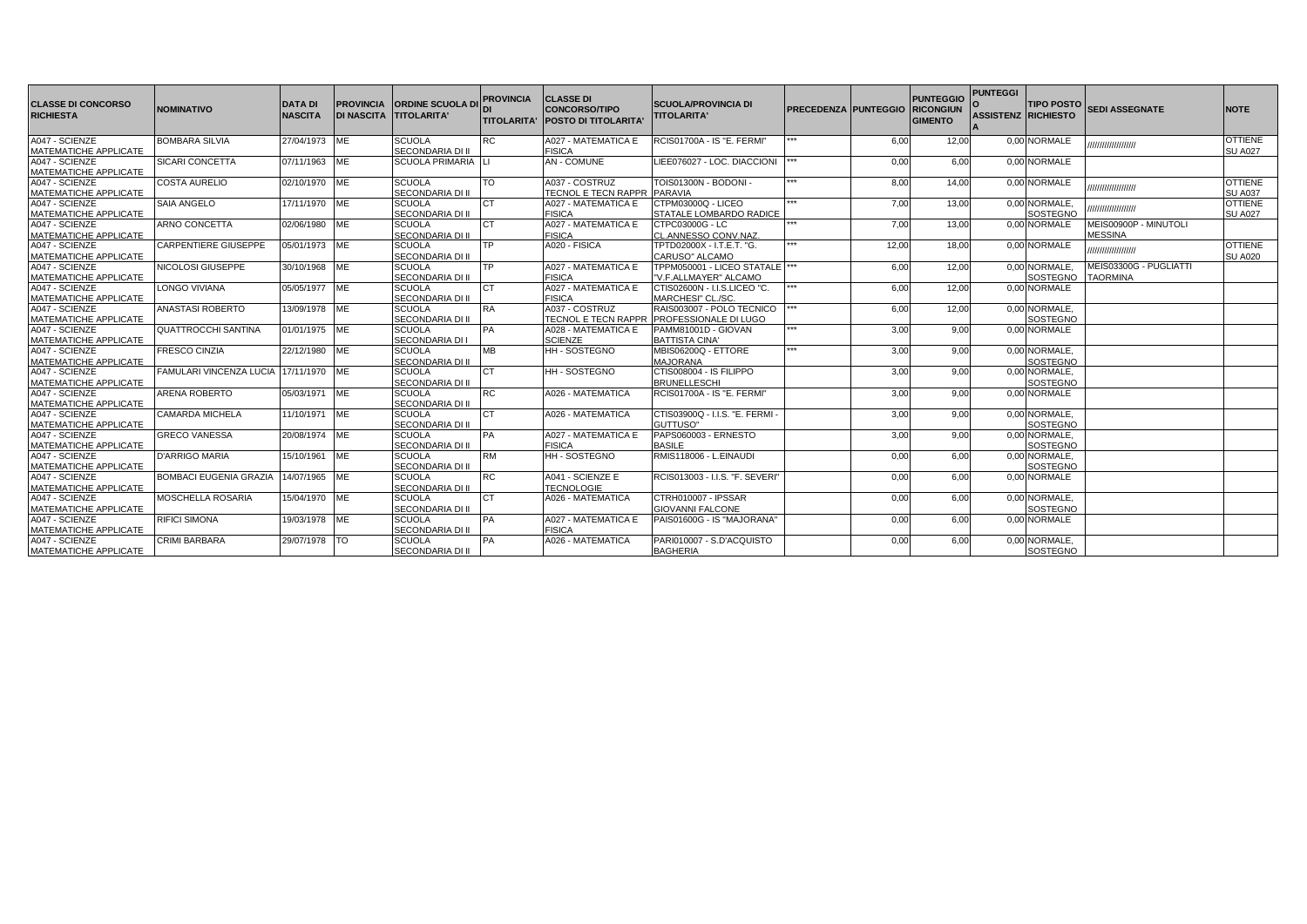| <b>CLASSE DI CONCORSO</b><br><b>RICHIESTA</b>                             | <b>NOMINATIVO</b> | <b>DATA DI</b><br><b>NASCITA</b> | <b>PROVINCIA</b><br><b>DI NASCITA</b> | <b>ORDINE SCUOLA DI PROVINCIA DI</b><br><b>TITOLARITA'</b> | <b>TITOLARITA'</b> | <b>CLASSE DI</b><br><b>CONCORSO/TIPO</b><br><b>POSTO DI TITOLARITA</b> | <b>SCUOLA/PROVINCIA DI</b><br><b>TITOLARITA'</b> | <b>PRECEDENZA PUNTEGGIO</b> |      | <b>PUNTEGGIO</b><br><b>RICONGIUNG</b><br><b>IMENTO</b> | <b>PUNTEGGI</b><br><b>ASSISTENZ RICHIESTO</b> | <b>TIPO POSTO</b> | <b>SEDI ASSEGNATE</b>        | <b>NOTE</b>                   |
|---------------------------------------------------------------------------|-------------------|----------------------------------|---------------------------------------|------------------------------------------------------------|--------------------|------------------------------------------------------------------------|--------------------------------------------------|-----------------------------|------|--------------------------------------------------------|-----------------------------------------------|-------------------|------------------------------|-------------------------------|
| A048 - SCIENZE MOTORIE E ARASI CARMELO                                    |                   | 29/12/1970                       | <b>ME</b>                             | <b>SCUOLA</b>                                              | TV                 | A048 - SCIENZE                                                         | TVRH01000N - IPSSAR G.                           | ***                         | 0,00 | 6.00                                                   |                                               | 0.00 NORMALE      | MEIS001004 - MANZONI         |                               |
| <b>SPORTIVE II GRADO</b>                                                  |                   |                                  |                                       | SECONDARIA DI II                                           |                    | MOTORIE E SPORTIVE II MAFFIOLI                                         |                                                  |                             |      |                                                        |                                               |                   | <b>MISTRETTA</b>             |                               |
| A048 - SCIENZE MOTORIE E ACCETTA MARIANO                                  |                   | 10/05/1988                       | ME                                    | <b>SCUOLA</b>                                              | AG                 | A048 - SCIENZE                                                         | AGIS01200A - IIS - CALOGERO                      |                             | 0.00 | 6.00                                                   |                                               | 0.00 NORMALE      | MEIS01600T - GUTTUSO         |                               |
| <b>SPORTIVE II GRADO</b>                                                  | <b>DANIELE</b>    |                                  |                                       | SECONDARIA DI II                                           |                    | MOTORIE E SPORTIVE II AMATO VETRANO                                    |                                                  |                             |      |                                                        |                                               |                   | <b>MILAZZO</b>               |                               |
| A048 - SCIENZE MOTORIE E CALZONA FABRIZIO                                 |                   | 06/07/1980                       | <b>ME</b>                             | <b>SCUOLA</b>                                              |                    | A048 - SCIENZE                                                         | CLIS016002 - GIOVAN                              | ***                         | 8,00 | 14.00                                                  |                                               | 0.00 NORMALE      | MEPS03000D - LS SEGUENZA     |                               |
| <b>SPORTIVE II GRADO</b>                                                  |                   |                                  |                                       | SECONDARIA DI II                                           |                    | MOTORIE E SPORTIVE II BATTISTA HODIERNA                                |                                                  |                             |      |                                                        |                                               |                   | <b>MESSINA</b>               |                               |
| A048 - SCIENZE MOTORIE E   BONARRIGO CARMELO                              |                   | 30/07/1979 ME                    |                                       | <b>SCUOLA</b>                                              | AG                 | A048 - SCIENZE                                                         | AGIS01200A - IIS - CALOGERO                      |                             | 7.00 | 13.00                                                  |                                               | 0.00 NORMALE      | MEIS02900X - IIS MAUROLICO   |                               |
| <b>SPORTIVE II GRADO</b>                                                  |                   |                                  |                                       | <b>SECONDARIA DI II</b>                                    |                    | MOTORIE E SPORTIVE II AMATO VETRANO                                    |                                                  |                             |      |                                                        |                                               |                   | <b>MESSINA</b>               |                               |
| A048 - SCIENZE MOTORIE E SALMERI GIUSY                                    |                   | 05/01/1985 ME                    |                                       | <b>SCUOLA</b>                                              | <b>PA</b>          | A048 - SCIENZE                                                         | PAIS013004 - IISS STENIO                         |                             | 3,00 | 9.00                                                   |                                               | 0.00 NORMALE      | MEIS00800V - VAINICHER       |                               |
| <b>SPORTIVE II GRADO</b>                                                  |                   |                                  |                                       | SECONDARIA DI II                                           |                    | MOTORIE E SPORTIVE II                                                  |                                                  |                             |      |                                                        |                                               |                   | LIPARI                       |                               |
| A048 - SCIENZE MOTORIE E CASELLA NICOLA                                   |                   | 24/05/1961 ME                    |                                       | <b>SCUOLA</b>                                              | PA                 | A048 - SCIENZE                                                         | PATD050008 - "DON LUIGI                          |                             | 0.00 | 6.00                                                   |                                               | 0.00 NORMALE      | MEPC060006 - V. EMANUELE III |                               |
| <b>SPORTIVE II GRADO</b>                                                  |                   |                                  |                                       | <b>SECONDARIA DI II</b>                                    |                    | MOTORIE E SPORTIVE II STURZO"                                          |                                                  |                             |      |                                                        |                                               |                   | PATTI                        |                               |
| A048 - SCIENZE MOTORIE E ROCCAMO MARTA                                    |                   | 30/10/1966 ME                    |                                       | <b>SCUOLA</b>                                              | <b>PA</b>          | A048 - SCIENZE                                                         | PAIS027002 - A. VOLTA                            |                             | 0.00 | 6.00                                                   |                                               | 0.00 NORMALE      | MEIS03300G - PUGLIATTI       |                               |
| <b>SPORTIVE II GRADO</b>                                                  |                   |                                  |                                       | SECONDARIA DI II                                           |                    | <b>MOTORIE E SPORTIVE II</b>                                           |                                                  |                             |      |                                                        |                                               |                   | <b>TAORMINA</b>              |                               |
| A048 - SCIENZE MOTORIE E ZINGALES BOTTA                                   |                   | 15/02/1986 ME                    |                                       | <b>SCUOLA</b>                                              | <b>PA</b>          | A048 - SCIENZE                                                         | PARH02000A - I.P.S.S.E.O.A.                      |                             | 0.00 | 6.00                                                   |                                               | 0.00 NORMALE      | ,,,,,,,,,,,,,,,,,,,,,        | <b>NON</b>                    |
| SPORTIVE II GRADO                                                         | <b>SALVATORE</b>  |                                  |                                       | SECONDARIA DI II                                           |                    | MOTORIE E SPORTIVE II PIETRO PIAZZA"                                   |                                                  |                             |      |                                                        |                                               |                   |                              | <b>OTTIENE</b>                |
| A048 - SCIENZE MOTORIE E MILAZZO SUSANNA                                  |                   | 09/09/1988                       | ME                                    | <b>SCUOLA</b>                                              | <b>SR</b>          | A048 - SCIENZE                                                         | SRIS00600L - IST, PROF, DI                       |                             | 0.00 | 6.00                                                   |                                               | 0.00 NORMALE      | MEPS03000D - LS SEGUENZA     |                               |
| <b>SPORTIVE II GRADO</b>                                                  |                   |                                  |                                       | SECONDARIA DI II                                           |                    |                                                                        | MOTORIE E SPORTIVE II STATO "A.MONCADA" LENTINI  | ***                         |      |                                                        |                                               |                   | <b>MESSINA</b>               |                               |
| A048 - SCIENZE MOTORIE E SPITALERI FRANCESCO                              |                   | 25/05/1978 MI                    |                                       | <b>SCUOLA</b>                                              | PA                 | <b>EH - SOST, MINORATI</b>                                             | PAMM8A601C - I.C. TISIA                          |                             | 8.00 | 14.00                                                  |                                               | 0.00 NORMALE.     | ,,,,,,,,,,,,,,,,,,,,,        | <b>OTTIENE SU</b>             |
| <b>SPORTIVE II GRADO</b>                                                  |                   |                                  |                                       | SECONDARIA DI I                                            |                    | <b>PSICOFISICI</b>                                                     | <b>D'IMERA</b><br>PAMM842011 -                   | ***                         |      |                                                        |                                               | SOSTEGNO          |                              | SOSTEGNO                      |
| A048 - SCIENZE MOTORIE E SIRNA ENDRIA                                     |                   | 08/04/1987 ME                    |                                       | <b>SCUOLA</b><br>SECONDARIA DI I                           | PA                 | A049 - SC, MOT, E                                                      | CASTELDACCIA-CAPUANA                             |                             | 8.00 | 14.00                                                  |                                               | 0.00 NORMALE      | ,,,,,,,,,,,,,,,,,,,,,        | OTTIENE SU                    |
| <b>SPORTIVE II GRADO</b><br>A048 - SCIENZE MOTORIE E PUGLIATTI GIUSEPPINA |                   | 12/07/1974 ME                    |                                       | <b>SCUOLA</b>                                              | <b>RM</b>          | SPORT, SC. I GR.<br><b>EH - SOST, MINORATI</b>                         | RMMM8AJ012 - CERRETO                             | ***                         | 6,00 | 12.00                                                  |                                               | 0.00 NORMALE.     |                              | SOSTEGNO<br><b>OTTIENE SU</b> |
| <b>SPORTIVE II GRADO</b>                                                  |                   |                                  |                                       | <b>SECONDARIA DI I</b>                                     |                    | <b>PSICOFISICI</b>                                                     | LAZIALE                                          |                             |      |                                                        |                                               | <b>SOSTEGNO</b>   | ,,,,,,,,,,,,,,,,,,,,         | A049                          |
| A048 - SCIENZE MOTORIE E ACCOLLA ALESSANDRO                               |                   | 22/06/1975 RM                    |                                       | <b>SCUOLA</b>                                              | <b>RM</b>          | EH - SOST, MINORATI                                                    | RMMM8GK01V - BRAMANTE                            |                             | 6,00 | 12,00                                                  |                                               | 0.00 NORMALE.     |                              | <b>OTTIENE SU</b>             |
| <b>SPORTIVE II GRADO</b>                                                  |                   |                                  |                                       | SECONDARIA DI                                              |                    | <b>PSICOFISICI</b>                                                     |                                                  |                             |      |                                                        |                                               | SOSTEGNO          | ,,,,,,,,,,,,,,,,,,,,,        | SOSTEGNO                      |
| A048 - SCIENZE MOTORIE E D'AMICO ROBERTA                                  |                   | 25/08/1982 ME                    |                                       | <b>SCUOLA</b>                                              | RC.                | EH - SOST, MINORATI                                                    | RCMM83501R - MINASI                              |                             | 0.00 | 6.00                                                   |                                               | 0.00 NORMALE.     |                              | OTTIENE SU                    |
| SPORTIVE II GRADO                                                         |                   |                                  |                                       | <b>SECONDARIA DI I</b>                                     |                    | <b>PSICOFISICI</b>                                                     | (SCILLA)                                         |                             |      |                                                        |                                               | SOSTEGNO          | ,,,,,,,,,,,,,,,,,,,,         | SOSTEGNO                      |
| A048 - SCIENZE MOTORIE E COLASANZIO CONCETTA                              |                   | 07/07/1985                       | <b>ME</b>                             | <b>SCUOLA</b>                                              | <b>PA</b>          | A049 - SC, MOT, E                                                      | PAMM8A2015 - BOCCONE                             |                             | 0.00 | 6.00                                                   |                                               | 0.00 NORMALE      |                              | <b>OTTIENE SU</b>             |
| <b>SPORTIVE II GRADO</b>                                                  |                   |                                  |                                       | <b>SECONDARIA DI I</b>                                     |                    | SPORT, SC. I GR.                                                       | SILVIO                                           |                             |      |                                                        |                                               |                   | ,,,,,,,,,,,,,,,,,,,,,        | A049                          |
| A048 - SCIENZE MOTORIE E D'AMICO DARIO                                    |                   | 02/04/1986 ME                    |                                       | <b>SCUOLA</b>                                              |                    | A049 - SC. MOT. E                                                      | CTMM8AB01L - SM BATTISTI                         |                             | 0,00 | 6.00                                                   |                                               | 0.00 NORMALE      |                              | <b>OTTIENE SU</b>             |
| <b>SPORTIVE II GRADO</b>                                                  |                   |                                  |                                       | <b>SECONDARIA DI I</b>                                     |                    | SPORT, SC. I GR.                                                       |                                                  |                             |      |                                                        |                                               |                   | ,,,,,,,,,,,,,,,,,,,,,        | A049                          |
| A048 - SCIENZE MOTORIE E LUMETTA SIMONE                                   |                   | 26/06/1987 ME                    |                                       | <b>SCUOLA</b>                                              | PA                 | A049 - SC, MOT, E                                                      | PAMM82901E - CERDA-                              |                             | 0.00 | 6.00                                                   |                                               | 0.00 NORMALE      |                              |                               |
| <b>SPORTIVE II GRADO</b>                                                  |                   |                                  |                                       | <b>SECONDARIA DI I</b>                                     |                    | SPORT, SC. I GR.                                                       | <b>MANZONI</b>                                   |                             |      |                                                        |                                               |                   |                              |                               |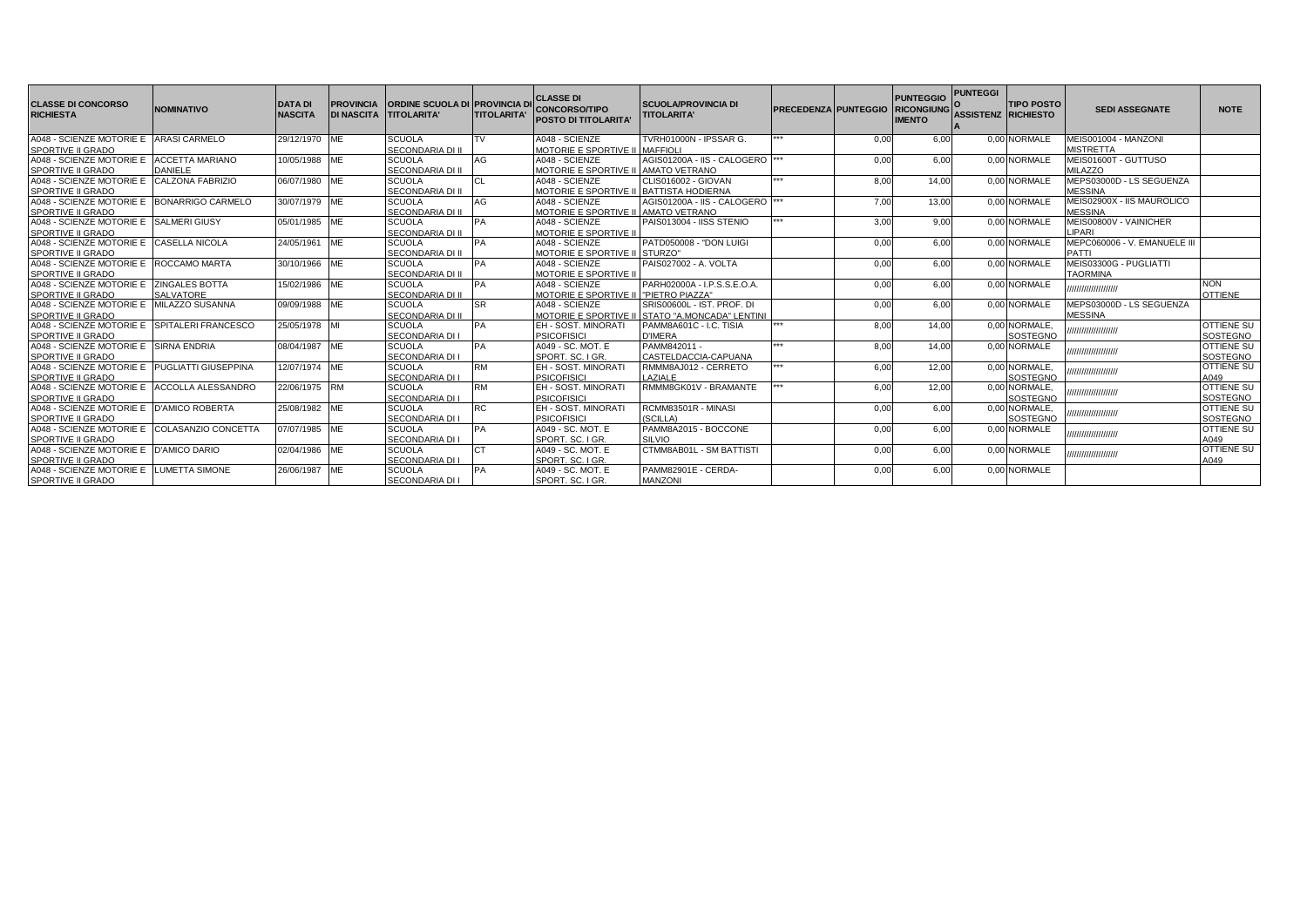| <b>CLASSE DI CONCORSO</b><br><b>RICHIESTA</b>                  | <b>NOMINATIVO</b> | <b>DATA DI</b><br><b>NASCITA</b> | <b>PROVINCIA</b><br><b>DI NASCITA TITOLARITA'</b> | <b>ORDINE SCUOLA DI</b>           | <b>PROVINCIA</b> | <b>CLASSE DI</b><br><b>CONCORSO/TIPO</b><br>TITOLARITA' POSTO DI TITOLARITA' | <b>SCUOLA/PROVINCIA DI</b><br><b>TITOLARITA'</b>  | <b>PRECEDENZA</b> |      | PUNTEGGIO PUNTEGGIO TIPO POSTO<br>PUNTEGGIO RICONGIUNG ASSISTENZ RICHIESTO<br><b>IMENTO</b> |                           | <b>SEDI ASSEGNATE</b>                            | <b>NOTE</b>                   |
|----------------------------------------------------------------|-------------------|----------------------------------|---------------------------------------------------|-----------------------------------|------------------|------------------------------------------------------------------------------|---------------------------------------------------|-------------------|------|---------------------------------------------------------------------------------------------|---------------------------|--------------------------------------------------|-------------------------------|
| A050 - SCIENZE NAT, CHIM E MARLETTA ROSARIA<br><b>BIOLOG</b>   |                   | 29/03/1972 ME                    |                                                   | <b>SCUOLA</b><br>SECONDARIA DI II |                  | A050 - SCIENZE NAT,<br>CHIM E BIOLOG                                         | RCIS01700A - IS "E. FERMI"                        |                   | 6.00 | 12.00                                                                                       | 0.00 NORMALE              | MEIS00900P - MINUTOLI<br><b>MESSINA</b>          |                               |
| A050 - SCIENZE NAT, CHIM E ROMANO ANNUNZIATA<br><b>BIOLOG</b>  |                   | 15/06/1982 NA                    |                                                   | <b>SCUOLA</b><br>SECONDARIA DI II |                  | A050 - SCIENZE NAT.<br>CHIM E BIOLOG                                         | SRIS003005 -<br>IST.ISTR.SUPERIORE                |                   | 7.00 | 13.00                                                                                       | 0.00 NORMALE              | MEIS03300G - PUGLIATTI<br><b>TAORMINA</b>        |                               |
| A050 - SCIENZE NAT, CHIM E WEIGERT IVANA<br><b>BIOLOG</b>      |                   | 26/03/1978 ME                    |                                                   | <b>SCUOLA</b><br>SECONDARIA DI II |                  | A050 - SCIENZE NAT,<br>CHIM E BIOLOG                                         | RCIS00700Q - IS F.SCO LA<br>CAVA                  |                   | 6.00 | 12.00                                                                                       | 0.00 NORMALE              | MEPM010009 - AINIS MESSINA                       | <b>COE</b>                    |
| A050 - SCIENZE NAT, CHIM E GENOVESE VENERA<br><b>BIOLOG</b>    | <b>SEBASTIANA</b> | 20/01/1964 ME                    |                                                   | <b>SCUOLA</b><br>SECONDARIA DI II |                  | A050 - SCIENZE NAT<br>CHIM E BIOLOG                                          | RMIS03200G - I.I.S. "TOMMASO<br>SALVINI"          |                   | 0,00 | 6,00                                                                                        | 0.00 NORMALE              | MEPC060006 - V. EMANUELE III<br><b>PATTI</b>     |                               |
| A050 - SCIENZE NAT. CHIM E PUGLISI DOMENICA<br><b>BIOLOG</b>   | <b>FRANCESCA</b>  | 01/07/1964 EE                    |                                                   | <b>SCUOLA</b><br>SECONDARIA DI II |                  | A050 - SCIENZE NAT,<br>CHIM E BIOLOG                                         | MOIS011007 - LAZZARO<br>SPALLANZANI               |                   | 0.00 | 6.00                                                                                        | 0.00 NORMALE              | MEIS03200Q - CAMINITI S.<br><b>TERESA</b>        |                               |
| A050 - SCIENZE NAT. CHIM E SAPUPPO SALVATORE<br><b>BIOLOG</b>  |                   | 07/11/1968 ME                    |                                                   | <b>SCUOLA</b><br>SECONDARIA DI II |                  | A050 - SCIENZE NAT,<br>CHIM E BIOLOG                                         | ARTF02000T - I.T.I.S. GALILEO<br>GALILEI - AREZZO |                   | 0.00 | 6.00                                                                                        | 0.00 NORMALE              | MEPS010008 - ARCHIMEDE<br><b>MESSINA</b>         |                               |
| A050 - SCIENZE NAT, CHIM E LO PRESTI CARLO<br><b>BIOLOG</b>    |                   | 21/06/1978 ME                    |                                                   | <b>SCUOLA</b><br>SECONDARIA DI II |                  | A031 - SCIENZE DEGL<br><b>ALIMENTI</b>                                       | TPIS02600N - I.I.S. "F.<br>FERRARA" MAZARA DEL    |                   | 0.00 | 6.00                                                                                        | 0,00 NORMALE,<br>SOSTEGNO | ,,,,,,,,,,,,,,,,,,                               | OTTIENE SU<br>A031            |
| A050 - SCIENZE NAT. CHIM E IDE LUCA MARCELLA<br><b>BIOLOG</b>  |                   | 17/01/1966 ME                    |                                                   | <b>SCUOLA</b><br>SECONDARIA DI II |                  | A051 - SCIENZE,<br><b>TECNOL E TECN AGR</b>                                  | <b>RCIS01400V - "R. PIRIA"</b><br><b>ROSARNO</b>  |                   | 9.00 | 15.00                                                                                       | 0.00 NORMALE              | MEIS03200Q - CAMINITI S.<br>TERESA               |                               |
| A050 - SCIENZE NAT, CHIM E MOLICA MAURIZIO<br><b>BIOLOG</b>    | <b>GIUSEPPE</b>   | 27/06/1961 MS                    |                                                   | <b>SCUOLA</b><br>SECONDARIA DI II |                  | A051 - SCIENZE,<br><b>TECNOL E TECN AGR</b>                                  | PAIS00700R - IIS - LUIGI<br><b>FAILLA TEDALDI</b> |                   | 0.00 | 6.00                                                                                        | 0.00 NORMALE              | METF03000G - COPERNICO<br><b>BARCELLONA P.G.</b> |                               |
| A050 - SCIENZE NAT. CHIM E MINUTOLI ROBERTA<br><b>BIOLOG</b>   |                   | 30/09/1974 ME                    |                                                   | <b>SCUOLA</b><br>SECONDARIA DI L  |                  | A028 - MATEMATICA E<br><b>SCIENZE</b>                                        | PAMM898011 - S.M.S.<br>RONCALLI-AMARI             |                   | 0.00 | 6.00                                                                                        | 0.00 NORMALE              | ,,,,,,,,,,,,,,,,,                                | <b>OTTIENE</b><br>PRIMO GRADO |
| A050 - SCIENZE NAT. CHIM E COSTA MARIA<br><b>BIOLOG</b>        |                   | 12/10/1977 CS                    |                                                   | <b>SCUOLA</b><br>SECONDARIA DI I  |                  | A028 - MATEMATICA E<br><b>SCIENZE</b>                                        | PAMM8AJ019 - CEFALU'-<br><b>PORPORA</b>           |                   | 4.00 | 10.00                                                                                       | 0.00 NORMALE              | ,,,,,,,,,,,,,,,,,                                | <b>OTTIENE</b><br>PRIMO GRADO |
| A050 - SCIENZE NAT. CHIM E AVENI SILVIA<br><b>BIOLOG</b>       |                   | 17/05/1979 ME                    |                                                   | <b>SCUOLA</b><br>SECONDARIA DI I  |                  | A028 - MATEMATICA E<br><b>SCIENZE</b>                                        | RMMM8ET01D - VIA DIGNANO<br><b>D'ISTRIA</b>       |                   | 3,00 | 9.00                                                                                        | 0,00 NORMALE,<br>SOSTEGNO | ,,,,,,,,,,,,,,,,,,                               | OTTIENE SU<br>SOSTEGNO        |
| A050 - SCIENZE NAT, CHIM E GUGLIELMO MARILISA<br><b>BIOLOG</b> |                   | 26/04/1983 ME                    |                                                   | <b>SCUOLA</b><br>SECONDARIA DI I  |                  | A028 - MATEMATICA E<br><b>SCIENZE</b>                                        | PAMM85101Q - S.M.S.<br>BONFIGLIO-COLOZZA          |                   | 0,00 | 6,00                                                                                        | 0,00 NORMALE,<br>SOSTEGNO | ,,,,,,,,,,,,,,,,,                                | OTTIENE SU<br>SOSTEGNO        |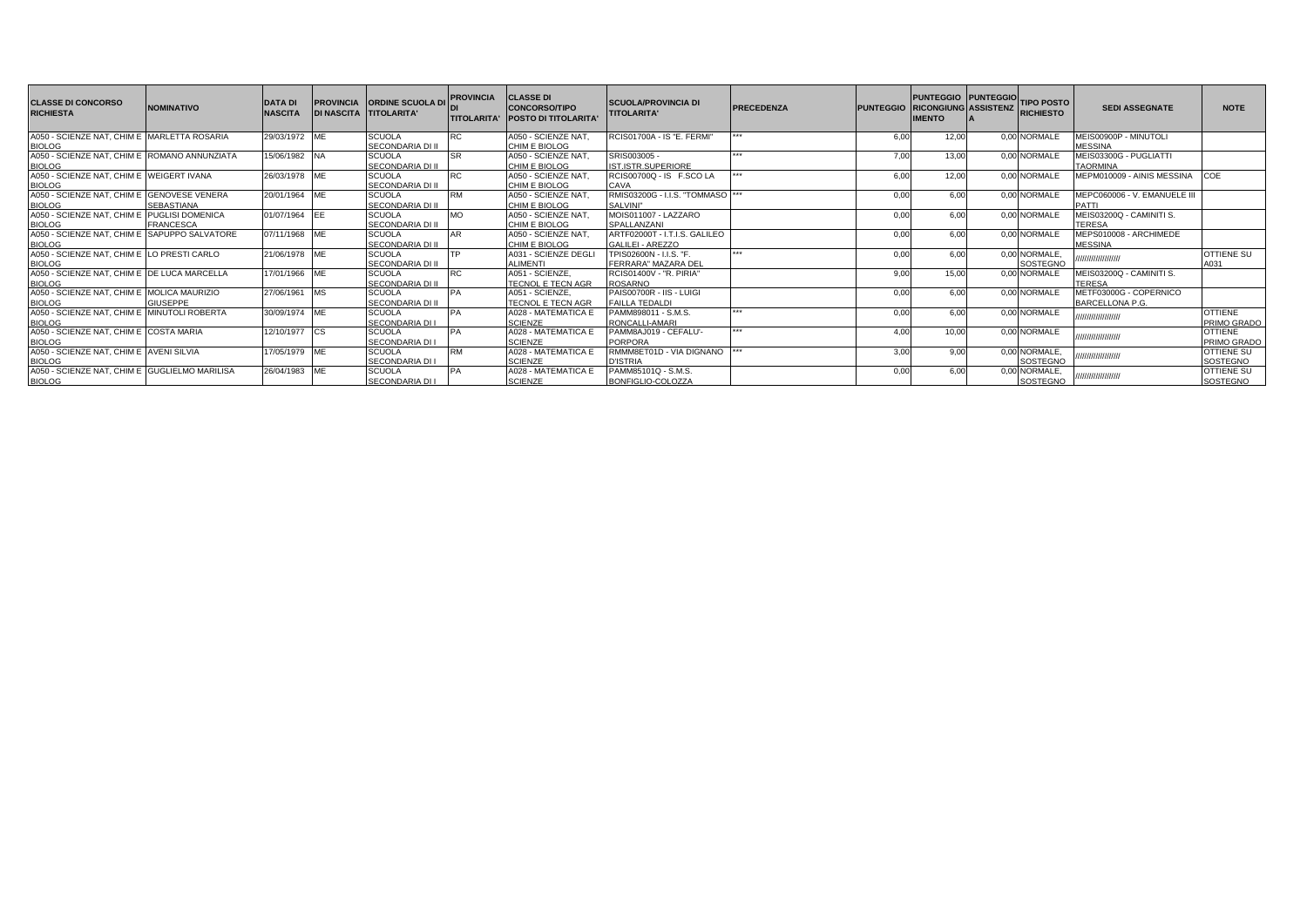| <b>CLASSE DI CONCORSO</b><br><b>RICHIESTA</b> | <b>NOMINATIVO</b>      | <b>DATA DI</b><br><b>NASCITA</b> |            | <b>PROVINCIA ORDINE SCUOLA DI</b><br><b>DI NASCITA TITOLARITA'</b> | <b>PROVINCIA</b> | <b>CLASSE DI</b><br><b>CONCORSO/TIPO</b><br><b>ITITOLARITA' IPOSTO DI TITOLARITA'</b> | <b>SCUOLA/PROVINCIA DI</b><br><b>TITOLARITA'</b> | <b>PRECEDENZA PUNTEGGIO RICONGIUN</b> |      | <b>PUNTEGGIO</b><br><b>GIMENTO</b> | <b>PUNTEGGI</b><br><b>ASSISTENZ RICHIESTO</b> | <b>TIPO POSTO</b> | <b>SEDI ASSEGNATE</b>  | <b>NOTE</b> |
|-----------------------------------------------|------------------------|----------------------------------|------------|--------------------------------------------------------------------|------------------|---------------------------------------------------------------------------------------|--------------------------------------------------|---------------------------------------|------|------------------------------------|-----------------------------------------------|-------------------|------------------------|-------------|
| A051 - SCIENZE, TECNOL E IPPOLITO MICHELE     |                        | 29/04/1974 ME                    |            | <b>SCUOLA</b>                                                      |                  | A051 - SCIENZE.                                                                       | BGIS027001 - "GAETANO                            | ***                                   | 0.00 | 6.00                               |                                               | 0.00 NORMALE      | MEIS00800V - VAINICHER |             |
| <b>TECN AGR</b>                               |                        |                                  |            | <b>SECONDARIA DI II</b>                                            |                  | TECNOL E TECN AGR                                                                     | <b>CANTONI"</b>                                  |                                       |      |                                    |                                               |                   | LIPARI                 |             |
| A051 - SCIENZE, TECNOL E RISTAGNO GIUSEPPE    |                        | 20/02/1970 ME                    |            | <b>SCUOLA</b>                                                      |                  | A051 - SCIENZE.                                                                       | RCIS03200C - IIS EINAUDI                         | ***                                   | 6.00 | 12.00                              |                                               | 0.00 NORMALE      |                        |             |
| <b>TECN AGR</b>                               |                        |                                  |            | <b>SECONDARIA DI II</b>                                            |                  | <b>TECNOL E TECN AGR</b>                                                              | <b>ALVARO</b>                                    |                                       |      |                                    |                                               |                   |                        |             |
| A051 - SCIENZE, TECNOL E LAPI GIUSEPPE        |                        | 14/06/1967                       | <b>ME</b>  | <b>SCUOLA</b>                                                      |                  | A051 - SCIENZE.                                                                       | MOIS011007 - LAZZARO                             | ***                                   | 3.00 | 9.00                               |                                               | 0.00 NORMALE      |                        |             |
| <b>TECN AGR</b>                               |                        |                                  |            | <b>SECONDARIA DI II</b>                                            |                  | <b>TECNOL E TECN AGR</b>                                                              | SPALLANZANI                                      |                                       |      |                                    |                                               |                   |                        |             |
| A051 - SCIENZE, TECNOL E IDE LUCA MARCELLA    |                        | 17/01/1966 ME                    |            | <b>SCUOLA</b>                                                      |                  | A051 - SCIENZE.                                                                       | RCIS01400V - "R. PIRIA"                          |                                       | 9.00 | 15.00                              |                                               | 0.00 NORMALE      |                        |             |
| <b>TECN AGR</b>                               |                        |                                  |            | <b>SECONDARIA DI II</b>                                            |                  | <b>TECNOL E TECN AGR</b>                                                              | <b>ROSARNO</b>                                   |                                       |      |                                    |                                               |                   |                        |             |
| A051 - SCIENZE, TECNOL E                      | <b>MOLICA MAURIZIO</b> | 27/06/1961                       |            | <b>SCUOLA</b>                                                      |                  | A051 - SCIENZE.                                                                       | PAIS00700R - IIS - LUIGI                         |                                       | 0.00 | 6.00                               |                                               | 0.00 NORMALE      |                        |             |
| <b>TECN AGR</b>                               | <b>GIUSEPPE</b>        |                                  |            | <b>SECONDARIA DI II</b>                                            |                  | TECNOL E TECN AGR                                                                     | <b>FAILLA TEDALDI</b>                            |                                       |      |                                    |                                               |                   |                        |             |
| A051 - SCIENZE, TECNOL E                      | <b>TIGNINO CARLA</b>   | 12/09/1965                       | <b>IME</b> | <b>SCUOLA</b>                                                      |                  | A051 - SCIENZE.                                                                       | RGIS00800B - QUINTINO                            |                                       | 0.00 | 6.00                               |                                               | 0.00 NORMALE      |                        |             |
| <b>TECN AGR</b>                               |                        |                                  |            | <b>SECONDARIA DI II</b>                                            |                  | TECNOL E TECN AGR                                                                     | CAUDELLA                                         |                                       |      |                                    |                                               |                   |                        |             |
| A051 - SCIENZE, TECNOL E BUCCA MARCELLA       |                        | 05/03/1973 ME                    |            | <b>SCUOLA</b>                                                      |                  | A051 - SCIENZE.                                                                       | PSIS01300N - I.I.S. "ANTONIO                     |                                       | 0.00 | 6.00                               |                                               | 0.00 NORMALE      |                        |             |
| <b>TECN AGR</b>                               |                        |                                  |            | <b>SECONDARIA DI II</b>                                            |                  | TECNOL E TECN AGR                                                                     | CECCHI"                                          |                                       |      |                                    |                                               |                   |                        |             |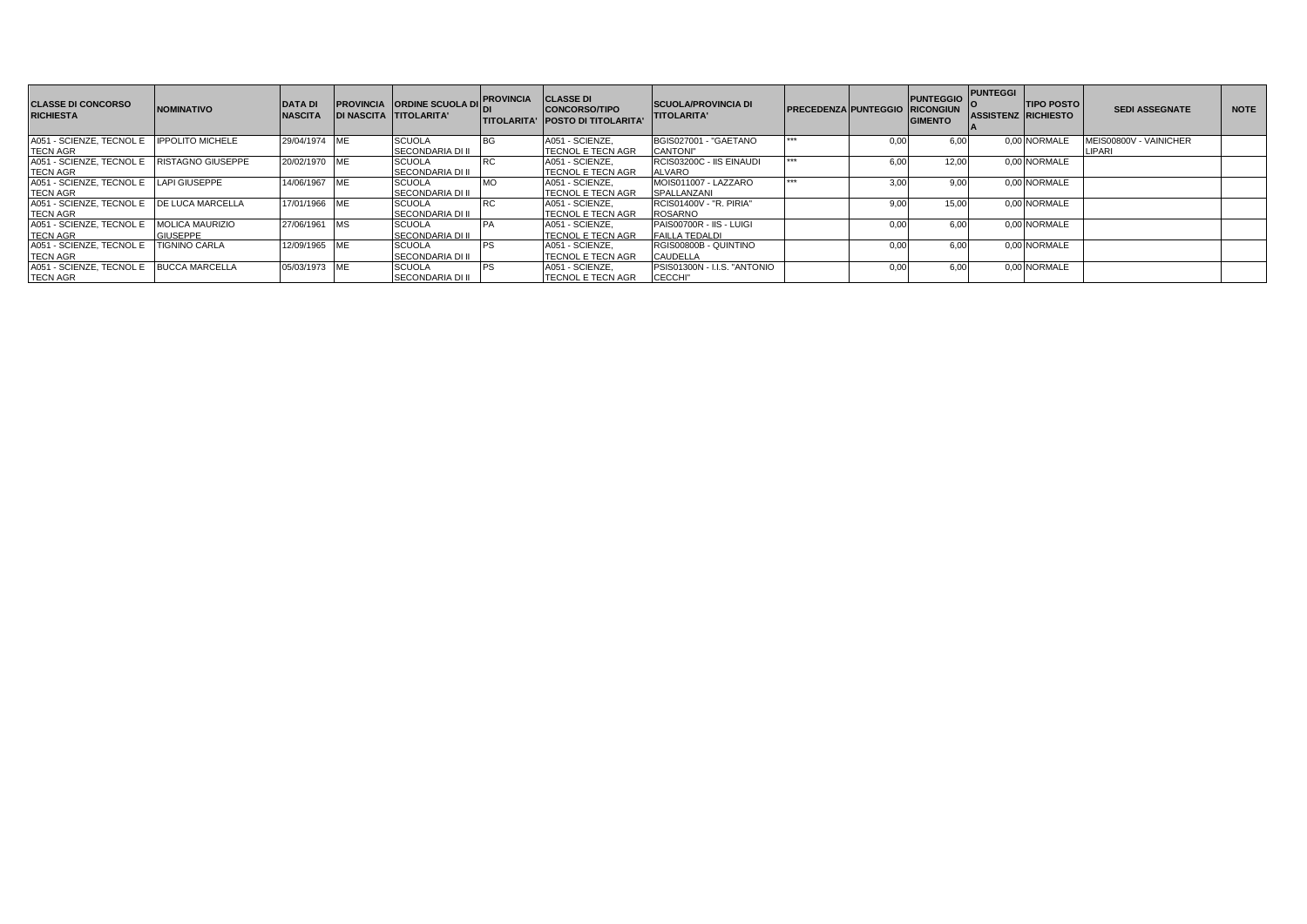| <b>CLASSE DI CONCORSO</b><br><b>RICHIESTA</b> | <b>INOMINATIVO</b>           | <b>DATA DI</b><br><b>INASCITA</b> | <b>DI NASCITA TITOLARITA'</b> | <b>TITOLARITA'</b> | <b>CLASSE D</b><br>PROVINCIA ORDINE SCUOLA DI PROVINCIA DI CONCORSO/TIPO<br><b>POSTO DI TITOLARITA'</b> | <b>SCUOLA/PROVINCIA DI</b><br><b>ITITOLARITA'</b> | <b>PRECEDENZA PUNTEGGIO RICONGIUNG ASSISTENZ RICHIESTO</b> | <b>PUNTEGGIO</b><br><b>IMENTO</b> | <b>IPUNTEGGI</b> | <b>ITIPO POSTO</b> | <b>SEDI ASSEGNATE</b> |
|-----------------------------------------------|------------------------------|-----------------------------------|-------------------------------|--------------------|---------------------------------------------------------------------------------------------------------|---------------------------------------------------|------------------------------------------------------------|-----------------------------------|------------------|--------------------|-----------------------|
| A053 - STORIA DELLA                           | <b>MORTELLITI LILIA RITA</b> | 22/05/1976 ME                     | <b>SCUOLA</b>                 |                    |                                                                                                         | A030 - MUSICA SC. I GR. CTMM8AY01G - S.M. 1? I.   | ***                                                        | 13,00                             |                  | 0,00 NORMALE       | NO DISPONIBILITA'     |
| <b>MUSICA</b>                                 |                              |                                   | <b>SECONDARIA DI I</b>        |                    |                                                                                                         | <b>C."G.RUSSO" GIARRE</b>                         |                                                            |                                   |                  |                    |                       |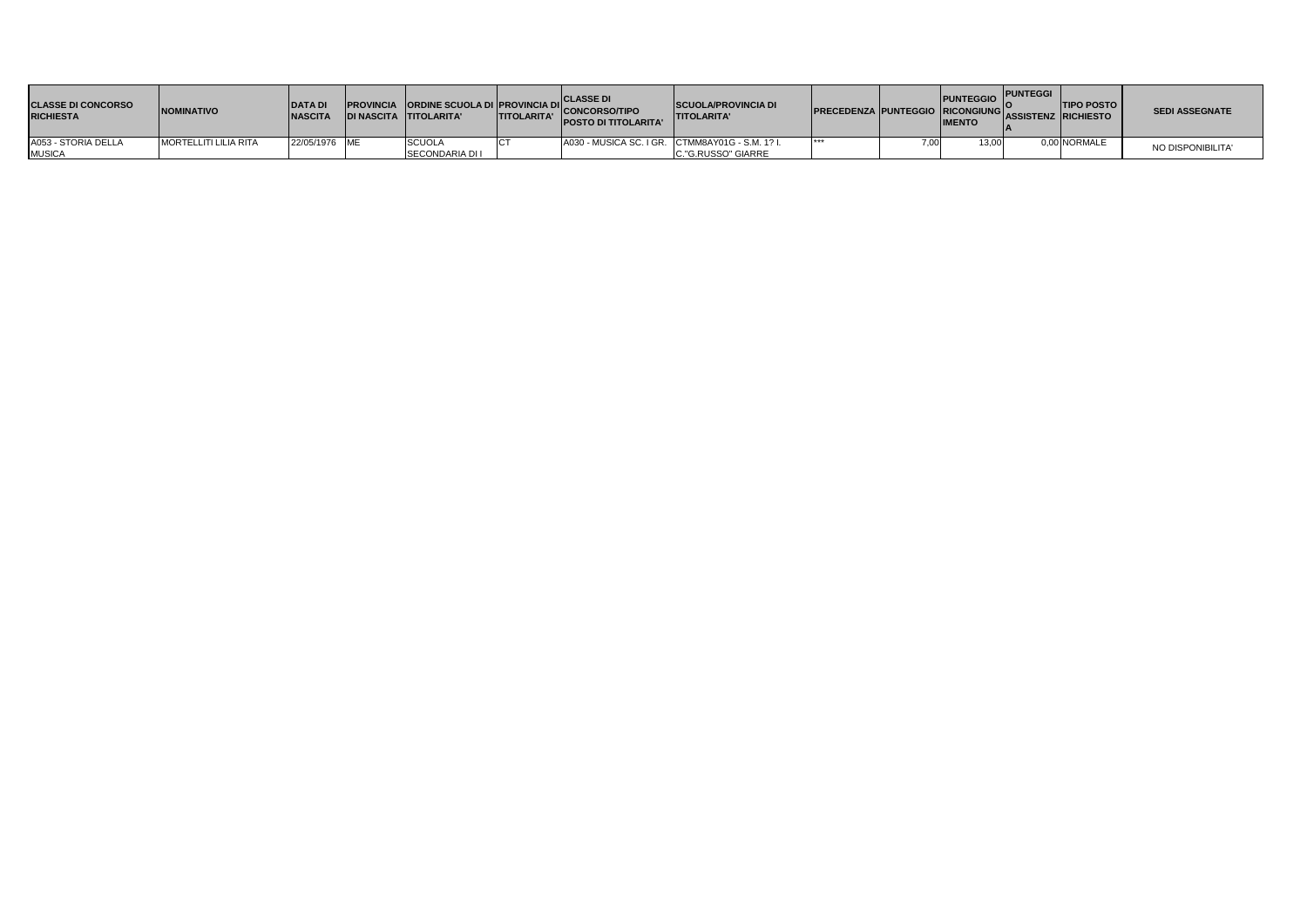| <b>CLASSE DI CONCORSO</b><br><b>RICHIESTA</b> | <b>NOMINATIVO</b>         | <b>DATA DI</b><br><b>NASCITA</b> | <b>PROVINCIA ORDINE SCUOLA DI</b><br><b>DI NASCITA TITOLARITA'</b> | <b>PROVINCIA</b> | <b>CLASSE DI</b><br><b>CONCORSO/TIPO</b><br><b>ITITOLARITA' IPOSTO DI TITOLARITA'</b> | <b>SCUOLA/PROVINCIA DI</b><br><b>TITOLARITA'</b> | PRECEDENZA PUNTEGGIO RICONGIUN |      | <b>PUNTEGGIO</b><br><b>GIMENTO</b> | <b>PUNTEGGI</b><br><b>ASSISTENZ RICHIESTO</b> |                           | TIPO POSTO TIPO POSTO RICHIESTO | <b>TIPO</b><br><b>POSTO</b><br><b>RICHIEST</b> |
|-----------------------------------------------|---------------------------|----------------------------------|--------------------------------------------------------------------|------------------|---------------------------------------------------------------------------------------|--------------------------------------------------|--------------------------------|------|------------------------------------|-----------------------------------------------|---------------------------|---------------------------------|------------------------------------------------|
| A054 - STORIA DELL'ARTE                       | <b>GRILLO FRANCESCO</b>   | 10/04/1967 VV                    | <b>SCUOLA</b><br><b>SECONDARIA DI II</b>                           |                  | A054 - STORIA<br><b>DELL'ARTE</b>                                                     | MBIS049009 - "MARTINO<br><b>BASSI"</b>           |                                | 0,00 | 6.00                               |                                               | 0.00 NORMALE              |                                 | <b>OTTIENE</b>                                 |
| A054 - STORIA DELL'ARTE                       | <b>GIANNETTO CATERINA</b> | 26/10/1974 ME                    | <b>SCUOLA</b><br><b>SECONDARIA DI II</b>                           |                  | A054 - STORIA<br><b>DELL'ARTE</b>                                                     | CTTD160007 -<br>I.T.E."GIOACCHINO RUSSO"         |                                | 0.00 | 6.00                               |                                               | 0.00 NORMALE              | MEIS00800V - VAINICHER LIPARI   |                                                |
| A054 - STORIA DELL'ARTE                       | <b>FAMULARI EMANUELA</b>  | 10/03/1979 ME                    | <b>SCUOLA</b><br><b>SECONDARIA DI I</b>                            |                  | <b>IEH - SOST, MINORATI</b><br><b>PSICOFISICI</b>                                     | PAMM83601N - BAGHERIA-<br><b>T.AIELLO</b>        |                                | 7,00 | 13.00                              |                                               | 0,00 NORMALE,<br>SOSTEGNO |                                 |                                                |
| A054 - STORIA DELL'ARTE                       | ALLIA MARIA CONCETTA      | 10/06/1970 CT                    | <b>SCUOLA</b><br><b>SECONDARIA DI I</b>                            |                  | <b>EH - SOST, MINORATI</b><br><b>PSICOFISICI</b>                                      | RMMM535008 - UMBERTO<br><b>NOBILE</b>            |                                | 0.00 | 6.00                               |                                               | 0,00 NORMALE,<br>SOSTEGNO |                                 |                                                |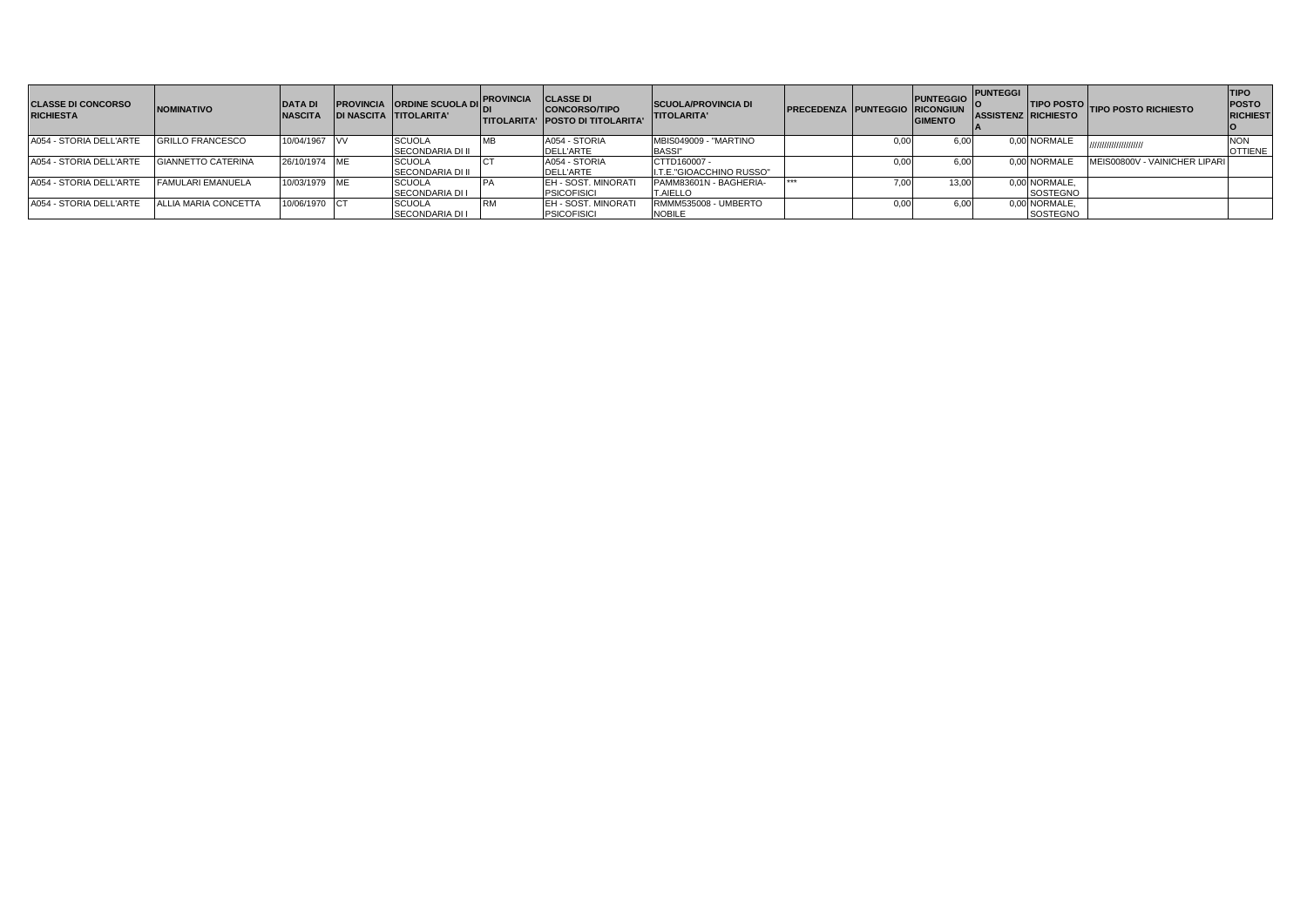| <b>CLASSE DI CONCORSO</b><br><b>RICHIESTA</b> | <b>INOMINATIVO</b> | <b>DATA DI</b><br><b>NASCITA</b> | <b>PROVINCIA ORDINE SCUOLA DI PROVINCIA DI CLASSE DI<br/>DI MARCITA CITTOLARITALE CONCORSO/TIPO</b><br>IDI NASCITA TITOLARITA' | <b>ITITOLARITA'</b> | <b>POSTO DI TITOLARITA'</b> | <b>SCUOLA/PROVINCIA DI</b><br><b>ITITOLARITA'</b> | PRECEDENZA PUNTEGGIO RUNTEGGIO PUNTEGGIO TIPO POSTO |      | <b>IMENTO</b> |              | <b>SEDI ASSEGNATE</b> |
|-----------------------------------------------|--------------------|----------------------------------|--------------------------------------------------------------------------------------------------------------------------------|---------------------|-----------------------------|---------------------------------------------------|-----------------------------------------------------|------|---------------|--------------|-----------------------|
| A062 - TECNOL E TECNICHE RUGOLO CARMELO DARIO |                    | 03/05/1981 ME                    | <b>SCUOLA</b>                                                                                                                  |                     | A014 - DISCIP PLAST.        | PAIS03200D - DAMIANI                              |                                                     | 0.00 |               | 0.00 NORMALE | NO DISPONIBILITA'     |
| <b>PER LA GRAFICA</b>                         |                    |                                  | ISECONDARIA DI II                                                                                                              |                     | <b>SCUL. SCENOPLAST.</b>    | ALMEYDA - FRANCESCO                               |                                                     |      |               |              |                       |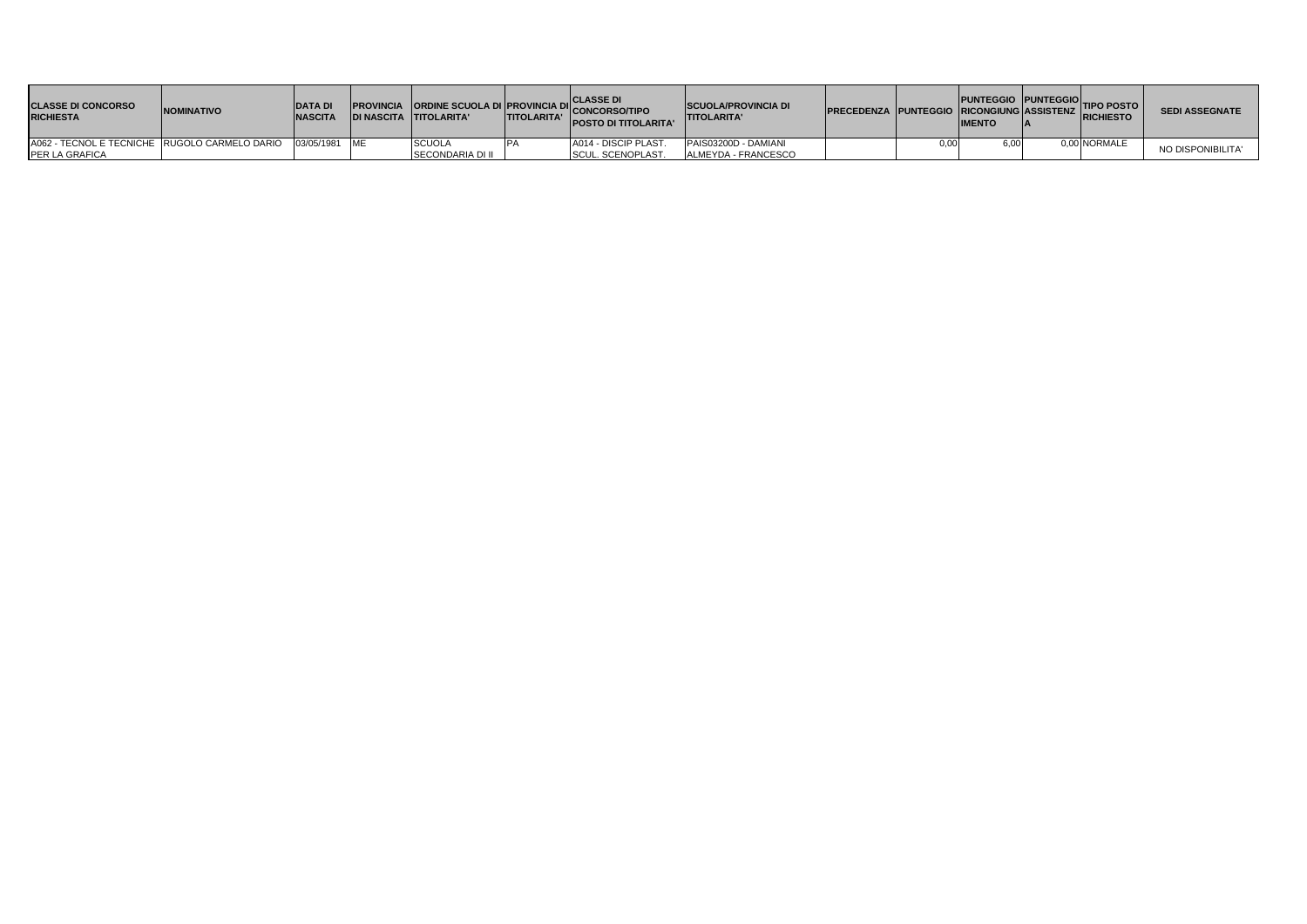| <b>CLASSE DI CONCORSO</b><br><b>RICHIESTA</b> | <b>NOMINATIVO</b>  | <b>DATA DI</b><br><b>NASCITA</b> | <b>PROVINCIA ORDINE SCUOLA DI PROVINCIA DI CLASSE DI</b><br>DI NACCITA TITOLARITALI TITOLARITALI CONCORSO/TIPO<br>IDI NASCITA TITOLARITA' | <b>TITOLARITA'</b> | <b>POSTO DI TITOLARITA'</b> | <b>SCUOLA/PROVINCIA DI</b><br><b>TITOLARITA'</b> | PRECEDENZA PUNTEGGIO PUNTEGGIO TIPO POSTO | <b>IMENTO</b> |              | <b>SEDI ASSEGNATE</b> |
|-----------------------------------------------|--------------------|----------------------------------|-------------------------------------------------------------------------------------------------------------------------------------------|--------------------|-----------------------------|--------------------------------------------------|-------------------------------------------|---------------|--------------|-----------------------|
| A063 - TECNOLOGIE                             | ROTONDO ANNA MARIA | 30/10/1976 ME                    | <b>SCUOLA</b>                                                                                                                             |                    | AJ56 - PIANOFORTE           | CTMM80901R -                                     |                                           | 6,00          | 0,00 NORMALE | NO DISPONIBILITA'     |
| <b>MUSICALI</b>                               |                    |                                  | <b>ISECONDARIA DI I</b>                                                                                                                   |                    |                             | IST.COMPRENSIVO "E.DE                            |                                           |               |              |                       |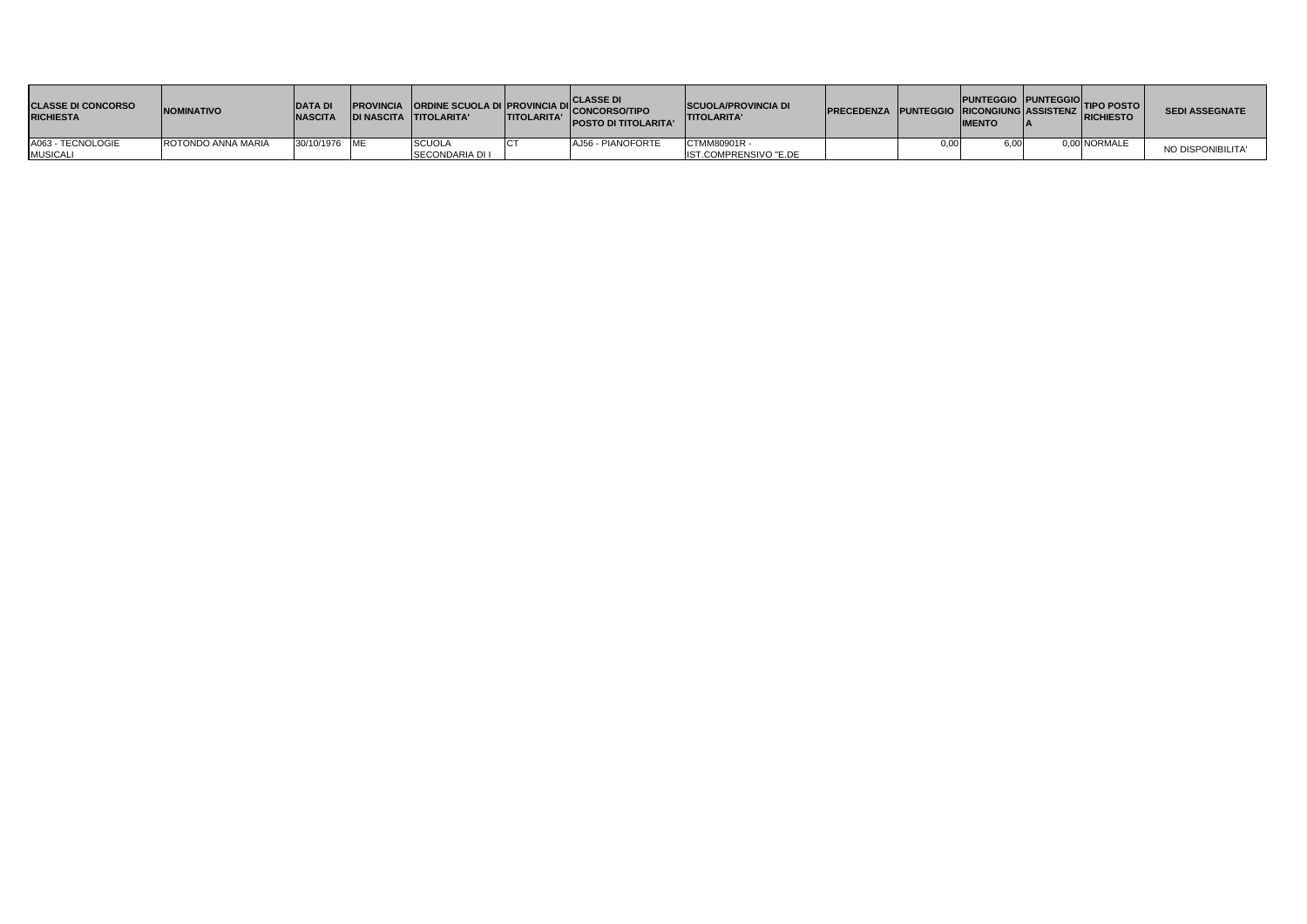| <b>CLASSE DI CONCORSO</b><br><b>RICHIESTA</b> | <b>NOMINATIVO</b>           | <b>DATA DI</b><br><b>NASCITA</b> | <b>IPROVINCIA</b> | <b>ORDINE SCUOLA DI PROVINCIA DI</b><br><b>IDI NASCITA TITOLARITA'</b> | <b>TITOLARITA'</b> | <b>CLASSE DI</b><br><b>CONCORSO/TIPO</b><br><b>POSTO DI TITOLARITA'</b> | <b>SCUOLA/PROVINCIA DI</b><br><b>ITITOLARITA'</b> | <b>PRECEDENZA PUNTEGGIO RICONGIUNG</b> |      | <b>PUNTEGGIO</b><br><b>IMENTO</b> | <b>PUNTEGGI</b><br><b>ASSISTENZ RICHIESTO</b> | <b>TIPO POSTO</b> | <b>SEDI ASSEGNATE</b> |
|-----------------------------------------------|-----------------------------|----------------------------------|-------------------|------------------------------------------------------------------------|--------------------|-------------------------------------------------------------------------|---------------------------------------------------|----------------------------------------|------|-----------------------------------|-----------------------------------------------|-------------------|-----------------------|
| A066 - TRATT TESTI DATI                       | <b>D'AGOSTINO SANDRINA</b>  | 26/12/1963                       | <b>IME</b>        | <b>SCUOLA</b>                                                          |                    | A066 - TRATT TESTI                                                      | CTTD160007 -                                      | ***                                    | 0.00 | 0.00                              |                                               | 0,00 NORMALE      | NO DISPONIBILITA'     |
| <b>APPLIC INFORMATICA</b>                     |                             |                                  |                   | <b>SECONDARIA DI II</b>                                                |                    | <b>DATI APPLIC</b>                                                      | I.T.E."GIOACCHINO RUSSO"                          |                                        |      |                                   |                                               |                   |                       |
| A066 - TRATT TESTI DATI                       | <b>DE SALVATORE SANTINA</b> | 01/01/1967                       | <b>IME</b>        | <b>SCUOLA</b>                                                          | <b>PG</b>          | A066 - TRATT TESTI                                                      | <b>PGRI24000T - IST.</b>                          | ***                                    | 0.00 | 12.00                             |                                               | 12,00 NORMALE     | NO DISPONIBILITA'     |
| <b>APPLIC INFORMATICA</b>                     |                             |                                  |                   | <b>SECONDARIA DI II</b>                                                |                    | <b>DATI APPLIC</b>                                                      | <b>PROFESSIONALE "E. ORFINI"</b>                  |                                        |      |                                   |                                               |                   |                       |
| A066 - TRATT TESTI DATI                       | D'ARRIGO FLAVIA MARIA       | 24/11/1957                       | <b>IME</b>        | <b>SCUOLA</b>                                                          |                    | A066 - TRATT TESTI                                                      | IMIS006008 - "G.RUFFINI"                          |                                        | 0.00 | 6.00                              |                                               | 0.00 NORMALE      | NO DISPONIBILITA'     |
| <b>APPLIC INFORMATICA</b>                     |                             |                                  |                   | <b>SECONDARIA DI II</b>                                                |                    | <b>DATI APPLIC</b>                                                      |                                                   |                                        |      |                                   |                                               |                   |                       |
| <b>A066 - TRATT TESTI DATI</b>                | <b>GENNARO CARMELINA</b>    | 01/01/1962 ME                    |                   | <b>SCUOLA</b>                                                          |                    | A066 - TRATT TESTI                                                      | CTIS03400L - I.S. DE FELICE                       |                                        | 0,00 | 6,00                              |                                               | 0.00 NORMALE      | NO DISPONIBILITA'     |
| APPLIC INFORMATICA                            |                             |                                  |                   | <b>SECONDARIA DI II</b>                                                |                    | <b>DATI APPLIC</b>                                                      | <b>IGIUFFRIDA - OLIVETTI</b>                      |                                        |      |                                   |                                               |                   |                       |
| A066 - TRATT TESTI DATI                       | <b>RIFICI ANTONINO</b>      | 29/07/1969                       | <b>IME</b>        | <b>SCUOLA</b>                                                          |                    | <b>HH-SOSTEGNO</b>                                                      | LTIS004008 - I.I.S."CARLO E                       | $***$                                  | 3,00 | 9,00                              |                                               | 0,00 NORMALE,     | NO DISPONIBILITA'     |
| APPLIC INFORMATICA                            |                             |                                  |                   | <b>SECONDARIA DI II</b>                                                |                    |                                                                         | <b>INELLO ROSSELLI"</b>                           |                                        |      |                                   |                                               | SOSTEGNO          |                       |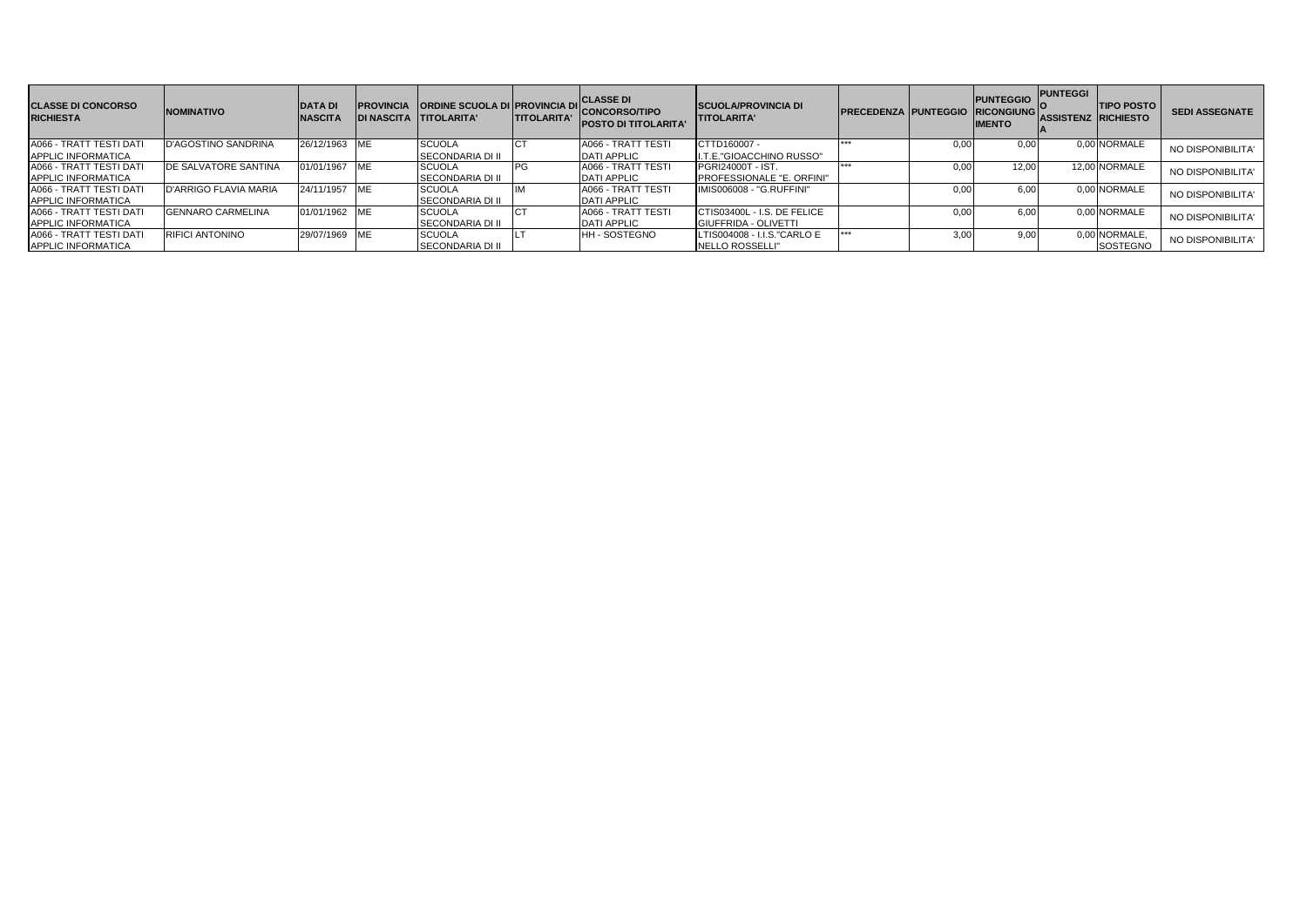| <b>CLASSE DI CONCORSO</b><br><b>RICHIESTA</b> | <b>NOMINATIVO</b>       | <b>DATA DI</b><br><b>NASCITA</b> | <b>PROVINCIA</b> | <b>ORDINE SCUOLA DI PROVINCIA DI</b><br>DI NASCITA TTITOLARITA' | <b>TITOLARITA'</b> | <b>CLASSE DI</b><br><b>CONCORSO/TIPO</b><br><b>POSTO DI TITOLARITA'</b> | <b>SCUOLA/PROVINCIA DI</b><br><b>TITOLARITA'</b> | <b>PRECEDENZA PUNTEGGIO</b> |      | <b>PUNTEGGIO</b><br><b>RICONGIUNG</b><br><b>IMENTO</b> | <b>PUNTEGGI</b><br><b>ASSISTENZ RICHIESTO</b> | <b>TIPO POSTO</b> | <b>SEDI ASSEGNATE</b>  | <b>NOTE</b>         |
|-----------------------------------------------|-------------------------|----------------------------------|------------------|-----------------------------------------------------------------|--------------------|-------------------------------------------------------------------------|--------------------------------------------------|-----------------------------|------|--------------------------------------------------------|-----------------------------------------------|-------------------|------------------------|---------------------|
| AA24 - LINGUA E CULT                          | <b>TRIFILETTI PAOLA</b> | 21/12/1958 PA                    |                  | <b>SCUOLA</b>                                                   |                    | AA24 - LINGUA E CUL                                                     | BRIS006001 - I.I.S.S. "C.                        |                             | 0.00 | 6.00                                                   |                                               | 0.00 NORMALE      | MEIS00800V - VAINICHER |                     |
| STRANIERA (FRANCESE)                          |                         |                                  |                  | <b>SECONDARIA DI II</b>                                         |                    | <b>STRANIERA</b>                                                        | AGOSTINELLI"                                     |                             |      |                                                        |                                               |                   | LIPARI                 |                     |
| AA24 - LINGUA E CULT                          | <b>GIUFFRE' CARMELA</b> | 15/02/1973 ME                    |                  | <b>SCUOLA</b>                                                   |                    | AA24 - LINGUA E CUL                                                     | PAIS02200V - JACOPO DEL                          |                             | 7,00 | 13.00                                                  |                                               | 0.00 NORMALE      | ,,,,,,,,,,,,,,,,,,     | <b>NON OTTIENE</b>  |
| STRANIERA (FRANCESE)                          |                         |                                  |                  | <b>SECONDARIA DI II</b>                                         |                    | <b>STRANIERA</b>                                                        | <b>DUCA - DIEGO BIANCA AMATO</b>                 |                             |      |                                                        |                                               |                   |                        |                     |
| AA24 - LINGUA E CULT                          | BEVACQUA LOREDANA       | 22/10/1976 ME                    |                  | <b>SCUOLA</b>                                                   |                    | AA24 - LINGUA E CUL                                                     | PAIS013004 - IISS STENIO                         |                             | 7.00 | 13.00                                                  |                                               | 0.00 NORMALE      |                        | <b>NON OTTIENE</b>  |
| STRANIERA (FRANCESE)                          |                         |                                  |                  | <b>SECONDARIA DI II</b>                                         |                    | <b>STRANIERA</b>                                                        |                                                  |                             |      |                                                        |                                               |                   | ,,,,,,,,,,,,,,,,,,,    |                     |
| AA24 - LINGUA E CULT                          | <b>GIUFFRE TERESA</b>   | 24/07/1971 ME                    |                  | <b>SCUOLA</b>                                                   |                    | <b>AC24 - LINGUA E CULT</b>                                             | PAIS02200V - JACOPO DEL                          |                             | 6,00 | 12.00                                                  |                                               | 0.00 NORMALE      | ,,,,,,,,,,,,,,,,,,     | <b>OTTIENE AC24</b> |
| STRANIERA (FRANCESE)                          |                         |                                  |                  | <b>SECONDARIA DI II</b>                                         |                    | <b>STRANIERA</b>                                                        | <b>DUCA - DIEGO BIANCA AMATO</b>                 |                             |      |                                                        |                                               |                   |                        |                     |
| AA24 - LINGUA E CULT                          | <b>RUSSO SARAH</b>      | 12/08/1976 ME                    |                  | <b>SCUOLA</b>                                                   |                    | AB24 - LINGUA E CULT                                                    | ENIS01900T - "FRATELLI                           |                             | 3.00 | 9.00                                                   |                                               | 0.00 NORMALE      | ,,,,,,,,,,,,,,,,,,,    | <b>OTTIENE AB24</b> |
| STRANIERA (FRANCESE)                          |                         |                                  |                  | <b>SECONDARIA DI I</b>                                          |                    | STRANIERA (INGLESE)                                                     | <b>TESTA</b> *                                   |                             |      |                                                        |                                               |                   |                        |                     |
| AA24 - LINGUA E CULT                          | LA SPINA AURORA HEBE    | 18/03/1979 ME                    |                  | <b>SCUOLA</b>                                                   | <b>TO</b>          | <b>EH - SOST, MINORATI</b>                                              | TOMM82501R - I.C. CONDOVE - ***                  |                             | 6,00 | 12.00                                                  |                                               | 0.00 NORMALE.     | ,,,,,,,,,,,,,,,,,,     | <b>OTTIENE SU</b>   |
| STRANIERA (FRANCESE)                          |                         |                                  |                  | SECONDARIA DI I                                                 |                    | <b>PSICOFISICI</b>                                                      | G.F. RE                                          |                             |      |                                                        |                                               | SOSTEGNO          |                        | <b>SOSTEGNO</b>     |
| AA24 - LINGUA E CULT                          | <b>PELLEGRINO LILIA</b> | 11/02/1982 ME                    |                  | <b>SCUOLA</b>                                                   | <b>RC</b>          | AA25 - LINGUA                                                           | RCMM84501B - ISTITUTO                            |                             | 6,00 | 12.00                                                  |                                               | 0.00 NORMALE      | ,,,,,,,,,,,,,,,,,,,    | <b>OTTIENE</b>      |
| STRANIERA (FRANCESE)                          |                         |                                  |                  | <b>SECONDARIA DI I</b>                                          |                    | <b>STRANIERA</b>                                                        | <b>PRIMO GRADO BOVALINO</b>                      |                             |      |                                                        |                                               |                   |                        | PRIMO GRADO         |
| AA24 - LINGUA E CULT                          | <b>PARISI DOMENICA</b>  | 26/08/1963 ME                    |                  | <b>SCUOLA</b>                                                   |                    | AC25 - LINGUA                                                           | CTMM894015 - SMS G.                              |                             | 0,00 | 6.00                                                   |                                               | 0.00 NORMALE      | MEIS03300G - PUGLIATTI |                     |
| STRANIERA (FRANCESE)                          | <b>GIUSEPPA</b>         |                                  |                  | SECONDARIA DI I                                                 |                    | <b>STRANIERA</b>                                                        | <b>LEOPARDI CATANIA</b>                          |                             |      |                                                        |                                               |                   | <b>TAORMINA</b>        |                     |
| AA24 - LINGUA E CULT                          | <b>CASTANO ROSSANA</b>  | 24/12/1971 ME                    |                  | <b>SCUOLA</b>                                                   |                    | AA25 - LINGUA                                                           | CEMM89601E - SCUOLA                              |                             | 0.00 | 6.00                                                   |                                               | 0.00 NORMALE      | ////////////////////   | <b>OTTIENE</b>      |
| STRANIERA (FRANCESE)                          |                         |                                  |                  | <b>SECONDARIA DI I</b>                                          |                    | <b>STRANIERA</b>                                                        | "PASCOLI" - CASAPESENNA-                         |                             |      |                                                        |                                               |                   |                        | PRIMO GRADO         |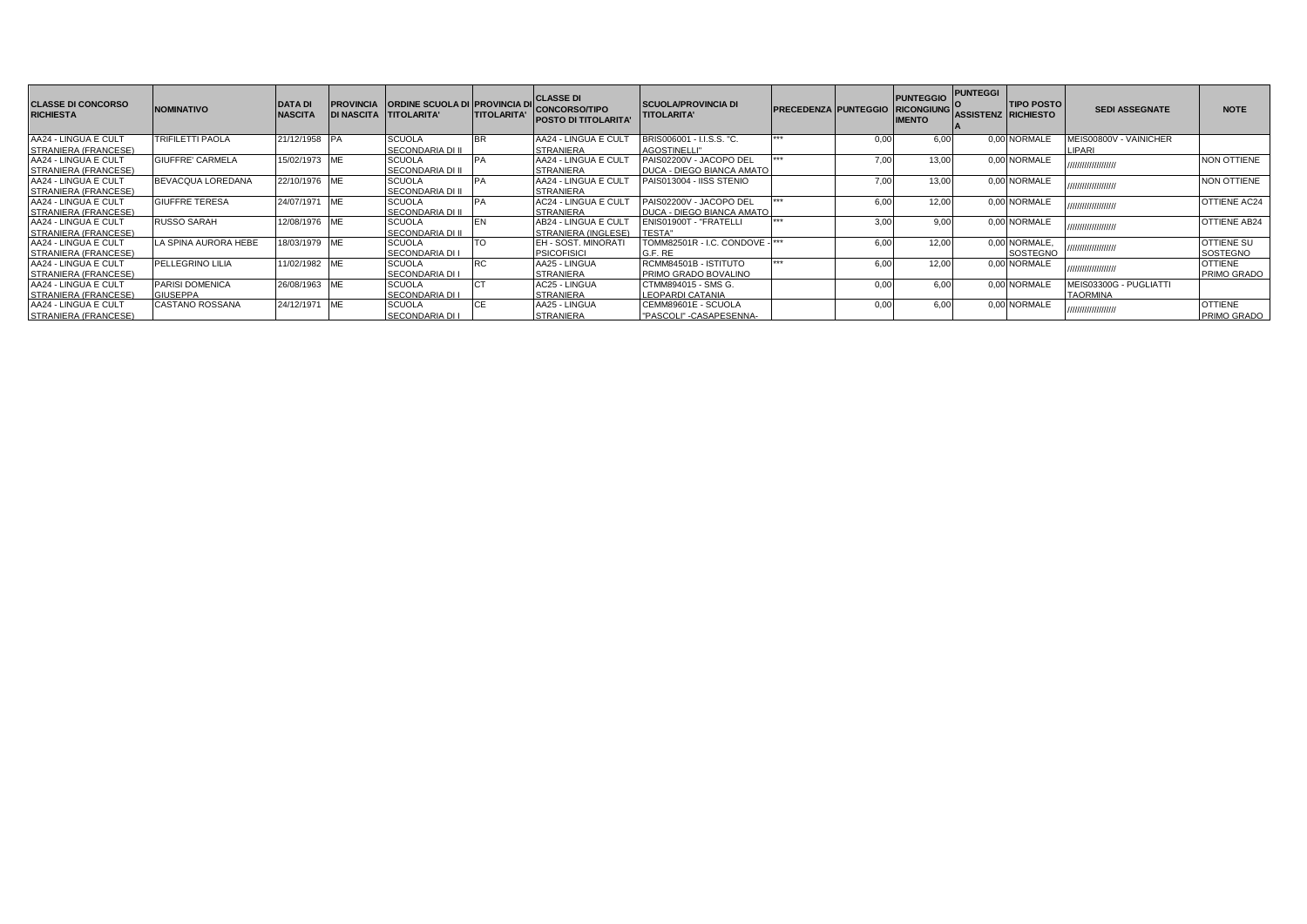| <b>CLASSE DI CONCORSO</b><br><b>RICHIESTA</b> | <b>NOMINATIVO</b>            | <b>DATA DI</b><br><b>NASCITA</b> | <b>PROVINCIA</b><br><b>DI NASCITA</b> | ORDINE SCUOLA DI PROVINCIA D<br><b>TITOLARITA'</b> | <b>TITOLARITA'</b> | <b>CLASSE DI</b><br><b>CONCORSO/TIPO</b><br><b>POSTO DI TITOLARITA'</b> | <b>SCUOLA/PROVINCIA DI</b><br><b>TITOLARITA'</b> | <b>PRECEDENZA PUNTEGGIO</b> |      | PUNTEGGIO PUNTEGGIO<br><b>RICONGIUNG ASSISTENZ</b><br><b>IMENTO</b> | <b>TIPO POSTO</b><br><b>RICHIESTO</b> | <b>SEDI ASSEGNATE</b>            | <b>NOTE</b>         |
|-----------------------------------------------|------------------------------|----------------------------------|---------------------------------------|----------------------------------------------------|--------------------|-------------------------------------------------------------------------|--------------------------------------------------|-----------------------------|------|---------------------------------------------------------------------|---------------------------------------|----------------------------------|---------------------|
| AB24 - LINGUA E CULT                          | ANTONAZZO ANNUNZIATA         | 06/09/1973                       | <b>ME</b>                             | <b>SCUOLA</b>                                      | PG                 | AB24 - LINGUA E CULT                                                    | PGIS02800V - I.I.S. "PATRIZI-                    |                             | 0.00 | 6,00                                                                | 0,00 NORMALE                          | METD04000X - JACI MESSINA        |                     |
| STRANIERA (INGLESE)                           |                              |                                  |                                       | SECONDARIA DI II                                   |                    | STRANIERA (INGLESE)                                                     | BALDELLI-CAVALLOTTI"                             |                             |      |                                                                     |                                       |                                  |                     |
| AB24 - LINGUA E CULT                          | ALFIERI VALERIA              | 15/09/1977                       | <b>IME</b>                            | <b>SCUOLA</b>                                      | <b>RG</b>          | AB24 - LINGUA E CULT                                                    | RGIS02100T - ARCHIMEDE                           |                             | 8.00 | 14.00                                                               | 0.00 NORMALE                          | MEIS03100X - LA FARINA BASILE    |                     |
| STRANIERA (INGLESE)                           |                              |                                  |                                       | SECONDARIA DI II                                   |                    | STRANIERA (INGLESE)                                                     |                                                  |                             |      |                                                                     |                                       | <b>MESSINA</b>                   |                     |
| AB24 - LINGUA E CULT                          | <b>ARENA VITTORIA</b>        | 21/05/1978                       | <b>ME</b>                             | <b>SCUOLA</b>                                      | <b>RC</b>          | AB24 - LINGUA E CULT                                                    | RCIS01700A - IS "E. FERMI"                       |                             | 7.00 | 13.00                                                               | 0.00 NORMALE                          | MEIS027008- - VERONA TRENTO ICOE |                     |
|                                               |                              |                                  |                                       | SECONDARIA DI II                                   |                    |                                                                         |                                                  |                             |      |                                                                     |                                       | MESSINA + MEIS01600T -           |                     |
| STRANIERA (INGLESE)                           |                              |                                  |                                       | GRADO                                              |                    | STRANIERA (INGLESE)                                                     |                                                  |                             |      |                                                                     |                                       | GUTTUSO MILAZZO 12h + 6h         |                     |
| AB24 - LINGUA E CULT                          | <b>CAMBRIA ROSALIA</b>       | 12/08/1974 ME                    |                                       | SCUOLA                                             | <b>RC</b>          | AB24 - LINGUA E CULT                                                    | RCRH080001 - I.P.S.S.A.R.                        |                             | 6.00 | 12.00                                                               | 0.00 NORMALE                          | <b>MEIS03400B - MEDI</b>         | <b>ESECUZIONE</b>   |
| STRANIERA (INGLESE)                           |                              |                                  |                                       | SECONDARIA DI II                                   |                    | STRANIERA (INGLESE)                                                     | "DEA PERSEFONE"                                  |                             |      |                                                                     |                                       | <b>BARCELLONA</b>                | SENTENZA/ORDINANZA  |
| AB24 - LINGUA E CULT                          | MOSCHELLA ROBERTA            | 08/04/1980                       | ME                                    | <b>SCUOLA</b>                                      | <b>CT</b>          | AB24 - LINGUA E CULT                                                    | CTRH010007 - IPSSAR                              |                             | 6.00 | 12.00                                                               | 0.00 NORMALE                          | MEIS03300G - PUGLIATTI           |                     |
| STRANIERA (INGLESE)                           |                              |                                  |                                       | SECONDARIA DI II                                   |                    | STRANIERA (INGLESE)                                                     | <b>GIOVANNI FALCONE</b>                          |                             |      |                                                                     |                                       | <b>TAORMINA</b>                  |                     |
| AB24 - LINGUA E CULT                          | <b>BARRESI VINCENZA</b>      | 08/10/1971                       | <b>KR</b>                             | <b>SCUOLA</b>                                      | <b>GE</b>          | AB24 - LINGUA E CULT                                                    | GERI07000P - I.P.S. I.S.                         |                             | 3.00 | 9,00                                                                | 0,00 NORMALE                          | <b>MEIS03400B - MEDI</b>         |                     |
| STRANIERA (INGLESE)                           |                              |                                  |                                       | SECONDARIA DI II                                   |                    | STRANIERA (INGLESE)                                                     | <b>GASLINI/MEUCCI</b>                            |                             |      |                                                                     |                                       | <b>BARCELLONA</b>                |                     |
| AB24 - LINGUA E CULT                          | LO GIUDICE MARIALUISA        | 06/06/1974                       | ME                                    | <b>SCUOLA</b>                                      | <b>CT</b>          | AB24 - LINGUA E CULT                                                    | CTIS00600C - IS ENRICO MEDI                      |                             | 3.00 | 9,00                                                                | 0.00 NORMALE                          | MEIS03300G - PUGLIATTI           |                     |
| STRANIERA (INGLESE)                           |                              |                                  |                                       | SECONDARIA DI II                                   |                    | STRANIERA (INGLESE)                                                     |                                                  |                             |      |                                                                     |                                       | <b>TAORMINA</b>                  |                     |
| AB24 - LINGUA E CULT                          | <b>RUSSO SARAH</b>           | 12/08/1976 ME                    |                                       | <b>SCUOLA</b>                                      | EN                 | AB24 - LINGUA E CULT                                                    | ENIS01900T - "FRATELLI                           |                             | 3.00 | 9,00                                                                | 0,00 NORMALE                          | <b>MEIS03400B - MEDI</b>         |                     |
| STRANIERA (INGLESE)                           |                              |                                  |                                       | SECONDARIA DI II                                   |                    | STRANIERA (INGLESE)                                                     | <b>TESTA"</b>                                    |                             |      |                                                                     |                                       | <b>BARCELLONA</b>                |                     |
| AB24 - LINGUA E CULT                          | PAPALE ROSA PIA              | 26/01/1967                       | ME                                    | SCUOLA                                             | <b>RC</b>          | AB24 - LINGUA E CULT                                                    | RCIS00300C - "G.RENDA"                           |                             | 3,00 | 9.00                                                                | 0.00 NORMALE                          | MEIS023001 - BORGHESE            |                     |
| STRANIERA (INGLESE)                           |                              |                                  |                                       | SECONDARIA DI II                                   |                    | STRANIERA (INGLESE)                                                     | <b>POLISTENA</b>                                 |                             |      |                                                                     |                                       | <b>FARANDA PATTI</b>             |                     |
| AB24 - LINGUA E CULT                          | REINA NAZARENA               | 14/01/1968                       | AG                                    | <b>SCUOLA</b>                                      | <b>RM</b>          | AB24 - LINGUA E CULT                                                    | RMSD11000B - LICEO                               |                             | 3.00 | 9.00                                                                | 0.00 NORMALE                          | METF040006 - TORRICELLI S.       |                     |
| STRANIERA (INGLESE)                           |                              |                                  |                                       | SECONDARIA DI II                                   |                    | STRANIERA (INGLESE)                                                     | <b>ARTISTICO E LINGUISTICO</b>                   |                             |      |                                                                     |                                       | <b>AGATA MILITELLO</b>           |                     |
| AB24 - LINGUA E CULT                          | TOLLINO BENEDETTA            | 06/05/1959                       | ME                                    | <b>SCUOLA</b>                                      | <b>SR</b>          | AB24 - LINGUA E CULT                                                    | SRIS02800D - "ELIO VITTORINI                     |                             | 0.00 | 6.00                                                                | 0.00 NORMALE                          |                                  | NON OTTIENE         |
| STRANIERA (INGLESE)                           |                              |                                  |                                       | SECONDARIA DI II                                   |                    | STRANIERA (INGLESE)                                                     | <b>LENTINI</b>                                   |                             |      |                                                                     |                                       | ,,,,,,,,,,,,,,,,,,,,,            |                     |
| AB24 - LINGUA E CULT                          | <b>VINCI GRAZIA</b>          | 01/11/1962 ME                    |                                       | <b>SCUOLA</b>                                      | CT.                | AB24 - LINGUA E CULT                                                    | CTRH010007 - IPSSAR                              |                             | 0.00 | 6.00                                                                | 0.00 NORMALE                          |                                  | <b>NON OTTIENE</b>  |
| STRANIERA (INGLESE)                           |                              |                                  |                                       | SECONDARIA DI II                                   |                    | STRANIERA (INGLESE)                                                     | <b>GIOVANNI FALCONE</b>                          |                             |      |                                                                     |                                       | ,,,,,,,,,,,,,,,,,,,,             |                     |
| AB24 - LINGUA E CULT                          | LO RE STEFANIA               | 22/02/1966                       | <b>ME</b>                             | <b>SCUOLA</b>                                      | CT                 | AB24 - LINGUA E CULT                                                    | CTPC040006 - LC "MARIO                           |                             | 0.00 | 6.00                                                                | 0.00 NORMALE                          |                                  | <b>NON OTTIENE</b>  |
| STRANIERA (INGLESE)                           |                              |                                  |                                       | SECONDARIA DI II                                   |                    | STRANIERA (INGLESE)                                                     | CUTELLI"                                         |                             |      |                                                                     |                                       | ,,,,,,,,,,,,,,,,,,,,,            |                     |
| AB24 - LINGUA E CULT                          | <b>SANTORO MARIA CARMELA</b> | 29/01/1968                       | <b>ME</b>                             | <b>SCUOLA</b>                                      | PA                 | AB24 - LINGUA E CULT                                                    | PAIS00700R - IIS - LUIGI FAILL                   |                             | 0.00 | 6.00                                                                | 0.00 NORMALE                          | MEIS027008- - VERONA TRENTO      |                     |
| STRANIERA (INGLESE)                           |                              |                                  |                                       | SECONDARIA DI II                                   |                    | STRANIERA (INGLESE)                                                     | <b>TEDALDI</b>                                   |                             |      |                                                                     |                                       | <b>MESSINA</b>                   |                     |
| AB24 - LINGUA E CULT                          | <b>GERVASIO SANTA</b>        | 04/11/1974                       | <b>ICT</b>                            | <b>SCUOLA</b>                                      | EN                 | AB24 - LINGUA E CULT                                                    | ENIS004004 - "FEDERICO II"                       |                             | 0.00 | 6,00                                                                | 0,00 NORMALE                          | ,,,,,,,,,,,,,,,,,,,,,            | NON OTTIENE         |
| STRANIERA (INGLESE)                           |                              |                                  |                                       | SECONDARIA DI II                                   |                    | STRANIERA (INGLESE)                                                     |                                                  |                             |      |                                                                     |                                       |                                  |                     |
| AB24 - LINGUA E CULT                          | <b>CARRUBBA BRIGIDA</b>      | 24/07/1981                       | ME                                    | SCUOLA                                             | <b>RM</b>          | AB24 - LINGUA E CULT                                                    | RMIS072002 - LEONARDO DA                         |                             | 0.00 | 6.00                                                                | 0.00 NORMALE                          | MEPS22000L - PICCOLO CAPO        |                     |
| STRANIERA (INGLESE)                           |                              |                                  |                                       | SECONDARIA DI II                                   |                    | STRANIERA (INGLESE)                                                     | <b>VINCI</b>                                     |                             |      |                                                                     |                                       | <b>J'ORLANDO</b>                 |                     |
| AB24 - LINGUA E CULT                          | <b>MORABITO STEFANIA</b>     | 24/11/1978                       | <b>IME</b>                            | <b>SCUOLA</b>                                      | <b>RC</b>          | AD24 - LINGUA E CULT                                                    | RCPC01000T - LICEO                               |                             | 4.00 | 10.00                                                               | 0,00 NORMALE,                         |                                  | OTTIENE SU AD24     |
| STRANIERA (INGLESE)                           |                              |                                  |                                       | SECONDARIA DI II                                   |                    | STRANIERA (TEDESCO)                                                     | CLASSICO -CONVITTO                               |                             |      |                                                                     | <b>SOSTEGNO</b>                       | ,,,,,,,,,,,,,,,,,,,,             |                     |
| AB24 - LINGUA E CULT                          | <b>MODICA STEFANIA</b>       | 21/12/1969                       | ME                                    | SCUOLA                                             | <b>PA</b>          | AC24 - LINGUA E CULT                                                    | PAPM04000V - IM REGINA                           |                             | 6,00 | 12,00                                                               | 0,00 NORMALE                          | ,,,,,,,,,,,,,,,,,,,,,            | OTTIENE SU AC24     |
| STRANIERA (INGLESE)                           |                              |                                  |                                       | SECONDARIA DI II                                   |                    | <b>STRANIERA</b>                                                        | MARGHERITA                                       |                             |      |                                                                     |                                       |                                  |                     |
| AB24 - LINGUA E CULT                          | PAPALIA ALESSANDRA           | 10/04/1983                       | ME                                    | <b>SCUOLA</b>                                      | <b>PA</b>          | <b>AC24 - LINGUA E CULT</b>                                             | PARH01000Q - P.BORSELLINO                        |                             | 0.00 | 6.00                                                                | 0.00 NORMALE                          | ,,,,,,,,,,,,,,,,,,,,,            | <b>NON OTTIENE</b>  |
| STRANIERA (INGLESE)                           |                              |                                  |                                       | SECONDARIA DI II                                   |                    | <b>STRANIERA</b>                                                        |                                                  |                             |      |                                                                     |                                       |                                  |                     |
| AB24 - LINGUA E CULT                          | <b>ALLIA SIMONA</b>          | 20/08/1978                       | <b>ME</b>                             | <b>SCUOLA</b>                                      | ICT.               | AC25 - LINGUA                                                           | CTMM89701L - "ITALO                              |                             | 8,00 | 14,00                                                               | 0,00 NORMALE,                         |                                  | OTTIENE SU SOSTEGNO |
| STRANIERA (INGLESE)                           |                              |                                  |                                       | SECONDARIA DI                                      |                    | <b>STRANIERA</b>                                                        | CALVINO"                                         |                             |      |                                                                     | <b>SOSTEGNO</b>                       | ,,,,,,,,,,,,,,,,,,,,             |                     |
| AB24 - LINGUA E CULT                          | LONGO MARIA                  | 10/03/1968                       | ME                                    | SCUOLA PRIMARIA PZ                                 |                    | <b>AN - COMUNE</b>                                                      | PZEE831011 - PRIMARIA P.                         |                             | 0.00 | 6,00                                                                | 0,00 NORMALE                          |                                  | NON OTTIENE         |
| STRANIERA (INGLESE)                           |                              |                                  |                                       |                                                    |                    |                                                                         | LACAVA-CORLETO P.                                |                             |      |                                                                     |                                       | ,,,,,,,,,,,,,,,,,,,,             |                     |
| AB24 - LINGUA E CULT                          | DE ROSA TIZIANA              | 06/09/1979                       | <b>ITN</b>                            | SCUOLA                                             | <b>FR</b>          | EH - SOST, MINORATI                                                     | FRMM85501A - IC CASSINO 3                        |                             | 4,00 | 10,00                                                               | 0,00 NORMALE,                         | ,,,,,,,,,,,,,,,,,,,,             | OTTIENE SU SOSTEGNO |
| STRANIERA (INGLESE)                           |                              |                                  |                                       | SECONDARIA DI                                      |                    | <b>PSICOFISICI</b>                                                      | <b>DIAMARE CASSINO</b>                           |                             |      |                                                                     | SOSTEGNO                              |                                  |                     |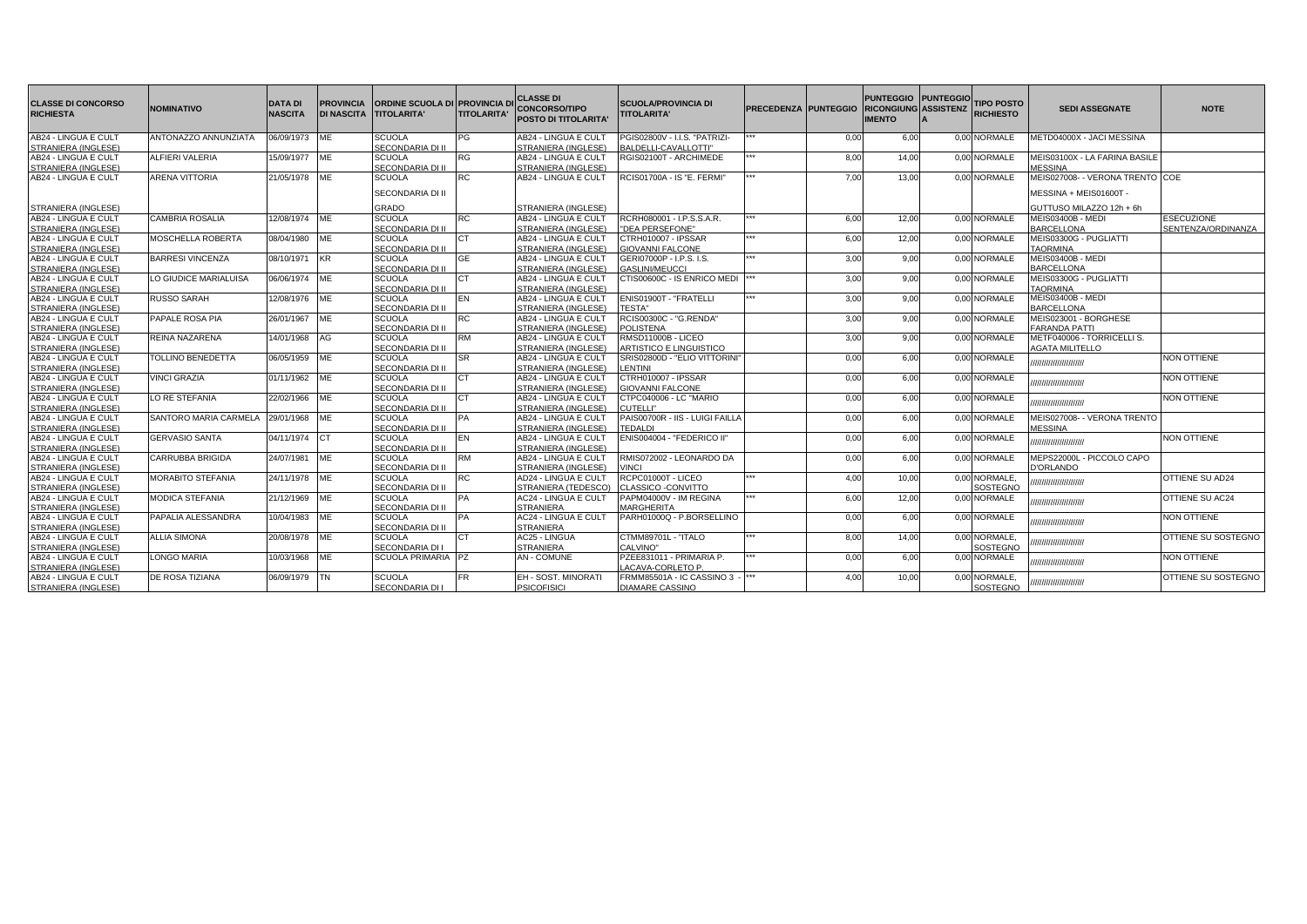| <b>ICLASSE DI CONCORSO</b><br><b>RICHIESTA</b>      | <b>NOMINATIVO</b>          | <b>DATA DI</b><br><b>NASCITA</b> | <b>PROVINCIA</b> | <b>ORDINE SCUOLA DI PROVINCIA DI</b><br>DI NASCITA TIITOLARITA' | <b>TITOLARITA'</b> | <b>CLASSE DI</b><br><b>CONCORSO/TIPO</b><br><b>POSTO DI TITOLARITA'</b> | <b>SCUOLA/PROVINCIA DI</b><br><b>TITOLARITA'</b>            | <b>PRECEDENZA PUNTEGGIO</b> |      | <b>PUNTEGGIO</b><br><b>RICONGIUNG</b><br><b>IMENTO</b> | <b>PUNTEGGI</b><br><b>ASSISTENZ RICHIESTO</b> | <b>TIPO POSTO</b>                | <b>SEDI ASSEGNATE</b>                 | <b>NOTE</b>                  |
|-----------------------------------------------------|----------------------------|----------------------------------|------------------|-----------------------------------------------------------------|--------------------|-------------------------------------------------------------------------|-------------------------------------------------------------|-----------------------------|------|--------------------------------------------------------|-----------------------------------------------|----------------------------------|---------------------------------------|------------------------------|
| <b>AC24 - LINGUA E CULT</b>                         | <b>MODICA STEFANIA</b>     | 21/12/1969                       | ME               | <b>SCUOLA</b>                                                   |                    | AC24 - LINGUA E CULT                                                    | PAPM04000V - IM REGINA                                      | ***                         | 6,00 | 12.00                                                  |                                               | 0,00 NORMALE                     | MEIS03300G - PUGLIATTI                |                              |
| STRANIERA (SPAGNOLO)                                |                            |                                  |                  | <b>SECONDARIA DI II</b>                                         |                    | <b>STRANIERA</b>                                                        | <b>MARGHERITA</b>                                           |                             |      |                                                        |                                               |                                  | <b>TAORMINA</b>                       |                              |
| AC24 - LINGUA E CULT<br>STRANIERA (SPAGNOLO)        | <b>GIUFFRE TERESA</b>      | 24/07/1971 ME                    |                  | <b>SCUOLA</b><br><b>SECONDARIA DI II</b>                        |                    | AC24 - LINGUA E CULT<br><b>STRANIERA</b>                                | PAIS02200V - JACOPO DEL<br><b>DUCA - DIEGO BIANCA AMATO</b> |                             | 6.00 | 12.00                                                  |                                               | 0.00 NORMALE                     | MEPC060006 - V. EMANUELE III<br>PATTI |                              |
| <b>AC24 - LINGUA E CULT</b>                         | <b>MATERIA FORTUNATA G</b> | 31/03/1978 ME                    |                  | <b>SCUOLA</b><br><b>SECONDARIA DI II</b>                        |                    | AC24 - LINGUA E CULT<br><b>STRANIERA</b>                                | CTIS001009 - IIS MICHELE<br><b>AMARI</b>                    |                             | 0,00 | 6.00                                                   |                                               | 0,00 NORMALE                     | ,,,,,,,,,,,,,,,,,,,,,,                | <b>NON</b><br><b>OTTIENE</b> |
| STRANIERA (SPAGNOLO)<br>AC24 - LINGUA E CULT        | PAPALIA ALESSANDRA         | 10/04/1983 ME                    |                  | <b>SCUOLA</b>                                                   |                    | AC24 - LINGUA E CULT                                                    | PARH01000Q - P.BORSELLINO                                   |                             | 0.00 | 6.00                                                   |                                               | 0,00 NORMALE                     | ,,,,,,,,,,,,,,,,,,,,,,                | <b>NON</b>                   |
| STRANIERA (SPAGNOLO)                                |                            |                                  |                  | <b>SECONDARIA DI II</b>                                         |                    | <b>STRANIERA</b>                                                        |                                                             |                             |      |                                                        |                                               |                                  |                                       | <b>OTTIENE</b>               |
| <b>AC24 - LINGUA E CULT</b>                         | <b>ALLIA SIMONA</b>        | 20/08/1978 ME                    |                  | <b>SCUOLA</b>                                                   |                    | AC25 - LINGUA                                                           | CTMM89701L - "ITALO                                         | ***                         | 8.00 | 14.00                                                  |                                               | 0.00 NORMALE.<br><b>SOSTEGNO</b> | ,,,,,,,,,,,,,,,,,,,,,,                | <b>OTTIENE SU</b>            |
| STRANIERA (SPAGNOLO)<br><b>AC24 - LINGUA E CULT</b> | <b>BRIGUGLIO ROSARIA</b>   | 17/03/1976 ME                    |                  | <b>SECONDARIA DI I</b><br><b>SCUOLA PRIMARIA CR</b>             |                    | <b>STRANIERA</b><br><b>AN-COMUNE</b>                                    | CALVINO"<br>CREE81001B-                                     | مقامله مقا                  | 7.00 | 13.00                                                  |                                               | 0.00 NORMALE                     |                                       | SOSTEGNO<br><b>NON</b>       |
| STRANIERA (SPAGNOLO)                                |                            |                                  |                  |                                                                 |                    |                                                                         | CASALBUTTANO CAP.                                           |                             |      |                                                        |                                               |                                  | ,,,,,,,,,,,,,,,,,,,,,,,               | <b>OTTIENE</b>               |
| <b>AC24 - LINGUA E CULT</b>                         | LO PRESTI PAOLA            | 09/04/1982 ME                    |                  | <b>SCUOLA</b>                                                   |                    | AC25 - LINGUA                                                           | TPMM82101B - S.M. "LUIGI                                    | ***                         | 4.00 | 10.00                                                  |                                               | 0.00 NORMALE                     | MEIS023001 - BORGHESE                 | COE                          |
| STRANIERA (SPAGNOLO)                                |                            |                                  |                  | <b>SECONDARIA DI I</b>                                          |                    | <b>STRANIERA</b>                                                        | <b>STURZO" MARSALA</b>                                      |                             |      |                                                        |                                               |                                  | <b>FARANDA PATTI</b>                  |                              |
| AC24 - LINGUA E CULT                                | PARISI DOMENICA            | 26/08/1963 ME                    |                  | <b>SCUOLA</b>                                                   |                    | AC25 - LINGUA                                                           | CTMM894015 - SMS G.                                         |                             | 0.00 | 6.00                                                   |                                               | 0.00 NORMALE                     |                                       |                              |
| STRANIERA (SPAGNOLO)                                | <b>GIUSEPPA</b>            |                                  |                  | <b>SECONDARIA DI I</b>                                          |                    | <b>STRANIERA</b>                                                        | <b>LEOPARDI CATANIA</b>                                     |                             |      |                                                        |                                               |                                  |                                       |                              |
| <b>AC24 - LINGUA E CULT</b>                         | COSTANTINO NICOLA          | 29/12/1972 ME                    |                  | <b>SCUOLA</b>                                                   | <b>RM</b>          | CH - SOST, MINORATI                                                     | RMMM8DX016 - SMS I.C.                                       |                             | 0,00 | 6.00                                                   |                                               | 0,00 NORMALE,                    |                                       |                              |
| STRANIERA (SPAGNOLO)                                |                            |                                  |                  | <b>SECONDARIA DI I</b>                                          |                    | <b>DELLA VISTA</b>                                                      | <b>LADISPOLI 1</b>                                          |                             |      |                                                        |                                               | SOSTEGNO                         |                                       |                              |
| <b>AC24 - LINGUA E CULT</b>                         | <b>CARDACI MARIA</b>       | 17/10/1980 ME                    |                  | <b>SCUOLA</b>                                                   |                    | AC25 - LINGUA                                                           | CTMM83201T - LUIGI                                          |                             | 0,0  | 6.00                                                   |                                               | 0,00 NORMALE,                    |                                       |                              |
| STRANIERA (SPAGNOLO)                                |                            |                                  |                  | <b>SECONDARIA DI I</b>                                          |                    | <b>STRANIERA</b>                                                        | PIRANDELLO -                                                |                             |      |                                                        |                                               | SOSTEGNO                         |                                       |                              |
| <b>AC24 - LINGUA E CULT</b>                         | RODILOSSO MELISSA          | 20/06/1981                       | <b>ME</b>        | <b>SCUOLA</b>                                                   |                    | AC25 - LINGUA                                                           | CTMM806019 - CARLO LEVI -                                   |                             | 0.0( | 6.00                                                   |                                               | 0.00 NORMALE                     |                                       |                              |
| STRANIERA (SPAGNOLO)                                |                            |                                  |                  | <b>SECONDARIA DI I</b>                                          |                    | STRANIERA                                                               | <b>MANIACE</b>                                              |                             |      |                                                        |                                               |                                  |                                       |                              |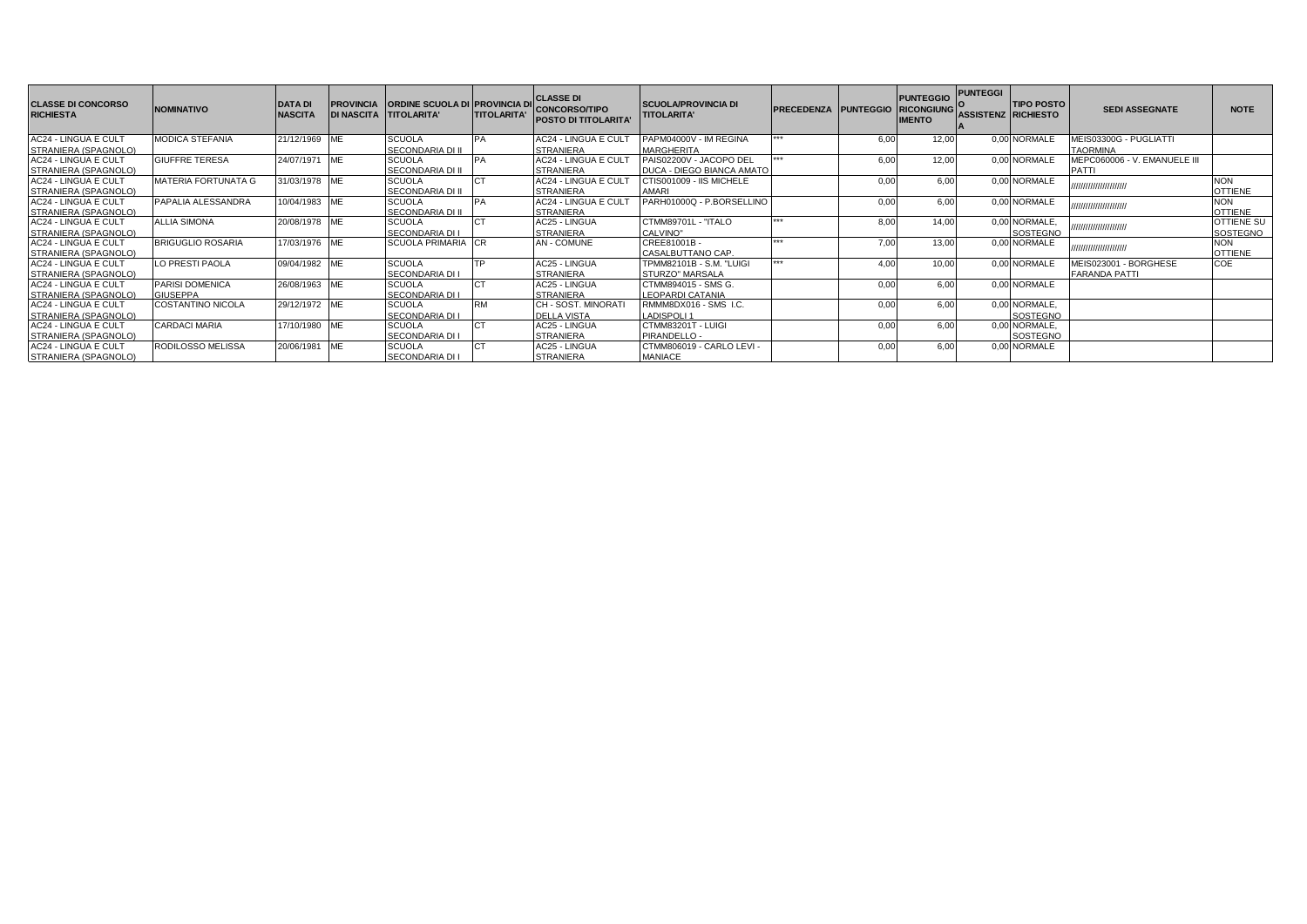| <b>ICLASSE DI CONCORSO</b><br><b>RICHIESTA</b> | <b>NOMINATIVO</b>         | <b>IDATAD</b><br><b>INASCITA</b> | <b>PROVINCIA ORDINE SCUOLA DIL</b><br>IDI NASCITA TITOLARITA' | <b>PROVINCIA</b><br><b>TITOLARITA'</b> | <b>CLASSE DI</b><br><b>CONCORSO/TIPO</b><br><b>IPOSTO DI TITOLARITA'</b> | <b>ISCUOLA/PROVINCIA DI</b><br><b>TITOLARITA'</b> | <b>IPRECEDENZA</b> |      | PUNTEGGIO I<br>PUNTEGGIO RICONGIUNG ASSISTENZ RICHIESTO<br><b>IMENTO</b> | <b>PUNTEGGI</b> | <b>TIPO POSTO</b> |
|------------------------------------------------|---------------------------|----------------------------------|---------------------------------------------------------------|----------------------------------------|--------------------------------------------------------------------------|---------------------------------------------------|--------------------|------|--------------------------------------------------------------------------|-----------------|-------------------|
| AC55 - CLARINETTO                              | <b>FEUDALE FOTI AGATA</b> | 27/05/1990 IME                   | <b>SCUOLA</b>                                                 |                                        | AC55 - CLARINETTO                                                        | PAPM04000V - IM REGINA                            |                    | 0.00 | 6.00                                                                     |                 | 0.00 NORMALE      |
|                                                |                           |                                  | <b>SECONDARIA DI II</b>                                       |                                        |                                                                          | <b>MARGHERITA</b>                                 |                    |      |                                                                          |                 |                   |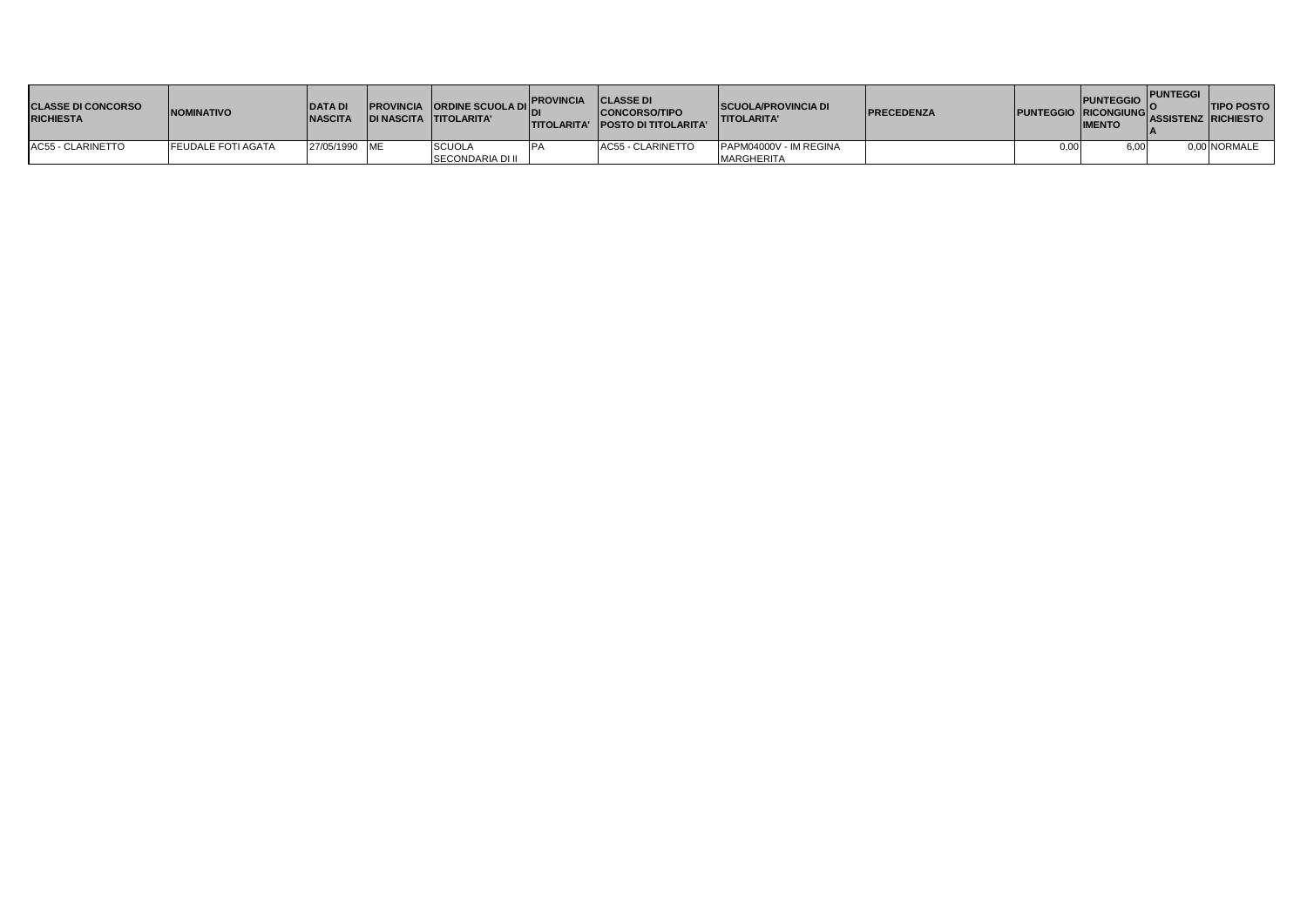| <b>CLASSE DI CONCORSO</b><br><b>RICHIESTA</b> | <b>NOMINATIVO</b>        | <b>IDATA DI</b><br><b>NASCITA</b> | <b>PROVINCIA</b> ORDINE SCUOLA DICA CLASSE DI<br><b>IDI NASCITA TITOLARITA'</b> | <b>CONCORSO/TIPO</b><br><b>ITITOLARITA' IPOSTO DI TITOLARITA'</b> | <b>SCUOLA/PROVINCIA DI</b><br><b>TITOLARITA'</b> | <b>PRECEDENZA PUNTEGGIO RICONGIUN</b> | <b>PUNTEGGIO PUNTEGGI I</b><br><b>GIMENTO</b> | <b>ITIPO POSTO</b><br><b>ASSISTENZ RICHIESTO</b> | <b>SEDE ASSEGNATA</b>  | <b>NOTE</b> |
|-----------------------------------------------|--------------------------|-----------------------------------|---------------------------------------------------------------------------------|-------------------------------------------------------------------|--------------------------------------------------|---------------------------------------|-----------------------------------------------|--------------------------------------------------|------------------------|-------------|
| AD24 - LINGUA E CULT                          | <b>MORABITO STEFANIA</b> | 24/11/1978 ME                     | <b>SCUOLA</b>                                                                   | AD24 - LINGUA E CULT RCPC01000T - LICEO                           |                                                  |                                       | 10.00.                                        | າ 00 NORMALE.                                    | MEPS010008 - ARCHIMEDE |             |
| STRANIERA (TEDESCO)                           |                          |                                   | <b>SECONDARIA DI II</b>                                                         | STRANIERA (TEDESCO) CLASSICO -CONVITTO                            |                                                  |                                       |                                               | SOSTEGNO MESSINA                                 |                        |             |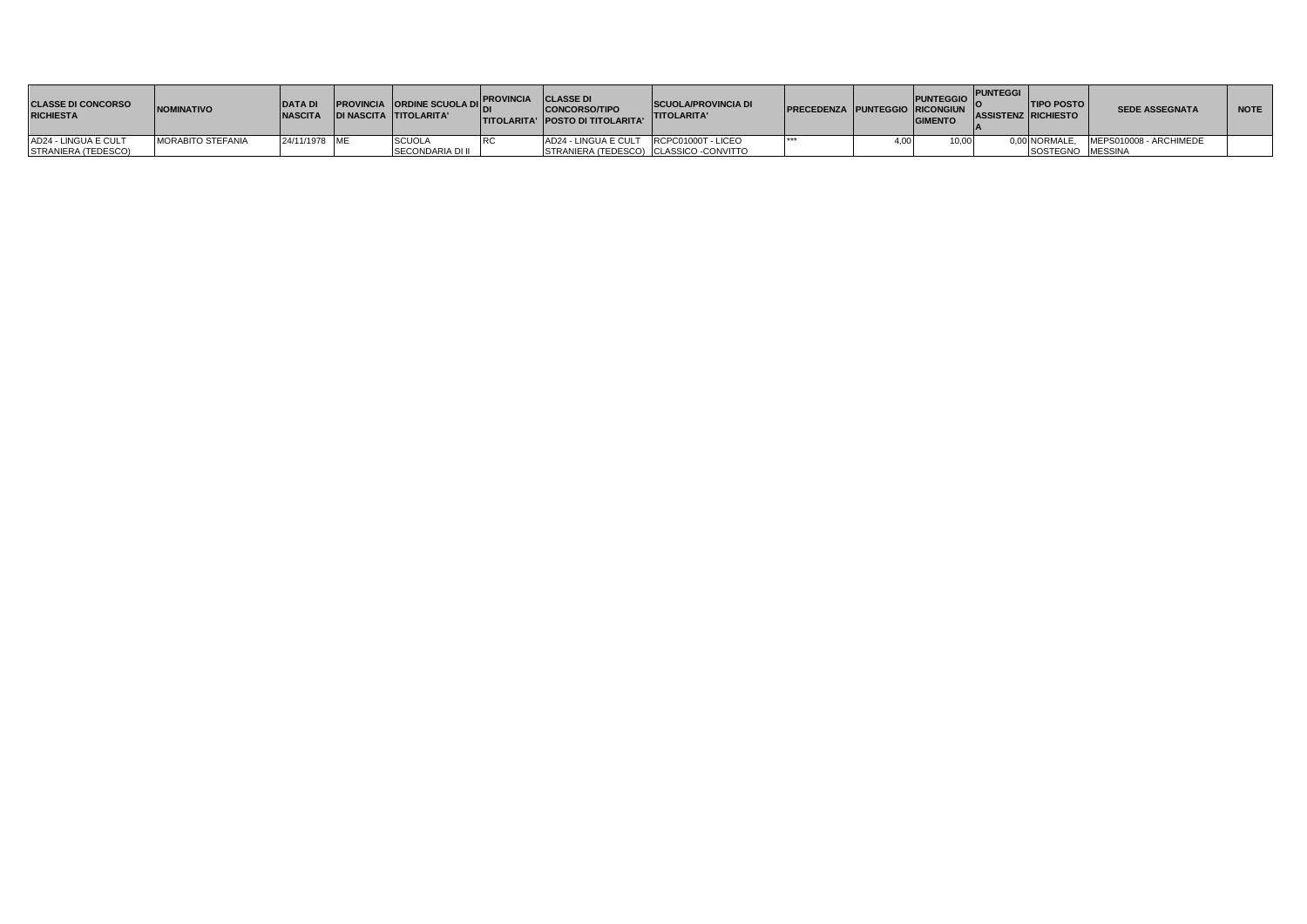| <b>CLASSE DI CONCORSO</b><br><b>RICHIESTA</b> | <b>NOMINATIVO</b>            | <b>DATA DI</b><br><b>NASCITA</b> |                                         | <b>IPROVINCIA ORDINE SCUOLA DI PROVINCIA DI CLASSE DI<br/>CONCORSO/TIPO TITOLARITA' TITOI ARITA' CONCORSO/TIPO</b><br><b>POSTO DI TITOLARITA'</b> | <b>SCUOLA/PROVINCIA DI</b><br><b>ITITOLARITA'</b>                     | PRECEDENZA PUNTEGGIO RICONGIUNG ASSISTENZ RICHIESTO | <b>IMENTO</b> | PUNTEGGIO PUNTEGGIO TIPO POSTO | <b>SEDI ASSEGNATE</b> |
|-----------------------------------------------|------------------------------|----------------------------------|-----------------------------------------|---------------------------------------------------------------------------------------------------------------------------------------------------|-----------------------------------------------------------------------|-----------------------------------------------------|---------------|--------------------------------|-----------------------|
| AJ55 - PIANOFORTE                             | <b>MORTELLITI LILIA RITA</b> | 22/05/1976 ME                    | <b>SCUOLA</b><br><b>SECONDARIA DI I</b> |                                                                                                                                                   | A030 - MUSICA SC. I GR. CTMM8AY01G - S.M. 1? I.<br>C."G.RUSSO" GIARRE |                                                     | 13,00         | 0,00 NORMALE                   | NO DISPONIBILITA'     |
| AJ55 - PIANOFORTE                             | <b>ILARDO DEBORA</b>         | 09/07/1982 ME                    | <b>SCUOLA</b><br>SECONDARIA DI I        | AJ56 - PIANOFORTE                                                                                                                                 | RGMM82801D - G.MARCONI                                                |                                                     | 13,00         | 0,00 NORMALE,<br>SOSTEGNO      | NO DISPONIBILITA'     |
| AJ55 - PIANOFORTE                             | ROTONDO ANNA MARIA           | 30/10/1976 ME                    | <b>SCUOLA</b><br><b>SECONDARIA DI I</b> | AJ56 - PIANOFORTE                                                                                                                                 | CTMM80901R -<br>IST.COMPRENSIVO "E.DE                                 |                                                     | 6.00          | 0.00 NORMALE                   | NO DISPONIBILITA'     |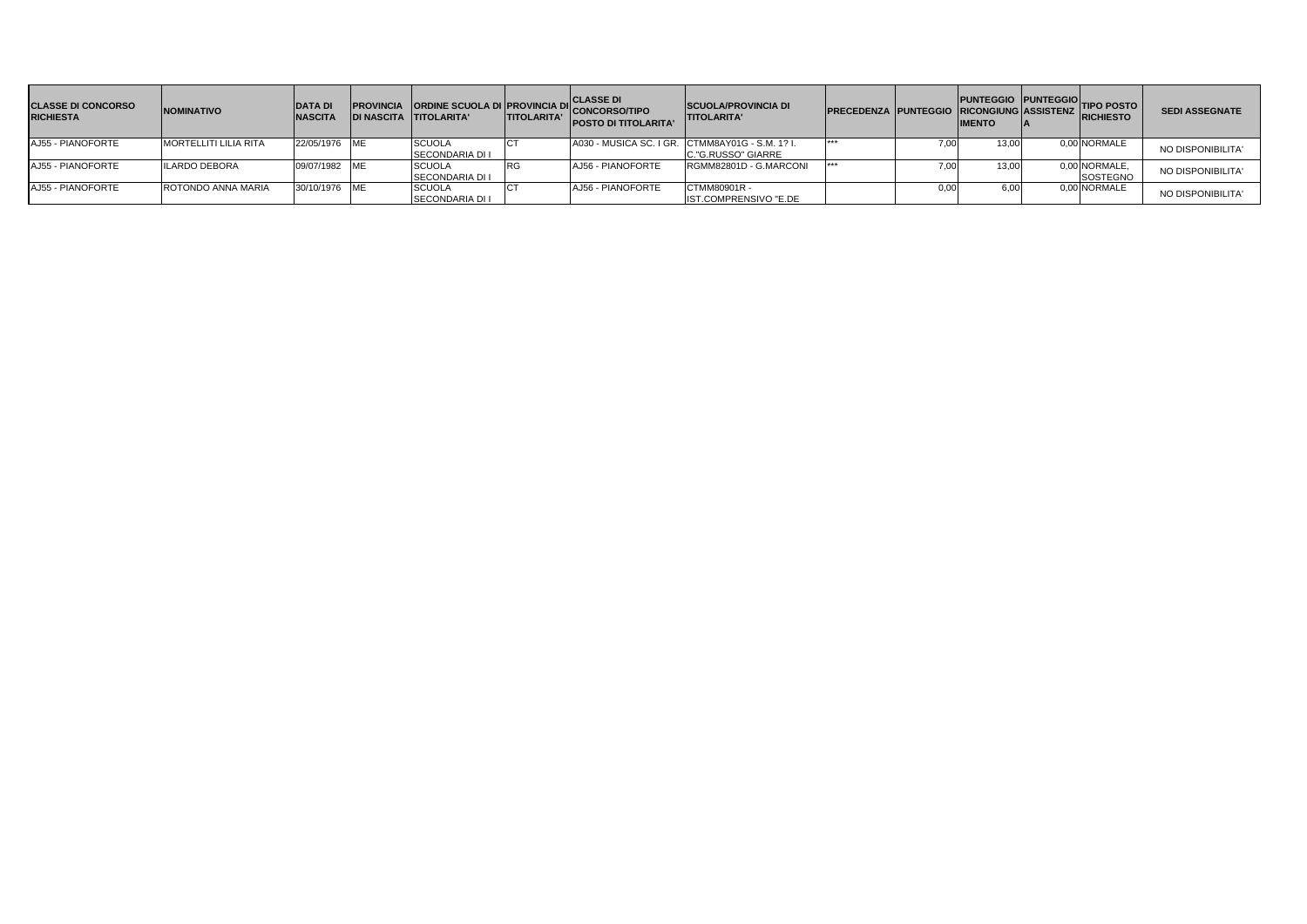| <b>CLASSE DI CONCORSO</b><br><b>RICHIESTA</b> | <b>NOMINATIVO</b>      | <b>DATA DI</b><br><b>NASCITA</b> | <b>PROVINCIA ORDINE SCUOLA DI PROVINCIA DI ACTION</b><br><b>DI NASCITA TITOLARITA'</b> | <b>TITOLARITA'</b> | <b>ICLASSE DI</b><br>''ICONCORSO/TIPO<br><b>POSTO DI TITOLARITA'</b> | <b>SCUOLA/PROVINCIA DI</b><br><b>ITITOLARITA'</b> | <b>PRECEDENZA PUNTEGGIO RICONGIUNG ASSISTENZ RICHIESTO IN OFICE</b> |      | <b>PUNTEGGIO</b><br><b>IIMENTO</b> | <b>PUNTEGGI</b> | <b>ITIPO POSTO</b>        | <b>SEDI ASSEGNATE</b> |
|-----------------------------------------------|------------------------|----------------------------------|----------------------------------------------------------------------------------------|--------------------|----------------------------------------------------------------------|---------------------------------------------------|---------------------------------------------------------------------|------|------------------------------------|-----------------|---------------------------|-----------------------|
| AL55 - TROMBA                                 | <b>RIFICI ANTONINO</b> | 29/07/1969 ME                    | <b>SCUOL</b><br>SECONDARIA DI II                                                       |                    | <b>H - SOSTEGNO</b>                                                  | LTIS004008 - I.I.S."CARLO E<br>NELLO ROSSELLI"    | ***                                                                 | 3.00 | 9.00 <sub>1</sub>                  |                 | 0.00 NORMALE.<br>SOSTEGNO | NO DISPONIBILITA'     |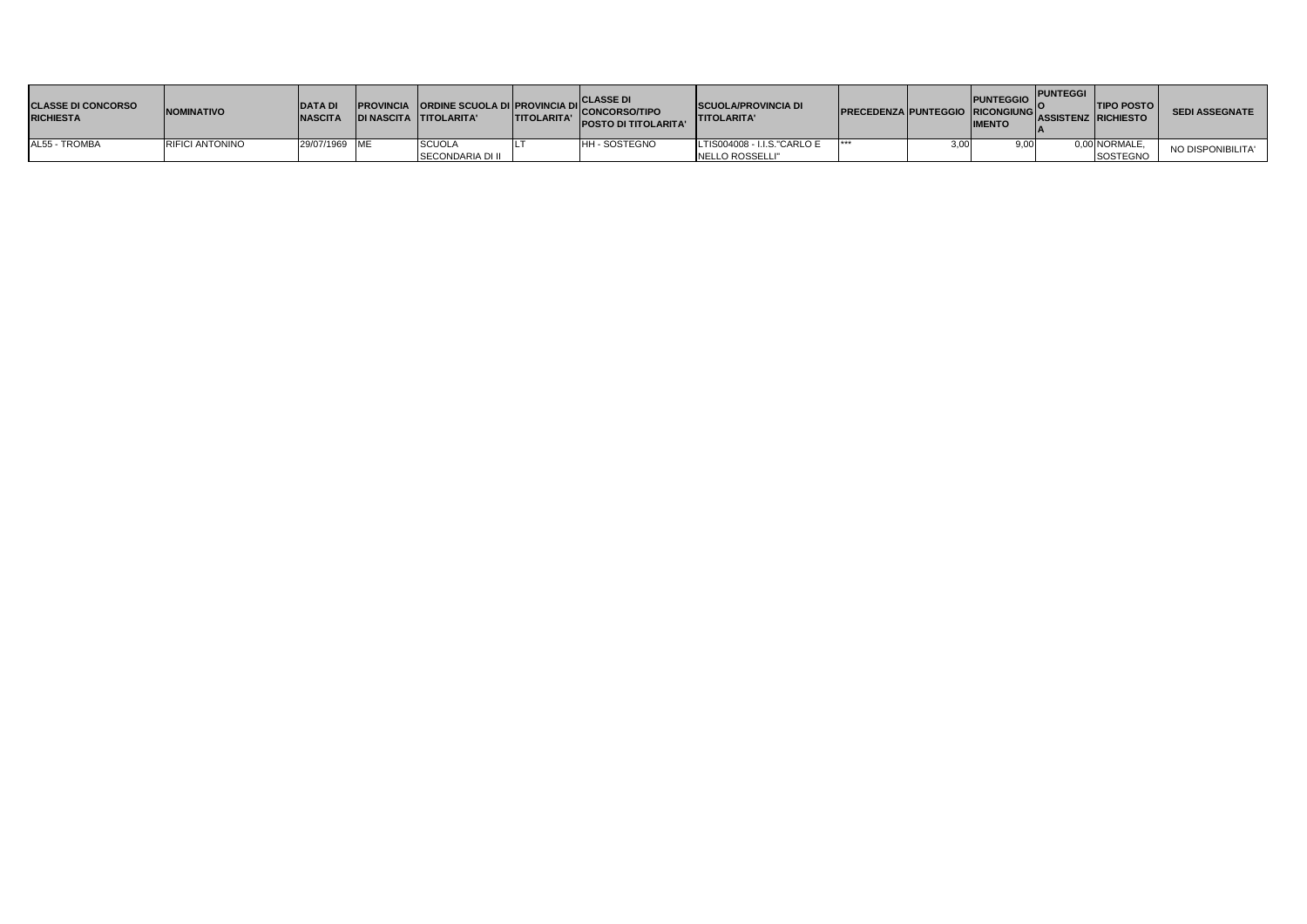| <b>CLASSE DI CONCORSO</b><br><b>RICHIESTA</b> | <b>NOMINATIVO</b> | <b>DATADI</b><br><b>NASCITA</b> | <b>DI NASCITA TITOLARITA'</b> | <b>TITOLARITA'</b> | <b>CLASSE DI</b><br>PROVINCIA ORDINE SCUOLA DI PROVINCIA DI CONCORSO/TIPO<br><b>POSTO DI TITOLARITA'</b> | <b>SCUOLA/PROVINCIA DI</b><br><b>ITITOLARITA'</b> | <b>PRECEDENZA PUNTEGGIO RICONGIUNG</b> |      | <b>IMENTO</b> | PUNTEGGIO PUNTEGGI<br>"Iassistenz Irichiesto | <b>TIPO POSTO</b> | <b>SEDI ASSEGNATE</b> |
|-----------------------------------------------|-------------------|---------------------------------|-------------------------------|--------------------|----------------------------------------------------------------------------------------------------------|---------------------------------------------------|----------------------------------------|------|---------------|----------------------------------------------|-------------------|-----------------------|
| B003 - LABORATORI DI                          | ANASTASI ROBERTO  | 13/09/1978 ME                   | <b>SCUOLA</b>                 |                    | A037 - COSTRUZ                                                                                           | RAIS003007 - POLO TECNICO  ***                    |                                        | 5,00 | 12,00         |                                              | 0,00 NORMALE,     | NO DISPONIBILITA'     |
| <b>FISICA</b>                                 |                   |                                 | <b>SECONDARIA DI II</b>       |                    |                                                                                                          | TECNOL E TECN RAPPR PROFESSIONALE DI LUGO         |                                        |      |               |                                              | SOSTEGNO          |                       |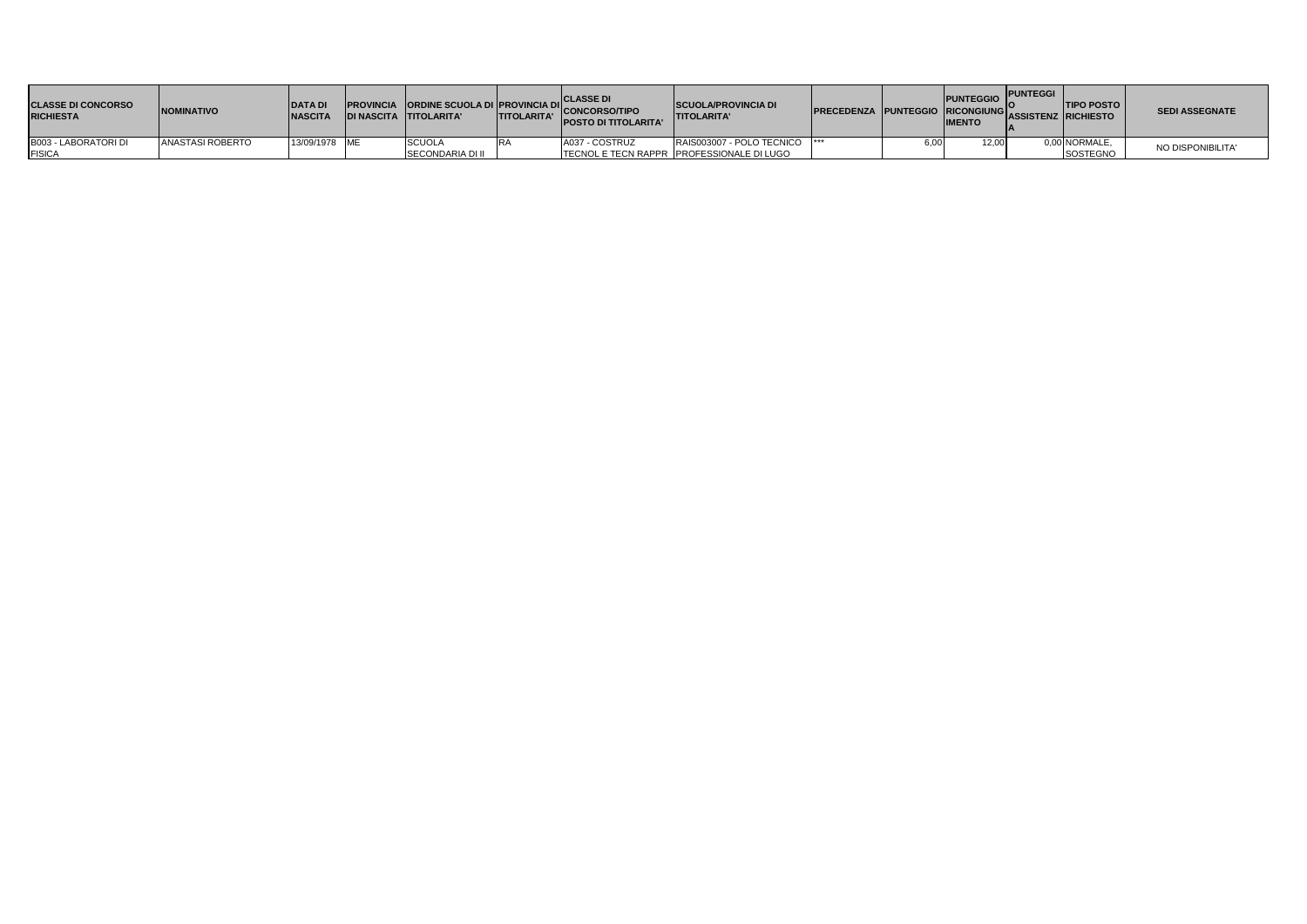| <b>CLASSE DI CONCORSO</b><br><b>RICHIESTA</b> | <b>INOMINATIVO</b>         | <b>DATA DI</b><br><b>NASCITA</b> | <b>IDI NASCITA TITOLARITA'</b> | <b>PROVINCIA ORDINE SCUOLA DI PROVINCIA DI</b> | <b>ITITOLARITA'</b> | <b>CLASSE DI</b><br>" CONCORSO/TIPO<br><b>POSTO DI TITOLARITA</b> | <b>SCUOLA/PROVINCIA DI</b><br><b>ITITOLARITA'</b> | <b>PRECEDENZA</b> |      | <b>PUNTEGGIO</b><br>PUNTEGGIO RICONGIUNG O<br><b>IIMENTO</b> | <b>PUNTEGGI</b><br><b>ASSISTENZ RICHIESTO</b> | <b>ITIPO POSTO</b> | <b>SEDI ASSEGNATE</b> |
|-----------------------------------------------|----------------------------|----------------------------------|--------------------------------|------------------------------------------------|---------------------|-------------------------------------------------------------------|---------------------------------------------------|-------------------|------|--------------------------------------------------------------|-----------------------------------------------|--------------------|-----------------------|
| B011 - LAB SCIENZE E<br><b>TECNOL AGRARIE</b> | AMOROSO SARAH              | 23/09/1974 ME                    |                                | <b>SCUOLA</b><br><b>SECONDARIA DI II</b>       |                     | B011 - LAB SCIENZE E<br><b>ITECNOL AGRARIE</b>                    | CTIS01100X - IISS BENEDETTO  ***<br><b>RADICE</b> |                   | 0.00 |                                                              |                                               | 0,00 NORMALE       | NO DISPONIBILITA'     |
| B011 - LAB SCIENZE E                          | <b>SCOLARO SERGIO VITO</b> | 25/07/1972 ME                    |                                | <b>SCUOLA</b>                                  |                     | B011 - LAB SCIENZE E                                              | PAIS00800I IS E. BASILE -                         |                   | 6.OC | 12.00                                                        |                                               | 0,00 NORMALE       |                       |
| <b>TECNOL AGRARIE</b>                         |                            |                                  |                                | <b>ISECONDARIA DI II</b>                       |                     | <b>TECNOL AGRARIE</b>                                             | D'ALEO                                            |                   |      |                                                              |                                               |                    | NO DISPONIBILITA'     |
| B011 - LAB SCIENZE E                          | <b>ALOISI GIOVANNI</b>     | 08/01/1971 ME                    |                                | <b>SCUOLA</b>                                  |                     | B011 - LAB SCIENZE E                                              | CTIS04600V - I.S MAZZEI-                          |                   | 0.00 | 6.00                                                         |                                               | 0,00 NORMALE       | NO DISPONIBILITA'     |
| <b>TECNOL AGRARIE</b>                         |                            |                                  |                                | <b>SECONDARIA DI II</b>                        |                     | <b>ITECNOL AGRARIE</b>                                            | <b>SABIN</b>                                      |                   |      |                                                              |                                               | SOSTEGNO           |                       |
| B011 - LAB SCIENZE E                          | <b>CRISAFULLI GIUSEPPE</b> | 08/12/1982 ME                    |                                | <b>SCUOLA</b>                                  |                     | B011 - LAB SCIENZE E                                              | PAIS01600G - IS "MAJORANA"                        |                   | 0.00 |                                                              |                                               | 0.00 NORMALE       | NO DISPONIBILITA'     |
| <b>TECNOL AGRARIE</b>                         | <b>TINDARO</b>             |                                  |                                | <b>SECONDARIA DI II</b>                        |                     | <b>TECNOL AGRARIE</b>                                             |                                                   |                   |      |                                                              |                                               |                    |                       |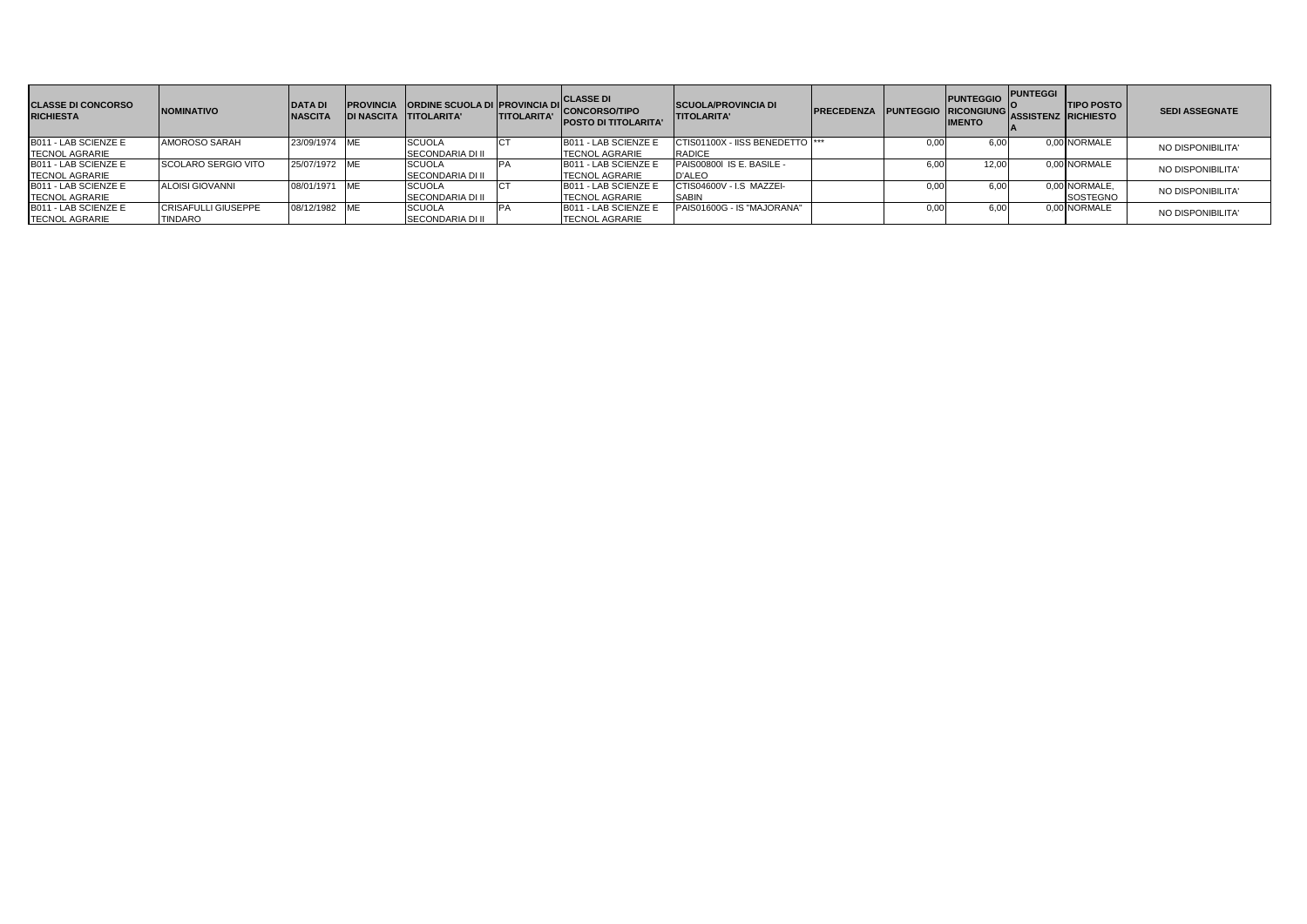| <b>CLASSE DI CONCORSO</b><br><b>RICHIESTA</b> | <b>INOMINATIVO</b>            | <b>DATAD</b><br><b>NASCITA</b> | <b>DI NASCITA TITOLARITA'</b> | <b>TITOLARITA'</b> | <b>PROVINCIA ORDINE SCUOLA DI PROVINCIA DI CONCORSO/TIPO</b><br><b>POSTO DI TITOLARITA'</b> | <b>SCUOLA/PROVINCIA DI</b><br><b>ITITOLARITA'</b> | <b>IPRECEDENZA PUNTEGGIO RICONGIUNG</b> |      | <b>PUNTEGGIO</b><br><b>IMENTO</b> | <b>PUNTEGGI</b><br>ASSISTENZ RICHIESTO | <b>TIPO POSTO</b> | <b>SEDI ASSEGNATE</b> |
|-----------------------------------------------|-------------------------------|--------------------------------|-------------------------------|--------------------|---------------------------------------------------------------------------------------------|---------------------------------------------------|-----------------------------------------|------|-----------------------------------|----------------------------------------|-------------------|-----------------------|
| B014 - LAB SCIENZE E                          | <b>CRIMI AGATINO GIOVANNI</b> | 19/06/1972 ME                  | <b>SCUOLA</b>                 |                    | B014 - LAB SCIENZE E                                                                        | ENIS00600Q - ALESSANDRO                           |                                         | 0.00 |                                   |                                        | 0.00 NORMALE      | NO DISPONIBILITA'     |
| <b>TECNOL COSTRUZIONI</b>                     |                               |                                | <b>SECONDARIA DI II</b>       |                    | <b>TECNOL COSTRUZIONI</b>                                                                   | <b>VOLTA</b>                                      |                                         |      |                                   |                                        |                   |                       |
| B014 - LAB SCIENZE E                          | ANASTASI ROBERTO              | 13/09/1978 ME                  | <b>SCUOLA</b>                 |                    | A037 - COSTRUZ                                                                              | RAIS003007 - POLO TECNICO                         |                                         | 6.00 | 12.00                             |                                        | 0,00 NORMALE.     | NO DISPONIBILITA'     |
| <b>TECNOL COSTRUZIONI</b>                     |                               |                                | <b>SECONDARIA DI II</b>       |                    |                                                                                             | TECNOL E TECN RAPPR PROFESSIONALE DI LUGO         |                                         |      |                                   |                                        | <b>SOSTEGNO</b>   |                       |
| B014 - LAB SCIENZE E                          | <b>GENOVESE BIAGIO</b>        | 26/12/1971 ME                  | <b>SCUOLA</b>                 |                    | A008 - DISCIP GEOM.                                                                         | MTIS01300L - E. DUNI - C. LEVI                    |                                         | 0.00 | ነ.በበ                              |                                        | 0.00 NORMALE      | NO DISPONIBILITA'     |
| <b>TECNOL COSTRUZIONI</b>                     |                               |                                | <b>SECONDARIA DI II</b>       |                    | ARCH, ARRED,                                                                                |                                                   |                                         |      |                                   |                                        |                   |                       |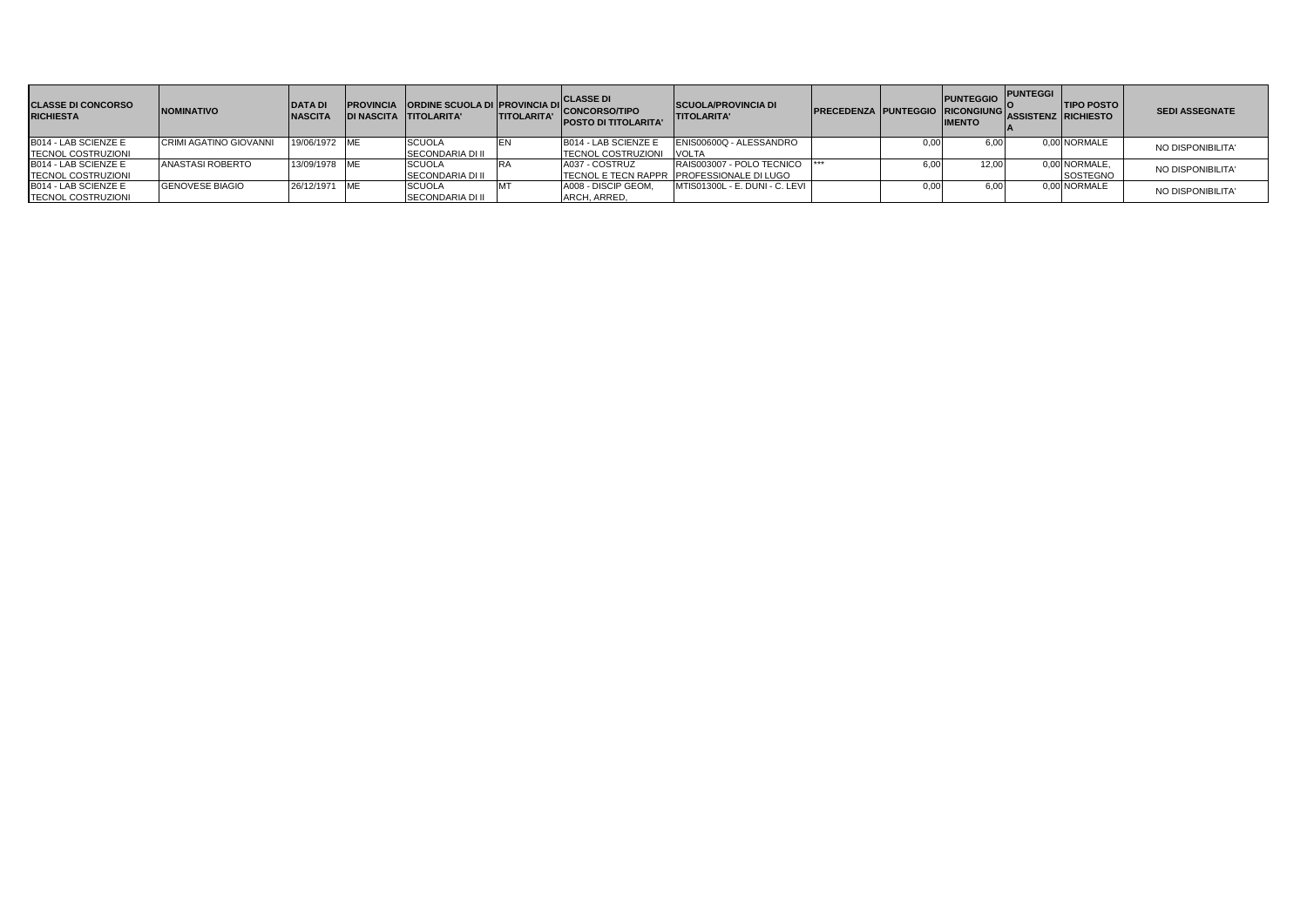| <b>CLASSE DI CONCORSO</b><br><b>RICHIESTA</b> | <b>NOMINATIVO</b>        | <b>DATA DI</b><br><b>NASCITA</b> | <b>IPROVINCIA ORDINE SCUOLA DIL.</b><br><b>DI NASCITA TITOLARITA'</b> | <b>PROVINCIA</b> | <b>CLASSE DI</b><br><b>CONCORSO/TIPO</b><br><b>TITOLARITA' POSTO DI TITOLARITA'</b> | <b>SCUOLA/PROVINCIA DI</b><br><b>TITOLARITA'</b> | <b>PRECEDENZA PUNTEGGIO RICONGIUN</b> |       | PUNTEGGIO PUNTEGGI<br><b>GIMENTO</b> | <b>TIPO POSTO</b><br><b>ASSISTENZ RICHIESTO</b> | <b>SEDE ASSEGNATA</b> | <b>NOTE</b> |
|-----------------------------------------------|--------------------------|----------------------------------|-----------------------------------------------------------------------|------------------|-------------------------------------------------------------------------------------|--------------------------------------------------|---------------------------------------|-------|--------------------------------------|-------------------------------------------------|-----------------------|-------------|
| B015 - LAB SC E TECNOL                        | <b>BONFIGLIO ANTONIO</b> | 08/06/1971 ME                    | <b>SCUOLA</b>                                                         |                  | <b>B015 - LAB SC E</b>                                                              | PAIS02400E - E. MEDI                             |                                       | i.OO. | 12.00                                | 0.00 NORMALE                                    | METF020001 - MAJORANA |             |
| <b>ELETTR ELETTRONIC</b>                      |                          |                                  | <b>SECONDARIA DI II</b>                                               |                  | <b>TECNOL ELETTR</b>                                                                |                                                  |                                       |       |                                      |                                                 | <b>MILAZZO</b>        |             |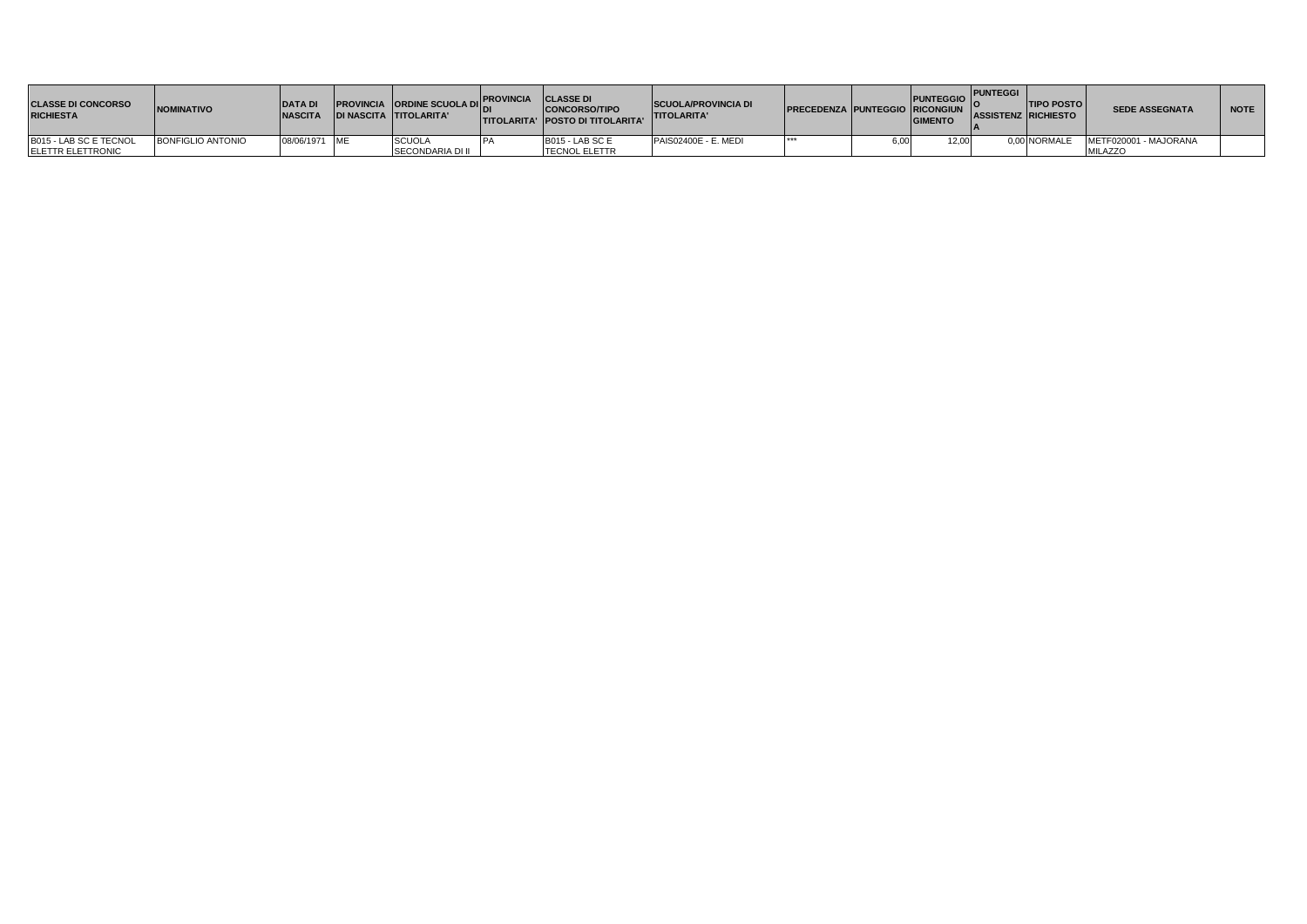| <b>CLASSE DI CONCORSO</b><br><b>RICHIESTA</b> | <b>NOMINATIVO</b>                    | <b>IDATAD.</b><br><b>NASCITA</b> | <b>PROVINCIA ORDINE SCUOLA DI PROVINCIA DI</b><br><b>DI NASCITA TITOLARITA'</b> | <b>TITOLARITA'</b> | <b>. CLASSE DI</b><br>'ICONCORSO/TIPO<br><b>POSTO DI TITOLARITA'</b> | <b>SCUOLA/PROVINCIA DI</b><br><b>TITOLARITA'</b> | <b>PRECEDENZA PUNTEGGIO RICONGIUNG</b> | PUNTEGGIO PUNTEGGI<br><b>IMENTO</b> | <b>ASSISTENZ RICHIESTO</b> |                 | <b>TIPO POSTO</b> SEDI ASSEGNATE | <b>NOTE</b>       |
|-----------------------------------------------|--------------------------------------|----------------------------------|---------------------------------------------------------------------------------|--------------------|----------------------------------------------------------------------|--------------------------------------------------|----------------------------------------|-------------------------------------|----------------------------|-----------------|----------------------------------|-------------------|
| B016 - LAB SCIENZE E                          | <b>RIFICI ANTONINO</b>               | 29/07/1969 ME                    | <b>SCUOLA</b>                                                                   |                    | <b>HH-SOSTEGNO</b>                                                   | LTIS004008 - I.I.S."CARLO E                      | .                                      | 9.OO                                |                            | 0,00 NORMALE,   |                                  | <b>OTTIENE SU</b> |
| <b>TECNOL INFORMATICHE</b>                    |                                      |                                  | <b>SECONDARIA DI II</b>                                                         |                    |                                                                      | NELLO ROSSELLI"                                  |                                        |                                     |                            | <b>SOSTEGNO</b> |                                  | SOSTEGNO          |
| B016 - LAB SCIENZE E                          | CRIMI AGATINO GIOVANNI 19/06/1972 ME |                                  | <b>SCUOLA</b>                                                                   |                    | B014 - LAB SCIENZE E                                                 | ENIS00600Q - ALESSANDRO                          |                                        |                                     |                            | 0.00 NORMALE    | MEIS03300G - PUGLIATTI           |                   |
| <b>TECNOL INFORMATICHE</b>                    |                                      |                                  | <b>SECONDARIA DI II</b>                                                         |                    | TECNOL COSTRUZIONI VOLTA                                             |                                                  |                                        |                                     |                            |                 | <b>TAORMINA</b>                  |                   |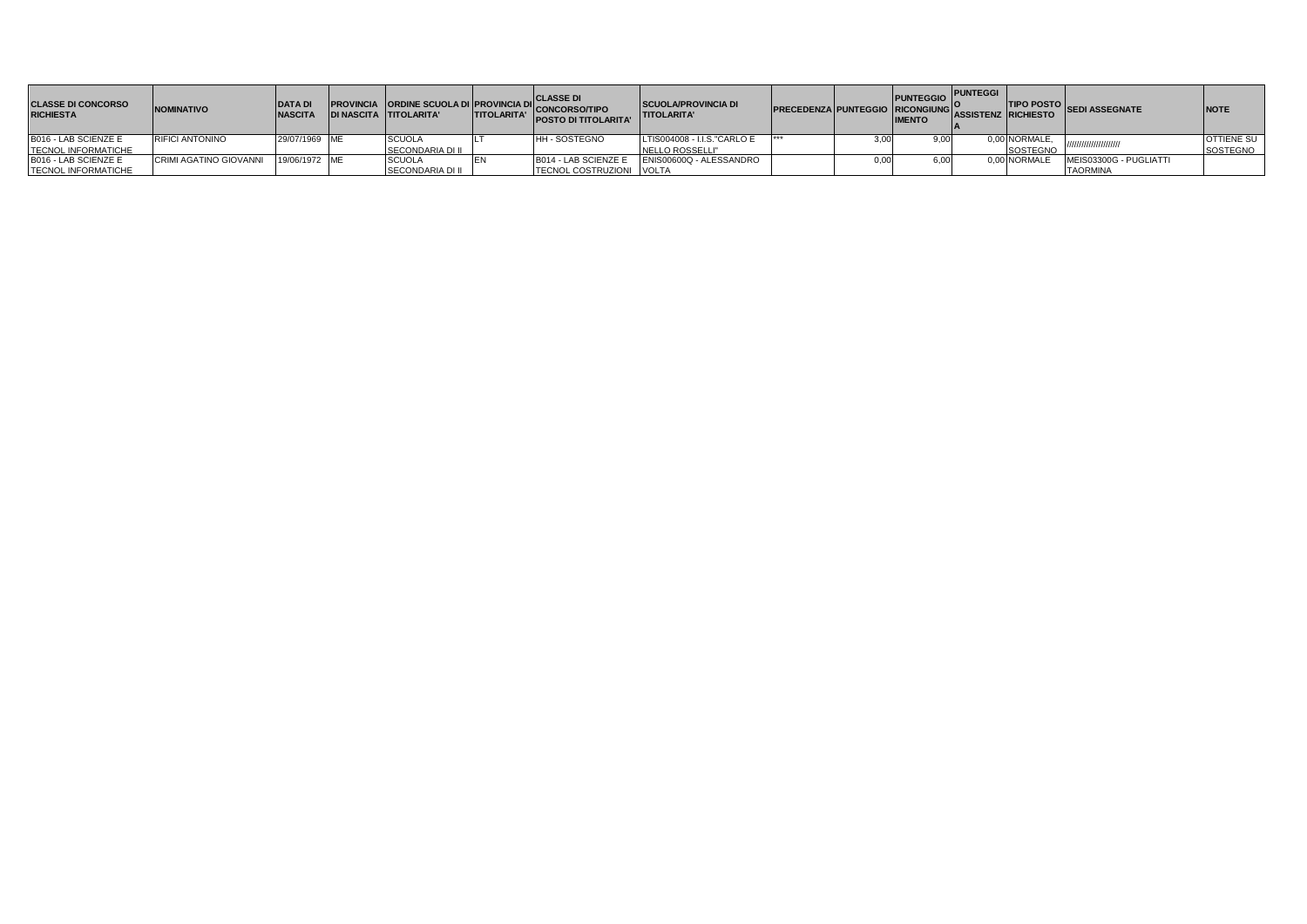| <b>CLASSE DI CONCORSO</b><br><b>RICHIESTA</b> | <b>NOMINATIVO</b>      | <b>DATA DI</b><br><b>NASCITA</b> | <b>PROVINCIA ORDINE SCUOLA DIL''</b><br><b>IDI NASCITA TITOLARITA'</b> | . PROVINCIA CLASSE DI | <b>CONCORSO/TIPO</b><br><b>ITITOLARITA' POSTO DI TITOLARITA'</b> | <b>SCUOLA/PROVINCIA DI</b><br><b>TITOLARITA'</b> | <b>IPRECEDENZA PUNTEGGIO RICONGIUN I</b> | PUNTEGGIO PUNTEGGI LA PUNTEGGI LA PUNTEGGI LA PUNTEGGIO PUNTEGGI LA PUNTEGGI<br><b>GIMENTO</b> | <b>ASSISTENZ RICHIESTO</b> | <b>ITIPO POSTO</b> | <b>SEDE ASSEGNATA</b>  | <b>NOTE</b> |
|-----------------------------------------------|------------------------|----------------------------------|------------------------------------------------------------------------|-----------------------|------------------------------------------------------------------|--------------------------------------------------|------------------------------------------|------------------------------------------------------------------------------------------------|----------------------------|--------------------|------------------------|-------------|
| B019 - LAB SERVIZI                            | <b>BENANTI ROSARIA</b> | 28/03/1980 CT                    | <b>SCUOL</b>                                                           |                       | B019 - LAB SERVIZI                                               | CTRH03000C - I.P.S.S.E.O.A.                      | ***                                      | 3.00.                                                                                          |                            | 0.00 NORMALE       | MEIS03300G - PUGLIATTI |             |
| RICETTIVITA' ALBERGHIER                       |                        |                                  | <b>SECONDARIA DI II</b>                                                |                       | <b>IRICETTIVITA'</b>                                             | KAROL WOJTYLA CATANIA                            |                                          |                                                                                                |                            |                    | <b>TAORMINA</b>        |             |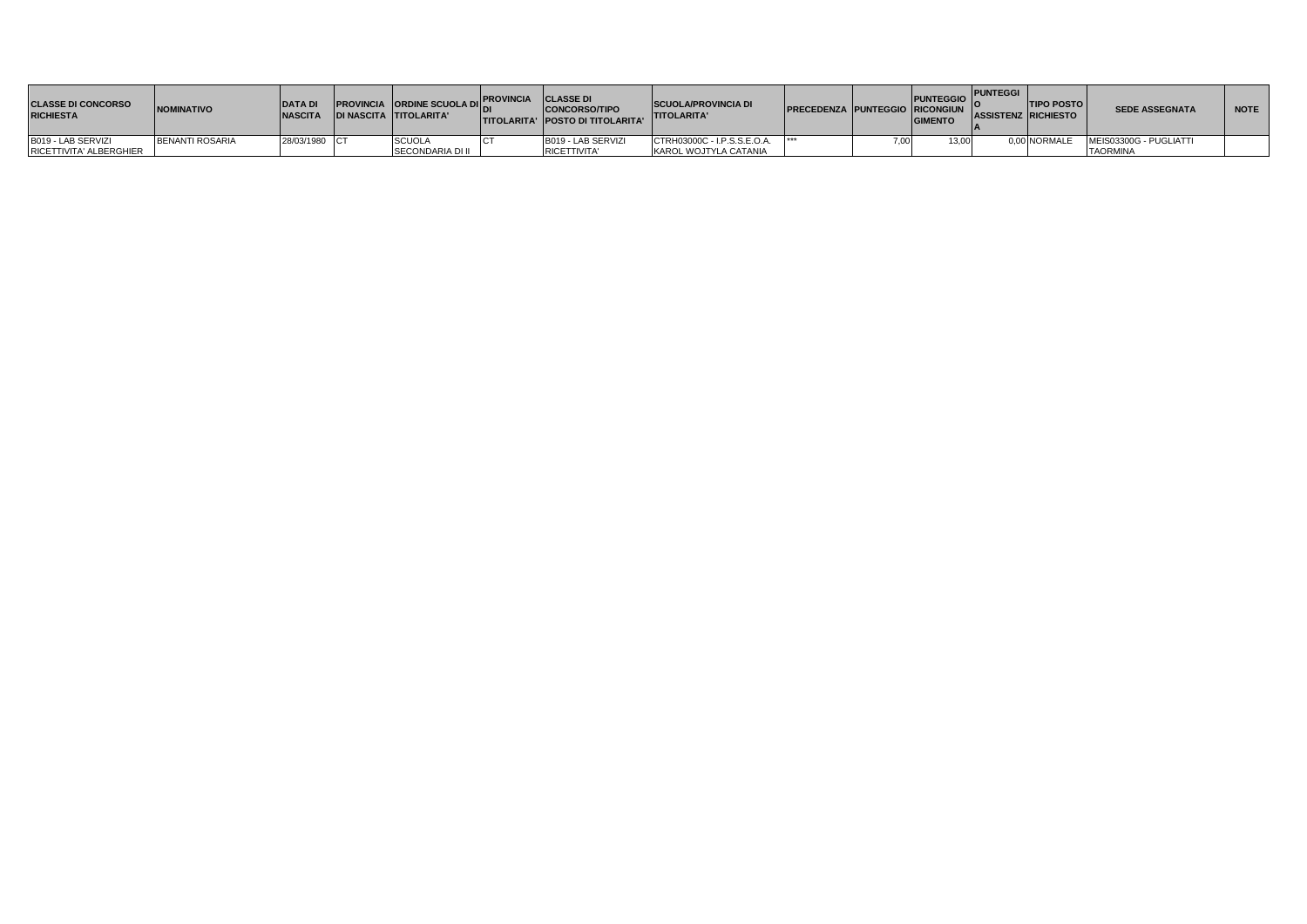| <b>CLASSE DI CONCORSO</b><br><b>RICHIESTA</b> | <b>NOMINATIVO</b> | <b>DATA DI</b><br><b>NASCIT</b> | DI NASCITA TITOLARITA'  | <b>ITITOLARITA'</b> | <b>CLASSE DI</b><br>ISLAMI PROVINCIA ORDINE SCUOLA DI PROVINCIA DI CONCORSO/TIPO<br><b>POSTO DI TITOLARITA'</b> | <b>SCUOLA/PROVINCIA DI</b><br><b>ITITOLARITA'</b> | <b>IPRECEDENZA PUNTEGGIO RICONGIUNGI</b> |      | PUNTEGGIO PUNTEGGI<br><b>IMENTO</b> | <b>ITIPO POSTO</b><br>'IASSISTENZ IRICHIESTO | <b>SEDI ASSEGNATE</b> |
|-----------------------------------------------|-------------------|---------------------------------|-------------------------|---------------------|-----------------------------------------------------------------------------------------------------------------|---------------------------------------------------|------------------------------------------|------|-------------------------------------|----------------------------------------------|-----------------------|
| BA02 - CONV LINGUA                            | SIGNOREL MAGALIE  | 19/04/1971 EE                   | <b>SCUOLA</b>           |                     | BA02 - CONV LINGUA                                                                                              | CTPC03000G - LC                                   |                                          | 3.OC | 12,00                               | 0,00 NORMALE                                 | NO DISPONIBILITA'     |
| <b>STRANIERA (FRANCESE)</b>                   | <b>MERCEDES</b>   |                                 | <b>SECONDARIA DI II</b> |                     |                                                                                                                 | STRANIERA (FRANCESE) CL.ANNESSO CONV.NAZ.         |                                          |      |                                     |                                              |                       |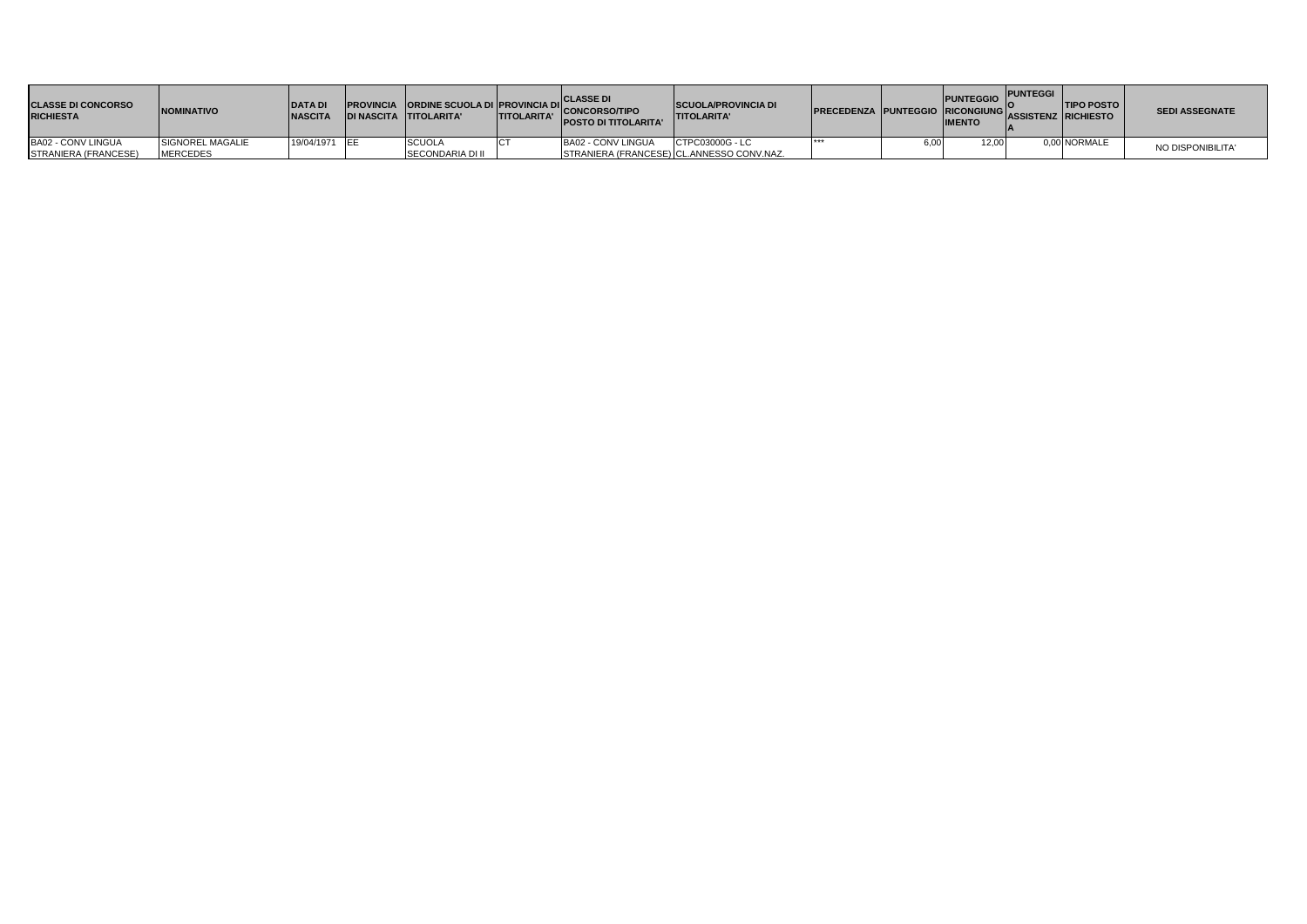| <b>CLASSE DI CONCORSO</b><br><b>RICHIESTA</b> | <b>INOMINATIVO</b>  | <b>DATA DI</b><br><b>NASCITA</b> | <b>DI NASCITA TITOLARITA'</b> | <b>TITOLARITA'</b> | <b>CLASSE DI</b><br>PROVINCIA ORDINE SCUOLA DI PROVINCIA DI CONCORSO/TIPO<br>POSTO DI TITOLARITA' | <b>SCUOLA/PROVINCIA DI</b><br><b>ITITOLARITA'</b> | <b>PRECEDENZA PUNTEGGIO RICONGIUNG ASSISTENZ RICHIESTO</b> | <b>PUNTEGGIO</b><br><b>IMENTO</b> | <b>PUNTEGGI</b> | <b>TIPO POSTO</b> | <b>SEDI ASSEGNATE</b> |
|-----------------------------------------------|---------------------|----------------------------------|-------------------------------|--------------------|---------------------------------------------------------------------------------------------------|---------------------------------------------------|------------------------------------------------------------|-----------------------------------|-----------------|-------------------|-----------------------|
| <b>BB02 - CONV LINGUA</b>                     | LA MONICA ALFONSINA | 17/06/1958 CL                    | <b>SCUOLA</b>                 |                    | <b>BB02 - CONV LINGUA</b>                                                                         | CTPS10000Q - LICEO SC.                            |                                                            | 6,00                              |                 | 0,00 NORMALE      | NO DISPONIBILITA'     |
| STRANIERA (INGLESE)                           |                     |                                  | SECONDARIA DI II              |                    |                                                                                                   | STRANIERA (INGLESE) MAJORANA S.G.LA PUNTA         |                                                            |                                   |                 |                   |                       |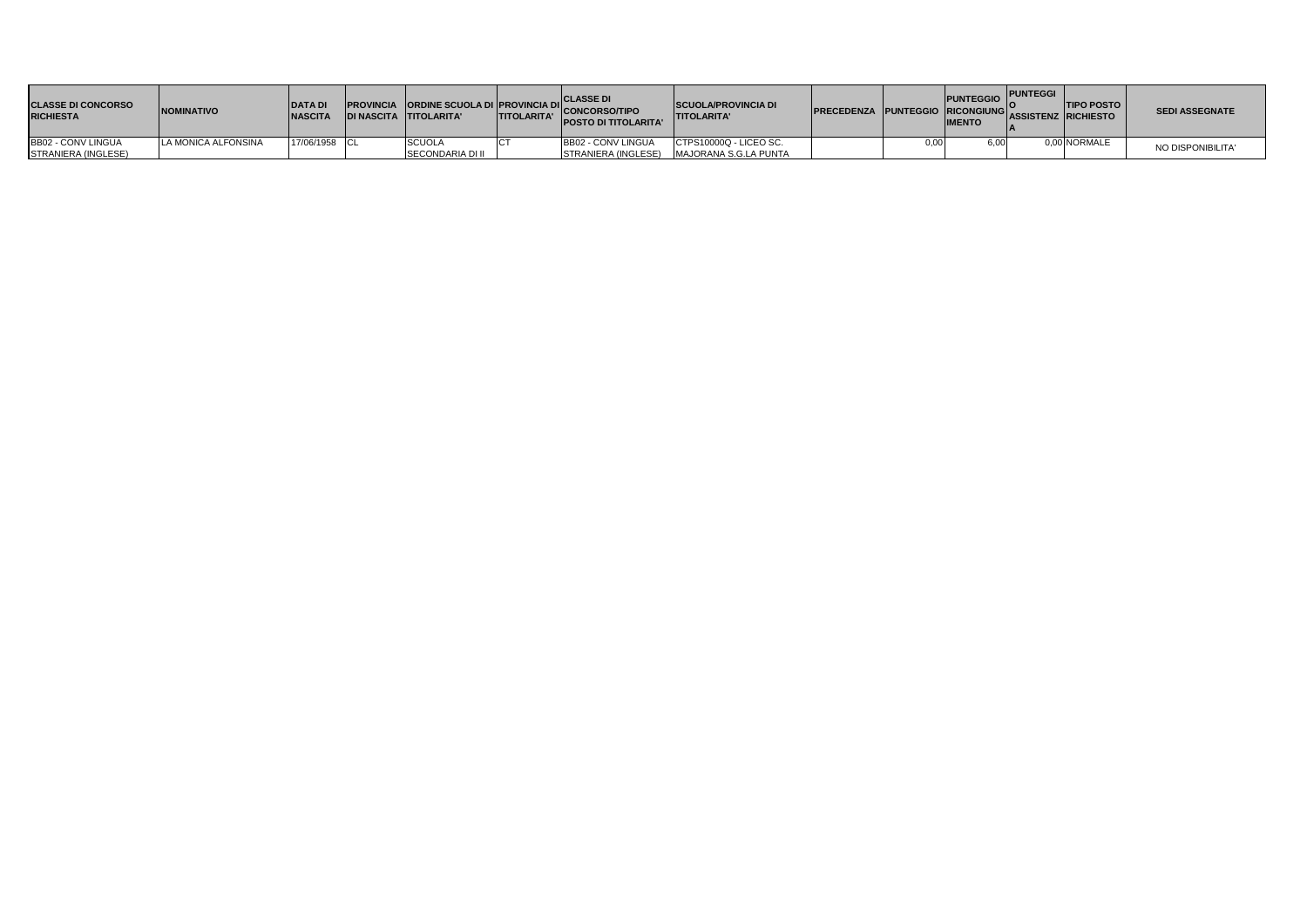| <b>CLASSE DI</b>                    |                                            |                                  |                                       |                                                                     |                    | <b>CLASSE DI</b>                             |                                                             |                   |                  | <b>PUNTEGGIO</b>                   | <b>PUNTEGGI</b>            |                                  |                                                                    |                                         |
|-------------------------------------|--------------------------------------------|----------------------------------|---------------------------------------|---------------------------------------------------------------------|--------------------|----------------------------------------------|-------------------------------------------------------------|-------------------|------------------|------------------------------------|----------------------------|----------------------------------|--------------------------------------------------------------------|-----------------------------------------|
| <b>CONCORSO</b><br><b>RICHIESTA</b> | <b>NOMINATIVO</b>                          | <b>DATA DI</b><br><b>NASCITA</b> | <b>PROVINCIA</b><br><b>DI NASCITA</b> | <b>ORDINE SCUOLA DI PROVINCIA DI</b><br><b>TITOLARITA'</b>          | <b>TITOLARITA'</b> | <b>CONCORSO/TIPO</b><br>POSTO DI TITOLARITA' | <b>SCUOLA/PROVINCIA DI</b><br><b>TITOLARITA'</b>            | <b>PRECEDENZA</b> | <b>PUNTEGGIO</b> | <b>RICONGIUNG</b><br><b>IMENTO</b> | <b>ASSISTENZ RICHIESTO</b> | <b>TIPO POSTO</b>                | <b>SEDI ASSEGNATE</b>                                              | <b>NOTE</b>                             |
| AD00 - SOSTEGNO                     | <b>CIATTO DANIELE</b>                      | 08/03/1968                       | МE                                    | SCUOLA                                                              | <b>RM</b>          | HH - SOSTEGNO                                | RMIS049001 - PIAZZA                                         |                   | 6,00             | 12,00                              |                            | 0,00 SOSTEGNO                    | MEIS03200Q - IS LS CAMINITI S.                                     |                                         |
| AD00 - SOSTEGNO                     | RAFFA SALVATORE                            | 29/11/1968                       | ME                                    | SECONDARIA DI II<br><b>SCUOLA</b>                                   | IM                 | HH - SOSTEGNO                                | RESISTENZA, 1<br>MIS00400L - "E.RUFFINI -                   |                   | 6,00             | 12,00                              |                            | 0,00 SOSTEGNO                    | TERESA DI RIVA<br>MEIS01100P - IS FERRARI                          |                                         |
|                                     |                                            |                                  |                                       | SECONDARIA DI II                                                    |                    |                                              | D.AICARDI"                                                  |                   |                  |                                    |                            |                                  | BARCELLONA P.G.                                                    |                                         |
| AD00 - SOSTEGNO                     | ALIBERTI VENERA                            | 17/08/1972                       | ME                                    | <b>SCUOLA</b><br>SECONDARIA DI II                                   | AL                 | HH-SOSTEGNO                                  | ALIS017004 - CIAMPINI -<br><b>BOCCARDO</b>                  |                   | 4,00             | 10,00                              |                            | 0,00 SOSTEGNO                    | MEIS01100P - IS FERRARI<br>BARCELLONA P.G.                         |                                         |
| AD00 - SOSTEGNO                     | <b>MARINO MAURIZIO</b>                     | 31/05/1975                       | <b>ME</b>                             | <b>SCUOLA</b><br>SECONDARIA DI II                                   | MI                 | HH-SOSTEGNO                                  | MIIS07700L - G. GALILEI - R.<br><b>LUXEMBURG</b>            |                   | 4,00             | 10,00                              |                            | 0,00 SOSTEGNO                    | MEPS03000D - LS SEGUENZA<br><b>MESSINA</b>                         |                                         |
| AD00 - SOSTEGNO                     | <b>BONCALDO ANGELINO</b><br><b>ROSARIO</b> | 03/12/1964                       | <b>ME</b>                             | <b>SCUOLA</b><br>SECONDARIA DI II                                   | <b>CR</b>          | HH - SOSTEGNO                                | CRIS011009 - "P.SRAFFA"                                     |                   | 3,00             | 9,00                               |                            | 0,00 SOSTEGNO                    | MEIS01100P - IS FERRARI<br>BARCELLONA P.G.                         |                                         |
| AD00 - SOSTEGNO                     | TROVATO MARIA CARMELA                      | 03/01/1972                       | <b>ME</b>                             | <b>SCUOLA</b><br>SECONDARIA DI II                                   | MI                 | HH - SOSTEGNO                                | MIIS01900L - ITALO CALVINO                                  |                   | 3,00             | 9,00                               |                            | 0,00 SOSTEGNO                    | METF040006 - ITI TORRICELLI S<br><b>AGATA MILITELLO</b>            |                                         |
| AD00 - SOSTEGNO                     | SPADARO DANIELA                            | 10/10/1973                       | <b>ME</b>                             | <b>SCUOLA</b>                                                       | NO                 | HH - SOSTEGNO                                | NOIS00300G - "BONFANTINI"                                   |                   | 3,00             | 9,00                               |                            | 0,00 SOSTEGNO                    | MEIS027008 - IS ITI VERONA<br><b>TRENTO MESSINA</b>                |                                         |
| AD00 - SOSTEGNO                     | SCARDINO ANDREA                            | 07/04/1976                       | <b>ME</b>                             | SECONDARIA DI II<br><b>SCUOLA</b>                                   | <b>MS</b>          | HH - SOSTEGNO                                | MSIS00600A - ISTITUTO                                       |                   | 3,00             | 9,00                               |                            | 0,00 SOSTEGNO                    | MEIS023001 - IIS BORGHESE                                          |                                         |
| AD00 - SOSTEGNO                     | TRISCARI SEBASTIANA                        | 29/03/1965                       | <b>ME</b>                             | SECONDARIA DI II<br><b>SCUOLA</b>                                   | <b>RM</b>          | HH - SOSTEGNO                                | SUPERIORE E. BARSANTI<br>RMIS11400V - EVANGELISTA           |                   | 0,00             | 6,00                               |                            | 0,00 SOSTEGNO                    | <b>FARANDA PATTI</b><br>METF040006 - ITI TORRICELLI S              |                                         |
| AD00 - SOSTEGNO                     | <b>SIUSEPP</b><br>CICCIARI ANTONIO         | 01/04/1966                       | <b>ME</b>                             | SECONDARIA DI II<br><b>SCUOLA</b>                                   | VA                 | HH - SOSTEGNO                                | <b>CORRICELLI</b><br>VAIS003001 - CITTA' DI LUINO -         |                   | 0,00             | 6,00                               |                            | 0,00 SOSTEGNO                    | <b>AGATA MILITELLO</b><br>METD05000E - ITET L. DA VINCI            |                                         |
|                                     |                                            |                                  | <b>ME</b>                             | <b>SECONDARIA DI II</b>                                             |                    |                                              | CARLO VOLONTE'                                              |                   |                  |                                    |                            |                                  | <b>MILAZZO</b><br>METF020001 - ITT E. MAJORANA                     |                                         |
| AD00 - SOSTEGNO                     | PILATO SANTINA                             | 06/04/1978                       |                                       | <b>SCUOLA</b><br><b>SECONDARIA DI II</b>                            |                    | HH-SOSTEGNO                                  | MIIS02200C - SALVADOR<br><b>ILLENDE</b>                     |                   | 0,00             | 6,00                               |                            | 0,00 SOSTEGNO                    | MILAZZO                                                            |                                         |
| AD00 - SOSTEGNO                     | TERRANOVA CALOGERA<br>/IVIANA              | 31/07/1975                       | <b>CL</b>                             | <b>SCUOLA</b><br>SECONDARIA DI II                                   | РA                 | HH - SOSTEGNO                                | PAIS02200V - JACOPO DEL<br><b>DUCA - DIEGO BIANCA AMATO</b> |                   | 6,00             | 0,00                               |                            | 0,00 SOSTEGNO                    | MEIS02400R - ITC MERENDINO<br>C. D'ORLANDO                         |                                         |
| AD00 - SOSTEGNO                     | PROFITI ISABELLA                           | 14/02/1973                       | <b>VV</b>                             | <b>SCUOLA</b><br><b>SECONDARIA DI II</b>                            | MI                 | HH - SOSTEGNO                                | MIIS08900V - PUECHER -<br><b>OLIVETTI</b>                   |                   | 11,00            | 17,00                              |                            | 0,00 SOSTEGNO                    | MEIS00900P IS MINUTOLI<br><b>MESSINA</b>                           |                                         |
| AD00 - SOSTEGNO                     | PREVITI IVANA                              | 03/09/1963                       | <b>ME</b>                             | <b>SCUOLA</b><br><b>SECONDARIA DI II</b>                            | CT.                | HH - SOSTEGNO                                | CTRH010007 - IPSSAR<br><b>GIOVANNI FALCONE</b>              |                   | 6,00             | 12,00                              |                            | 0,00 SOSTEGNO                    | MEIS019009 - IIS ANTONELLO<br><b>MESSINA</b>                       |                                         |
| AD00 - SOSTEGNO                     | PULIAFITO ANTONELLA                        | 03/09/1980                       | <b>EE</b>                             | <b>SCUOLA</b><br>SECONDARIA DI II                                   | <b>MO</b>          | HH - SOSTEGNO                                | MOTD01000L - A. BAGGI                                       |                   | 4,00             | 10,00                              |                            | 0,00 SOSTEGNO                    | MEIS03400B - IS LS MEDI<br>BARCELLONA P.G.                         |                                         |
| AD00 - SOSTEGNO                     | CARUSO MATILDE                             | 08/12/1967                       | <b>ME</b>                             | <b>SCUOLA</b><br><b>SECONDARIA DI II</b>                            | <b>MO</b>          | HH - SOSTEGNO                                | MORI030007 - G.VALLAURI                                     |                   | 3,00             | 9,00                               |                            | 0,00 SOSTEGNO                    | MEIS00900P IS MINUTOLI<br><b>MESSINA</b>                           |                                         |
| AD00 - SOSTEGNO                     | <b>GRIDA' CUCCO MAURIZIA</b>               | 29/03/1971                       | SR                                    | <b>SCUOLA</b><br>SECONDARIA DI II                                   | <b>RI</b>          | HH - SOSTEGNO                                | RIIS001009 - I.I.S. "STATISTA<br><b>ALDO MORO"</b>          |                   | 0,00             | 6,00                               |                            | 0,00 SOSTEGNO                    | MEIS02400R - ITC MERENDINO<br>C. D'ORLANDO                         |                                         |
| AD00 - SOSTEGNO                     | <b>VITA FILIPPO</b>                        | 04/01/1974                       | <b>ME</b>                             | <b>SCUOLA</b><br>SECONDARIA DI II                                   | <b>BS</b>          | HH - SOSTEGNO                                | BSIS01800P - IIS "MARZOLI" -<br>PALAZZOLO S/O               |                   | 0,00             | 6,00                               | 0.00                       | <b>SOSTEGNO</b>                  | MEIS00900P IS MINUTOLI<br><b>MESSINA</b>                           |                                         |
| AD00 - SOSTEGNO                     | SALAMITA ANTONELLA                         | 07/10/1976                       | ME                                    | <b>SCUOLA</b><br>SECONDARIA DI II                                   | <b>RM</b>          | HH - SOSTEGNO                                | RMIS08900B - CINE TV<br>ROBERTO ROSSELLINI"                 |                   | 10,00            | 16,00                              |                            | 0,00 SOSTEGNO                    | MEIS01600T - IIS R. GUTTUSO<br><b>MILAZZO</b>                      |                                         |
| AD00 - SOSTEGNO                     | APARO FRANCESCA                            | 11/05/1980                       | <b>ME</b>                             | <b>SCUOLA</b><br>SECONDARIA DI II                                   | MI                 | HH - SOSTEGNO                                | MITF21000B - ITI G. MARCONI                                 |                   | 8,00             | 14,00                              |                            | 0,00 SOSTEGNO                    | MEIS01600T - IIS R. GUTTUSO<br><b>MILAZZO</b>                      |                                         |
| AD00 - SOSTEGNO                     | FARAONE COSTANTINO                         | 12/01/1975                       | <b>ME</b>                             | <b>SCUOLA</b><br>SECONDARIA DI II                                   | СT                 | HH - SOSTEGNO                                | CTIS04600V - I.S MAZZEI-<br>ABIN                            |                   | 7,00             | 13,00                              |                            | 0,00 SOSTEGNO                    | MEIS03300G - IISS PUGLIATTI<br><b>TAORMINA</b>                     |                                         |
| AD00 - SOSTEGNO                     | RECUPERO MELINDA                           | 30/07/1976                       | <b>ME</b>                             | <b>SCUOLA</b><br>SECONDARIA DI II                                   | PA                 | HH-SOSTEGNO                                  | PAIS013004 - IISS STENIO                                    |                   | 7,00             | 13,00                              |                            | 0,00 SOSTEGNO                    | MEIS023001 - IIS BORGHESE<br>FARANDA PATTI                         |                                         |
| AD00 - SOSTEGNO                     | SIRACUSANO PIERO                           | 15/02/1961                       | ME                                    | <b>SCUOLA</b><br>SECONDARIA DI II                                   | PG                 | HH-SOSTEGNO                                  | PGIS026007 - I.I.S. "SANSI-<br>EONARDI-VOLTA"               |                   | 6,00             | 12,00                              |                            | 0,00 SOSTEGNO                    | MEIS023001 - IIS BORGHESE<br><b>FARANDA PATTI</b>                  |                                         |
| AD00 - SOSTEGNO                     | <b>ALOSI CARMELO</b>                       | 01/05/1963                       | <b>ME</b>                             | <b>SCUOLA</b><br>SECONDARIA DI II                                   | SO                 | HH-SOSTEGNO                                  | SORC02000N - ISTITUTO<br>PROFESSIONALE BESTA                |                   | 6,00             | 12,00                              |                            | 0,00 SOSTEGNO                    | MEIS019009 - IIS ANTONELLO<br><b>MESSINA</b>                       |                                         |
| AD00 - SOSTEGNO                     | <b>SULFARO MARIA</b>                       | 05/08/1974                       | <b>ME</b>                             | <b>SCUOLA</b><br>SECONDARIA DI II                                   | PA                 | HH - SOSTEGNO                                | PAIS013004 - IISS STENIO                                    |                   | 6,00             | 12,00                              |                            | 0,00 SOSTEGNO                    | MEIS00900P IS MINUTOLI<br><b>MESSINA</b>                           | <b>ESECUZIONE</b><br>SENTENZA/ORDINANZA |
| AD00 - SOSTEGNO                     | MOLICA COLELLA SONIA<br><b>TINDARA</b>     | 28/01/1973                       | <b>ME</b>                             | <b>SCUOLA</b><br>SECONDARIA DI II                                   | MI                 | HH - SOSTEGNO                                | MIIS008006 - ALTIERO<br><b>SPINELLI</b>                     |                   | 6,00             | 12,00                              |                            | 0,00 NORMALE,<br>SOSTEGNO        | MEPC060006 - LC V. EMANUELE<br>III PATTI                           |                                         |
| AD00 - SOSTEGNO                     | CHILLE' NUNZIA                             | 21/12/1974                       | <b>ME</b>                             | SCUOLA<br>SECONDARIA DI II                                          | <b>RM</b>          | HH - SOSTEGNO                                | RMIS10300C - GIULIO VERNE -<br>I.I.S.VIA DI SAPONARA 150    |                   | 4,00             | 10,00                              | 0,00                       | <b>SOSTEGNO</b>                  | MEIS00900P IS MINUTOLI<br><b>MESSINA</b>                           |                                         |
| AD00 - SOSTEGNO                     | ALESSIO ROSSANA                            | 03/01/1965                       | <b>RC</b>                             | <b>SCUOLA</b>                                                       | MI                 | HH - SOSTEGNO                                | MIIS096002 - I.I.S. GIOVANNI                                |                   | 3,00             | 9,00                               | 0.00                       | SOSTEGNO                         | MEIS00900P IS MINUTOLI                                             |                                         |
| AD00 - SOSTEGNO                     | PAPA MARIOLINA                             | 27/02/1966                       | ME                                    | SECONDARIA DI II<br><b>SCUOLA</b><br>SECONDARIA DI II               | CT                 | HH - SOSTEGNO                                | FALCONE - AUGUSTO RIGHI<br>CTRH010007 - IPSSAR              |                   | 3,00             | 9,00                               |                            | 0,00 SOSTEGNO                    | <b>MESSINA</b><br>MEIS03200Q - IS LS CAMINITI S.<br>TERESA DI RIVA |                                         |
| AD00 - SOSTEGNO                     | CASSANELLI GIUSEPPA                        | 22/08/1968                       | <b>ME</b>                             | <b>SCUOLA</b>                                                       | RC                 | HH - SOSTEGNO                                | <b>GIOVANNI FALCONE</b><br>RCIS03600Q - IST.ISTR.SUP.       |                   | 3,00             | 9,00                               |                            | 0,00 SOSTEGNO                    | MEPM010009 - LS E. AINIS<br><b>MESSINA</b>                         |                                         |
| AD00 - SOSTEGNO                     | <b>GRAZIANO DONATELLA</b>                  | 05/02/1969                       | ME                                    | <b>SECONDARIA DI II</b><br><b>SCUOLA</b><br><b>SECONDARIA DI II</b> | PA                 | HH - SOSTEGNO                                | NOSTRO/L.REPACI"<br>PAIS00200N - MANDRALISCA                |                   | 3,00             | 9,00                               |                            | 0,00 NORMALE,<br>SOSTEGNO        | MEIS02400R - ITC MERENDINO<br>C. D'ORLANDO                         |                                         |
| AD00 - SOSTEGNO                     | RANDAZZO LAURA                             | 14/03/1969                       | ME                                    | SCUOLA<br><b>SECONDARIA DI II</b>                                   | CТ                 | HH-SOSTEGNO                                  | CTIS00600C - IS ENRICO MEDI                                 |                   | 3,00             | 9,00                               |                            | 0,00 NORMALE,<br>SOSTEGNO        | MEIS019009 - IIS ANTONELLO<br><b>MESSINA</b>                       |                                         |
| AD00 - SOSTEGNO                     | <b>RIFICI ANTONINO</b>                     | 29/07/1969                       | ME                                    | <b>SCUOLA</b><br><b>SECONDARIA DI II</b>                            | LТ                 | HH - SOSTEGNO                                | LTIS004008 - I.I.S."CARLO E<br><b>VELLO ROSSELLI"</b>       |                   | 3,00             | 9,00                               |                            | 0,00 NORMALE,<br><b>SOSTEGNO</b> | MEIS02400R - ITC MERENDINO<br>C. D'ORLANDO                         |                                         |
|                                     | AD00 - SOSTEGNO AGATI MARIA LUCIA          | 13/08/1969                       | <b>ME</b>                             | <b>SCUOLA</b>                                                       | FE                 | HH - SOSTEGNO                                | FEIS01200X - I.S.                                           |                   | 3,00             | 9,00                               |                            | 0,00 NORMALE,                    | MEIS023001 - IIS BORGHESE                                          |                                         |
|                                     |                                            |                                  |                                       | SECONDARIA DI II                                                    |                    |                                              | "N.COPERNICO-                                               |                   |                  |                                    |                            | SOSTEGNO                         | <b>FARANDA PATTI</b>                                               |                                         |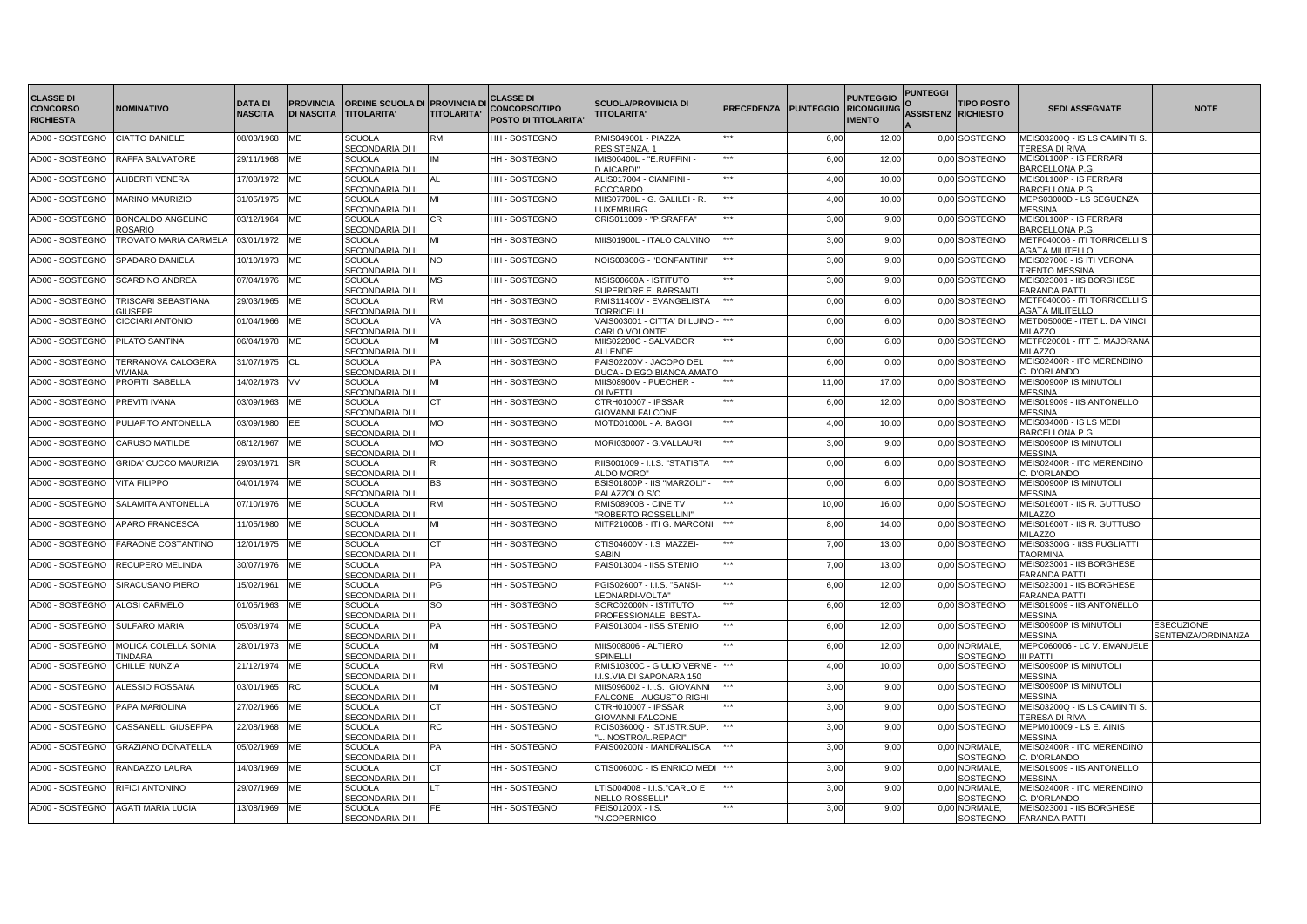| AD00 - SOSTEGNO                 | <b>SCALTRITO ROSA</b>                | 21/10/1969 | ME        | <b>SCUOLA</b><br>SECONDARIA DI II        | NO        | HH - SOSTEGNO      | VORC01000L - ISTITUTO<br>PROFESSIONALE G. RAVIZZA            | 3,00  | 9,00  |      | 0,00 SOSTEGNO             | MEIS019009 - IIS ANTONELLO<br><b>MESSINA</b>            |                                                |
|---------------------------------|--------------------------------------|------------|-----------|------------------------------------------|-----------|--------------------|--------------------------------------------------------------|-------|-------|------|---------------------------|---------------------------------------------------------|------------------------------------------------|
| AD00 - SOSTEGNO                 | <b>CELESTI ROSA</b>                  | 26/03/1971 | ME        | <b>SCUOLA</b><br>SECONDARIA DI II        | RE        | HH - SOSTEGNO      | REIS00800R - IS "A. MOTTI"                                   | 3,00  | 9,00  | 0,00 | SOSTEGNO                  | MEIS019009 - IIS ANTONELLO<br><b>MESSINA</b>            |                                                |
| AD00 - SOSTEGNO                 | <b>D'ARRIGO PATRIZIA</b>             | 13/04/1971 | ME        | <b>SCUOLA</b><br>SECONDARIA DI II        | СT        | HH - SOSTEGNO      | CTIS044007 - GULLI E PENNISI                                 | 3,00  | 9,00  | 0,00 | NORMALE.<br>SOSTEGNO      | MEIS02900X - LC MAUROLICO<br><b>MESSINA</b>             |                                                |
| AD00 - SOSTEGNO                 | <b>OCCHINO FILIPPA</b>               | 15/10/1974 | EE        | <b>SCUOLA</b><br>SECONDARIA DI II        | EN        | HH - SOSTEGNO      | ENIS00800B - FORTUNATO<br><b>EDELE</b>                       | 3,00  | 9,00  |      | 0,00 SOSTEGNO             | MEIS03200Q - IS LS CAMINITI S.<br><b>TERESA DI RIVA</b> |                                                |
| AD00 - SOSTEGNO                 | <b>SULFARO GRAZIA</b>                | 21/02/1963 | ME        | <b>SCUOLA</b><br>SECONDARIA DI II        | LU        | HH - SOSTEGNO      | LUSL02000X - LICEO<br><b>ARTISTICO MUSICALE</b>              | 0,00  | 6,00  | 0,00 | SOSTEGNO                  | MEIS019009 - IIS ANTONELLO<br><b>MESSINA</b>            |                                                |
| AD00 - SOSTEGNO                 | <b>BIONDO GRAZIA</b>                 | 10/07/1963 | <b>ME</b> | <b>SCUOLA</b><br>SECONDARIA DI II        | PA        | HH - SOSTEGNO      | PAIS02400E - E. MEDI                                         | 0,00  | 6,00  |      | 0.00 SOSTEGNO             | METD05000E - ITET L. DA VINCI<br>MILAZZO                |                                                |
| AD00 - SOSTEGNO                 | ITALIANO LUCREZIA LETIZIA 01/10/1967 |            | <b>ME</b> | <b>SCUOLA</b><br>SECONDARIA DI II        | PA        | HH - SOSTEGNO      | PAIS00100T - IS G. UGDULENA                                  | 0,00  | 6,00  |      | 0,00 NORMALE.<br>SOSTEGNO | MEIS01600T - IIS R. GUTTUSO<br><b>MILAZZO</b>           |                                                |
| AD00 - SOSTEGNO                 | <b>RICCIARDI ANTONIO</b>             | 02/10/1968 | МE        | <b>SCUOLA</b><br>SECONDARIA DI II        | AT        | HH-SOSTEGNO        | ATIS00700E - A. CASTIGLIANO                                  | 0,00  | 6,00  |      | 0.00 SOSTEGNO             | MEIS01100P - IS FERRARI<br>BARCELLONA P.G.              | <b>ESECUZIONE</b><br>SENTENZA/ORDINANZA        |
| AD00 - SOSTEGNO                 | <b>FOTI STEFANIA</b>                 | 07/08/1970 |           | <b>SCUOLA</b><br>SECONDARIA DI II        | <b>SV</b> | <b>HH-SOSTEGNO</b> | SVIS00600T - I. I. S. S.<br>MAZZINI-DA VINCI" - SAVONA       | 0,00  | 6,00  | 0.00 | NORMALE.<br>SOSTEGNO      | MEIS01600T - IIS R. GUTTUSO<br>MILAZZO                  |                                                |
| AD00 - SOSTEGNO                 | <b>GORGONE ANTONINO</b>              | 01/02/1968 | ME        | <b>SCUOLA</b><br>SECONDARIA DI II        | NO.       | HH - SOSTEGNO      | NOTF02000R - L.DA VINCI-<br>S.COMM.LE ANNESSA                | 0,00  | 6,00  | 0.00 | SOSTEGNO                  | MEPC060006 - LC V. EMANUELE<br><b>II PATTI</b>          |                                                |
| AD00 - SOSTEGNO                 | <b>BUTTO' SALVATRICE</b>             | 21/08/1968 | ME        | <b>SCUOLA</b><br>SECONDARIA DI II        | <b>CN</b> | HH - SOSTEGNO      | CNIS00300E - CUNEO -<br>'S.GRANDIS'                          | 0,00  | 6,00  | 0.00 | SOSTEGNO                  | MEIS01600T - IIS R. GUTTUSO<br><b>MILAZZO</b>           |                                                |
| AD00 - SOSTEGNO                 | <b>COSTANTINO LILIANA</b>            | 24/12/1970 | <b>ME</b> | <b>SCUOLA</b><br><b>SECONDARIA DI II</b> | <b>RC</b> | HH - SOSTEGNO      | RCRH100001 - IPALB - TUR<br>/ILLA SG.                        | 0,00  | 6,00  | 0,00 | SOSTEGNO                  | MEIS019009 - IIS ANTONELLO<br><b>MESSINA</b>            |                                                |
| AD00 - SOSTEGNO                 | MAUROTTO AGOSTINO                    | 05/09/1971 | МE        | <b>SCUOLA</b><br>SECONDARIA DI II        | RM        | HH - SOSTEGNO      | RMIS05200R - CESARE<br><b>BATTISTI</b>                       | 0,00  | 6,00  | 0,00 | SOSTEGNO                  | MEIS02400R - ITC MERENDINO<br>C. D'ORLANDO              | <b>SECUZIONE</b><br><b>ENTENZA/ORDINANZA</b>   |
| AD00 - SOSTEGNO                 | STEFANIZZI IRENE                     | 12/10/1973 | ME        | <b>SCUOLA</b><br>SECONDARIA DI II        | мı        | HH - SOSTEGNO      | MITF19000B - I.T.S.O.S. "ALBE<br>STEINER"                    | 0,00  | 6,00  | 0,00 | SOSTEGNO                  | METD04000X - ITE JACI<br><b>MESSINA</b>                 | <b>ESECUZIONE</b><br><b>SENTENZA/ORDINANZA</b> |
| AD00 - SOSTEGNO                 | <b>LEONARDI PATRIZIA</b>             | 01/03/1976 | MI        | <b>SCUOLA</b><br>SECONDARIA DI II        | RM        | HH - SOSTEGNO      | RMIS119002 - DE AMICIS -<br>CATTANEO                         | 0,00  | 6,00  | 0,00 | NORMALE,<br>OSTEGNO       | MEIS00900P IS MINUTOLI<br><b>MESSINA</b>                |                                                |
| AD00 - SOSTEGNO                 | <b>TASSONE MARIA</b>                 | 28/02/1979 | ME        | <b>SCUOLA</b><br>SECONDARIA DI II        | LC.       | HH - SOSTEGNO      | LCIS00600C - I.I.S. "GIOVANNI<br>BERTACCHI" LECCO            | 6,00  | 0,00  | 0,00 | NORMALE,<br>OSTEGNO       | MEIS00900P IS MINUTOLI<br><b>MESSINA</b>                |                                                |
| AD00 - SOSTEGNO                 | PINTAUDI RACHELA                     | 07/06/1972 | ME        | <b>SCUOLA</b><br>SECONDARIA DI II        | PA        | HH-SOSTEGNO        | PAIS00200N - MANDRALISCA                                     | 10,00 | 16,00 | 0.00 | SOSTEGNO                  | MEIS023001 - IIS BORGHESE<br><b>FARANDA PATTI</b>       |                                                |
| AD00 - SOSTEGNO                 | PIRRI DOMINGA                        | 21/01/1974 | ME        | <b>SCUOLA</b><br>SECONDARIA DI II        |           | HH - SOSTEGNO      | FIIS03100L - PIERO<br>CALAMANDREI                            | 10,00 | 16,00 | 0,00 | SOSTEGNO                  | MEIS00800V - IS ISA CONTI<br>ELLER VAINICHER LIPARI     |                                                |
| AD00 - SOSTEGNO                 | PURPORA ANGELA                       | 23/10/1974 | ME        | <b>SCUOLA</b><br>SECONDARIA DI II        | PA        | HH - SOSTEGNO      | PAIS00200N - MANDRALISCA                                     | 10,00 | 16,00 | 0,00 | SOSTEGNO                  | ,,,,,,,,,,,,,,,,,,,,,,,,                                | <b>NON OTTIENE</b>                             |
| AD00 - SOSTEGNO                 | <b>MANCUSO GIUSY</b>                 | 23/01/1979 | <b>ME</b> | <b>SCUOLA</b><br>SECONDARIA DI II        | ТO        | HH - SOSTEGNO      | <b>FOIS067002 - I.I.S. CURIE -</b><br><b>EVI</b>             | 10,00 | 16,00 | 0,00 | SOSTEGNO                  | MEIS00800V - IS ISA CONTI<br>ELLER VAINICHER LIPARI     |                                                |
| AD00 - SOSTEGNO                 | MACCARRONE TIZIANA                   | 29/10/1974 | ME        | <b>SCUOLA</b><br>SECONDARIA DI II        | мі        | HH - SOSTEGNO      | MIIS003003 - VITTORIO<br><b>BACHELET</b>                     | 8,00  | 14,00 | 0,00 | SOSTEGNO                  | MEIS03200Q - IS LS CAMINITI S.<br><b>TERESA DI RIVA</b> |                                                |
| AD00 - SOSTEGNO                 | MAGAZZU' CLEMENTINA                  | 22/10/1976 | ME        | <b>SCUOLA</b><br>SECONDARIA DI II        | СT        | HH - SOSTEGNO      | CTRH010007 - IPSSAR<br><b>SIOVANNI FALCONE</b>               | 8,00  | 14,00 | 0,00 | SOSTEGNO                  | MEIS00900P IS MINUTOLI<br><b>MESSINA</b>                |                                                |
| AD00 - SOSTEGNO                 | <b>MICARI DANIELA</b>                | 02/12/1977 | <b>ME</b> | <b>SCUOLA</b><br>SECONDARIA DI II        | NO.       | HH - SOSTEGNO      | VOSL010001 - "FELICE<br>CASORATI"                            | 8,00  | 14,00 | 0.00 | SOSTEGNO                  | MEIS01600T - IIS R. GUTTUSO<br><b>MILAZZO</b>           |                                                |
| AD00 - SOSTEGNO                 | <b>FURNARI ROSA</b>                  | 20/09/1971 | <b>ME</b> | <b>SCUOLA</b><br><b>SECONDARIA DI II</b> | CТ        | HH - SOSTEGNO      | CTIS04600V - I.S MAZZEI-<br><b>SARIN</b>                     | 7,00  | 13,00 | 0,00 | <b>SOSTEGNO</b>           | MEIS00900P IS MINUTOLI<br><b>MESSINA</b>                |                                                |
| AD00 - SOSTEGNO                 | REITANO ADRIANA                      | 23/06/1972 | МE        | <b>SCUOLA</b><br><b>SECONDARIA DI II</b> | CТ        | HH - SOSTEGNO      | CTIS04600V - I.S MAZZEI-<br><b>ARIN</b>                      | 7,00  | 13,00 | 0,00 | NORMALE,<br>OSTEGNO       | MEIS00900P IS MINUTOLI<br><b>MESSINA</b>                |                                                |
| AD00 - SOSTEGNO                 | <b>FORESTIERE GIUSI</b>              | 08/12/1974 | ME        | <b>SCUOLA</b><br>SECONDARIA DI II        | RC        | <b>HH-SOSTEGNO</b> | <b>RCPS010001 - LICEO</b><br><b>SCIENTIFICO "LEONARDO DA</b> | 7,00  | 13,00 | 0.00 | <b>SOSTEGNO</b>           | MEIS03100X - IS LC LA FARINA<br><b>BASILE MESSINA</b>   |                                                |
| AD00 - SOSTEGNO                 | VENTURA MARIA CATERINA               | 02/05/1975 | ME        | <b>SCUOLA</b><br><b>SECONDARIA DI II</b> | ∍∨        | HH - SOSTEGNO      | PVIS00900Q - ALFIERI<br><b>MASERATI - VOGHERA</b>            | 7,00  | 13,00 |      | 0,00 SOSTEGNO             |                                                         | <b>NON OTTIENE</b>                             |
| AD00 - SOSTEGNO                 | <b>BARBERA GIUSEPPINA</b>            | 15/05/1977 | МE        | <b>SCUOLA</b><br><b>SECONDARIA DI II</b> | ⊃V        | HH - SOSTEGNO      | PVIS01200G - IIS L. COSSA ·<br><b>PAVIA</b>                  | 7,00  | 13,00 |      | 0,00 SOSTEGNO             | MEIS03200Q - IS LS CAMINITI S.<br>TERESA DI RIVA        |                                                |
| AD00 - SOSTEGNO                 | DE FRANCESCO GRAZIA<br><b>ERENA</b>  | 30/07/1979 | ME        | <b>SCUOLA</b><br>SECONDARIA DI II        | CТ        | HH - SOSTEGNO      | CTIS04600V - I.S MAZZEI-<br><b>SABIN</b>                     | 7,00  | 13,00 |      | 0,00 SOSTEGNO             | MEIS03100X - IS LC LA FARINA<br><b>BASILE MESSINA</b>   |                                                |
| AD00 - SOSTEGNO                 | <b>CARBONI SILVIO</b>                | 22/07/1973 | МE        | <b>SCUOLA</b><br><b>SECONDARIA DI II</b> | OR        | HH - SOSTEGNO      | ORIS00800B - I.I.S. "G. A.<br>PISCHEDDA"                     | 4,00  | 10,00 |      | 0,00 SOSTEGNO             | ,,,,,,,,,,,,,,,,,,,,,,,,                                | <b>NON OTTIENE</b>                             |
| AD00 - SOSTEGNO                 | <b>MENTO ROBERTA</b>                 | 06/09/1976 | МE        | <b>SCUOLA</b><br>SECONDARIA DI II        | мі        | HH - SOSTEGNO      | MIRH02000X - CARLO PORTA                                     | 4,00  | 10,00 |      | 0,00 SOSTEGNO             | MEIS00900P IS MINUTOLI<br><b>JESSINA</b>                |                                                |
| AD00 - SOSTEGNO                 | MINUTOLI GIANLUCA                    | 20/08/1977 | ME        | <b>SCUOLA</b><br>SECONDARIA DI II        | CN        | HH - SOSTEGNO      | CNRH02000B - ISTITUTO<br><b>VELSO MUCCI</b>                  | 4,00  | 10,00 |      | 0,00 SOSTEGNO             | MEIS03200Q - IS LS CAMINITI S.<br>TERESA DI RIVA        |                                                |
| AD00 - SOSTEGNO                 | <b>MAMO ROBERTA</b>                  | 13/05/1978 | МE        | <b>SCUOLA</b><br>SECONDARIA DI II        | RM        | HH - SOSTEGNO      | RMPS27000D - PLINIO<br><b>SENIORE</b>                        | 4,00  | 10,00 | 0,00 | SOSTEGNO                  | MEIS00900P IS MINUTOLI<br><b>MESSINA</b>                |                                                |
| AD00 - SOSTEGNO                 | <b>ALLEGRA MARILENA</b>              | 20/05/1978 | МE        | <b>SCUOLA</b><br>SECONDARIA DI II        | PА        | HH - SOSTEGNO      | PAIS00200N - MANDRALISCA                                     | 4,00  | 10,00 |      | 0,00 SOSTEGNO             | ,,,,,,,,,,,,,,,,,,,,,,,                                 | <b>NON OTTIENE</b>                             |
| AD00 - SOSTEGNO                 | VALENTI MARIA GRAZIA                 | 17/11/1978 | <b>ME</b> | <b>SCUOLA</b><br>SECONDARIA DI II        | VA        | HH - SOSTEGNO      | /AIS01200Q - "E. STEIN"                                      | 4,00  | 10,00 |      | 0,00 SOSTEGNO             | ,,,,,,,,,,,,,,,,,,,,,,,,                                | <b>NON OTTIENE</b>                             |
| AD00 - SOSTEGNO                 | <b>SINDONI LAURA</b>                 | 25/12/1978 | МE        | <b>SCUOLA</b><br><b>SECONDARIA DI II</b> | ст        | <b>HH-SOSTEGNO</b> | CTRH060008 - PESTALOZZI                                      | 4,00  | 10,00 |      | 0,00 SOSTEGNO             | METD05000E - ITET L. DA VINCI<br><b>MILAZZO</b>         |                                                |
| AD00 - SOSTEGNO AGNELLO BASILIO |                                      | 17/01/1979 | ME        | <b>SCUOLA</b><br>SECONDARIA DI II        | RM        | HH - SOSTEGNO      | RMIS03100Q - PAOLO BAFFI                                     | 4,00  | 10,00 | 0,00 | NORMALE,<br>SOSTEGNO      | MEPC060006 - LC V. EMANUELE<br><b>III PATTI</b>         |                                                |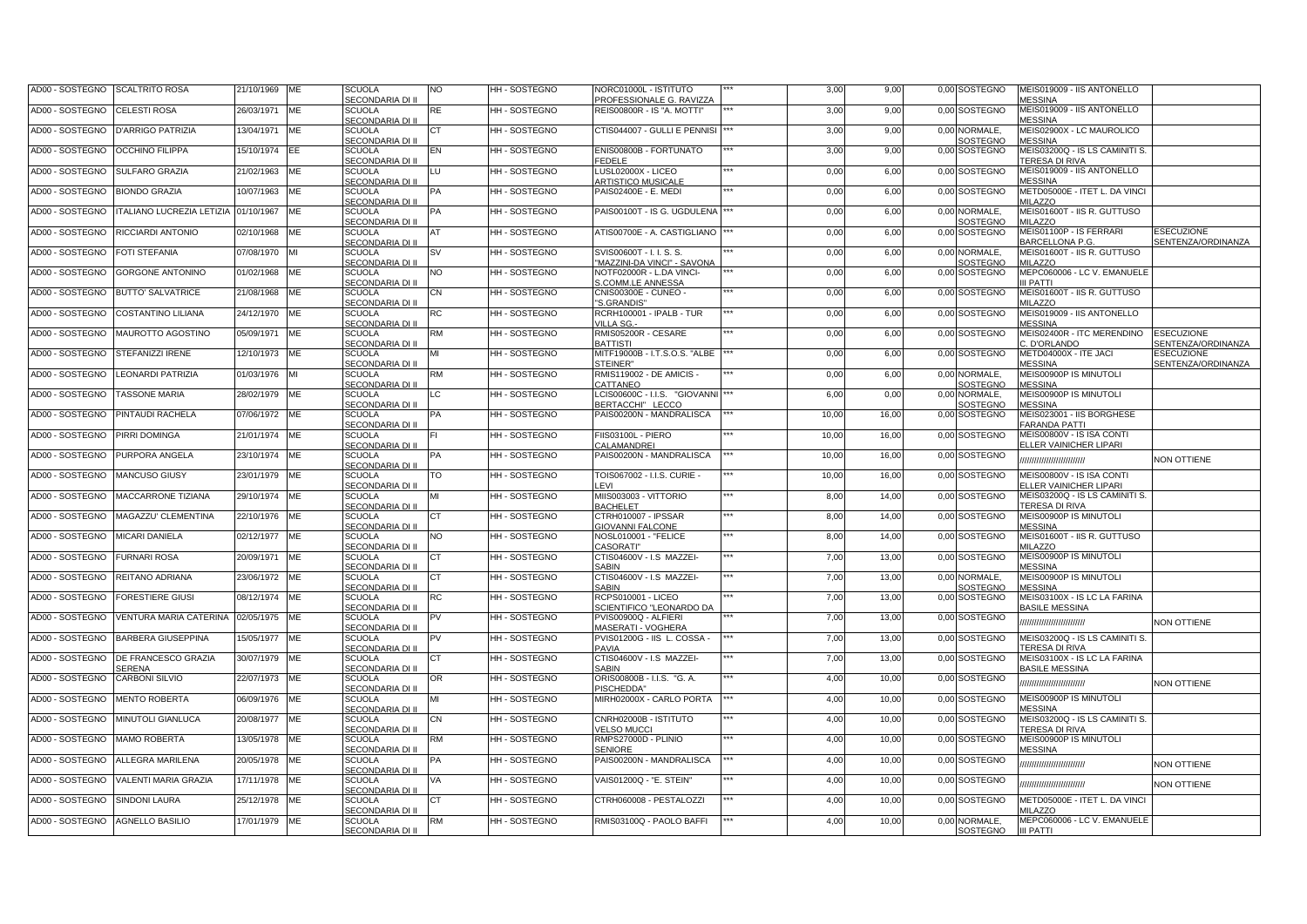| AD00 - SOSTEGNO | CARDO GRAZIANA                     | 3/09/1979 ME |           | <b>SCUOLA</b><br>SECONDARIA DI II        | SR        | HH - SOSTEGNO      | SRIS00600L - IST. PROF. DI<br>STATO "A.MONCADA" LENTINI     | 4,00 | 10,00 | 0,00 NORMALE,<br>SOSTEGNO        | MEIS03300G - IISS PUGLIATTI<br><b>TAORMINA</b>             |                    |
|-----------------|------------------------------------|--------------|-----------|------------------------------------------|-----------|--------------------|-------------------------------------------------------------|------|-------|----------------------------------|------------------------------------------------------------|--------------------|
| AD00 - SOSTEGNO | CAPUTO ANTONIETTA                  | 20/04/1971   | ME        | <b>SCUOLA</b><br>SECONDARIA DI II        | PV        | HH - SOSTEGNO      | PVIS007004 - FARAVELLI -<br><b>STRADELLA</b>                | 9,00 | 15,00 | 0,00 SOSTEGNO                    | MEPC060006 - LC V. EMANUELE<br>II PATTI                    |                    |
| AD00 - SOSTEGNO | <b>D'AMBRA DANIELA</b>             | 16/06/1965   | <b>ME</b> | <b>SCUOLA</b><br>SECONDARIA DI II        | UD        | HH - SOSTEGNO      | UDIS01600T - ISIS "A.<br><b>MALIGNANI" UDINE</b>            | 6,00 | 12,00 | 0,00 SOSTEGNO                    | MEPS010008 - LS ARCHIMEDE<br>MESSINA                       |                    |
| AD00 - SOSTEGNO | <b>BARILA' ROBERTA</b>             | 18/09/1968   | <b>RC</b> | <b>SCUOLA</b><br>SECONDARIA DI II        | MI        | HH - SOSTEGNO      | MITE01000V - "GIULIO NATTA"                                 | 6,00 | 12,00 | 0,00 SOSTEGNO                    | MEIS00900P IS MINUTOLI<br><b>MESSINA</b>                   |                    |
| AD00 - SOSTEGNO | DE LEO CONCETTA                    | 17/10/1968   | ME        | <b>SCUOLA</b><br>SECONDARIA DI II        | RM        | HH - SOSTEGNO      | RMRH02000C - PELLEGRINO<br>ARTUSI                           | 6,00 | 12,00 | 0,00 SOSTEGNO                    | MEIS00900P IS MINUTOLI<br><b>MESSINA</b>                   |                    |
| AD00 - SOSTEGNO | LA SETA PALMINO                    | 06/10/1971   | <b>ME</b> | <b>SCUOLA</b><br>SECONDARIA DI II        | <b>MB</b> | HH - SOSTEGNO      | <b>MBIS073006 - IIS "LUIGI</b><br><b>CASTIGLIONI"</b>       | 6,00 | 12.00 | 0.00 SOSTEGNO                    | MEPC060006 - LC V. EMANUELE<br>II PATTI                    |                    |
| AD00 - SOSTEGNO | <b>GALTIERI DANIELA</b>            | 19/07/1974   | <b>ME</b> | <b>SCUOLA</b><br>SECONDARIA DI II        | RC        | HH - SOSTEGNO      | RCIS01700A - IS "E. FERMI"                                  | 6,00 | 12,00 | 0,00 SOSTEGNO                    | MEIS03100X - IS LC LA FARINA<br><b>BASILE MESSINA</b>      |                    |
| AD00 - SOSTEGNO | <b>INFANTINO RAFFAELLA</b>         | 30/10/1975   | <b>RC</b> | <b>SCUOLA</b><br>SECONDARIA DI II        | RC        | HH - SOSTEGNO      | RCIS01700A - IS "E. FERMI"                                  | 6,00 | 12,00 | 0,00 SOSTEGNO                    | MEIS03100X - IS LC LA FARINA<br><b>BASILE MESSINA</b>      |                    |
| AD00 - SOSTEGNO | <b>BUCCA SALVATORA</b>             | 07/02/1976   | <b>ME</b> | <b>SCUOLA</b><br>SECONDARIA DI II        | PA        | <b>HH-SOSTEGNO</b> | PAIS02200V - JACOPO DEL<br><b>DUCA - DIEGO BIANCA AMATO</b> | 6,00 | 12,00 | 0,00 SOSTEGNO                    | METF020001 - ITT E. MAJORANA<br><b>MILAZZO</b>             |                    |
| AD00 - SOSTEGNO | LOIACONO ELISABETTA                | 10/06/1976   | <b>RC</b> | <b>SCUOLA</b><br>SECONDARIA DI II        | СT        | HH - SOSTEGNO      | CTRH060008 - PESTALOZZI                                     | 6,00 | 12,00 | 0,00 SOSTEGNO                    | MEIS03100X - IS LC LA FARINA<br><b>BASILE MESSINA</b>      |                    |
| AD00 - SOSTEGNO | ROSSITTO ANTONELLA                 | 25/06/1976   | <b>ME</b> | <b>SCUOLA</b><br>SECONDARIA DI II        |           | HH - SOSTEGNO      | FIIS00200L - "ENRIQUES"                                     | 6,00 | 12,00 | 0,00 SOSTEGNO                    | MEIS03100X - IS LC LA FARINA<br><b>BASILE MESSINA</b>      |                    |
| AD00 - SOSTEGNO | PAGANO MARIA CRISTINA              | 20/03/1977   | <b>ME</b> | <b>SCUOLA</b><br>SECONDARIA DI II        | CТ        | HH - SOSTEGNO      | CTRH060008 - PESTALOZZI                                     | 6,00 | 12,00 | 0.00 NORMALE.<br>SOSTEGNO        | MEIS03300G - IISS PUGLIATTI<br><b>AORMINA</b>              |                    |
| AD00 - SOSTEGNO | LONGO ROSA                         | 18/06/1977   | <b>ME</b> | <b>SCUOLA</b><br><b>SECONDARIA DI II</b> | EN        | HH - SOSTEGNO      | ENIS00600Q - ALESSANDRO<br>VOLTA                            | 6,00 | 12,00 | 0,00 NORMALE,<br><b>SOSTEGNO</b> | MEPC060006 - LC V. EMANUELE<br>II PATTI                    |                    |
| AD00 - SOSTEGNO | MIDILI EMANUELA                    | 08/10/1978   | ME        | <b>SCUOLA</b><br>SECONDARIA DI II        | PA        | HH - SOSTEGNO      | PAPC01000V - LICEO<br>GINNASIO DI STATO (F.                 | 6,00 | 12,00 | 0,00 SOSTEGNO                    | MEIS01600T - IIS R. GUTTUSO<br>MILAZZO                     |                    |
| AD00 - SOSTEGNO | <b>GIORDANO ANGELA</b>             | 23/11/1978   | ME        | <b>SCUOLA</b><br>SECONDARIA DI II        | RM        | HH - SOSTEGNO      | RMIS077005 - PAOLO<br>BORSELLINO E GIOVANNI                 | 6,00 | 12,00 | 0,00 SOSTEGNO                    | MEPS03000D - LS SEGUENZA<br><b>JESSINA</b>                 |                    |
| AD00 - SOSTEGNO | LIPARI GIOVANNA                    | 20/02/1968   | ME        | <b>SCUOLA</b><br>SECONDARIA DI II        |           | HH - SOSTEGNO      | FIIS00600X - IS BENVENUTO<br>CELLINI                        | 3,00 | 9,00  | 0,00 SOSTEGNO                    | MEIS01600T - IIS R. GUTTUSO<br>MILAZZO                     |                    |
| AD00 - SOSTEGNO | <b>MICALI MARIA</b>                | 17/10/1971   | ME        | <b>SCUOLA</b><br>SECONDARIA DI II        | AV        | HH - SOSTEGNO      | AVIS02100B - IST. SUP.<br>"RINALDO D'AQUINO"                | 3,00 | 9,00  | 0,00 SOSTEGNO                    | MEIS00800V - IS ISA CONTI<br><b>ELLER VAINICHER LIPARI</b> |                    |
| AD00 - SOSTEGNO | MASTROJENI GIUSEPPE                | 22/05/1976   | ME        | <b>SCUOLA</b><br>SECONDARIA DI II        | RM        | HH - SOSTEGNO      | <b>RMIS10200L - VIA</b><br>LENTINI                          | 3,00 | 9,00  | 0,00 SOSTEGNO                    | MEPS03000D - LS SEGUENZA<br><b>MESSINA</b>                 |                    |
| AD00 - SOSTEGNO | <b>CURRENTI MANUELA</b>            | 18/08/1977   | ME        | <b>SCUOLA</b><br>SECONDARIA DI II        | RM        | HH - SOSTEGNO      | RMIS071006 - IS VIA<br>COPERNICO POMEZIA                    | 3,00 | 9,00  | 0,00 NORMALE,<br>SOSTEGNO        | MEIS03300G - IISS PUGLIATTI<br><b><i>FAORMINA</i></b>      |                    |
| AD00 - SOSTEGNO | <b>FRESCO CINZIA</b>               | 22/12/1980   | ME        | SCUOLA<br>SECONDARIA DI II               | ΜВ        | HH - SOSTEGNO      | MBIS06200Q - ETTORE<br><b>MAJORANA</b>                      | 3,00 | 9,00  | 0,00 NORMALE,<br>SOSTEGNO        | MEIS03300G - IISS PUGLIATTI<br><b>TAORMINA</b>             |                    |
| AD00 - SOSTEGNO | SPANO' CATERINA                    | 29/10/1971   | <b>RC</b> | SCUOLA<br>SECONDARIA DI II               | MI        | HH - SOSTEGNO      | MIIS017001 - I.I.S. JAMES<br>CLERK MAXWELL                  | 3,00 | 9,00  | 0,00 SOSTEGNO                    | MEIS03100X - IS LC LA FARINA<br><b>BASILE MESSINA</b>      |                    |
| AD00 - SOSTEGNO | <b>ZULLO GIUSEPPINA</b>            | 22/06/1975   | <b>ME</b> | <b>SCUOLA</b><br>SECONDARIA DI II        | СT        | HH - SOSTEGNO      | CTIS04200G - I.S. RAMACCA -<br>PALAGONIA                    | 3,00 | 9,00  | 0,00 SOSTEGNO                    | MEIS01600T - IIS R. GUTTUSO<br>MILAZZO                     |                    |
| AD00 - SOSTEGNO | <b>DE FINIS ROSSELLA</b>           | 24/11/1970   | FG        | <b>SCUOLA</b><br>SECONDARIA DI II        | BA        | HH - SOSTEGNO      | BAIS05800G - I.I.S.S. "ALDO<br>"MORO                        | 0,00 | 0,00  | 0,00 SOSTEGNO                    | METH01000T - ITN CAIO DUILIO                               |                    |
| AD00 - SOSTEGNO | <b>BUCCHERI CATIA</b>              | 17/12/1973   | <b>UD</b> | <b>SCUOLA</b><br>SECONDARIA DI II        | CТ        | HH - SOSTEGNO      | CTIS04200G - I.S. RAMACCA<br>PALAGONIA                      | 7,00 | 13,00 | 0,00 SOSTEGNO                    | ,,,,,,,,,,,,,,,,,,,,,,,,                                   | NON OTTIENE        |
| AD00 - SOSTEGNO | VETRO' CONCETTA                    | 16/03/1969   | TO        | <b>SCUOLA</b><br>SECONDARIA DI II        | RC        | HH - SOSTEGNO      | RCIS03200C - IIS EINAUDI<br>ALVARO                          | 6,00 | 12,00 | 0,00 SOSTEGNO                    | MEIS03300G - IISS PUGLIATTI<br><b><i>FAORMINA</i></b>      |                    |
| AD00 - SOSTEGNO | <b>ALTADONNA PIERO</b>             | 22/09/1969   | <b>ME</b> | <b>SCUOLA</b><br>SECONDARIA DI II        | CТ        | HH - SOSTEGNO      | CTRH010007 - IPSSAR<br><b>GIOVANNI FALCONE</b>              | 6,00 | 12,00 | 0,00 SOSTEGNO                    | MEIS03300G - IISS PUGLIATTI<br><b>AORMINA</b>              |                    |
| AD00 - SOSTEGNO | COSTANTINO ANTONINO                | 16/11/1970   | ME        | <b>SCUOLA</b><br>SECONDARIA DI II        |           | HH - SOSTEGNO      | MIIS016005 - I.P.S.I.A.<br><b>INVERUNO</b>                  | 6,00 | 12,00 | 0,00 SOSTEGNO                    | MEIS03300G - IISS PUGLIATTI<br><b>AORMINA</b>              |                    |
| AD00 - SOSTEGNO | <b>SCARBACI FORTUNIA</b>           | 09/09/1972   | <b>ME</b> | <b>SCUOLA</b><br>SECONDARIA DI II        | RC        | HH - SOSTEGNO      | RCRH100001 - IPALB - TUR<br>/ILLA SG.-                      | 6,00 | 12,00 | 0,00 SOSTEGNO                    | MEIS00900P IS MINUTOLI<br><b>MESSINA</b>                   |                    |
| AD00 - SOSTEGNO | <b>CORRIERI SABRINA</b>            | 6/05/1974    | <b>ME</b> | <b>SCUOLA</b><br>SECONDARIA DI II        | CТ        | HH - SOSTEGNO      | CTIS03900Q - I.I.S. "E. FERMI-<br><b>GUTTUSO"</b>           | 6,00 | 12,00 | 0,00 NORMALE,<br><b>OSTEGNO</b>  | ,,,,,,,,,,,,,,,,,,,,,,,,                                   | NON OTTIENE        |
| AD00 - SOSTEGNO | ANDOLINA DOMENICA                  | 5/11/1975    | ME        | <b>SCUOLA</b><br>SECONDARIA DI II        | мі        | HH - SOSTEGNO      | MIIS038002 - GIUSEPPE LUIGI<br>AGRANGE                      | 6,00 | 12,00 | 0,00 SOSTEGNO                    | MEIS01600T - IIS R. GUTTUSO<br><b>AILAZZO</b>              |                    |
| AD00 - SOSTEGNO | <b>GRASSO AGATINO</b>              | 02/12/1971   | <b>ME</b> | <b>SCUOLA</b><br>SECONDARIA DI II        | RM        | HH - SOSTEGNO      | RMTA070005 - G.GARIBALDI<br>ANNESSO                         | 4,00 | 10,00 | 0,00 SOSTEGNO                    | MEIS03300G - IISS PUGLIATTI<br><b>AORMINA</b>              |                    |
| AD00 - SOSTEGNO | <b>SALVO ROSSELLA</b>              | 4/03/1980    | ME        | <b>SCUOLA</b><br>SECONDARIA DI II        | СN        | HH - SOSTEGNO      | CNIS02900P - MONDOVI'<br>'CIGNA-BARUFFI-GARELLI             | 4,00 | 10,00 | 0,00 SOSTEGNO                    |                                                            | <b>NON OTTIENE</b> |
| AD00 - SOSTEGNO | RAVIDA' GIUSEPPE                   | 31/08/1961   | ME        | <b>SCUOLA</b><br>SECONDARIA DI II        | RM        | HH - SOSTEGNO      | RMPS010004 - ANTONIO<br>ABRIOLA                             | 3,00 | 9,00  | 0,00 NORMALE,<br>SOSTEGNO        | MEIS00800V - IS ISA CONTI<br>ELLER VAINICHER LIPARI        |                    |
| AD00 - SOSTEGNO | ANASTASIO GIOVANNI                 | 31/01/1962   | ME        | <b>SCUOLA</b><br>SECONDARIA DI II        | FR        | HH - SOSTEGNO      | FRRH030008 - "M.<br><b>BUONARROTI" FIUGGI</b>               | 3,00 | 9,00  | 0,00 SOSTEGNO                    |                                                            |                    |
| AD00 - SOSTEGNO | <b>BIONDO MARIA</b>                | 30/09/1964   | <b>ME</b> | <b>SCUOLA</b><br>SECONDARIA DI II        | ΜІ        | HH - SOSTEGNO      | MIRC12000G - E.FALCK                                        | 3,00 | 9,00  | 0,00 SOSTEGNO                    | MEIS03300G - IISS PUGLIATTI<br><b><i>FAORMINA</i></b>      |                    |
| AD00 - SOSTEGNO | NOTO NADIA                         | 29/01/1967   | ME        | <b>SCUOLA</b><br>SECONDARIA DI II        | СΤ        | HH - SOSTEGNO      | CTIS00600C - IS ENRICO MEDI                                 | 3,00 | 9,00  | 0,00 SOSTEGNO                    | ,,,,,,,,,,                                                 | <b>NON OTTIENE</b> |
|                 | AD00 - SOSTEGNO   DONATO ANTONELLA | 05/07/1966   | <b>MF</b> | SCUOLA<br>SECONDARIA DI II               | CТ        | HH - SOSTEGNO      | CTIS03900Q - I.I.S. "E. FERMI-<br>GUTTUSO"                  | 3,00 | 9,00  | 0,00 NORMALE,<br>SOSTEGNO        | MEIS03300G - IISS PUGLIATTI<br><b>TAORMINA</b>             |                    |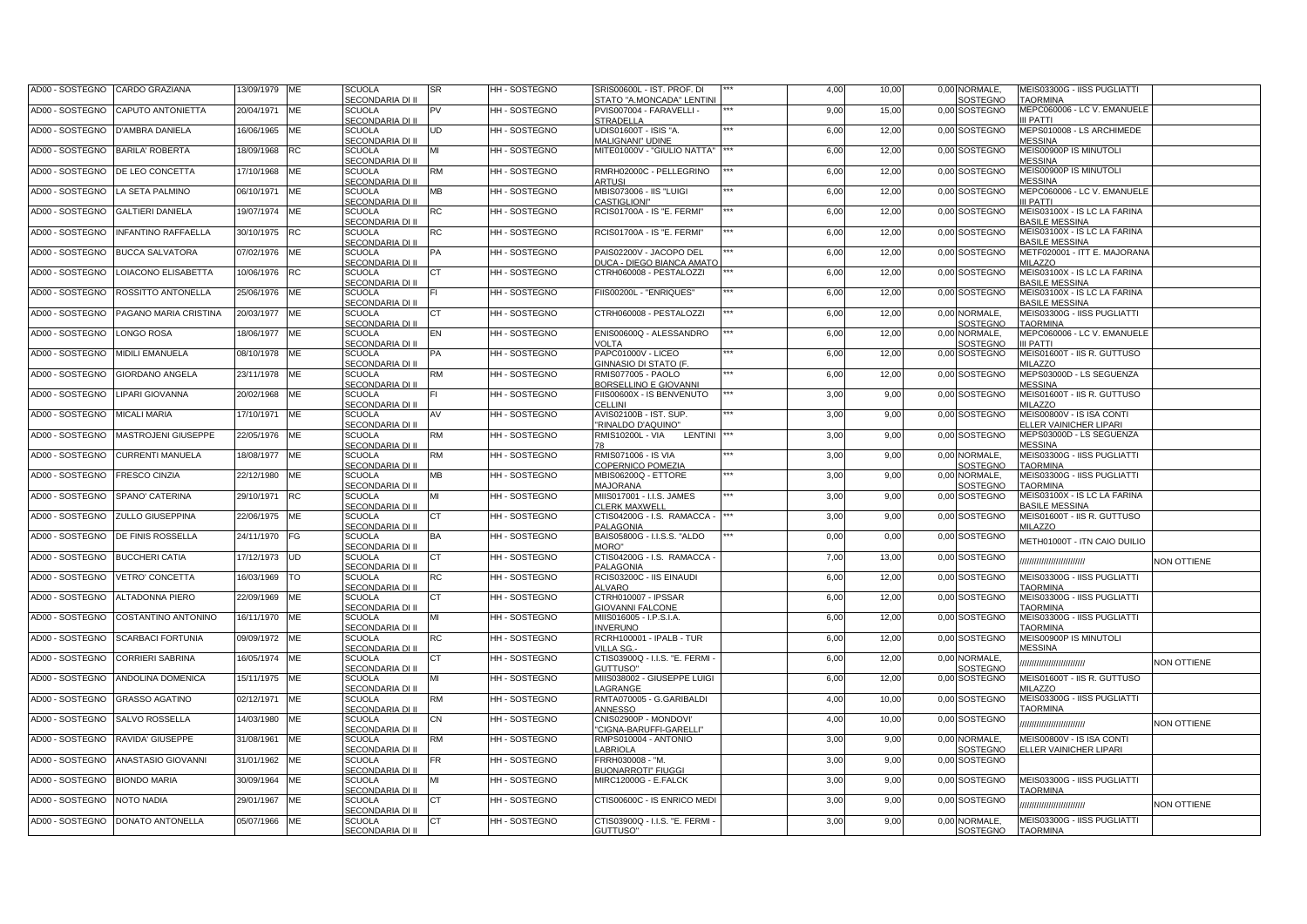| AD00 - SOSTEGNO<br>MARASCO MARIA<br><b>GABRIELLA</b>        | 02/12/1966    | <b>CZ</b> | <b>SCUOLA</b><br>SECONDARIA DI II        | RC        | HH - SOSTEGNO      | RCRH100001 - IPALB - TUR<br><b>VILLA SG.</b>                   | 3,00 | 9,00 | 0,00 SOSTEGNO                    | ,,,,,,,,,,,,,,,,,,,,,,,,                                   | <b>NON OTTIENE</b> |
|-------------------------------------------------------------|---------------|-----------|------------------------------------------|-----------|--------------------|----------------------------------------------------------------|------|------|----------------------------------|------------------------------------------------------------|--------------------|
| CASSARA' CARMELO<br>AD00 - SOSTEGNO                         | 19/12/1967    | ME        | <b>SCUOLA</b><br>SECONDARIA DI II        | RM        | HH - SOSTEGNO      | RMIS03600V - I.I.S. J. PIAGET-<br>. NOBILIORE - DIAZ           | 3,00 | 9,00 | 0,00 SOSTEGNO                    | ,,,,,,,,,,,,,,,,,,,,,,                                     | <b>VON OTTIENE</b> |
| AD00 - SOSTEGNO<br>D'ARRIGO STEFANIA                        | 30/03/1969    | MI        | <b>SCUOLA</b><br>SECONDARIA DI II        | СT        | HH - SOSTEGNO      | CTIS03900Q - I.I.S. "E. FERMI -<br><b>GUTTUSO"</b>             | 3,00 | 9,00 | 0,00 SOSTEGNO                    | MEIS03300G - IISS PUGLIATTI<br><b>AORMINA</b>              |                    |
| AD00 - SOSTEGNO<br>FAMULARI VINCENZA LUCIA                  | 17/11/1970    | ME        | <b>SCUOLA</b><br>SECONDARIA DI II        | СT        | HH - SOSTEGNO      | CTIS008004 - IS FILIPPO<br><b>BRUNELLESCHI</b>                 | 3,00 | 9,00 | 0,00 NORMALE,<br>SOSTEGNO        | MEIS03300G - IISS PUGLIATTI<br><b>TAORMINA</b>             |                    |
| AD00 - SOSTEGNO<br>TARANTINO ROSA                           | 13/06/1971    | ME        | <b>SCUOLA</b><br>SECONDARIA DI II        | RM        | HH - SOSTEGNO      | RMIS08700Q - ANGELO<br><b>RAMMARTINO</b>                       | 3,00 | 9,00 | 0,00 SOSTEGNO                    | MEPC060006 - LC V. EMANUELE<br>II PATTI                    |                    |
| AD00 - SOSTEGNO<br>ROMANO TINDARA                           | 13/10/1971    | <b>ME</b> | <b>SCUOLA</b><br>SECONDARIA DI II        | МΙ        | HH - SOSTEGNO      | MITD52000A - ENRICO MATTEI                                     | 3,00 | 9,00 | 0,00 SOSTEGNO                    | MEIS03300G - IISS PUGLIATTI<br><b>AORMINA</b>              |                    |
| AD00 - SOSTEGNO<br><b>BUCALO GRAZIELLA</b>                  | 20/07/1972    | ME        | <b>SCUOLA</b><br>SECONDARIA DI II        | PD        | HH-SOSTEGNO        | PDIS00700L - IIS "KENNEDY"-<br><b>MONSELICE</b>                | 3,00 | 9,00 | 0,00 SOSTEGNO                    | MEIS03300G - IISS PUGLIATTI<br><b>TAORMINA</b>             |                    |
| AD00 - SOSTEGNO<br>SALVAGGIO LORETTA                        | 20/07/1972    | ME        | <b>SCUOLA</b><br>SECONDARIA DI II        | EN        | HH-SOSTEGNO        | ENIS00800B - FORTUNATO<br><b>EDELE</b>                         | 3,00 | 9,00 | 0.00 NORMALE.<br>SOSTEGNO        |                                                            | <b>VON OTTIENE</b> |
| PARADISO CARMELA<br>AD00 - SOSTEGNO                         | 30/01/1975    | ME        | <b>SCUOLA</b><br>SECONDARIA DI II        | <b>RM</b> | HH-SOSTEGNO        | RMRH080004 - I.P.S.A.R. -<br>PSSEOA VIA A. DE GASPERI          | 3,00 | 9,00 | 0,00 SOSTEGNO                    | MEIS00800V - IS ISA CONTI<br><b>ELLER VAINICHER LIPARI</b> |                    |
| <b>GIORDANO MONIKA</b><br>AD00 - SOSTEGNO<br><b>DANIELA</b> | 05/04/1975    | EE        | <b>SCUOLA</b><br>SECONDARIA DI II        |           | HH - SOSTEGNO      | /IIS01700L - I.I.S.<br>'REMONDINI"                             | 3,00 | 9,00 | 0,00 SOSTEGNO                    | MEIS00800V - IS ISA CONTI<br><b>ELLER VAINICHER LIPARI</b> |                    |
| AD00 - SOSTEGNO<br><b>ILORAMO CARMELA</b><br><b>TINDARA</b> | 16/04/1975    | <b>ME</b> | <b>SCUOLA</b><br>SECONDARIA DI II        | CT.       | HH - SOSTEGNO      | CTIS007008 - I.S.I.S. D.<br><b>ABRUZZI POLITECNICO DEL</b>     | 3,00 | 9,00 | 0.00 NORMALE.<br><b>SOSTEGNO</b> |                                                            |                    |
| LO VERDE VALENTINA<br>AD00 - SOSTEGNO                       | 30/12/1975    | ME        | <b>SCUOLA</b><br>SECONDARIA DI II        | AT        | HH - SOSTEGNO      | ATIS004003<br>ST.ISTR.SEC.STAT. "G                             | 3,00 | 9,00 | 0,00 SOSTEGNO                    |                                                            |                    |
| AD00 - SOSTEGNO<br>TRAMONTANA GRAZIA<br><b>GIUSEPPA</b>     | 24/05/1960    | ME        | <b>SCUOLA</b><br>SECONDARIA DI II        | AV        | HH - SOSTEGNO      | AVIS02400V - I.S. PAOLO A. DE<br>UCA                           | 0,00 | 6,00 | 0,00 NORMALE,<br><b>SOSTEGNO</b> |                                                            |                    |
| <b>D'ARRIGO MARIA</b><br>AD00 - SOSTEGNO                    | 15/10/1961    | ME        | <b>SCUOLA</b><br>SECONDARIA DI II        | RM        | HH - SOSTEGNO      | RMIS118006 - L.EINAUDI                                         | 0,00 | 6,00 | 0,00 NORMALE,<br><b>SOSTEGNO</b> |                                                            |                    |
| AD00 - SOSTEGNO<br>D'ANGELO GIOVANNA                        | 21/07/1962    | ME        | <b>SCUOLA</b><br>SECONDARIA DI II        | СT        | HH - SOSTEGNO      | CTIS01300G - I.S. ITN-ITG-IPS<br>राPOSTO                       | 0,00 | 6,00 | 0,00 SOSTEGNO                    |                                                            |                    |
| SCOLARO MARIA ROSA<br>AD00 - SOSTEGNO                       | 01/01/1963    | ME        | <b>SCUOLA</b><br>SECONDARIA DI II        | RM        | HH - SOSTEGNO      | RMTF110003 - ITI GIOVANNI<br><b>XXIII</b>                      | 0,00 | 6,00 | 0,00 NORMALE,<br>SOSTEGNO        |                                                            |                    |
| AD00 - SOSTEGNO<br><b>MALAGUTI MERIS</b>                    | 18/01/1963    | <b>BO</b> | <b>SCUOLA</b><br>SECONDARIA DI II        | AQ        | HH-SOSTEGNO        | AQIS01400C - ISTITUTO<br>SUPERIORE ETTORE                      | 0,00 | 6,00 | 0,00 SOSTEGNO                    |                                                            |                    |
| AD00 - SOSTEGNO<br><b>CANFORA MARIA</b>                     | 05/07/1964    | ME        | SCUOLA<br>SECONDARIA DI II               | AG        | HH - SOSTEGNO      | AGIS01100E - IIS - ENRICO<br><b>FERMI</b>                      | 0,00 | 6,00 | 0,00 NORMALE,<br><b>SOSTEGNO</b> |                                                            |                    |
| AD00 - SOSTEGNO<br>CATANIA GIUSEPPINA                       | 01/08/1964    | <b>PA</b> | <b>SCUOLA</b><br>SECONDARIA DI II        | SR        | HH - SOSTEGNO      | SRIS00600L - IST. PROF. DI<br><b>STATO "A.MONCADA" LENTINI</b> | 0,00 | 6,00 | 0,00 SOSTEGNO                    |                                                            |                    |
| AD00 - SOSTEGNO<br><b>FIOCCO ENNIO</b>                      | 17/10/1964    | ME        | <b>SCUOLA</b><br>SECONDARIA DI II        | RM        | HH - SOSTEGNO      | RMTF010006 - ITTS<br>ALESSANDRO VOLTA TIVOLI                   | 0,00 | 6,00 | 0,00 SOSTEGNO                    |                                                            |                    |
| AD00 - SOSTEGNO<br>DI PIETRO SALVINA                        | 18/11/1965    | ME        | <b>SCUOLA</b><br>SECONDARIA DI II        | AR        | HH - SOSTEGNO      | ARIS01800A - ISTITUTO<br><b>DMNICOMPRENSIVO FANFAN</b>         | 0,00 | 6,00 | 0,00 SOSTEGNO                    |                                                            |                    |
| AD00 - SOSTEGNO<br><b>ADAMO PIETRO</b>                      | 12/11/1966    | ME        | <b>SCUOLA</b><br>SECONDARIA DI II        | VС        | HH - SOSTEGNO      | /CIS012001 - I.I.S. GALILEO<br><b>ERRARIS</b>                  | 0,00 | 6,00 | 0,00 SOSTEGNO                    |                                                            |                    |
| AD00 - SOSTEGNO<br>ARENA LUCIA                              | 02/04/1968    | <b>ME</b> | <b>SCUOLA</b><br>SECONDARIA DI II        | NO.       | HH - SOSTEGNO      | NOIS00400B - "E.FERMI"                                         | 0,00 | 6,00 | 0.00 NORMALE.<br>SOSTEGNO        |                                                            |                    |
| AD00 - SOSTEGNO<br>RANDAZZO ELVIRA TINDARA                  | 18/04/1971    | ME        | <b>SCUOLA</b><br>SECONDARIA DI II        | CT.       | HH - SOSTEGNO      | CTIS04200G - I.S. RAMACCA -<br><b>PALAGONIA</b>                | 0,00 | 6,00 | 0,00 SOSTEGNO                    |                                                            |                    |
| ARRIGO ANDREA<br>AD00 - SOSTEGNO                            | 03/06/1971    | ME        | <b>SCUOLA</b><br><b>SECONDARIA DI II</b> | КM        | HH - SOSTEGNO      | RMRH01000T - IPSSAR "TOR<br>CARBONE"                           | 0,00 | 6,00 | 0,00 SOSTEGNO                    |                                                            |                    |
| AD00 - SOSTEGNO<br>ROMOLO ELVIRA                            | 06/05/1972    | ME        | <b>SCUOLA</b><br>SECONDARIA DI II        |           | <b>HH-SOSTEGNO</b> | IPS02000L - ENRICO FERMI                                       | 0,00 | 6,00 | 0,00 SOSTEGNO                    |                                                            |                    |
| AD00 - SOSTEGNO<br>CARDILLO GIUSEPPA                        | 18/06/1972 ME |           | <b>SCUOLA</b><br>SECONDARIA DI II        | КM        | HH - SOSTEGNO      | RMRH01000T - IPSSAR "TOR<br>ARBONE"                            | 0,00 | 6,00 | 0,00 NORMALE,<br>SOSTEGNO        |                                                            |                    |
| AD00 - SOSTEGNO<br><b>VETRO' CLAUDIA</b>                    | 24/11/1972    | TO        | <b>SCUOLA</b><br>SECONDARIA DI II        | NA        | HH - SOSTEGNO      | VARH04000P - I.P.S. "V.<br><b>ELESE" ISCHIA</b>                | 0,00 | 6,00 | 0,00 SOSTEGNO                    |                                                            |                    |
| AD00 - SOSTEGNO<br>MICELI ALESSANDRA                        | 15/12/1972    | ME        | <b>SCUOLA</b><br><b>SECONDARIA DI II</b> | SR        | HH - SOSTEGNO      | SRIS00600L - IST. PROF. DI<br><b>STATO "A.MONCADA" LENTINI</b> | 0,00 | 6,00 | 0,00 SOSTEGNO                    |                                                            |                    |
| AD00 - SOSTEGNO<br>MONTALBANO MAURIZIO                      | 10/01/1973    | ME        | <b>SCUOLA</b><br>SECONDARIA DI II        | RC        | HH - SOSTEGNO      | RCPS010001 - LICEO<br>SCIENTIFICO "LEONARDO DA                 | 0,00 | 6,00 | 0,00 SOSTEGNO                    |                                                            |                    |
| ROMEO MARIAELENA<br>AD00 - SOSTEGNO                         | 18/08/1973    | ME        | <b>SCUOLA</b><br>SECONDARIA DI II        | CТ        | HH - SOSTEGNO      | CTIS008004 - IS FILIPPO<br><b>BRUNELLESCHI</b>                 | 0,00 | 6,00 | 0,00 NORMALE,<br>SOSTEGNO        |                                                            |                    |
| AD00 - SOSTEGNO<br>BUTTAFARRO MANUELE                       | 12/06/1976    | ME        | <b>SCUOLA</b><br>SECONDARIA DI II        | CN        | HH - SOSTEGNO      | CNIS02200X - ISTRUZIONE<br>SUPERIORE "ARIMONDI-                | 0,00 | 6,00 | 0,00 SOSTEGNO                    |                                                            |                    |
| AD00 - SOSTEGNO<br>MACAIONE CHIARA                          | 05/12/1977    | ME        | <b>SCUOLA</b><br>SECONDARIA DI II        | PR        | HH - SOSTEGNO      | PRTD04000Q - "BODONI"                                          | 0,00 | 6,00 | 0,00 NORMALE,<br>30STEGNO        |                                                            |                    |
| AD00 - SOSTEGNO<br>ANASTASI COSIMO                          | 17/05/1978    | ME        | SCUOLA<br>SECONDARIA DI II               | го        | HH - SOSTEGNO      | TOIS00600E - I.I.S. C.<br><b>JBERTINI</b>                      | 0,00 | 6,00 | 0,00 SOSTEGNO                    |                                                            |                    |
| AD00 - SOSTEGNO<br><b>BUCOLO MARIA</b>                      | 27/07/1979    | ME        | <b>SCUOLA</b><br>SECONDARIA DI II        | PA        | HH - SOSTEGNO      | PAIS00200N - MANDRALISCA                                       | 0,00 | 6,00 | 0,00 NORMALE,<br>SOSTEGNO        |                                                            |                    |
| AD00 - SOSTEGNO<br><b>GROSSO CATERINA</b>                   | 14/09/1979    | ME        | SCUOLA<br>SECONDARIA DI II               | AL        | HH - SOSTEGNO      | ALIS009005 - CESARE BALBO                                      | 0,00 | 6,00 | 0,00 SOSTEGNO                    |                                                            |                    |
| AD00 - SOSTEGNO<br><b>RUSSO SERGIO</b>                      | 18/05/1981    | ME        | SCUOLA<br>SECONDARIA DI II               | RN        | HH - SOSTEGNO      | RNPS05000C - LICEO "A.<br><b>SERPIERI"</b>                     | 0,00 | 6,00 | 0,00 SOSTEGNO                    |                                                            |                    |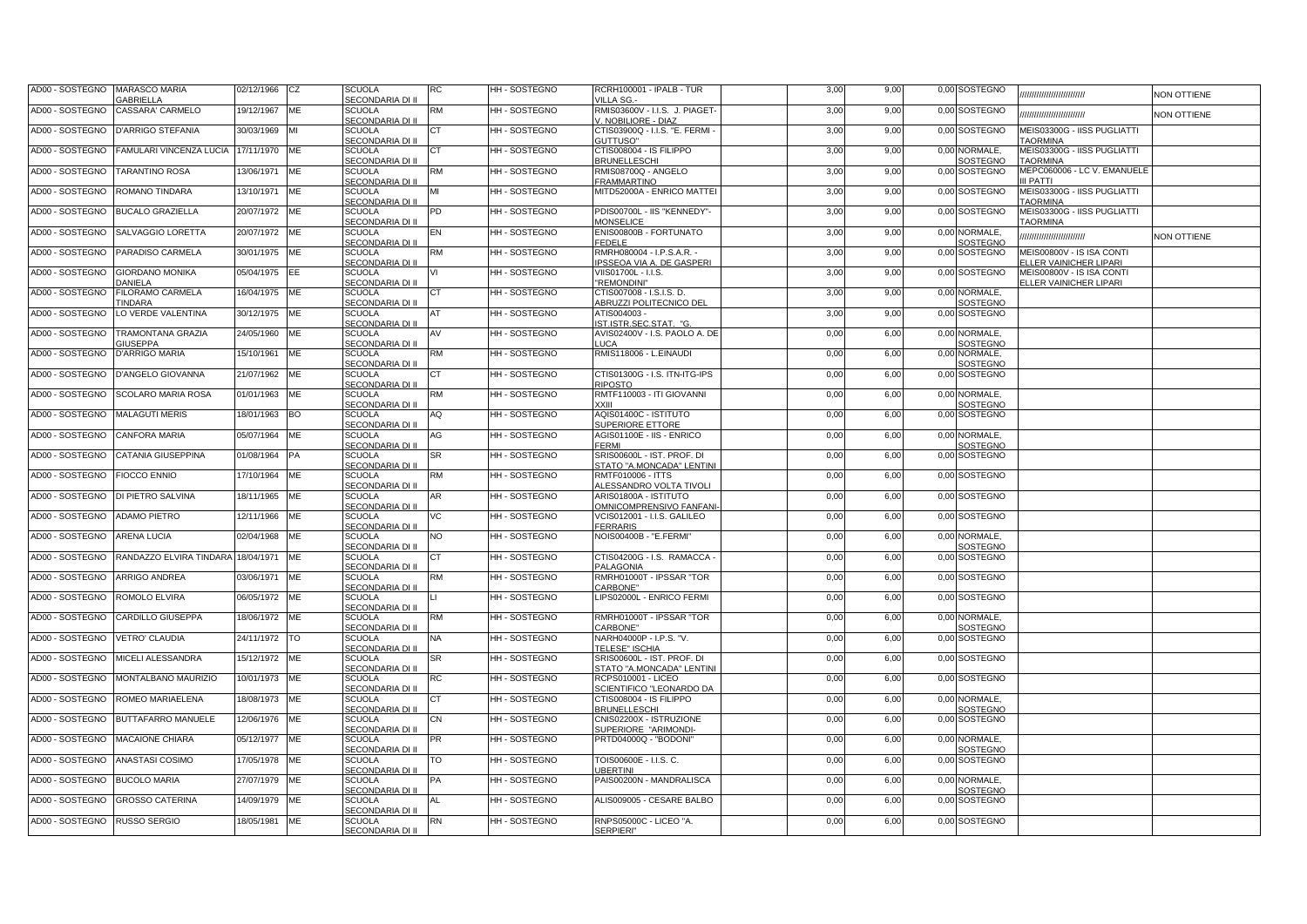| MAZZULLO MARIA TERESA<br>AD00 - SOSTEGNO<br><b>ASSUN</b> | 12/08/1981    | ME         | <b>SCUOLA</b><br>SECONDARIA DI II        | PА        | HH - SOSTEGNO                                   | PAIS00200N - MANDRALISCA                                    | 0,00  | 6,00  |      | 0,00 SOSTEGNO                 |                    |                                           |
|----------------------------------------------------------|---------------|------------|------------------------------------------|-----------|-------------------------------------------------|-------------------------------------------------------------|-------|-------|------|-------------------------------|--------------------|-------------------------------------------|
| <b>INTERSIMONE MATTEO</b><br>AD00 - SOSTEGNO             | 08/01/1982    | <b>CO</b>  | <b>SCUOLA</b><br>SECONDARIA DI II        | CO        | HH - SOSTEGNO                                   | COIS004003 - ISIS G.D.<br><b>ROMAGNOSI</b>                  | 0,00  | 6,00  |      | 0,00 SOSTEGNO                 |                    |                                           |
| <b>COLLORA' GIUSEPPE</b><br>AD00 - SOSTEGNO              | 19/03/1969    | <b>ME</b>  | <b>SCUOLA</b><br>SECONDARIA DI II        | PA        | A027 - MATEMATICA E<br><b>FISICA</b>            | PATF030009 - ITI VITTORIO<br><b>EMANUELE III</b>            | 3,00  | 9,00  |      | 0.00 NORMALE.<br>SOSTEGNO     |                    |                                           |
| <b>TOMASELLO MARIA</b><br>AD00 - SOSTEGNO                | 13/08/1969    | <b>ME</b>  | <b>SCUOLA</b><br>SECONDARIA DI II        | RC        | A026 - MATEMATICA                               | RCPM02000L - LICEO SCIENZE<br><b>JMANE"G.MAZZINI" LOCRI</b> | 3,00  | 9,00  |      | 0.00 NORMALE.<br>SOSTEGNO     |                    |                                           |
| QUATTROCCHI FRANCESCO<br>AD00 - SOSTEGNO                 | 16/03/1966    | <b>ME</b>  | <b>SCUOLA</b><br>SECONDARIA DI II        |           | A046 - SCIENZE<br>GIURIDICO-                    | SIIS00800X - I.I.S. "RONCALLI"                              | 0,00  | 6,00  | 0,00 | SOSTEGNO<br>SENZA             |                    |                                           |
| AD00 - SOSTEGNO<br>MINUTO ANNA                           | 30/07/1976    | <b>ME</b>  | <b>SCUOLA</b><br>SECONDARIA DI II        | PА        | A027 - MATEMATICA E<br><b>FISICA</b>            | PATN010505 - IST.T. TURISMO<br><b>MARCO POLO SERALE</b>     | 0,00  | 6,00  | 0.00 | SOSTEGNO<br><b>SENZA</b>      |                    |                                           |
| MILONE EMANUELA<br>AD00 - SOSTEGNO                       | 24/12/1979    | <b>ME</b>  | <b>SCUOLA</b><br>SECONDARIA DI II        | PА        | A012 - DISCIPL<br>LETTERARIE ISTITUTI II        | PAIS02400E - E. MEDI                                        | 0,00  | 6,00  | 0.00 | NORMALE.<br>SOSTEGNO          |                    |                                           |
| AD00 - SOSTEGNO<br>CAMARDA GAETANA                       | 02/06/1971    | ME         | SCUOLA<br>SECONDARIA DI II               | LU        | A026 - MATEMATICA                               | LUIS00300X - ISTITUTO<br>SUPERIORE DI ISTRUZIONE            | 0,00  | 6,00  | 0,00 | NORMALE,<br>SOSTEGNO          |                    |                                           |
| AD00 - SOSTEGNO<br>AMOROSO SARAH                         | 23/09/1974    | <b>ME</b>  | <b>SCUOLA</b><br>SECONDARIA DI II        | CТ        | B011 - LAB SCIENZE E<br><b>TECNOL AGRARIE</b>   | CTIS01100X - IISS BENEDETTO<br>RADICE                       | 0,00  | 6,00  |      | 0,00 SOSTEGNO<br><b>SENZA</b> |                    |                                           |
| AD00 - SOSTEGNO<br>LO PRESTI CARLO                       | 21/06/1978    | ME         | <b>SCUOLA</b><br>SECONDARIA DI II        | ΓP.       | A031 - SCIENZE DEGLI<br>ALIMENTI                | TPIS02600N - I.I.S. "F.<br>FERRARA" MAZARA DEI              | 0,00  | 6,00  | 0,00 | NORMALE.<br>SOSTEGNO          |                    |                                           |
| AD00 - SOSTEGNO<br>CUTROPIA GIOVANNI                     | 17/07/1976    | ME         | <b>SCUOLA</b><br>SECONDARIA DI II        | PА        | A026 - MATEMATICA                               | PAPS24000G - LICEO<br><b>SCIENTIFICO STATALE</b>            | 10,00 | 16,00 | 0,00 | NORMALE,<br>SOSTEGNO          |                    |                                           |
| <b>GATTO ELISA</b><br>AD00 - SOSTEGNO                    | 27/12/1975    | ME         | <b>SCUOLA</b><br>SECONDARIA DI II        | AG        | A046 - SCIENZE<br>GIURIDICO-                    | AGIS026008 - IIS - ARCHIMEDE                                | 7,00  | 13,00 |      | 0,00 NORMALE,<br>SOSTEGNO     |                    |                                           |
| AD00 - SOSTEGNO<br>AIELLO LUISA                          | 22/09/1979    | ME         | <b>SCUOLA</b><br>SECONDARIA DI II        | RC        | A019 - FILOSOFIA E<br><b>STORIA</b>             | RCPS060002 LS MICHELE<br><b>GUERRISI</b>                    | 7,00  | 13,00 | 0,00 | <b>NORMALE</b><br>SOSTEGNO    |                    |                                           |
| AD00 - SOSTEGNO<br>MORABITO STEFANIA                     | 24/11/1978    | ME         | <b>SCUOLA</b><br>SECONDARIA DI II        | RC        | AD24 - LINGUA E CULT<br>STRANIERA (TEDESCO)     | RCPC01000T - LICEO<br>CLASSICO -CONVITTO                    | 4,00  | 10,00 |      | 0,00 NORMALE,<br>SOSTEGNO     |                    |                                           |
| AD00 - SOSTEGNO<br>FERRALORO ANTONINO                    | 10/03/1961    | ME         | <b>SCUOLA</b><br>SECONDARIA DI II        | <b>RM</b> | A046 - SCIENZE<br>GIURIDICO-                    | RMRH07000D - VINCENZO<br><b>GIOBERTI</b>                    | 6,00  | 12,00 | 0,00 | SOSTEGNO<br><b>SENZA</b>      |                    |                                           |
| AD00 - SOSTEGNO<br>NICOLOSI GIUSEPPE                     | 30/10/1968    | ME         | <b>SCUOLA</b><br>SECONDARIA DI II        | P.        | A027 - MATEMATICA E<br><b>FISICA</b>            | TPPM050001 - LICEO STATALE<br>V.F.ALLMAYER" ALCAMO          | 6,00  | 12,00 | 0,00 | NORMALE,<br>SOSTEGNO          |                    |                                           |
| AD00 - SOSTEGNO<br><b>WEIGERT IVANA</b>                  | 26/03/1978    | <b>IME</b> | <b>SCUOLA</b><br>SECONDARIA DI II        | RC        | A050 - SCIENZE NAT,<br>CHIM E BIOLOG            | RCIS00700Q - IS F.SCO LA<br><b>CAVA</b>                     | 6,00  | 12,00 |      | 0,00 SOSTEGNO<br><b>SENZA</b> |                    |                                           |
| AD00 - SOSTEGNO<br><b>ANASTASI ROBERTO</b>               | 13/09/1978 ME |            | <b>SCUOLA</b><br>SECONDARIA DI II        | RA        | A037 - COSTRUZ<br>TECNOL E TECN RAPPR           | RAIS003007 - POLO TECNICO<br>PROFESSIONALE DI LUGO          | 6,00  | 12,00 | 0.00 | NORMALE,<br>SOSTEGNO          |                    |                                           |
| AD00 - SOSTEGNO<br><b>IARRERA NADIA</b>                  | 08/01/1976    | <b>TO</b>  | <b>SCUOLA</b><br>SECONDARIA DI II        | ٧E        | A018 - FILOSOFIA E<br><b>SCIENZE UMANE</b>      | VEIS021001 - SCARPA -<br><b>MATTEI</b>                      | 6,00  | 12,00 |      | 0,00 SOSTEGNO                 |                    |                                           |
| AD00 - SOSTEGNO<br>COSTA NATALE                          | 29/09/1968    | <b>ME</b>  | <b>SCUOLA</b><br>SECONDARIA DI II        | CT.       | A045 - SCIENZE<br>ECONOMICO-AZIENDALI           | CTRH01050L - IPSSAR<br><b>GIOVANNI FALCONE SERALE</b>       | 3,00  | 9,00  |      | 0.00 NORMALE.<br>SOSTEGNO     |                    |                                           |
| AD00 - SOSTEGNO<br>CAMARDA MICHELA                       | 11/10/1971    | <b>ME</b>  | <b>SCUOLA</b><br>SECONDARIA DI II        | DТ        | A026 - MATEMATICA                               | CTIS03900Q - I.I.S. "E. FERMI -<br><b>SUTTUSO"</b>          | 3,00  | 9,00  |      | 0.00 NORMALE.<br>SOSTEGNO     |                    |                                           |
| AD00 - SOSTEGNO<br><b>GRECO VANESSA</b>                  | 20/08/1974    | ME         | <b>SCUOLA</b><br><b>SECONDARIA DI II</b> | ÞА        | A027 - MATEMATICA E<br><b>FISICA</b>            | PAPS060003 - ERNESTO<br><b>ASILE</b>                        | 3,00  | 9,00  |      | 0,00 NORMALE,<br>SOSTEGNO     |                    |                                           |
| AD00 - SOSTEGNO<br><b>ORLANDO MARIA</b>                  | 04/05/1976    | PA         | <b>SCUOLA</b><br><b>SECONDARIA DI II</b> | ÞА        | A012 - DISCIPL<br><b>LETTERARIE ISTITUTI II</b> | PAIS03800C - PIO LA TORRE                                   | 3,00  | 9,00  |      | 0,00 NORMALE,<br>SOSTEGNO     |                    |                                           |
| AD00 - SOSTEGNO<br>ANDOLFI PETRONE<br><b>NTONIO</b>      | 27/10/1954    | <b>NA</b>  | <b>SCUOLA</b><br><b>SECONDARIA DI II</b> | И۶        | A017 - DISEG STORIA<br>ARTE ISTITUTI II GR      | RMPQ010009 - "MONTESSORI'                                   | 0,00  | 6,00  |      | 0,00 SOSTEGNO<br>SENZA        |                    |                                           |
| AD00 - SOSTEGNO<br>ZAFFIRO MARIA                         | 08/06/1965    | ME         | <b>SCUOLA</b><br>SECONDARIA DI II        | ВL        | A045 - SCIENZE<br>ECONOMICO-AZIENDALI           | BLTD020002 - ITE "P. F. CALVI'                              | 0,00  | 6,00  |      | 0,00 NORMALE,<br>SOSTEGNO     |                    |                                           |
| AD00 - SOSTEGNO<br>PAVASILI GIOACCHINA                   | 30/09/1967    | <b>ME</b>  | <b>SCUOLA</b><br>SECONDARIA DI II        |           | A046 - SCIENZE<br>GIURIDICO-                    | MIS002001 - POLO<br><b>ECNOLOGICO IMPERIESE</b>             | 0,00  | 6,00  |      | 0,00 SOSTEGNO<br><b>SENZA</b> |                    |                                           |
| AD00 - SOSTEGNO<br>MOSCHELLA ROSARIA                     | 15/04/1970    | ME         | SCUOLA<br>SECONDARIA DI II               | .Т        | A026 - MATEMATICA                               | CTRH010007 - IPSSAR<br><b>GIOVANNI FALCONE</b>              | 0,00  | 6,00  |      | 0,00 NORMALE<br>SOSTEGNO      |                    |                                           |
| AD00 - SOSTEGNO<br><b>ALOISI GIOVANNI</b>                | 08/01/1971    | ME         | <b>SCUOLA</b><br>SECONDARIA DI II        | υТ        | B011 - LAB SCIENZE E<br><b>TECNOL AGRARIE</b>   | CTIS04600V - I.S MAZZEI-<br><b>ABIN</b>                     | 0,00  | 6,00  |      | 0,00 NORMALE,<br>SOSTEGNO     |                    |                                           |
| AD00 - SOSTEGNO<br><b>CRIMI BARBARA</b>                  | 29/07/1978    | TO         | <b>SCUOLA</b><br>SECONDARIA DI II        | ÞА        | A026 - MATEMATICA                               | PARI010007 - S.D'ACQUISTO<br><b>BAGHERIA</b>                | 0,00  | 6,00  |      | 0,00 NORMALE,<br>SOSTEGNO     |                    |                                           |
| <b>FAZIO MARIAGRAZIA</b><br>AD00 - SOSTEGNO              | 07/01/1979    | ME         | <b>SCUOLA</b><br>SECONDARIA DI II        | RN        | A017 - DISEG STORIA<br>ARTE ISTITUTI II GR      | RNRI010007 - "L.B. ALBERTI"                                 | 0,00  | 6,00  |      | 0,00 SOSTEGNO<br><b>SENZA</b> |                    |                                           |
| AD00 - SOSTEGNO<br>DENARO DANIELA                        | 25/09/1980    | ME         | SCUOLA<br>SECONDARIA DI II               | RC        | A018 - FILOSOFIA E<br><b>SCIENZE UMANE</b>      | RCPM05000C - LICEO<br>STA <u>TALE "G.RECHICHI</u>           | 0,00  | 6,00  |      | 0,00 NORMALE<br>SOSTEGNO      |                    |                                           |
| AD00 - SOSTEGNO<br><b>UCCA LETIZIA</b>                   | 15/01/1972    | <b>ME</b>  | <b>SCUOLA</b><br>SECONDARIA DI I         | RM        | EH - SOST. MINORATI<br><b>PSICOFISICI</b>       | RMMM869013 - DOMENICO<br><b>PURIFICATO</b>                  | 6,00  | 12,00 |      | 0.00 NORMALE.<br>SOSTEGNO     |                    |                                           |
| AD00 - SOSTEGNO<br>PALERMO NATALIA                       | 13/05/1974    | <b>ME</b>  | <b>SCUOLA</b><br>SECONDARIA DI I         | RM        | EH - SOST. MINORATI<br><b>PSICOFISICI</b>       | RMMM8CH01B - VIA A.<br>SEVERO, 208                          | 4,00  | 10,00 |      | 0,00 SOSTEGNO                 |                    |                                           |
| AD00 - SOSTEGNO<br>ARTINO GRAZIELLA                      | 06/08/1974    | ME         | <b>SCUOLA</b><br>SECONDARIA DI I         | RM        | EH - SOST. MINORATI<br><b>PSICOFISICI</b>       | RMMM8CT018 - VIA<br><b>RUGANTINO 91</b>                     | 7,00  | 13,00 |      | 0,00 SOSTEGNO                 |                    |                                           |
| AD00 - SOSTEGNO<br>LARDO DEBORA                          | 09/07/1982    | <b>ME</b>  | <b>SCUOLA</b><br>SECONDARIA DI I         | RG.       | AJ56 - PIANOFORTE                               | RGMM82801D - G.MARCONI                                      | 7,00  | 13,00 |      | 0.00 NORMALE.<br>SOSTEGNO     |                    |                                           |
| AD00 - SOSTEGNO<br><b>IALACQUA ELISABETTA</b>            | 06/11/1964    | ME         | <b>SCUOLA</b><br>SECONDARIA DI I         | RM        | EH - SOST. MINORATI<br><b>PSICOFISICI</b>       | NMM81701A - VIA BONGHI,30                                   | 3,00  | 9,00  |      | 0,00 SOSTEGNO                 | ,,,,,,,,,,,,,,,,,, | OTTIENE SU SOSTEGNO<br><b>PRIMO GRADO</b> |
| AD00 - SOSTEGNO<br><b>BONSIGNORE GAETANO</b>             | 06/01/1962    | ME         | <b>SCUOLA</b><br>SECONDARIA DI I         | CТ        | EH - SOST. MINORATI<br><b>PSICOFISICI</b>       | CTMM84701G - EDMONDO DE<br><b>AMICIS - RANDAZZO</b>         | 0,00  | 6,00  |      | 0,00 SOSTEGNO                 |                    |                                           |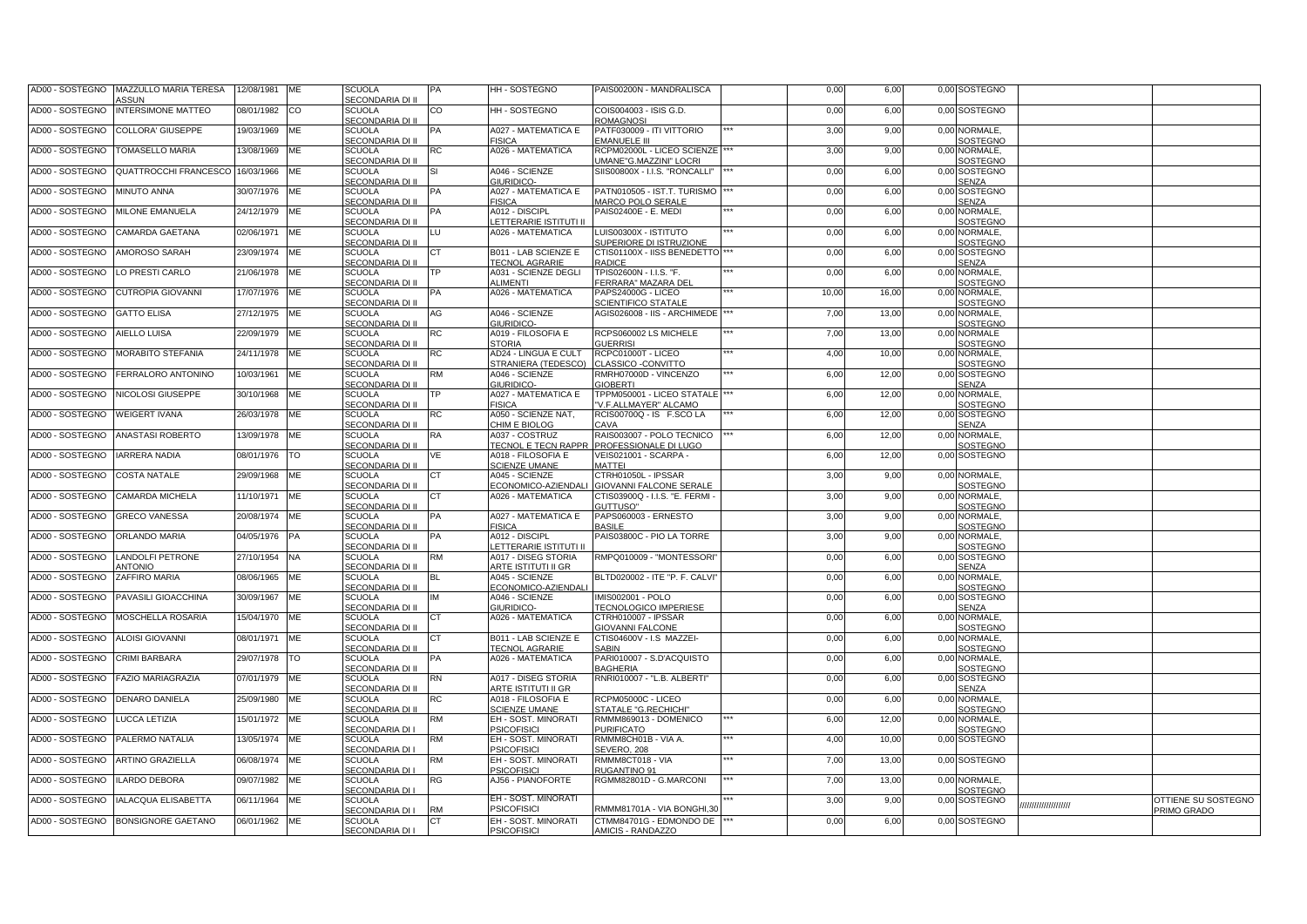| AD00 - SOSTEGNO<br><b>GRILLO GIUSY MARIA RITA</b><br>19/08/1969<br><b>SCUOLA</b><br>EH - SOST. MINORATI<br>PAMM87701X - UGO ANTONIO<br>ME<br>0,00<br>6,00<br>0,00<br>SOSTEGNO<br><b>PSICOFISICI</b><br>SECONDARIA DI I<br>AD00 - SOSTEGNO<br>DI PAOLA DANIELA<br>RMMM8FB018 - "DARIO<br><b>SOSTEGNO</b><br>01/11/1973<br><b>ME</b><br><b>SCUOLA</b><br><b>RM</b><br>EH - SOST, MINORATI<br>0,00<br>6,00<br>0.00<br>SECONDARIA DI I<br><b>PSICOFISICI</b><br>PAGANO"<br>AD00 - SOSTEGNO<br>DI BELLA MARCO<br>10/07/1982<br><b>ME</b><br><b>SCUOLA</b><br>EH - SOST. MINORATI<br>CTMM88201V - I.C.<br>0,00<br>6,00<br>0,00<br><b>SOSTEGNO</b><br>СT<br><b>SECONDARIA DI I</b><br><b>PSICOFISICI</b><br>"PITAGORA"<br>SPAZIANI CRISTINA<br><b>SCUOLA</b><br>EH - SOST. MINORATI<br>RMMM8E701R - ENRICO MEDI<br>11,00<br>17,00<br>SOSTEGNO<br>AD00 - SOSTEGNO<br>31/01/1985<br>TA<br>RM<br>0,00<br>SECONDARIA DI I<br><b>PSICOFISICI</b><br>SPATAFORA GIUSEPPINA<br><b>SCUOLA</b><br>DH - SOST. MINORATI<br>RMMM8GJ013 - S. GIOVANNI<br>10,00<br>16,00<br>SOSTEGNO<br>AD00 - SOSTEGNO<br>01/11/1978<br>ME<br>RM<br>0,00<br><b>3OSCO BRACCIANO</b><br>SECONDARIA DI I<br><b>DELL'UDITO</b><br>AD00 - SOSTEGNO<br><b>ALLIA SIMONA</b><br>20/08/1978<br><b>ME</b><br><b>SCUOLA</b><br><b>AC25 - LINGUA</b><br>CTMM89701L - "ITALO<br>8,00<br>14,00<br>0,00<br>NORMALE,<br>ùТ<br>SECONDARIA DI I<br><b>STRANIERA</b><br>CALVINO"<br>SOSTEGNO<br>AD00 - SOSTEGNO<br><b>OCELLO MARGHERITA</b><br>09/01/1978<br><b>SCUOLA</b><br>МO<br>EH - SOST. MINORATI<br>MOMM152007 - L.A. MURATORI<br>8,00<br>14,00<br><b>SOSTEGNO</b><br>ME<br>0,00<br>SECONDARIA DI I<br><b>PSICOFISICI</b><br>SPITALERI FRANCESCO<br>25/05/1978<br>EH - SOST. MINORATI<br>PAMM8A601C - I.C. TISIA<br>8,00<br>14,00<br>NORMALE,<br>AD00 - SOSTEGNO<br><b>SCUOLA</b><br>0,00<br>ÞА<br>IMI<br>SECONDARIA DI I<br><b>PSICOFISICI</b><br>SOSTEGNO<br><b>J'IMERA</b><br><b>SCUOLA</b><br>RMMM8DH012 - SMS<br>13,00<br><b>SOSTEGNO</b><br>AD00 - SOSTEGNO<br><b>CRUPI CINZIA</b><br>18/11/1978<br>ME<br>RM<br>EH - SOST. MINORATI<br>7,00<br>0,00<br>SECONDARIA DI I<br><b>PSICOFISICI</b><br>FREGENE<br>EH - SOST. MINORATI<br>7,00<br>13,00<br>NORMALE,<br>AD00 - SOSTEGNO<br><b>FAMULARI EMANUELA</b><br>10/03/1979<br>ME<br><b>SCUOLA</b><br>PAMM83601N - BAGHERIA-<br>0,00<br>٥A<br><b>PSICOFISICI</b><br>SECONDARIA DI<br>AIELLO<br>SOSTEGNO<br>AD00 - SOSTEGNO<br>CECCHI CLAUDIA<br>EH - SOST. MINORATI<br>7,00<br>13,00<br>SOSTEGNO<br>18/04/1979<br>VA<br><b>SCUOLA PRIMARIA</b><br>СT<br>CTEE89601T - C.D. COPPOLA-<br>0,00<br><b>PSICOFISICI</b><br><b>IA MEDAGLIE D'ORO</b><br>ME<br><b>SCUOLA</b><br>13,00<br>AD00 - SOSTEGNO<br>CARTELLA VALENTINA<br>06/07/1980<br>EH - SOST. MINORATI<br>PAMM06400T - SMS SCIANNA<br>7,00<br>0,00<br>NORMALE,<br>PA<br>SECONDARIA DI I<br><b>PSICOFISICI</b><br>SOSTEGNO<br>7,00<br>13,00<br>AD00 - SOSTEGNO<br><b>VALLONE MARIANNA</b><br>25/10/1980<br><b>SCUOLA</b><br>ГO<br>EH - SOST. MINORATI<br>TOMM87201A - I.C. RIVOLI -<br><b>SOSTEGNO</b><br>TO<br>0,00<br>SECONDARIA DI I<br><b>PSICOFISICI</b><br><b>PRIMO LEVI</b><br>4,00<br>10,00<br>0,00 SOSTEGNO<br>AD00 - SOSTEGNO<br>SELVAGGIO ANNA RITA<br>23/11/1975<br><b>CL</b><br><b>SCUOLA</b><br>СL<br>EH - SOST. MINORATI<br>CLMM830015 - S.M. F.<br>SECONDARIA DI I<br><b>PSICOFISICI</b><br>CORDOVA - CALTANISSETTA<br>AD00 - SOSTEGNO<br><b>ZIINO ROSANGELA</b><br>06/12/1977<br>ME<br><b>SCUOLA</b><br>EH - SOST. MINORATI<br>CTMM835019 - "P.CARRERA" -<br>4,00<br>10,00<br>0,00 NORMALE,<br>CТ<br>SECONDARIA DI I<br><b>PSICOFISICI</b><br><b>MILITELLO V.C.</b><br>SOSTEGNO<br>AD00 - SOSTEGNO<br>LENTINI SALVATORE<br>4,00<br>10,00<br>07/12/1982<br>ME<br><b>SCUOLA</b><br>EH - SOST. MINORATI<br>PAMM88601P - TERMINI<br>0,00<br>SOSTEGNO<br>SECONDARIA DI I<br><b>PSICOFISICI</b><br>MERESE-BALSAMO<br>12,00<br>AD00 - SOSTEGNO<br>BERINATO CARMELA<br>14/08/1971<br>ME<br><b>SCUOLA</b><br>EH - SOST. MINORATI<br>CTMM8AB01L - SM BATTISTI<br>6,00<br>0,00 SOSTEGNO<br>SECONDARIA DI I<br><b>PSICOFISICI</b><br>RMMM8EP01R - SMS P.LE<br>12,00<br>AD00 - SOSTEGNO<br><b>GERLANDO ANTONINO</b><br>11/03/1974<br>ME<br><b>SCUOLA</b><br>RM<br>EH - SOST. MINORATI<br>6,00<br>0,00 SOSTEGNO<br>SECONDARIA DI I<br><b>PSICOFISICI</b><br><b>IEGEL</b><br>AD00 - SOSTEGNO<br>PUGLIATTI GIUSEPPINA<br>12/07/1974<br>ME<br><b>SCUOLA</b><br>EH - SOST. MINORATI<br>RMMM8AJ012 - CERRETO<br>6,00<br>12,00<br>0,00 NORMALE,<br>RM<br>SECONDARIA DI I<br><b>PSICOFISICI</b><br><b>AZIALE</b><br>SOSTEGNO<br>AD00 - SOSTEGNO<br>ACCOLLA ALESSANDRO<br>22/06/1975<br><b>RM</b><br><b>SCUOLA</b><br>EH - SOST. MINORATI<br>RMMM8GK01V - BRAMANTE<br>6,00<br>12,00<br>NORMALE.<br>КM<br>0,00<br>SECONDARIA DI I<br><b>PSICOFISICI</b><br>SOSTEGNO<br>AD00 - SOSTEGNO<br>LA SPINA AURORA HEBE<br>18/03/1979<br><b>ME</b><br><b>SCUOLA</b><br>EH - SOST. MINORATI<br>TOMM82501R - I.C. CONDOVE -<br>6,00<br>12,00<br>NORMALE.<br>ГO<br>0,00<br>SECONDARIA DI I<br><b>SICOFISICI</b><br>E. RE<br>SOSTEGNO<br>NANI' MARCELLO<br><b>SCUOLA</b><br>EH - SOST. MINORATI<br>RCMM868014 - "ALIGHIERI"<br>3,00<br>9,00<br>AD00 - SOSTEGNO<br>13/03/1968<br>ME<br>RC<br>0,00<br>SOSTEGNO<br>SECONDARIA DI I<br><b>SICOFISICI</b><br><b>ATONA</b><br>AD00 - SOSTEGNO<br><b>GIRONI MARILENA</b><br>23/01/1973<br><b>SCUOLA</b><br>EH - SOST. MINORATI<br>CTMM88901N - PADRE PIO DA<br>3,00<br>9,00<br>0,00 SOSTEGNO<br>VA<br>эT<br>SECONDARIA DI I<br><b>SICOFISICI</b><br><b>IETRALCINA</b><br>AD00 - SOSTEGNO<br><b>BAGLIO SALVATORE</b><br>28/12/1973<br><b>ME</b><br><b>SCUOLA</b><br>CH - SOST. MINORATI<br>PAMM09900R - MISILMERI-<br>3,00<br>9,00<br>0,00 SOSTEGNO<br>ÞА<br><b>SECONDARIA DI I</b><br><b>DELLA VISTA</b><br><b>GUASTELLA C.</b><br>AD00 - SOSTEGNO<br>PULIAFITO TINDARA<br>22/03/1974<br>ME<br><b>SCUOLA</b><br>EH - SOST. MINORATI<br>PAMM88601P - TERMINI<br>3,00<br>9,00<br>0,00 SOSTEGNO<br>ÞА<br>SECONDARIA DI I<br><b>PSICOFISICI</b><br>MERESE-BALSAMO<br><b>GIUSEPPA</b><br>AD00 - SOSTEGNO<br>ANDALORO MARIA GRAZIA<br>20/08/1974<br><b>ME</b><br><b>SCUOLA</b><br>EH - SOST, MINORATI<br>RMMM8GQ01T - G. MANZI<br>3,00<br>9,00<br>0,00 SOSTEGNO<br>КM<br><b>SECONDARIA DI I</b><br><b>PSICOFISICI</b><br><b>IVITAVECCHIA</b><br>AD00 - SOSTEGNO<br>COPPOLINO VANIA<br>12/02/1975<br><b>SCUOLA</b><br>EH - SOST. MINORATI<br>PAMM8A501L - FICARAZZI-<br>3,00<br>9,00<br>0,00 SOSTEGNO<br><b>ME</b><br>ÞА<br>SECONDARIA DI I<br><b>PSICOFISICI</b><br>.PIRANDELLO<br>AD00 - SOSTEGNO<br><b>MORACI SIMONA</b><br><b>SCUOLA</b><br>CTMM8AE014 - SM TEMPESTA<br>3,00<br>9,00<br>SOSTEGNO<br>24/03/1975<br>ME<br>A022 -<br>0,00<br>СT<br><b>SECONDARIA DI I</b><br><b>TAL.,STORIA,ED.CIVICA</b><br><b>SENZA</b><br>AD00 - SOSTEGNO<br>ARENA LOREDANA<br>EH - SOST. MINORATI<br><b>TMM89201D - "XX</b><br>3,00<br>9,00<br>07/10/1975<br>ME<br><b>SCUOLA</b><br>0,00<br>SOSTEGNO<br>CТ<br>SECONDARIA DI I<br><b>PSICOFISICI</b><br><b>ETTEMBRE</b> "<br><b>RUSSO AUGUSTA</b><br>MBMM8AA01Q - E. SALA -<br>3,00<br>AD00 - SOSTEGNO<br>16/03/1977<br><b>ME</b><br><b>SCUOLA</b><br>MВ<br>EH - SOST. MINORATI<br>9,00<br>0,00 SOSTEGNO<br>SECONDARIA DI I<br><b>PSICOFISICI</b><br><b>ANONZA</b><br>AD00 - SOSTEGNO<br>SPATAFORA MARIA<br>ME<br>RMMM8GJ013 - S. GIOVANNI<br>3,00<br>9,00<br>0,00 SOSTEGNO<br>28/07/1977<br><b>SCUOLA</b><br>RM<br>DH - SOST. MINORATI<br><b>ROSARIA</b><br>SECONDARIA DI I<br><b>DELL'UDITO</b><br><b>3OSCO BRACCIANO</b><br>3,00<br>9,00<br>0,00 NORMALE,<br>AD00 - SOSTEGNO<br><b>AVENI SILVIA</b><br>17/05/1979<br>ME<br>A028 - MATEMATICA E<br>RMMM8ET01D - VIA DIGNANO<br><b>SCUOLA</b><br>RM<br>SECONDARIA DI I<br><b>SCIENZE</b><br>SOSTEGNO<br><b>J'ISTRIA</b><br>3,00<br>AD00 - SOSTEGNO<br>MANGANO NATALE<br>EH - SOST. MINORATI<br>RMMM8G201V - GIUSEPPE<br>9,00<br>26/09/1979<br><b>ME</b><br><b>SCUOLA</b><br>RM<br>0,00 SOSTEGNO<br><b>PSICOFISICI</b><br>SECONDARIA DI I<br><b>/ERDI</b><br>PALADINA FRANCESCO<br>RMMM83801B - COLOMBO<br>AD00 - SOSTEGNO<br>20/07/1981<br><b>ME</b><br><b>SCUOLA</b><br>КM<br>EH - SOST. MINORATI<br>3,00<br>9,00<br>0,00 SOSTEGNO<br>SECONDARIA DI I<br><b>PSICOFISICI</b> | AD00 - SOSTEGNO | SICARI CONCETTA | 07/11/1963 | ME | SCUOLA PRIMARIA LI | AN - COMUNE         | IEE076027 - LOC. DIACCIONI | 0,00 | 6,00 | 0,00 SOSTEGNO<br>SENZA |  |
|---------------------------------------------------------------------------------------------------------------------------------------------------------------------------------------------------------------------------------------------------------------------------------------------------------------------------------------------------------------------------------------------------------------------------------------------------------------------------------------------------------------------------------------------------------------------------------------------------------------------------------------------------------------------------------------------------------------------------------------------------------------------------------------------------------------------------------------------------------------------------------------------------------------------------------------------------------------------------------------------------------------------------------------------------------------------------------------------------------------------------------------------------------------------------------------------------------------------------------------------------------------------------------------------------------------------------------------------------------------------------------------------------------------------------------------------------------------------------------------------------------------------------------------------------------------------------------------------------------------------------------------------------------------------------------------------------------------------------------------------------------------------------------------------------------------------------------------------------------------------------------------------------------------------------------------------------------------------------------------------------------------------------------------------------------------------------------------------------------------------------------------------------------------------------------------------------------------------------------------------------------------------------------------------------------------------------------------------------------------------------------------------------------------------------------------------------------------------------------------------------------------------------------------------------------------------------------------------------------------------------------------------------------------------------------------------------------------------------------------------------------------------------------------------------------------------------------------------------------------------------------------------------------------------------------------------------------------------------------------------------------------------------------------------------------------------------------------------------------------------------------------------------------------------------------------------------------------------------------------------------------------------------------------------------------------------------------------------------------------------------------------------------------------------------------------------------------------------------------------------------------------------------------------------------------------------------------------------------------------------------------------------------------------------------------------------------------------------------------------------------------------------------------------------------------------------------------------------------------------------------------------------------------------------------------------------------------------------------------------------------------------------------------------------------------------------------------------------------------------------------------------------------------------------------------------------------------------------------------------------------------------------------------------------------------------------------------------------------------------------------------------------------------------------------------------------------------------------------------------------------------------------------------------------------------------------------------------------------------------------------------------------------------------------------------------------------------------------------------------------------------------------------------------------------------------------------------------------------------------------------------------------------------------------------------------------------------------------------------------------------------------------------------------------------------------------------------------------------------------------------------------------------------------------------------------------------------------------------------------------------------------------------------------------------------------------------------------------------------------------------------------------------------------------------------------------------------------------------------------------------------------------------------------------------------------------------------------------------------------------------------------------------------------------------------------------------------------------------------------------------------------------------------------------------------------------------------------------------------------------------------------------------------------------------------------------------------------------------------------------------------------------------------------------------------------------------------------------------------------------------------------------------------------------------------------------------------------------------------------------------------------------------------------------------------------------------------------------------------------------------------------------------------------------------------------------------------------------------------------------------------------------------------------------------------------------------------------------------------------------------------------------------------------------------------------------------------------------------------------------------------------------------------------------------------------------------------------------------------------------------------------------------------------------------------------------------------------------------------------------------------------------------------------------------------------------------------------------------------------------------------------------------------------------------------------------------------------------------------------------------------------------------------------------------------------------------------------------------------------------------------------------------------------------------------------------------------------------------------------------------------------------------------------------------------------------------------------------------------------------------------------------------------------------------------------------------------------------------------------------------------------------------------------------------------------------------------------------------------------------------------------------------------------------------------------------------------------------------------------------------------------------------------------------------------------------------------------------------------------------------------------------------------------------------------------------------------------------------------------|-----------------|-----------------|------------|----|--------------------|---------------------|----------------------------|------|------|------------------------|--|
|                                                                                                                                                                                                                                                                                                                                                                                                                                                                                                                                                                                                                                                                                                                                                                                                                                                                                                                                                                                                                                                                                                                                                                                                                                                                                                                                                                                                                                                                                                                                                                                                                                                                                                                                                                                                                                                                                                                                                                                                                                                                                                                                                                                                                                                                                                                                                                                                                                                                                                                                                                                                                                                                                                                                                                                                                                                                                                                                                                                                                                                                                                                                                                                                                                                                                                                                                                                                                                                                                                                                                                                                                                                                                                                                                                                                                                                                                                                                                                                                                                                                                                                                                                                                                                                                                                                                                                                                                                                                                                                                                                                                                                                                                                                                                                                                                                                                                                                                                                                                                                                                                                                                                                                                                                                                                                                                                                                                                                                                                                                                                                                                                                                                                                                                                                                                                                                                                                                                                                                                                                                                                                                                                                                                                                                                                                                                                                                                                                                                                                                                                                                                                                                                                                                                                                                                                                                                                                                                                                                                                                                                                                                                                                                                                                                                                                                                                                                                                                                                                                                                                                                                                                                                                                                                                                                                                                                                                                                                                                                                                                                                                                                                                                                                                                       |                 |                 |            |    |                    |                     |                            |      |      |                        |  |
|                                                                                                                                                                                                                                                                                                                                                                                                                                                                                                                                                                                                                                                                                                                                                                                                                                                                                                                                                                                                                                                                                                                                                                                                                                                                                                                                                                                                                                                                                                                                                                                                                                                                                                                                                                                                                                                                                                                                                                                                                                                                                                                                                                                                                                                                                                                                                                                                                                                                                                                                                                                                                                                                                                                                                                                                                                                                                                                                                                                                                                                                                                                                                                                                                                                                                                                                                                                                                                                                                                                                                                                                                                                                                                                                                                                                                                                                                                                                                                                                                                                                                                                                                                                                                                                                                                                                                                                                                                                                                                                                                                                                                                                                                                                                                                                                                                                                                                                                                                                                                                                                                                                                                                                                                                                                                                                                                                                                                                                                                                                                                                                                                                                                                                                                                                                                                                                                                                                                                                                                                                                                                                                                                                                                                                                                                                                                                                                                                                                                                                                                                                                                                                                                                                                                                                                                                                                                                                                                                                                                                                                                                                                                                                                                                                                                                                                                                                                                                                                                                                                                                                                                                                                                                                                                                                                                                                                                                                                                                                                                                                                                                                                                                                                                                                       |                 |                 |            |    |                    |                     |                            |      |      |                        |  |
|                                                                                                                                                                                                                                                                                                                                                                                                                                                                                                                                                                                                                                                                                                                                                                                                                                                                                                                                                                                                                                                                                                                                                                                                                                                                                                                                                                                                                                                                                                                                                                                                                                                                                                                                                                                                                                                                                                                                                                                                                                                                                                                                                                                                                                                                                                                                                                                                                                                                                                                                                                                                                                                                                                                                                                                                                                                                                                                                                                                                                                                                                                                                                                                                                                                                                                                                                                                                                                                                                                                                                                                                                                                                                                                                                                                                                                                                                                                                                                                                                                                                                                                                                                                                                                                                                                                                                                                                                                                                                                                                                                                                                                                                                                                                                                                                                                                                                                                                                                                                                                                                                                                                                                                                                                                                                                                                                                                                                                                                                                                                                                                                                                                                                                                                                                                                                                                                                                                                                                                                                                                                                                                                                                                                                                                                                                                                                                                                                                                                                                                                                                                                                                                                                                                                                                                                                                                                                                                                                                                                                                                                                                                                                                                                                                                                                                                                                                                                                                                                                                                                                                                                                                                                                                                                                                                                                                                                                                                                                                                                                                                                                                                                                                                                                                       |                 |                 |            |    |                    |                     |                            |      |      |                        |  |
|                                                                                                                                                                                                                                                                                                                                                                                                                                                                                                                                                                                                                                                                                                                                                                                                                                                                                                                                                                                                                                                                                                                                                                                                                                                                                                                                                                                                                                                                                                                                                                                                                                                                                                                                                                                                                                                                                                                                                                                                                                                                                                                                                                                                                                                                                                                                                                                                                                                                                                                                                                                                                                                                                                                                                                                                                                                                                                                                                                                                                                                                                                                                                                                                                                                                                                                                                                                                                                                                                                                                                                                                                                                                                                                                                                                                                                                                                                                                                                                                                                                                                                                                                                                                                                                                                                                                                                                                                                                                                                                                                                                                                                                                                                                                                                                                                                                                                                                                                                                                                                                                                                                                                                                                                                                                                                                                                                                                                                                                                                                                                                                                                                                                                                                                                                                                                                                                                                                                                                                                                                                                                                                                                                                                                                                                                                                                                                                                                                                                                                                                                                                                                                                                                                                                                                                                                                                                                                                                                                                                                                                                                                                                                                                                                                                                                                                                                                                                                                                                                                                                                                                                                                                                                                                                                                                                                                                                                                                                                                                                                                                                                                                                                                                                                                       |                 |                 |            |    |                    |                     |                            |      |      |                        |  |
|                                                                                                                                                                                                                                                                                                                                                                                                                                                                                                                                                                                                                                                                                                                                                                                                                                                                                                                                                                                                                                                                                                                                                                                                                                                                                                                                                                                                                                                                                                                                                                                                                                                                                                                                                                                                                                                                                                                                                                                                                                                                                                                                                                                                                                                                                                                                                                                                                                                                                                                                                                                                                                                                                                                                                                                                                                                                                                                                                                                                                                                                                                                                                                                                                                                                                                                                                                                                                                                                                                                                                                                                                                                                                                                                                                                                                                                                                                                                                                                                                                                                                                                                                                                                                                                                                                                                                                                                                                                                                                                                                                                                                                                                                                                                                                                                                                                                                                                                                                                                                                                                                                                                                                                                                                                                                                                                                                                                                                                                                                                                                                                                                                                                                                                                                                                                                                                                                                                                                                                                                                                                                                                                                                                                                                                                                                                                                                                                                                                                                                                                                                                                                                                                                                                                                                                                                                                                                                                                                                                                                                                                                                                                                                                                                                                                                                                                                                                                                                                                                                                                                                                                                                                                                                                                                                                                                                                                                                                                                                                                                                                                                                                                                                                                                                       |                 |                 |            |    |                    |                     |                            |      |      |                        |  |
|                                                                                                                                                                                                                                                                                                                                                                                                                                                                                                                                                                                                                                                                                                                                                                                                                                                                                                                                                                                                                                                                                                                                                                                                                                                                                                                                                                                                                                                                                                                                                                                                                                                                                                                                                                                                                                                                                                                                                                                                                                                                                                                                                                                                                                                                                                                                                                                                                                                                                                                                                                                                                                                                                                                                                                                                                                                                                                                                                                                                                                                                                                                                                                                                                                                                                                                                                                                                                                                                                                                                                                                                                                                                                                                                                                                                                                                                                                                                                                                                                                                                                                                                                                                                                                                                                                                                                                                                                                                                                                                                                                                                                                                                                                                                                                                                                                                                                                                                                                                                                                                                                                                                                                                                                                                                                                                                                                                                                                                                                                                                                                                                                                                                                                                                                                                                                                                                                                                                                                                                                                                                                                                                                                                                                                                                                                                                                                                                                                                                                                                                                                                                                                                                                                                                                                                                                                                                                                                                                                                                                                                                                                                                                                                                                                                                                                                                                                                                                                                                                                                                                                                                                                                                                                                                                                                                                                                                                                                                                                                                                                                                                                                                                                                                                                       |                 |                 |            |    |                    |                     |                            |      |      |                        |  |
|                                                                                                                                                                                                                                                                                                                                                                                                                                                                                                                                                                                                                                                                                                                                                                                                                                                                                                                                                                                                                                                                                                                                                                                                                                                                                                                                                                                                                                                                                                                                                                                                                                                                                                                                                                                                                                                                                                                                                                                                                                                                                                                                                                                                                                                                                                                                                                                                                                                                                                                                                                                                                                                                                                                                                                                                                                                                                                                                                                                                                                                                                                                                                                                                                                                                                                                                                                                                                                                                                                                                                                                                                                                                                                                                                                                                                                                                                                                                                                                                                                                                                                                                                                                                                                                                                                                                                                                                                                                                                                                                                                                                                                                                                                                                                                                                                                                                                                                                                                                                                                                                                                                                                                                                                                                                                                                                                                                                                                                                                                                                                                                                                                                                                                                                                                                                                                                                                                                                                                                                                                                                                                                                                                                                                                                                                                                                                                                                                                                                                                                                                                                                                                                                                                                                                                                                                                                                                                                                                                                                                                                                                                                                                                                                                                                                                                                                                                                                                                                                                                                                                                                                                                                                                                                                                                                                                                                                                                                                                                                                                                                                                                                                                                                                                                       |                 |                 |            |    |                    |                     |                            |      |      |                        |  |
|                                                                                                                                                                                                                                                                                                                                                                                                                                                                                                                                                                                                                                                                                                                                                                                                                                                                                                                                                                                                                                                                                                                                                                                                                                                                                                                                                                                                                                                                                                                                                                                                                                                                                                                                                                                                                                                                                                                                                                                                                                                                                                                                                                                                                                                                                                                                                                                                                                                                                                                                                                                                                                                                                                                                                                                                                                                                                                                                                                                                                                                                                                                                                                                                                                                                                                                                                                                                                                                                                                                                                                                                                                                                                                                                                                                                                                                                                                                                                                                                                                                                                                                                                                                                                                                                                                                                                                                                                                                                                                                                                                                                                                                                                                                                                                                                                                                                                                                                                                                                                                                                                                                                                                                                                                                                                                                                                                                                                                                                                                                                                                                                                                                                                                                                                                                                                                                                                                                                                                                                                                                                                                                                                                                                                                                                                                                                                                                                                                                                                                                                                                                                                                                                                                                                                                                                                                                                                                                                                                                                                                                                                                                                                                                                                                                                                                                                                                                                                                                                                                                                                                                                                                                                                                                                                                                                                                                                                                                                                                                                                                                                                                                                                                                                                                       |                 |                 |            |    |                    |                     |                            |      |      |                        |  |
|                                                                                                                                                                                                                                                                                                                                                                                                                                                                                                                                                                                                                                                                                                                                                                                                                                                                                                                                                                                                                                                                                                                                                                                                                                                                                                                                                                                                                                                                                                                                                                                                                                                                                                                                                                                                                                                                                                                                                                                                                                                                                                                                                                                                                                                                                                                                                                                                                                                                                                                                                                                                                                                                                                                                                                                                                                                                                                                                                                                                                                                                                                                                                                                                                                                                                                                                                                                                                                                                                                                                                                                                                                                                                                                                                                                                                                                                                                                                                                                                                                                                                                                                                                                                                                                                                                                                                                                                                                                                                                                                                                                                                                                                                                                                                                                                                                                                                                                                                                                                                                                                                                                                                                                                                                                                                                                                                                                                                                                                                                                                                                                                                                                                                                                                                                                                                                                                                                                                                                                                                                                                                                                                                                                                                                                                                                                                                                                                                                                                                                                                                                                                                                                                                                                                                                                                                                                                                                                                                                                                                                                                                                                                                                                                                                                                                                                                                                                                                                                                                                                                                                                                                                                                                                                                                                                                                                                                                                                                                                                                                                                                                                                                                                                                                                       |                 |                 |            |    |                    |                     |                            |      |      |                        |  |
|                                                                                                                                                                                                                                                                                                                                                                                                                                                                                                                                                                                                                                                                                                                                                                                                                                                                                                                                                                                                                                                                                                                                                                                                                                                                                                                                                                                                                                                                                                                                                                                                                                                                                                                                                                                                                                                                                                                                                                                                                                                                                                                                                                                                                                                                                                                                                                                                                                                                                                                                                                                                                                                                                                                                                                                                                                                                                                                                                                                                                                                                                                                                                                                                                                                                                                                                                                                                                                                                                                                                                                                                                                                                                                                                                                                                                                                                                                                                                                                                                                                                                                                                                                                                                                                                                                                                                                                                                                                                                                                                                                                                                                                                                                                                                                                                                                                                                                                                                                                                                                                                                                                                                                                                                                                                                                                                                                                                                                                                                                                                                                                                                                                                                                                                                                                                                                                                                                                                                                                                                                                                                                                                                                                                                                                                                                                                                                                                                                                                                                                                                                                                                                                                                                                                                                                                                                                                                                                                                                                                                                                                                                                                                                                                                                                                                                                                                                                                                                                                                                                                                                                                                                                                                                                                                                                                                                                                                                                                                                                                                                                                                                                                                                                                                                       |                 |                 |            |    |                    |                     |                            |      |      |                        |  |
|                                                                                                                                                                                                                                                                                                                                                                                                                                                                                                                                                                                                                                                                                                                                                                                                                                                                                                                                                                                                                                                                                                                                                                                                                                                                                                                                                                                                                                                                                                                                                                                                                                                                                                                                                                                                                                                                                                                                                                                                                                                                                                                                                                                                                                                                                                                                                                                                                                                                                                                                                                                                                                                                                                                                                                                                                                                                                                                                                                                                                                                                                                                                                                                                                                                                                                                                                                                                                                                                                                                                                                                                                                                                                                                                                                                                                                                                                                                                                                                                                                                                                                                                                                                                                                                                                                                                                                                                                                                                                                                                                                                                                                                                                                                                                                                                                                                                                                                                                                                                                                                                                                                                                                                                                                                                                                                                                                                                                                                                                                                                                                                                                                                                                                                                                                                                                                                                                                                                                                                                                                                                                                                                                                                                                                                                                                                                                                                                                                                                                                                                                                                                                                                                                                                                                                                                                                                                                                                                                                                                                                                                                                                                                                                                                                                                                                                                                                                                                                                                                                                                                                                                                                                                                                                                                                                                                                                                                                                                                                                                                                                                                                                                                                                                                                       |                 |                 |            |    |                    |                     |                            |      |      |                        |  |
|                                                                                                                                                                                                                                                                                                                                                                                                                                                                                                                                                                                                                                                                                                                                                                                                                                                                                                                                                                                                                                                                                                                                                                                                                                                                                                                                                                                                                                                                                                                                                                                                                                                                                                                                                                                                                                                                                                                                                                                                                                                                                                                                                                                                                                                                                                                                                                                                                                                                                                                                                                                                                                                                                                                                                                                                                                                                                                                                                                                                                                                                                                                                                                                                                                                                                                                                                                                                                                                                                                                                                                                                                                                                                                                                                                                                                                                                                                                                                                                                                                                                                                                                                                                                                                                                                                                                                                                                                                                                                                                                                                                                                                                                                                                                                                                                                                                                                                                                                                                                                                                                                                                                                                                                                                                                                                                                                                                                                                                                                                                                                                                                                                                                                                                                                                                                                                                                                                                                                                                                                                                                                                                                                                                                                                                                                                                                                                                                                                                                                                                                                                                                                                                                                                                                                                                                                                                                                                                                                                                                                                                                                                                                                                                                                                                                                                                                                                                                                                                                                                                                                                                                                                                                                                                                                                                                                                                                                                                                                                                                                                                                                                                                                                                                                                       |                 |                 |            |    |                    |                     |                            |      |      |                        |  |
|                                                                                                                                                                                                                                                                                                                                                                                                                                                                                                                                                                                                                                                                                                                                                                                                                                                                                                                                                                                                                                                                                                                                                                                                                                                                                                                                                                                                                                                                                                                                                                                                                                                                                                                                                                                                                                                                                                                                                                                                                                                                                                                                                                                                                                                                                                                                                                                                                                                                                                                                                                                                                                                                                                                                                                                                                                                                                                                                                                                                                                                                                                                                                                                                                                                                                                                                                                                                                                                                                                                                                                                                                                                                                                                                                                                                                                                                                                                                                                                                                                                                                                                                                                                                                                                                                                                                                                                                                                                                                                                                                                                                                                                                                                                                                                                                                                                                                                                                                                                                                                                                                                                                                                                                                                                                                                                                                                                                                                                                                                                                                                                                                                                                                                                                                                                                                                                                                                                                                                                                                                                                                                                                                                                                                                                                                                                                                                                                                                                                                                                                                                                                                                                                                                                                                                                                                                                                                                                                                                                                                                                                                                                                                                                                                                                                                                                                                                                                                                                                                                                                                                                                                                                                                                                                                                                                                                                                                                                                                                                                                                                                                                                                                                                                                                       |                 |                 |            |    |                    |                     |                            |      |      |                        |  |
|                                                                                                                                                                                                                                                                                                                                                                                                                                                                                                                                                                                                                                                                                                                                                                                                                                                                                                                                                                                                                                                                                                                                                                                                                                                                                                                                                                                                                                                                                                                                                                                                                                                                                                                                                                                                                                                                                                                                                                                                                                                                                                                                                                                                                                                                                                                                                                                                                                                                                                                                                                                                                                                                                                                                                                                                                                                                                                                                                                                                                                                                                                                                                                                                                                                                                                                                                                                                                                                                                                                                                                                                                                                                                                                                                                                                                                                                                                                                                                                                                                                                                                                                                                                                                                                                                                                                                                                                                                                                                                                                                                                                                                                                                                                                                                                                                                                                                                                                                                                                                                                                                                                                                                                                                                                                                                                                                                                                                                                                                                                                                                                                                                                                                                                                                                                                                                                                                                                                                                                                                                                                                                                                                                                                                                                                                                                                                                                                                                                                                                                                                                                                                                                                                                                                                                                                                                                                                                                                                                                                                                                                                                                                                                                                                                                                                                                                                                                                                                                                                                                                                                                                                                                                                                                                                                                                                                                                                                                                                                                                                                                                                                                                                                                                                                       |                 |                 |            |    |                    |                     |                            |      |      |                        |  |
|                                                                                                                                                                                                                                                                                                                                                                                                                                                                                                                                                                                                                                                                                                                                                                                                                                                                                                                                                                                                                                                                                                                                                                                                                                                                                                                                                                                                                                                                                                                                                                                                                                                                                                                                                                                                                                                                                                                                                                                                                                                                                                                                                                                                                                                                                                                                                                                                                                                                                                                                                                                                                                                                                                                                                                                                                                                                                                                                                                                                                                                                                                                                                                                                                                                                                                                                                                                                                                                                                                                                                                                                                                                                                                                                                                                                                                                                                                                                                                                                                                                                                                                                                                                                                                                                                                                                                                                                                                                                                                                                                                                                                                                                                                                                                                                                                                                                                                                                                                                                                                                                                                                                                                                                                                                                                                                                                                                                                                                                                                                                                                                                                                                                                                                                                                                                                                                                                                                                                                                                                                                                                                                                                                                                                                                                                                                                                                                                                                                                                                                                                                                                                                                                                                                                                                                                                                                                                                                                                                                                                                                                                                                                                                                                                                                                                                                                                                                                                                                                                                                                                                                                                                                                                                                                                                                                                                                                                                                                                                                                                                                                                                                                                                                                                                       |                 |                 |            |    |                    |                     |                            |      |      |                        |  |
|                                                                                                                                                                                                                                                                                                                                                                                                                                                                                                                                                                                                                                                                                                                                                                                                                                                                                                                                                                                                                                                                                                                                                                                                                                                                                                                                                                                                                                                                                                                                                                                                                                                                                                                                                                                                                                                                                                                                                                                                                                                                                                                                                                                                                                                                                                                                                                                                                                                                                                                                                                                                                                                                                                                                                                                                                                                                                                                                                                                                                                                                                                                                                                                                                                                                                                                                                                                                                                                                                                                                                                                                                                                                                                                                                                                                                                                                                                                                                                                                                                                                                                                                                                                                                                                                                                                                                                                                                                                                                                                                                                                                                                                                                                                                                                                                                                                                                                                                                                                                                                                                                                                                                                                                                                                                                                                                                                                                                                                                                                                                                                                                                                                                                                                                                                                                                                                                                                                                                                                                                                                                                                                                                                                                                                                                                                                                                                                                                                                                                                                                                                                                                                                                                                                                                                                                                                                                                                                                                                                                                                                                                                                                                                                                                                                                                                                                                                                                                                                                                                                                                                                                                                                                                                                                                                                                                                                                                                                                                                                                                                                                                                                                                                                                                                       |                 |                 |            |    |                    |                     |                            |      |      |                        |  |
|                                                                                                                                                                                                                                                                                                                                                                                                                                                                                                                                                                                                                                                                                                                                                                                                                                                                                                                                                                                                                                                                                                                                                                                                                                                                                                                                                                                                                                                                                                                                                                                                                                                                                                                                                                                                                                                                                                                                                                                                                                                                                                                                                                                                                                                                                                                                                                                                                                                                                                                                                                                                                                                                                                                                                                                                                                                                                                                                                                                                                                                                                                                                                                                                                                                                                                                                                                                                                                                                                                                                                                                                                                                                                                                                                                                                                                                                                                                                                                                                                                                                                                                                                                                                                                                                                                                                                                                                                                                                                                                                                                                                                                                                                                                                                                                                                                                                                                                                                                                                                                                                                                                                                                                                                                                                                                                                                                                                                                                                                                                                                                                                                                                                                                                                                                                                                                                                                                                                                                                                                                                                                                                                                                                                                                                                                                                                                                                                                                                                                                                                                                                                                                                                                                                                                                                                                                                                                                                                                                                                                                                                                                                                                                                                                                                                                                                                                                                                                                                                                                                                                                                                                                                                                                                                                                                                                                                                                                                                                                                                                                                                                                                                                                                                                                       |                 |                 |            |    |                    |                     |                            |      |      |                        |  |
|                                                                                                                                                                                                                                                                                                                                                                                                                                                                                                                                                                                                                                                                                                                                                                                                                                                                                                                                                                                                                                                                                                                                                                                                                                                                                                                                                                                                                                                                                                                                                                                                                                                                                                                                                                                                                                                                                                                                                                                                                                                                                                                                                                                                                                                                                                                                                                                                                                                                                                                                                                                                                                                                                                                                                                                                                                                                                                                                                                                                                                                                                                                                                                                                                                                                                                                                                                                                                                                                                                                                                                                                                                                                                                                                                                                                                                                                                                                                                                                                                                                                                                                                                                                                                                                                                                                                                                                                                                                                                                                                                                                                                                                                                                                                                                                                                                                                                                                                                                                                                                                                                                                                                                                                                                                                                                                                                                                                                                                                                                                                                                                                                                                                                                                                                                                                                                                                                                                                                                                                                                                                                                                                                                                                                                                                                                                                                                                                                                                                                                                                                                                                                                                                                                                                                                                                                                                                                                                                                                                                                                                                                                                                                                                                                                                                                                                                                                                                                                                                                                                                                                                                                                                                                                                                                                                                                                                                                                                                                                                                                                                                                                                                                                                                                                       |                 |                 |            |    |                    |                     |                            |      |      |                        |  |
|                                                                                                                                                                                                                                                                                                                                                                                                                                                                                                                                                                                                                                                                                                                                                                                                                                                                                                                                                                                                                                                                                                                                                                                                                                                                                                                                                                                                                                                                                                                                                                                                                                                                                                                                                                                                                                                                                                                                                                                                                                                                                                                                                                                                                                                                                                                                                                                                                                                                                                                                                                                                                                                                                                                                                                                                                                                                                                                                                                                                                                                                                                                                                                                                                                                                                                                                                                                                                                                                                                                                                                                                                                                                                                                                                                                                                                                                                                                                                                                                                                                                                                                                                                                                                                                                                                                                                                                                                                                                                                                                                                                                                                                                                                                                                                                                                                                                                                                                                                                                                                                                                                                                                                                                                                                                                                                                                                                                                                                                                                                                                                                                                                                                                                                                                                                                                                                                                                                                                                                                                                                                                                                                                                                                                                                                                                                                                                                                                                                                                                                                                                                                                                                                                                                                                                                                                                                                                                                                                                                                                                                                                                                                                                                                                                                                                                                                                                                                                                                                                                                                                                                                                                                                                                                                                                                                                                                                                                                                                                                                                                                                                                                                                                                                                                       |                 |                 |            |    |                    |                     |                            |      |      |                        |  |
|                                                                                                                                                                                                                                                                                                                                                                                                                                                                                                                                                                                                                                                                                                                                                                                                                                                                                                                                                                                                                                                                                                                                                                                                                                                                                                                                                                                                                                                                                                                                                                                                                                                                                                                                                                                                                                                                                                                                                                                                                                                                                                                                                                                                                                                                                                                                                                                                                                                                                                                                                                                                                                                                                                                                                                                                                                                                                                                                                                                                                                                                                                                                                                                                                                                                                                                                                                                                                                                                                                                                                                                                                                                                                                                                                                                                                                                                                                                                                                                                                                                                                                                                                                                                                                                                                                                                                                                                                                                                                                                                                                                                                                                                                                                                                                                                                                                                                                                                                                                                                                                                                                                                                                                                                                                                                                                                                                                                                                                                                                                                                                                                                                                                                                                                                                                                                                                                                                                                                                                                                                                                                                                                                                                                                                                                                                                                                                                                                                                                                                                                                                                                                                                                                                                                                                                                                                                                                                                                                                                                                                                                                                                                                                                                                                                                                                                                                                                                                                                                                                                                                                                                                                                                                                                                                                                                                                                                                                                                                                                                                                                                                                                                                                                                                                       |                 |                 |            |    |                    |                     |                            |      |      |                        |  |
|                                                                                                                                                                                                                                                                                                                                                                                                                                                                                                                                                                                                                                                                                                                                                                                                                                                                                                                                                                                                                                                                                                                                                                                                                                                                                                                                                                                                                                                                                                                                                                                                                                                                                                                                                                                                                                                                                                                                                                                                                                                                                                                                                                                                                                                                                                                                                                                                                                                                                                                                                                                                                                                                                                                                                                                                                                                                                                                                                                                                                                                                                                                                                                                                                                                                                                                                                                                                                                                                                                                                                                                                                                                                                                                                                                                                                                                                                                                                                                                                                                                                                                                                                                                                                                                                                                                                                                                                                                                                                                                                                                                                                                                                                                                                                                                                                                                                                                                                                                                                                                                                                                                                                                                                                                                                                                                                                                                                                                                                                                                                                                                                                                                                                                                                                                                                                                                                                                                                                                                                                                                                                                                                                                                                                                                                                                                                                                                                                                                                                                                                                                                                                                                                                                                                                                                                                                                                                                                                                                                                                                                                                                                                                                                                                                                                                                                                                                                                                                                                                                                                                                                                                                                                                                                                                                                                                                                                                                                                                                                                                                                                                                                                                                                                                                       |                 |                 |            |    |                    |                     |                            |      |      |                        |  |
|                                                                                                                                                                                                                                                                                                                                                                                                                                                                                                                                                                                                                                                                                                                                                                                                                                                                                                                                                                                                                                                                                                                                                                                                                                                                                                                                                                                                                                                                                                                                                                                                                                                                                                                                                                                                                                                                                                                                                                                                                                                                                                                                                                                                                                                                                                                                                                                                                                                                                                                                                                                                                                                                                                                                                                                                                                                                                                                                                                                                                                                                                                                                                                                                                                                                                                                                                                                                                                                                                                                                                                                                                                                                                                                                                                                                                                                                                                                                                                                                                                                                                                                                                                                                                                                                                                                                                                                                                                                                                                                                                                                                                                                                                                                                                                                                                                                                                                                                                                                                                                                                                                                                                                                                                                                                                                                                                                                                                                                                                                                                                                                                                                                                                                                                                                                                                                                                                                                                                                                                                                                                                                                                                                                                                                                                                                                                                                                                                                                                                                                                                                                                                                                                                                                                                                                                                                                                                                                                                                                                                                                                                                                                                                                                                                                                                                                                                                                                                                                                                                                                                                                                                                                                                                                                                                                                                                                                                                                                                                                                                                                                                                                                                                                                                                       |                 |                 |            |    |                    |                     |                            |      |      |                        |  |
|                                                                                                                                                                                                                                                                                                                                                                                                                                                                                                                                                                                                                                                                                                                                                                                                                                                                                                                                                                                                                                                                                                                                                                                                                                                                                                                                                                                                                                                                                                                                                                                                                                                                                                                                                                                                                                                                                                                                                                                                                                                                                                                                                                                                                                                                                                                                                                                                                                                                                                                                                                                                                                                                                                                                                                                                                                                                                                                                                                                                                                                                                                                                                                                                                                                                                                                                                                                                                                                                                                                                                                                                                                                                                                                                                                                                                                                                                                                                                                                                                                                                                                                                                                                                                                                                                                                                                                                                                                                                                                                                                                                                                                                                                                                                                                                                                                                                                                                                                                                                                                                                                                                                                                                                                                                                                                                                                                                                                                                                                                                                                                                                                                                                                                                                                                                                                                                                                                                                                                                                                                                                                                                                                                                                                                                                                                                                                                                                                                                                                                                                                                                                                                                                                                                                                                                                                                                                                                                                                                                                                                                                                                                                                                                                                                                                                                                                                                                                                                                                                                                                                                                                                                                                                                                                                                                                                                                                                                                                                                                                                                                                                                                                                                                                                                       |                 |                 |            |    |                    |                     |                            |      |      |                        |  |
|                                                                                                                                                                                                                                                                                                                                                                                                                                                                                                                                                                                                                                                                                                                                                                                                                                                                                                                                                                                                                                                                                                                                                                                                                                                                                                                                                                                                                                                                                                                                                                                                                                                                                                                                                                                                                                                                                                                                                                                                                                                                                                                                                                                                                                                                                                                                                                                                                                                                                                                                                                                                                                                                                                                                                                                                                                                                                                                                                                                                                                                                                                                                                                                                                                                                                                                                                                                                                                                                                                                                                                                                                                                                                                                                                                                                                                                                                                                                                                                                                                                                                                                                                                                                                                                                                                                                                                                                                                                                                                                                                                                                                                                                                                                                                                                                                                                                                                                                                                                                                                                                                                                                                                                                                                                                                                                                                                                                                                                                                                                                                                                                                                                                                                                                                                                                                                                                                                                                                                                                                                                                                                                                                                                                                                                                                                                                                                                                                                                                                                                                                                                                                                                                                                                                                                                                                                                                                                                                                                                                                                                                                                                                                                                                                                                                                                                                                                                                                                                                                                                                                                                                                                                                                                                                                                                                                                                                                                                                                                                                                                                                                                                                                                                                                                       |                 |                 |            |    |                    |                     |                            |      |      |                        |  |
|                                                                                                                                                                                                                                                                                                                                                                                                                                                                                                                                                                                                                                                                                                                                                                                                                                                                                                                                                                                                                                                                                                                                                                                                                                                                                                                                                                                                                                                                                                                                                                                                                                                                                                                                                                                                                                                                                                                                                                                                                                                                                                                                                                                                                                                                                                                                                                                                                                                                                                                                                                                                                                                                                                                                                                                                                                                                                                                                                                                                                                                                                                                                                                                                                                                                                                                                                                                                                                                                                                                                                                                                                                                                                                                                                                                                                                                                                                                                                                                                                                                                                                                                                                                                                                                                                                                                                                                                                                                                                                                                                                                                                                                                                                                                                                                                                                                                                                                                                                                                                                                                                                                                                                                                                                                                                                                                                                                                                                                                                                                                                                                                                                                                                                                                                                                                                                                                                                                                                                                                                                                                                                                                                                                                                                                                                                                                                                                                                                                                                                                                                                                                                                                                                                                                                                                                                                                                                                                                                                                                                                                                                                                                                                                                                                                                                                                                                                                                                                                                                                                                                                                                                                                                                                                                                                                                                                                                                                                                                                                                                                                                                                                                                                                                                                       |                 |                 |            |    |                    |                     |                            |      |      |                        |  |
|                                                                                                                                                                                                                                                                                                                                                                                                                                                                                                                                                                                                                                                                                                                                                                                                                                                                                                                                                                                                                                                                                                                                                                                                                                                                                                                                                                                                                                                                                                                                                                                                                                                                                                                                                                                                                                                                                                                                                                                                                                                                                                                                                                                                                                                                                                                                                                                                                                                                                                                                                                                                                                                                                                                                                                                                                                                                                                                                                                                                                                                                                                                                                                                                                                                                                                                                                                                                                                                                                                                                                                                                                                                                                                                                                                                                                                                                                                                                                                                                                                                                                                                                                                                                                                                                                                                                                                                                                                                                                                                                                                                                                                                                                                                                                                                                                                                                                                                                                                                                                                                                                                                                                                                                                                                                                                                                                                                                                                                                                                                                                                                                                                                                                                                                                                                                                                                                                                                                                                                                                                                                                                                                                                                                                                                                                                                                                                                                                                                                                                                                                                                                                                                                                                                                                                                                                                                                                                                                                                                                                                                                                                                                                                                                                                                                                                                                                                                                                                                                                                                                                                                                                                                                                                                                                                                                                                                                                                                                                                                                                                                                                                                                                                                                                                       |                 |                 |            |    |                    |                     |                            |      |      |                        |  |
|                                                                                                                                                                                                                                                                                                                                                                                                                                                                                                                                                                                                                                                                                                                                                                                                                                                                                                                                                                                                                                                                                                                                                                                                                                                                                                                                                                                                                                                                                                                                                                                                                                                                                                                                                                                                                                                                                                                                                                                                                                                                                                                                                                                                                                                                                                                                                                                                                                                                                                                                                                                                                                                                                                                                                                                                                                                                                                                                                                                                                                                                                                                                                                                                                                                                                                                                                                                                                                                                                                                                                                                                                                                                                                                                                                                                                                                                                                                                                                                                                                                                                                                                                                                                                                                                                                                                                                                                                                                                                                                                                                                                                                                                                                                                                                                                                                                                                                                                                                                                                                                                                                                                                                                                                                                                                                                                                                                                                                                                                                                                                                                                                                                                                                                                                                                                                                                                                                                                                                                                                                                                                                                                                                                                                                                                                                                                                                                                                                                                                                                                                                                                                                                                                                                                                                                                                                                                                                                                                                                                                                                                                                                                                                                                                                                                                                                                                                                                                                                                                                                                                                                                                                                                                                                                                                                                                                                                                                                                                                                                                                                                                                                                                                                                                                       |                 |                 |            |    |                    |                     |                            |      |      |                        |  |
|                                                                                                                                                                                                                                                                                                                                                                                                                                                                                                                                                                                                                                                                                                                                                                                                                                                                                                                                                                                                                                                                                                                                                                                                                                                                                                                                                                                                                                                                                                                                                                                                                                                                                                                                                                                                                                                                                                                                                                                                                                                                                                                                                                                                                                                                                                                                                                                                                                                                                                                                                                                                                                                                                                                                                                                                                                                                                                                                                                                                                                                                                                                                                                                                                                                                                                                                                                                                                                                                                                                                                                                                                                                                                                                                                                                                                                                                                                                                                                                                                                                                                                                                                                                                                                                                                                                                                                                                                                                                                                                                                                                                                                                                                                                                                                                                                                                                                                                                                                                                                                                                                                                                                                                                                                                                                                                                                                                                                                                                                                                                                                                                                                                                                                                                                                                                                                                                                                                                                                                                                                                                                                                                                                                                                                                                                                                                                                                                                                                                                                                                                                                                                                                                                                                                                                                                                                                                                                                                                                                                                                                                                                                                                                                                                                                                                                                                                                                                                                                                                                                                                                                                                                                                                                                                                                                                                                                                                                                                                                                                                                                                                                                                                                                                                                       |                 |                 |            |    |                    |                     |                            |      |      |                        |  |
|                                                                                                                                                                                                                                                                                                                                                                                                                                                                                                                                                                                                                                                                                                                                                                                                                                                                                                                                                                                                                                                                                                                                                                                                                                                                                                                                                                                                                                                                                                                                                                                                                                                                                                                                                                                                                                                                                                                                                                                                                                                                                                                                                                                                                                                                                                                                                                                                                                                                                                                                                                                                                                                                                                                                                                                                                                                                                                                                                                                                                                                                                                                                                                                                                                                                                                                                                                                                                                                                                                                                                                                                                                                                                                                                                                                                                                                                                                                                                                                                                                                                                                                                                                                                                                                                                                                                                                                                                                                                                                                                                                                                                                                                                                                                                                                                                                                                                                                                                                                                                                                                                                                                                                                                                                                                                                                                                                                                                                                                                                                                                                                                                                                                                                                                                                                                                                                                                                                                                                                                                                                                                                                                                                                                                                                                                                                                                                                                                                                                                                                                                                                                                                                                                                                                                                                                                                                                                                                                                                                                                                                                                                                                                                                                                                                                                                                                                                                                                                                                                                                                                                                                                                                                                                                                                                                                                                                                                                                                                                                                                                                                                                                                                                                                                                       |                 |                 |            |    |                    |                     |                            |      |      |                        |  |
|                                                                                                                                                                                                                                                                                                                                                                                                                                                                                                                                                                                                                                                                                                                                                                                                                                                                                                                                                                                                                                                                                                                                                                                                                                                                                                                                                                                                                                                                                                                                                                                                                                                                                                                                                                                                                                                                                                                                                                                                                                                                                                                                                                                                                                                                                                                                                                                                                                                                                                                                                                                                                                                                                                                                                                                                                                                                                                                                                                                                                                                                                                                                                                                                                                                                                                                                                                                                                                                                                                                                                                                                                                                                                                                                                                                                                                                                                                                                                                                                                                                                                                                                                                                                                                                                                                                                                                                                                                                                                                                                                                                                                                                                                                                                                                                                                                                                                                                                                                                                                                                                                                                                                                                                                                                                                                                                                                                                                                                                                                                                                                                                                                                                                                                                                                                                                                                                                                                                                                                                                                                                                                                                                                                                                                                                                                                                                                                                                                                                                                                                                                                                                                                                                                                                                                                                                                                                                                                                                                                                                                                                                                                                                                                                                                                                                                                                                                                                                                                                                                                                                                                                                                                                                                                                                                                                                                                                                                                                                                                                                                                                                                                                                                                                                                       |                 |                 |            |    |                    |                     |                            |      |      |                        |  |
|                                                                                                                                                                                                                                                                                                                                                                                                                                                                                                                                                                                                                                                                                                                                                                                                                                                                                                                                                                                                                                                                                                                                                                                                                                                                                                                                                                                                                                                                                                                                                                                                                                                                                                                                                                                                                                                                                                                                                                                                                                                                                                                                                                                                                                                                                                                                                                                                                                                                                                                                                                                                                                                                                                                                                                                                                                                                                                                                                                                                                                                                                                                                                                                                                                                                                                                                                                                                                                                                                                                                                                                                                                                                                                                                                                                                                                                                                                                                                                                                                                                                                                                                                                                                                                                                                                                                                                                                                                                                                                                                                                                                                                                                                                                                                                                                                                                                                                                                                                                                                                                                                                                                                                                                                                                                                                                                                                                                                                                                                                                                                                                                                                                                                                                                                                                                                                                                                                                                                                                                                                                                                                                                                                                                                                                                                                                                                                                                                                                                                                                                                                                                                                                                                                                                                                                                                                                                                                                                                                                                                                                                                                                                                                                                                                                                                                                                                                                                                                                                                                                                                                                                                                                                                                                                                                                                                                                                                                                                                                                                                                                                                                                                                                                                                                       |                 |                 |            |    |                    |                     |                            |      |      |                        |  |
|                                                                                                                                                                                                                                                                                                                                                                                                                                                                                                                                                                                                                                                                                                                                                                                                                                                                                                                                                                                                                                                                                                                                                                                                                                                                                                                                                                                                                                                                                                                                                                                                                                                                                                                                                                                                                                                                                                                                                                                                                                                                                                                                                                                                                                                                                                                                                                                                                                                                                                                                                                                                                                                                                                                                                                                                                                                                                                                                                                                                                                                                                                                                                                                                                                                                                                                                                                                                                                                                                                                                                                                                                                                                                                                                                                                                                                                                                                                                                                                                                                                                                                                                                                                                                                                                                                                                                                                                                                                                                                                                                                                                                                                                                                                                                                                                                                                                                                                                                                                                                                                                                                                                                                                                                                                                                                                                                                                                                                                                                                                                                                                                                                                                                                                                                                                                                                                                                                                                                                                                                                                                                                                                                                                                                                                                                                                                                                                                                                                                                                                                                                                                                                                                                                                                                                                                                                                                                                                                                                                                                                                                                                                                                                                                                                                                                                                                                                                                                                                                                                                                                                                                                                                                                                                                                                                                                                                                                                                                                                                                                                                                                                                                                                                                                                       |                 |                 |            |    |                    |                     |                            |      |      |                        |  |
|                                                                                                                                                                                                                                                                                                                                                                                                                                                                                                                                                                                                                                                                                                                                                                                                                                                                                                                                                                                                                                                                                                                                                                                                                                                                                                                                                                                                                                                                                                                                                                                                                                                                                                                                                                                                                                                                                                                                                                                                                                                                                                                                                                                                                                                                                                                                                                                                                                                                                                                                                                                                                                                                                                                                                                                                                                                                                                                                                                                                                                                                                                                                                                                                                                                                                                                                                                                                                                                                                                                                                                                                                                                                                                                                                                                                                                                                                                                                                                                                                                                                                                                                                                                                                                                                                                                                                                                                                                                                                                                                                                                                                                                                                                                                                                                                                                                                                                                                                                                                                                                                                                                                                                                                                                                                                                                                                                                                                                                                                                                                                                                                                                                                                                                                                                                                                                                                                                                                                                                                                                                                                                                                                                                                                                                                                                                                                                                                                                                                                                                                                                                                                                                                                                                                                                                                                                                                                                                                                                                                                                                                                                                                                                                                                                                                                                                                                                                                                                                                                                                                                                                                                                                                                                                                                                                                                                                                                                                                                                                                                                                                                                                                                                                                                                       |                 |                 |            |    |                    |                     |                            |      |      |                        |  |
|                                                                                                                                                                                                                                                                                                                                                                                                                                                                                                                                                                                                                                                                                                                                                                                                                                                                                                                                                                                                                                                                                                                                                                                                                                                                                                                                                                                                                                                                                                                                                                                                                                                                                                                                                                                                                                                                                                                                                                                                                                                                                                                                                                                                                                                                                                                                                                                                                                                                                                                                                                                                                                                                                                                                                                                                                                                                                                                                                                                                                                                                                                                                                                                                                                                                                                                                                                                                                                                                                                                                                                                                                                                                                                                                                                                                                                                                                                                                                                                                                                                                                                                                                                                                                                                                                                                                                                                                                                                                                                                                                                                                                                                                                                                                                                                                                                                                                                                                                                                                                                                                                                                                                                                                                                                                                                                                                                                                                                                                                                                                                                                                                                                                                                                                                                                                                                                                                                                                                                                                                                                                                                                                                                                                                                                                                                                                                                                                                                                                                                                                                                                                                                                                                                                                                                                                                                                                                                                                                                                                                                                                                                                                                                                                                                                                                                                                                                                                                                                                                                                                                                                                                                                                                                                                                                                                                                                                                                                                                                                                                                                                                                                                                                                                                                       |                 |                 |            |    |                    |                     |                            |      |      |                        |  |
|                                                                                                                                                                                                                                                                                                                                                                                                                                                                                                                                                                                                                                                                                                                                                                                                                                                                                                                                                                                                                                                                                                                                                                                                                                                                                                                                                                                                                                                                                                                                                                                                                                                                                                                                                                                                                                                                                                                                                                                                                                                                                                                                                                                                                                                                                                                                                                                                                                                                                                                                                                                                                                                                                                                                                                                                                                                                                                                                                                                                                                                                                                                                                                                                                                                                                                                                                                                                                                                                                                                                                                                                                                                                                                                                                                                                                                                                                                                                                                                                                                                                                                                                                                                                                                                                                                                                                                                                                                                                                                                                                                                                                                                                                                                                                                                                                                                                                                                                                                                                                                                                                                                                                                                                                                                                                                                                                                                                                                                                                                                                                                                                                                                                                                                                                                                                                                                                                                                                                                                                                                                                                                                                                                                                                                                                                                                                                                                                                                                                                                                                                                                                                                                                                                                                                                                                                                                                                                                                                                                                                                                                                                                                                                                                                                                                                                                                                                                                                                                                                                                                                                                                                                                                                                                                                                                                                                                                                                                                                                                                                                                                                                                                                                                                                                       |                 |                 |            |    |                    |                     |                            |      |      |                        |  |
|                                                                                                                                                                                                                                                                                                                                                                                                                                                                                                                                                                                                                                                                                                                                                                                                                                                                                                                                                                                                                                                                                                                                                                                                                                                                                                                                                                                                                                                                                                                                                                                                                                                                                                                                                                                                                                                                                                                                                                                                                                                                                                                                                                                                                                                                                                                                                                                                                                                                                                                                                                                                                                                                                                                                                                                                                                                                                                                                                                                                                                                                                                                                                                                                                                                                                                                                                                                                                                                                                                                                                                                                                                                                                                                                                                                                                                                                                                                                                                                                                                                                                                                                                                                                                                                                                                                                                                                                                                                                                                                                                                                                                                                                                                                                                                                                                                                                                                                                                                                                                                                                                                                                                                                                                                                                                                                                                                                                                                                                                                                                                                                                                                                                                                                                                                                                                                                                                                                                                                                                                                                                                                                                                                                                                                                                                                                                                                                                                                                                                                                                                                                                                                                                                                                                                                                                                                                                                                                                                                                                                                                                                                                                                                                                                                                                                                                                                                                                                                                                                                                                                                                                                                                                                                                                                                                                                                                                                                                                                                                                                                                                                                                                                                                                                                       |                 |                 |            |    |                    |                     |                            |      |      |                        |  |
| 0,00 SOSTEGNO<br><b>SICOFISIC</b><br><b>SMS CARDUCCI</b><br>ANTONINO<br><b>SECONDARIA DI I</b>                                                                                                                                                                                                                                                                                                                                                                                                                                                                                                                                                                                                                                                                                                                                                                                                                                                                                                                                                                                                                                                                                                                                                                                                                                                                                                                                                                                                                                                                                                                                                                                                                                                                                                                                                                                                                                                                                                                                                                                                                                                                                                                                                                                                                                                                                                                                                                                                                                                                                                                                                                                                                                                                                                                                                                                                                                                                                                                                                                                                                                                                                                                                                                                                                                                                                                                                                                                                                                                                                                                                                                                                                                                                                                                                                                                                                                                                                                                                                                                                                                                                                                                                                                                                                                                                                                                                                                                                                                                                                                                                                                                                                                                                                                                                                                                                                                                                                                                                                                                                                                                                                                                                                                                                                                                                                                                                                                                                                                                                                                                                                                                                                                                                                                                                                                                                                                                                                                                                                                                                                                                                                                                                                                                                                                                                                                                                                                                                                                                                                                                                                                                                                                                                                                                                                                                                                                                                                                                                                                                                                                                                                                                                                                                                                                                                                                                                                                                                                                                                                                                                                                                                                                                                                                                                                                                                                                                                                                                                                                                                                                                                                                                                        | AD00 - SOSTEGNO | MANCUSO ANGELO  | 12/07/1973 | ME | SCUOLA             | EH - SOST. MINORATI | -AMM8BA01X - BAGHERIA      | 3,00 | 9,00 |                        |  |
| AD00 - SOSTEGNO<br>4,00<br>DE ROSA TIZIANA<br>06/09/1979<br><b>TN</b><br>SCUOLA<br>EH - SOST. MINORATI<br>FRMM85501A - IC CASSINO 3 -<br>10,00<br>0,00 NORMALE,<br>FR.<br>SECONDARIA DI I<br><b>PSICOFISICI</b><br><b>DIAMARE CASSINO</b><br>SOSTEGNO                                                                                                                                                                                                                                                                                                                                                                                                                                                                                                                                                                                                                                                                                                                                                                                                                                                                                                                                                                                                                                                                                                                                                                                                                                                                                                                                                                                                                                                                                                                                                                                                                                                                                                                                                                                                                                                                                                                                                                                                                                                                                                                                                                                                                                                                                                                                                                                                                                                                                                                                                                                                                                                                                                                                                                                                                                                                                                                                                                                                                                                                                                                                                                                                                                                                                                                                                                                                                                                                                                                                                                                                                                                                                                                                                                                                                                                                                                                                                                                                                                                                                                                                                                                                                                                                                                                                                                                                                                                                                                                                                                                                                                                                                                                                                                                                                                                                                                                                                                                                                                                                                                                                                                                                                                                                                                                                                                                                                                                                                                                                                                                                                                                                                                                                                                                                                                                                                                                                                                                                                                                                                                                                                                                                                                                                                                                                                                                                                                                                                                                                                                                                                                                                                                                                                                                                                                                                                                                                                                                                                                                                                                                                                                                                                                                                                                                                                                                                                                                                                                                                                                                                                                                                                                                                                                                                                                                                                                                                                                                 |                 |                 |            |    |                    |                     |                            |      |      |                        |  |